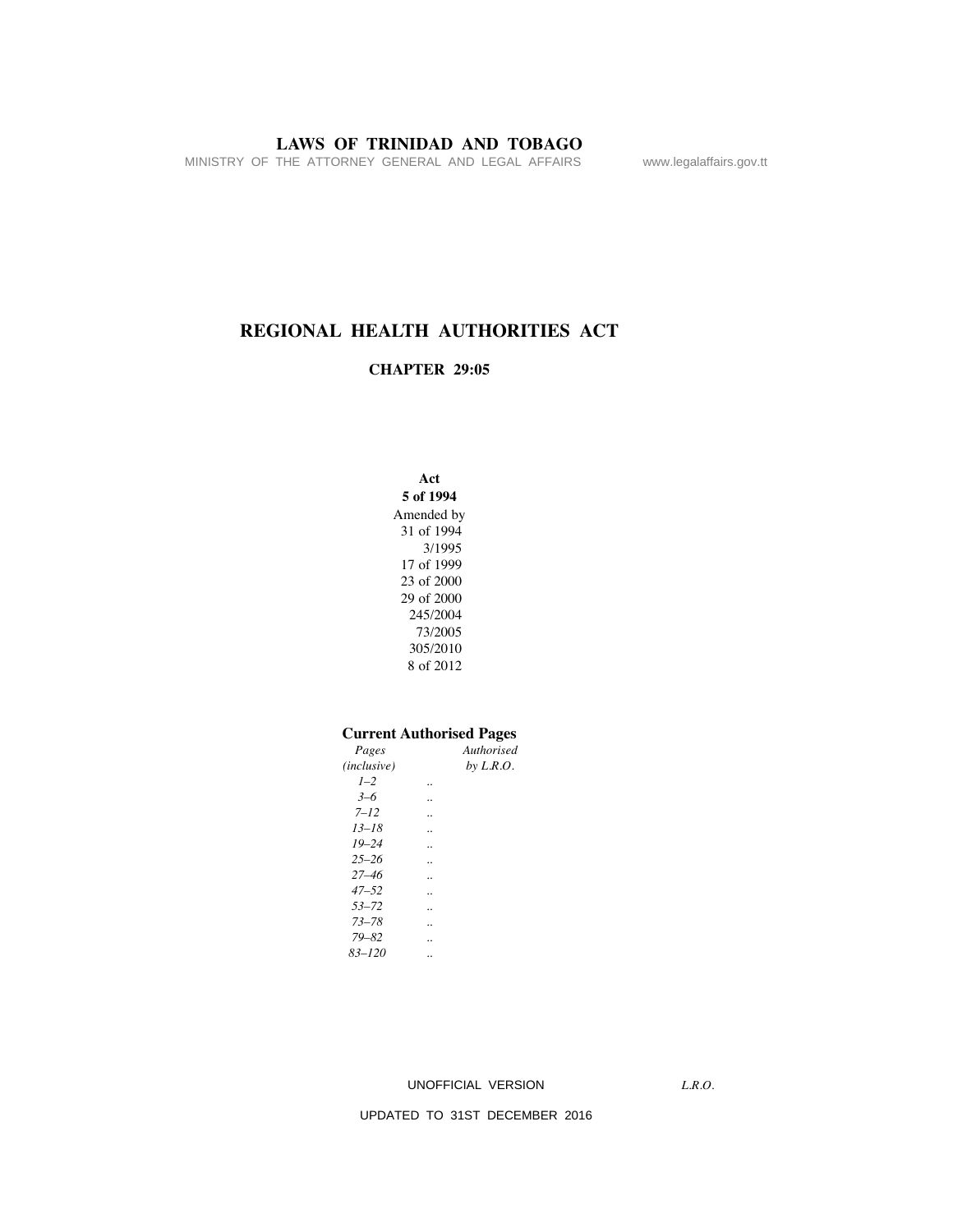|                                        | <b>Chap. 29:05</b> | MINISTRY OF THE ATTORNEY GENERAL AND LEGAL AFFAIRS<br>Regional Health Authorities | www.legalaffairs.gov.tt |  |  |  |  |
|----------------------------------------|--------------------|-----------------------------------------------------------------------------------|-------------------------|--|--|--|--|
| <b>Index of Subsidiary Legislation</b> |                    |                                                                                   |                         |  |  |  |  |
|                                        |                    |                                                                                   | Page                    |  |  |  |  |

# Regional Health Authorities (Contracting for Goods and Services) Regulations (LN 4/1995) … … … … … … … 84 Regional Health Authorities (Conduct) Regulations (LN 8/2009) … … 102

UNOFFICIAL VERSION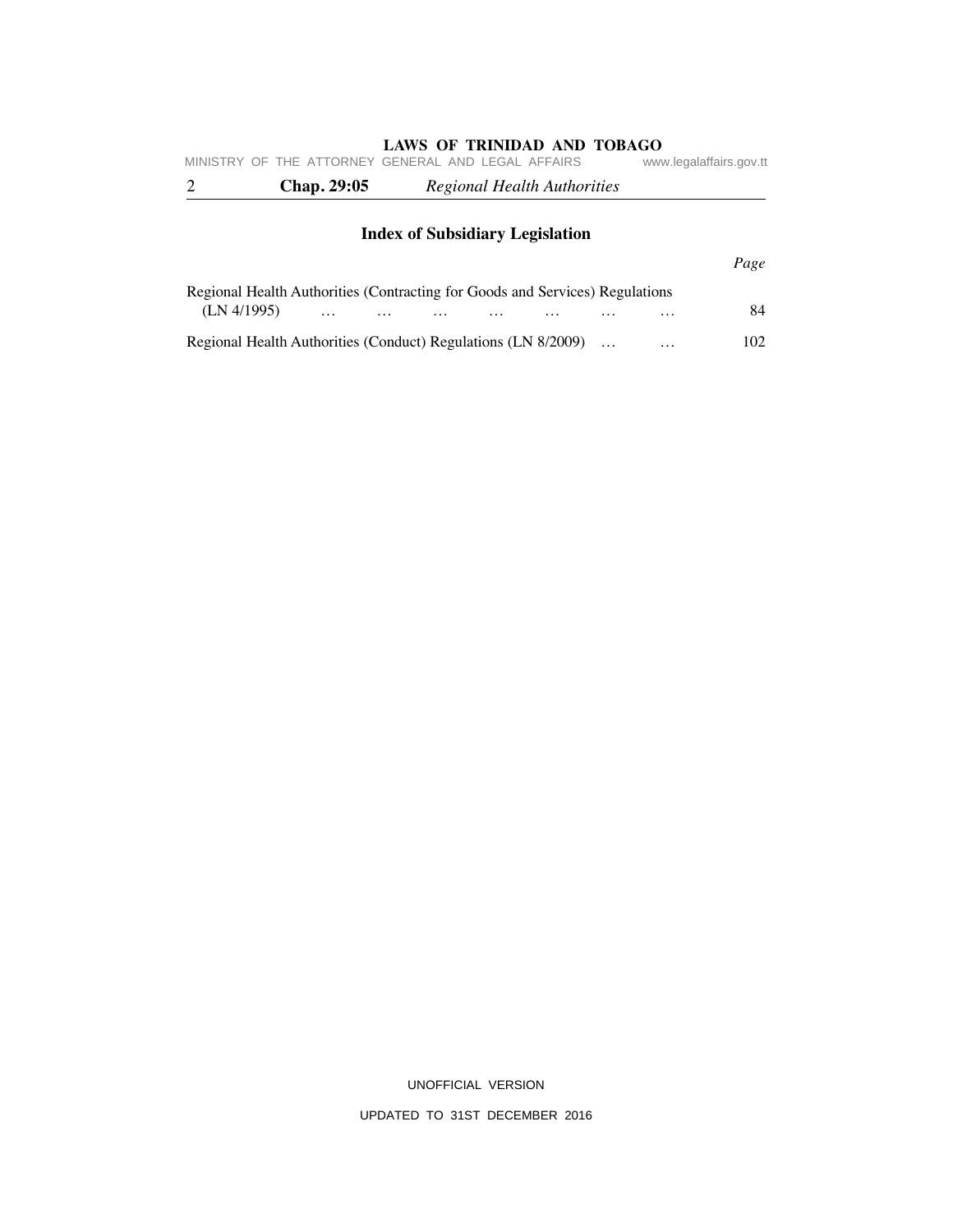MINISTRY OF THE ATTORNEY GENERAL AND LEGAL AFFAIRS www.legalaffairs.gov.tt

 *Regional Health Authorities* **Chap. 29:05** 3

### **CHAPTER 29:05**

# **REGIONAL HEALTH AUTHORITIES ACT**

#### ARRANGEMENT OF SECTIONS

### **PART I**

#### **PRELIMINARY**

#### **SECTION**

- 1. Short title.
- 2. Interpretation.
- 3. Application of the Act.
- 3A. Vesting of powers, rights and property of former Authority.

#### **PART II**

#### **ESTABLISHMENT OF THE REGIONAL HEALTH AUTHORITIES**

- 4. Incorporation.
- 5. Responsibility to the Minister.
- 6. Powers and functions.
- 7. Constitution and procedure of Board.
- 8. Legal proceedings.
- 9. Personal liability of members.
- 10. Chief Executive Officer.
- 11. Seal.
- 12. Execution and use of documents.

# **PART III**

#### **COMMITTEES**

13. Committees.

#### **PART IV**

### **PROPERTY DEALINGS**

- 14. Vesting of property.
- 15. Saving of rights and liabilities.
- 16. Property dealings.

#### **PART V**

# **FINANCIAL DEALINGS**

17. Funds of an Authority.

UNOFFICIAL VERSION

*L.R.O.*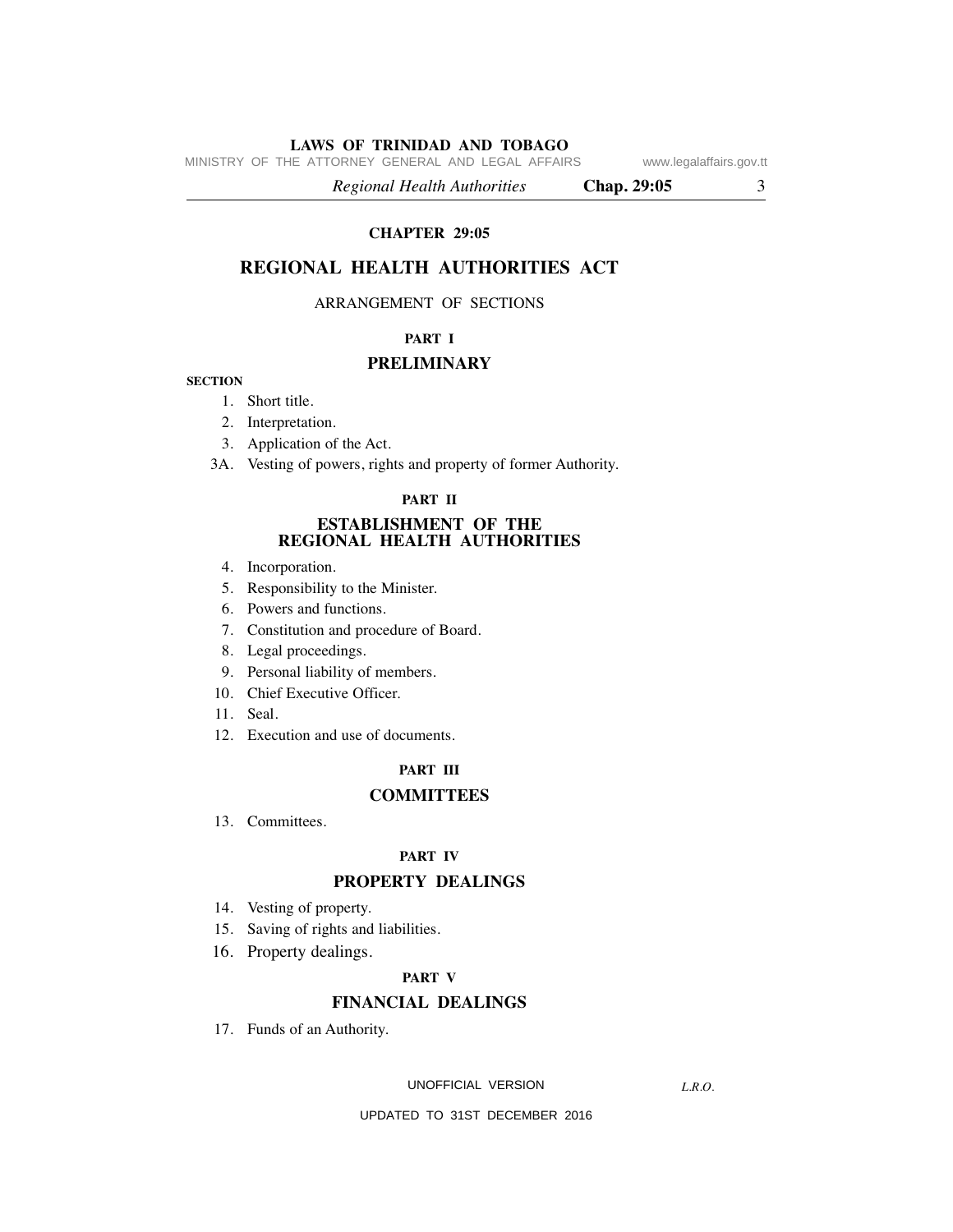MINISTRY OF THE ATTORNEY GENERAL AND LEGAL AFFAIRS

4 **Chap. 29:05** *Regional Health Authorities*

#### ARRANGEMENT OF SECTIONS—*Continued*

#### **SECTION**

- 18. Financial powers of an Authority.
- 19. Power to borrow.
- 20. Contracting for goods and services.
- 21. Authority a statutory authority.
- 22. Exemption from tax.
- 23. Application of funds.
- 24. Financial year.
- 25. Accounting, audit and annual report.

#### **PART VI**

# **STAFF AND RELATED MATTERS**

- 26. Staff of Authority.
- 27. Transfer of officers.
- 28. Secondment of officers.
- 29. Officers employed at health care facilities—transfer and secondment.
- 30. Pension rights and scheme.
- 30A. Preservation and accrual of superannuation benefits.
- 30B. Payment of superannuation benefits by the Authority prior to the establishment of the pension scheme.
- 30C. Payment of superannuation benefits by pension scheme.

#### **PART VII**

#### **MISCELLANEOUS**

- 31. Continuation of association representation.
- 32. Existing agreements.
- 33. Continuation of collective agreements and union representation.
- 34. Right of employees to form or join associations or trade unions.
- 34A. Daily-rated workers.
	- 35. Regulations.

# **FIRST SCHEDULE. SECOND SCHEDULE. THIRD SCHEDULE. FOURTH SCHEDULE.**

UNOFFICIAL VERSION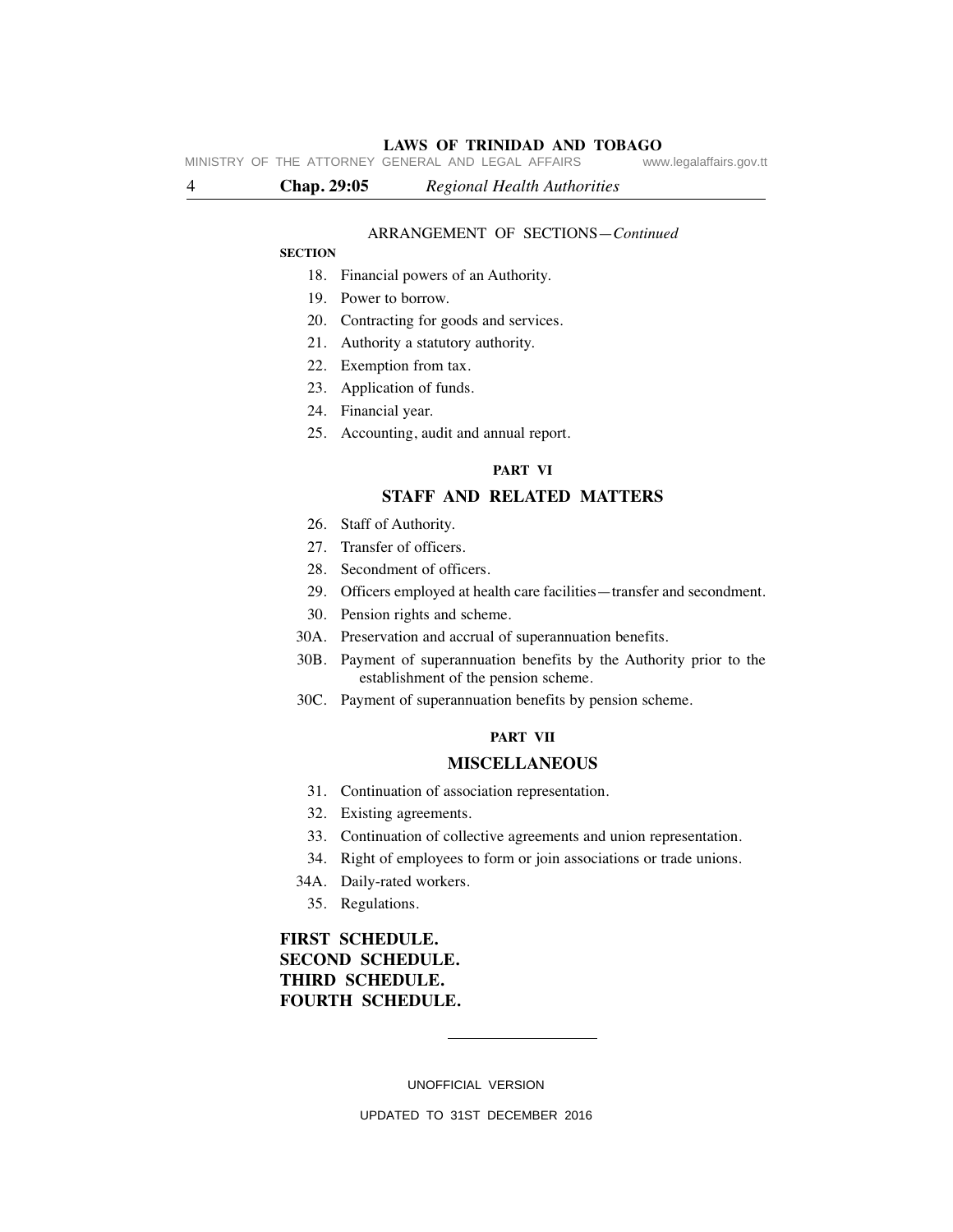MINISTRY OF THE ATTORNEY GENERAL AND LEGAL AFFAIRS www.legalaffairs.gov.tt

 *Regional Health Authorities* **Chap. 29:05** 5

#### **CHAPTER 29:05**

# **REGIONAL HEALTH AUTHORITIES ACT**

# **An Act to provide for the establishment of Regional Health 5 of 1994. Authorities and for connected matters.**

[19TH DECEMBER 1994]

Commencement. 227/1994.

**PART I**

### **PRELIMINARY**

1. This Act may be cited as the Regional Health short title. Authorities Act.

 **2.** In this Act—

- "Authority" means a Regional Health Authority established <sup>[17 of 1999].</sup> under section 4;
- "Board" means a Board of Directors constituted under section 7 and the Second Schedule;
- "Chairman" means a Chairman of a Board;
- "Chief Executive Officer" means a Chief Executive Officer appointed under section 10;
- "Complex" means the Eric Williams Medical Sciences Complex and the Mount Hope Maternity Hospital described in the Fourth Schedule;
- Schedule. Complex Authority established in the Eric Williams Medical 29 of 1989. "Complex Authority" means the Eric Williams Medical Sciences Sciences Authority Act;
- "employee" means a member of the administrative, technical, professional and other ancillary and support staff of an Authority;
- "fees" includes any fees or charges payable to the health care facilities for treatment, nursing, accommodation, attendance, food, dressings, drugs, medicines or other supplies or services of whatever kind rendered by the health care facilities:

"funds" includes moneys, stocks, shares and other securities;

"health care" includes dental care and optical care;

#### UNOFFICIAL VERSION

*L.R.O.* 

UPDATED TO 31ST DECEMBER 2016

Interpretation.

Second Schedule.

Fourth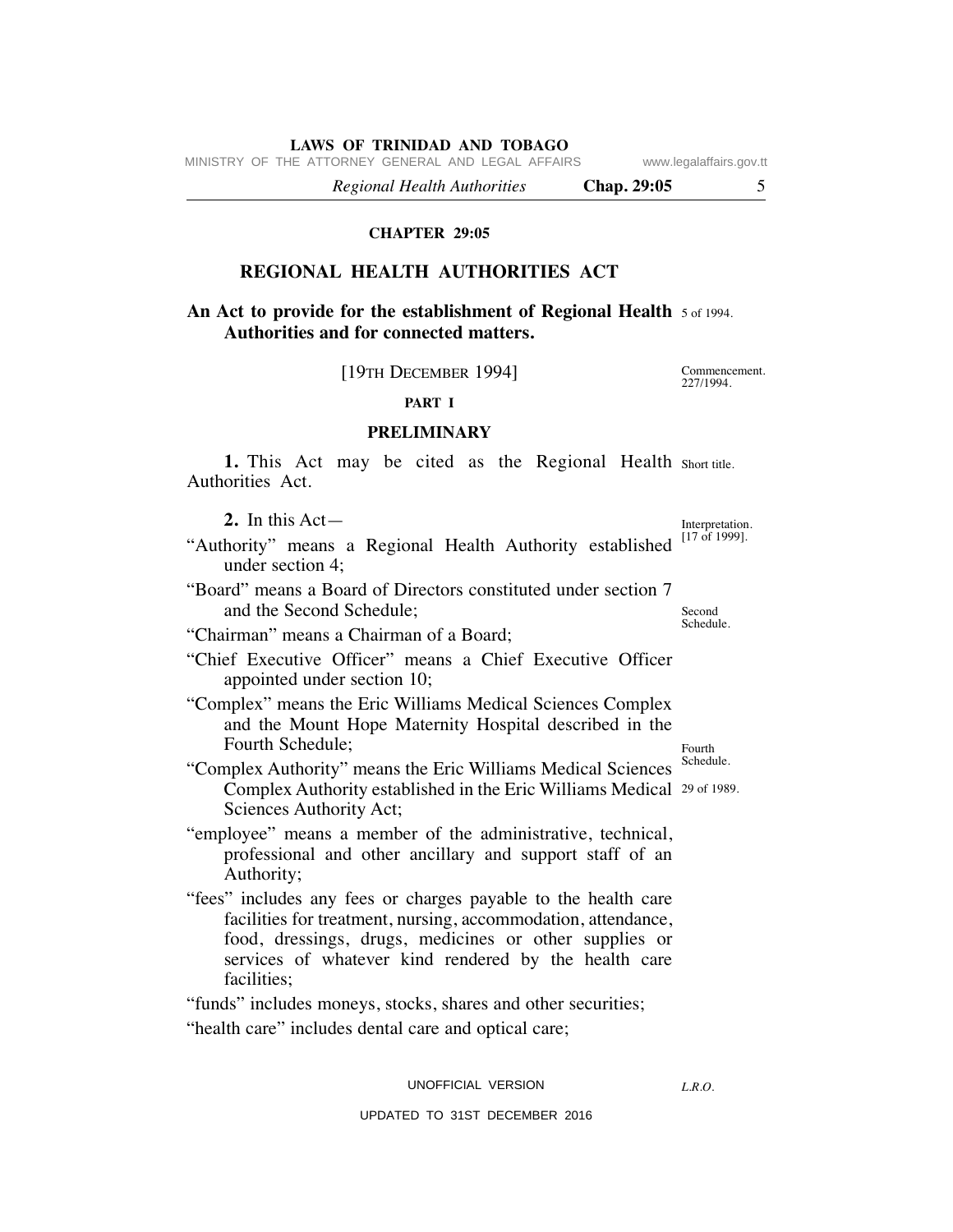| 6                                                                                                   | Chap. 29:05<br><b>Regional Health Authorities</b>                                                                                                                                                                                                                                                                                                                                                                                                                                                     |  |  |  |  |  |
|-----------------------------------------------------------------------------------------------------|-------------------------------------------------------------------------------------------------------------------------------------------------------------------------------------------------------------------------------------------------------------------------------------------------------------------------------------------------------------------------------------------------------------------------------------------------------------------------------------------------------|--|--|--|--|--|
| Third Schedule.                                                                                     | "health care facilities" means the hospitals, health centres and<br>any other public health facilities listed in the second column<br>of the Third Schedule;                                                                                                                                                                                                                                                                                                                                          |  |  |  |  |  |
|                                                                                                     | "member" means a member of a Board other than the Chief<br><b>Executive Officer;</b>                                                                                                                                                                                                                                                                                                                                                                                                                  |  |  |  |  |  |
|                                                                                                     | "Minister" means the Minister to whom responsibility for health<br>is assigned;                                                                                                                                                                                                                                                                                                                                                                                                                       |  |  |  |  |  |
| Ch. 25:04.                                                                                          | "municipality" has the meaning assigned to it in the Municipal<br>Corporations Act;                                                                                                                                                                                                                                                                                                                                                                                                                   |  |  |  |  |  |
| Ch. 23:59.<br>Ch. 14.01.                                                                            | "pension law" has the meaning assigned to it by the Law Reform<br>(Pensions) Act except for the reference to the Defence Act;                                                                                                                                                                                                                                                                                                                                                                         |  |  |  |  |  |
| Application of<br>the Act.<br>First Schedule.                                                       | "remuneration" means pay and allowances.<br>3. (1) This Act applies to the Authorities set out in the first<br>column of the First Schedule.                                                                                                                                                                                                                                                                                                                                                          |  |  |  |  |  |
| First Schedule.                                                                                     | (2) The areas within which each Authority provides<br>health care are those of the municipalities as are respectively set<br>out in the second column of the First Schedule.                                                                                                                                                                                                                                                                                                                          |  |  |  |  |  |
| First Schedule.                                                                                     | (3) The Minister may, by Order, subject to negative<br>resolution of Parliament, amend the First Schedule.                                                                                                                                                                                                                                                                                                                                                                                            |  |  |  |  |  |
|                                                                                                     | $(4)$ Any Order made under subsection $(3)$ , shall be laid in<br>Parliament within twenty-one days of it being made or if Parliament<br>is not then in session, at the earliest opportunity thereafter.                                                                                                                                                                                                                                                                                              |  |  |  |  |  |
|                                                                                                     | (5) In this section "municipality" includes the island<br>of Tobago.                                                                                                                                                                                                                                                                                                                                                                                                                                  |  |  |  |  |  |
| Vesting of<br>powers, rights<br>and property of<br>former<br>Authority.<br>$[29 \text{ of } 2000].$ | <b>3A.</b> (1) With effect from the appointed day—<br>(a) all land and other property of every<br>kind, including things in action, vested<br>immediately before that date in the former<br>Authority shall be vested in the State; and<br>$(b)$ all the assets, rights, privileges and advantages<br>and all the liabilities and obligations that the<br>former Authority was entitled or subject to<br>immediately before that date,<br>are transferred to and conferred or imposed upon the State. |  |  |  |  |  |
|                                                                                                     | UNOFFICIAL VERSION                                                                                                                                                                                                                                                                                                                                                                                                                                                                                    |  |  |  |  |  |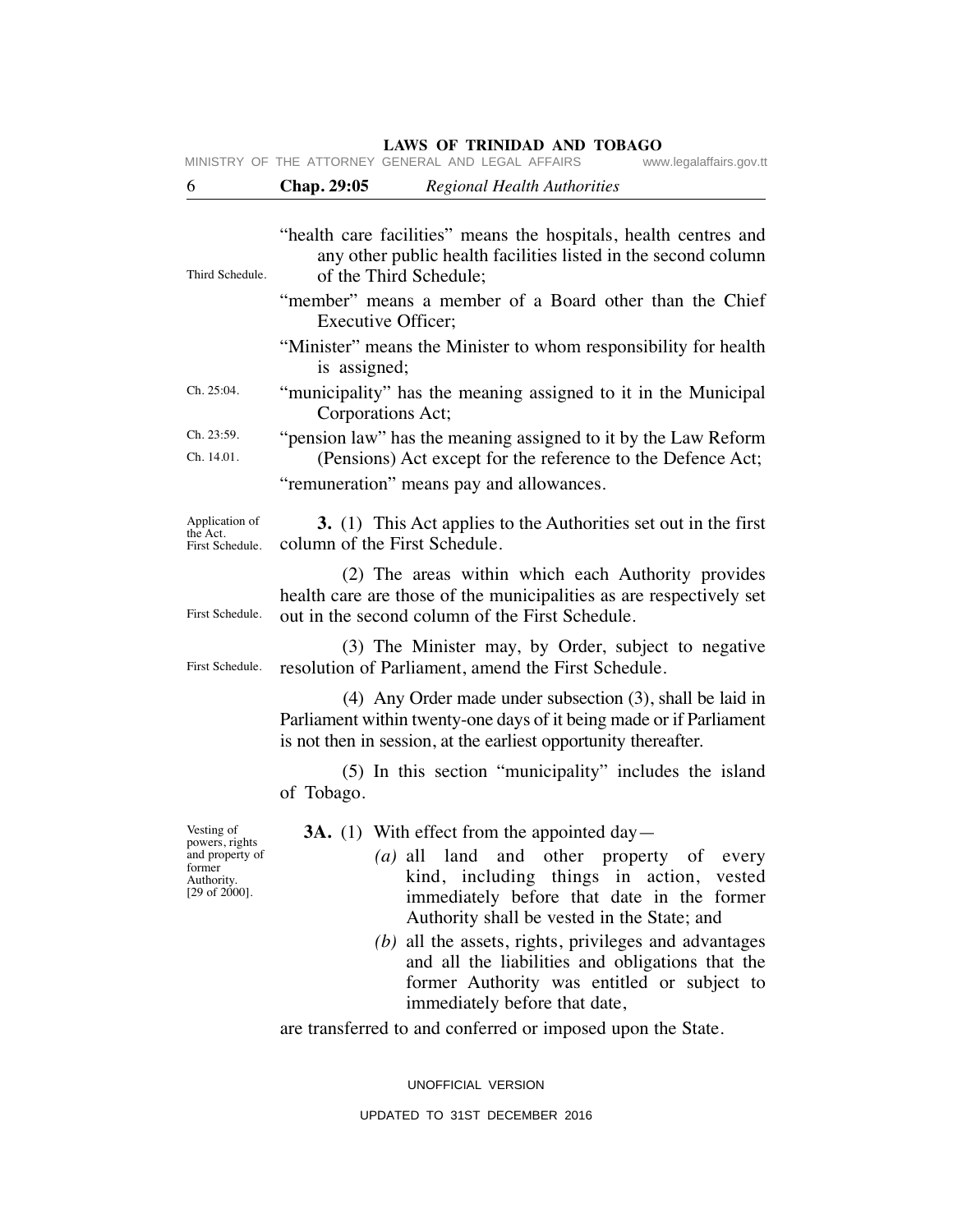|                         |             |  |                             | LAWS OF TRINIDAD AND TOBAGO |                                                    |  |
|-------------------------|-------------|--|-----------------------------|-----------------------------|----------------------------------------------------|--|
| www.legalaffairs.gov.tt |             |  |                             |                             | MINISTRY OF THE ATTORNEY GENERAL AND LEGAL AFFAIRS |  |
|                         | Chap. 29:05 |  | Regional Health Authorities |                             |                                                    |  |

 (2) Every Act giving power or authority to or imposing any liability upon or otherwise relating to the former Authority or providing any forms or proceedings relating to the former Authority shall, unless the context otherwise requires and so far as applicable, be read and have effect as if, in the Act, the State were substituted for the former Authority.

- (3) A reference in any—
	- *(a)* Act, rule, regulation or bye-law made under any Act; or
	- *(b)* deed, contract, bond or security or other document of whatever kind, public or private,

to the former Authority shall, with effect from the appointed day, be deemed to refer to the State.

 (4) Legal proceedings pending immediately before the appointed day by or against the former Authority may be continued on or after that day by or against the State as the party to the proceedings instead of the former Authority.

 (5) Subject to section 14, the Minister may, by Order, subsequent to the appointed day—

- *(a)* transfer and vest any land or other property;
- *(b)* confer or impose any of the rights, privileges and advantages and any of the liabilities and obligations,

that the former Authority was entitled or subject to, in or upon any other Authority.

(6) In this section—

- *(a)* "appointed day" means the 4th day of April 2000;
- *(b)* "former Authority" means the Central Regional Health Authority.

 (7) For the avoidance of doubt, nothing in this section shall have the effect of reviving a claim against the former Authority that on the appointed day was statute-barred.

*L.R.O.*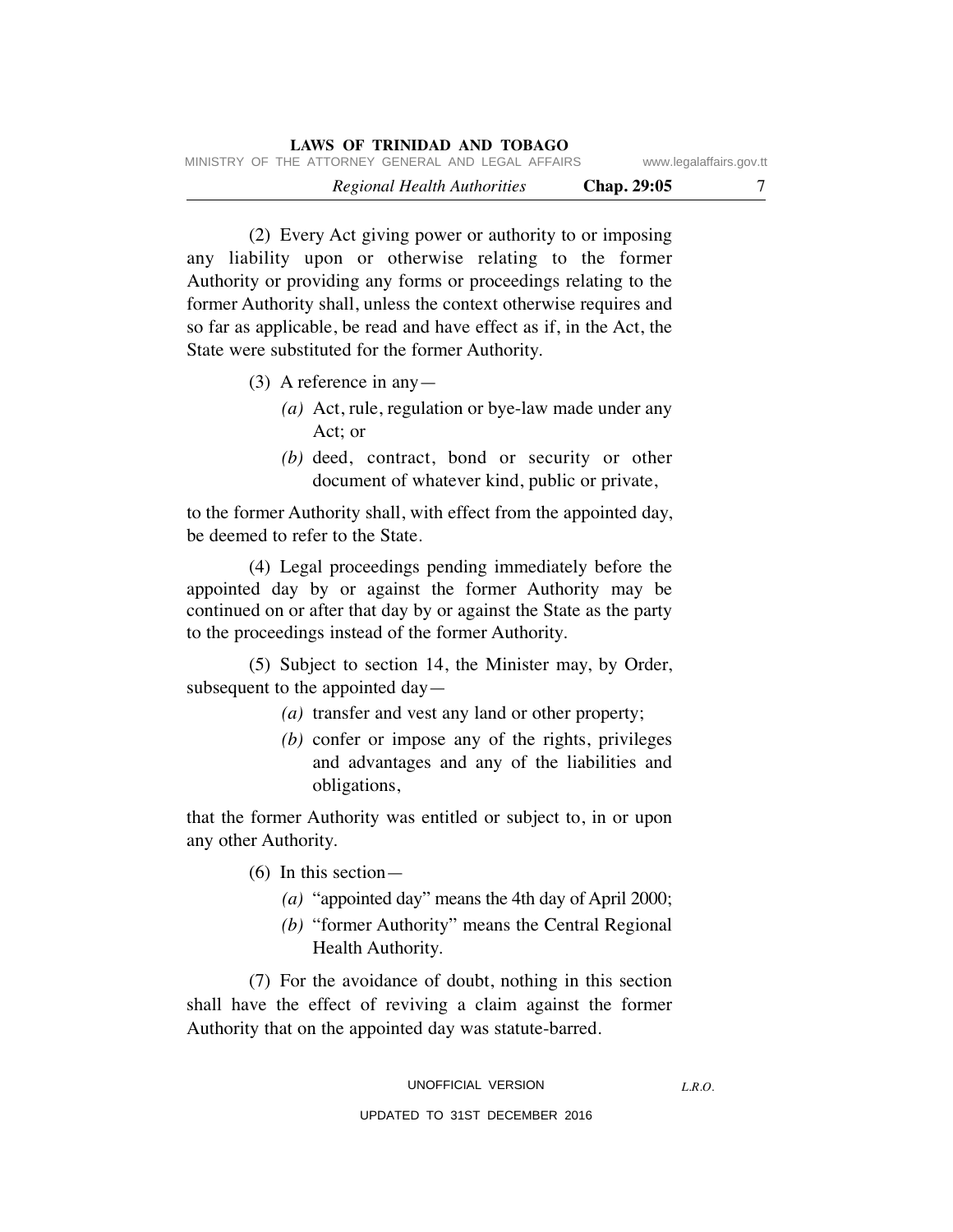MINISTRY OF THE ATTORNEY GENERAL AND LEGAL AFFAIRS www.legalaffairs.gov.tt

8 **Chap. 29:05** *Regional Health Authorities*

#### **PART II**

# **ESTABLISHMENT OF THE REGIONAL HEALTH AUTHORITIES**

Incorporation.

First Schedule. **4.** (1) Each Authority is hereby created a body corporate to be known by the appropriate name given in the first column of the First Schedule.

> (2) Each Authority shall be managed by a Board of Directors.

 (3) Each Authority shall establish its head office in such place as the Minister approves and the address shall be published in the *Gazette* and in a daily newspaper.

Responsibility to the Minister.

 **5.** (1) Subject to subsection (2) a Board shall exercise its powers and functions in accordance with such specific or general directions as may be given to it by the Minister.

 (2) In the exercise of its powers and functions, the Board of the Tobago Regional Health Authority is subject to the provisions of the Tobago House of Assembly Act.

Powers and functions.

Ch. 25:03.

 **6.** The powers and functions of an Authority are—

- *(a)* to provide efficient systems for the delivery of health care;
- *(b)* to collaborate with the University of the West Indies and any other recognised training institution, in the education and training of persons and in research in medicine, nursing, dentistry, pharmacy and bio-medical and healthscience fields, veterinary medicine as well as any related ancillary and supportive fields;
- *(c)* to collaborate with and advise municipalities on matters of public health;
- *(d)* to operate, construct, equip, furnish, maintain, manage, secure and repair all its property;

UNOFFICIAL VERSION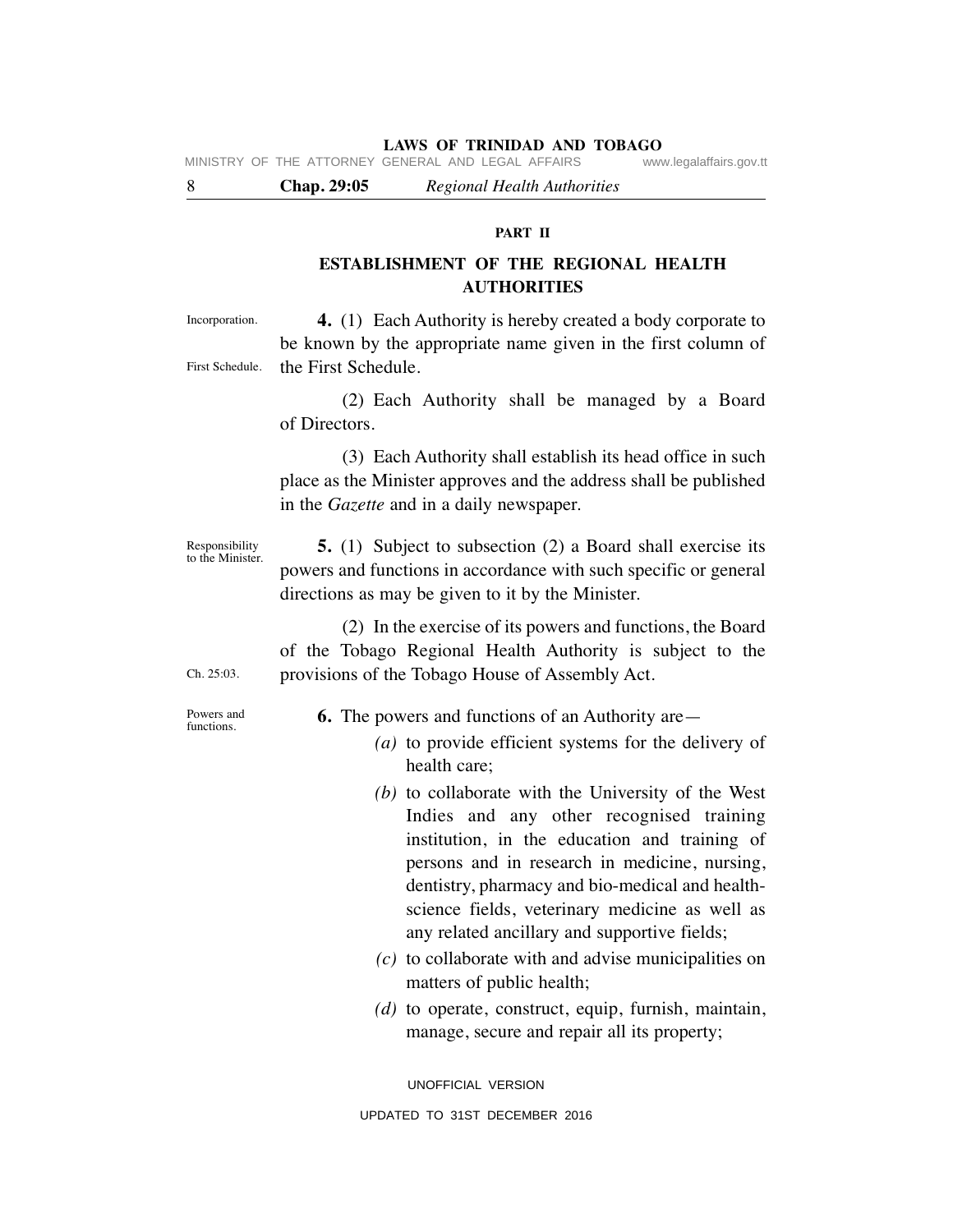| MINISTRY OF THE ATTORNEY GENERAL AND LEGAL AFFAIRS                                                                                                                                                                                                   |             | www.legalaffairs.gov.tt |
|------------------------------------------------------------------------------------------------------------------------------------------------------------------------------------------------------------------------------------------------------|-------------|-------------------------|
| <b>Regional Health Authorities</b>                                                                                                                                                                                                                   | Chap. 29:05 | 9                       |
| $(e)$ to facilitate new systems of health care;                                                                                                                                                                                                      |             |                         |
| $(f)$ to provide the use of health care facilities for<br>service, teaching and research;                                                                                                                                                            |             |                         |
| $(g)$ to establish and develop relationships with<br>national, regional and international bodies<br>engaged in similar or ancillary pursuits; and                                                                                                    |             |                         |
| $(h)$ to do all such things as are incidental or conducive<br>to the attainment of the objects of the Authority.                                                                                                                                     |             |                         |
| 7. (1) The Second Schedule has effect with respect to the Constitution and<br>constitution and procedure of a Board.                                                                                                                                 |             | procedure of<br>Board.  |
| (2) The Minister may, by Order, subject to negative<br>resolution of Parliament, amend the Second Schedule.                                                                                                                                          |             | Second<br>Schedule.     |
| <b>8.</b> (1) An Authority may sue and be sued in its corporate Legal<br>name and may for all such purposes be described by that name.                                                                                                               |             | proceedings.            |
| (2) Sums of money, damages or costs which may be<br>recovered against an Authority or a member of its Board in such<br>capacity shall be paid out of the funds of the Authority.                                                                     |             |                         |
| <b>9.</b> No personal liability shall attach to a member of a Board Personal<br>for anything done, permitted to be done or omitted to be done in members.<br>good faith in the course of the operations of the relevant<br>Authority under this Act. |             | liability of            |
| <b>10.</b> (1) A Chief Executive Officer shall be appointed by the Chief Executive<br>Board, on such terms and conditions as the Board with the<br>approval of the Minister may determine.                                                           |             | Officer.                |
| (2) A Chief Executive Officer shall be appointed for a term<br>not exceeding five years and shall be eligible for reappointment.                                                                                                                     |             |                         |
| (3) A Chief Executive Officer may resign by giving the<br>required notice, in writing, addressed to the Chairman.                                                                                                                                    |             |                         |
| (4) A Board may terminate the appointment of<br>the Chief Executive Officer by giving three months'<br>notice in writing or paying three months' salary in lieu thereof.                                                                             |             |                         |
| UNOFFICIAL VERSION                                                                                                                                                                                                                                   |             | L.R.O.                  |
| UPDATED TO 31ST DECEMBER 2016                                                                                                                                                                                                                        |             |                         |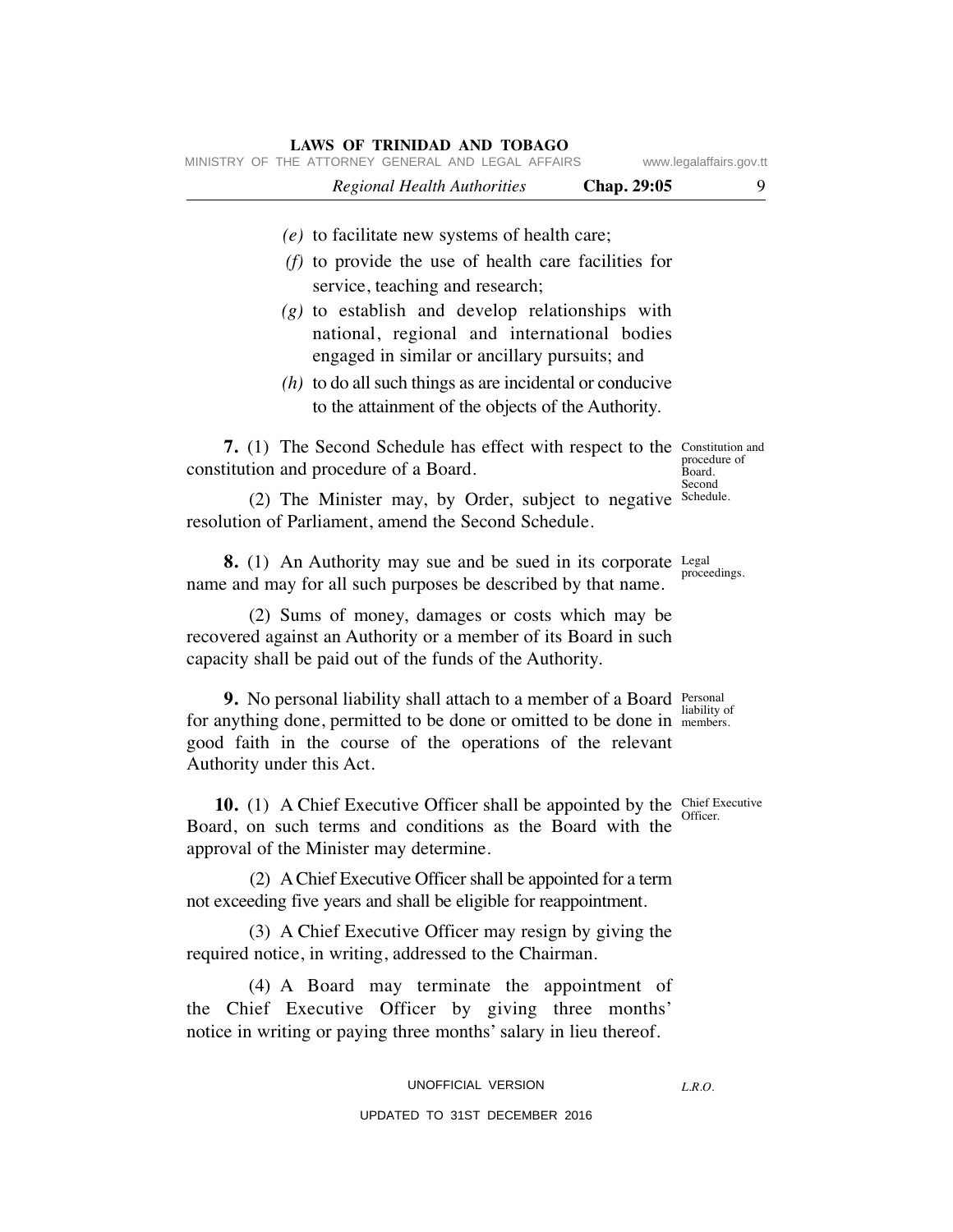|                                                    |  | <b>Chap.</b> 29:05 |  | Regional Health Authorities |                         |
|----------------------------------------------------|--|--------------------|--|-----------------------------|-------------------------|
| MINISTRY OF THE ATTORNEY GENERAL AND LEGAL AFFAIRS |  |                    |  |                             | www.legalaffairs.gov.tt |

 (5) The appointment of the Chief Executive Officer and the termination of the appointment, whether by death, resignation, revocation or otherwise, shall be published in the *Gazette.*

 (6) A Board may delegate to the Chief Executive Officer such functions and powers as the Board deems necessary or desirable for—

- *(a)* the effective management for the delivery of health care;
- *(b)* the execution of the functions necessary for the attainment of the objects of the Authority.
- (7) A delegation made under subsection  $(6)$ 
	- *(a)* is revocable at will, in whole or in part;
	- *(b)* does not derogate from the functions, duties and powers of, or the exercise thereof by, the Board as it may think fit or as the occasion requires.

 **11.** (1) An Authority shall have an official seal that shall be kept in the custody of the Chairman or the Chief Executive Officer or as the Board may determine.

 (2) The seal shall be used with the permission of the Board and every instrument to which the seal is affixed shall be signed by the Chairman and a member authorised by the Board to act in that behalf.

Execution and **12.** (1) A document, not required by law to be under the seal of an Authority, shall be duly executed if signed by the Chairman, the Chief Executive Officer, or a member duly authorised by resolution of the Board.

> (2) Service upon an Authority of a notice, order or other document shall be executed by delivering the same by hand or by sending it by registered post to the Chief Executive Officer at the head office of the Authority.

Seal.

use of documents.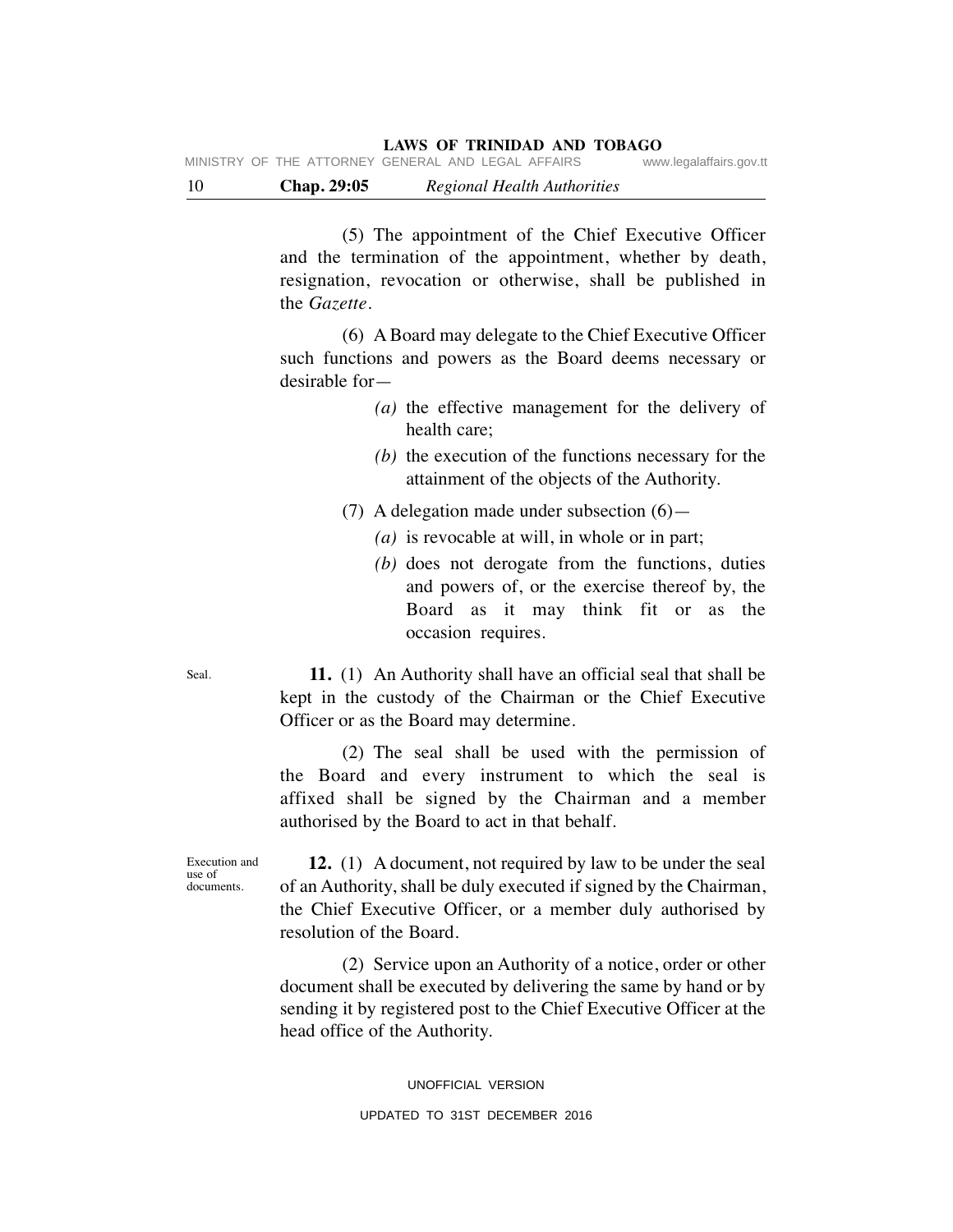MINISTRY OF THE ATTORNEY GENERAL AND LEGAL AFFAIRS www.legalaffairs.gov.tt

 *Regional Health Authorities* **Chap. 29:05** 11

#### **PART III**

## **COMMITTEES**

13. (1) A Board may delegate to a committee any of its Committees. powers and functions concerning the delivery of health care including staff-related matters.

- (2) A delegation made under subsection  $(1)$  -
	- *(a)* is revocable, in whole or in part, by and at the will of the Board;
	- *(b)* does not derogate from the powers, and functions of, or the exercise thereof, by the Board as it may think fit or as the occasion requires.

 (3) A Board may appoint a committee to examine and report to it on any matter arising out of or connected with its functions and powers under this Act.

 (4) A committee appointed under subsection (3) may comprise or include persons who are neither members of the Board nor members of staff or agents of the Authority.

 (5) Subject to the direction of the Board, a committee shall determine its own procedure including the procedure for resolving issues relating to staff.

#### **PART IV**

#### **PROPERTY DEALINGS**

property.

14. (1) On the commencement of this Act, the properties vesting of described in the fourth column of the Third Schedule are Third Schedule. respectively transferred to and vested in the Authorities described in the first column of that Schedule.

 (2) The Minister may, by Order, amend the Third Schedule.

(3) The Stamp Duty Act shall not apply to the transfer  $_{Ch. 76:01}$ . and vesting of property in an Authority under this Act.

#### UNOFFICIAL VERSION

*L.R.O.*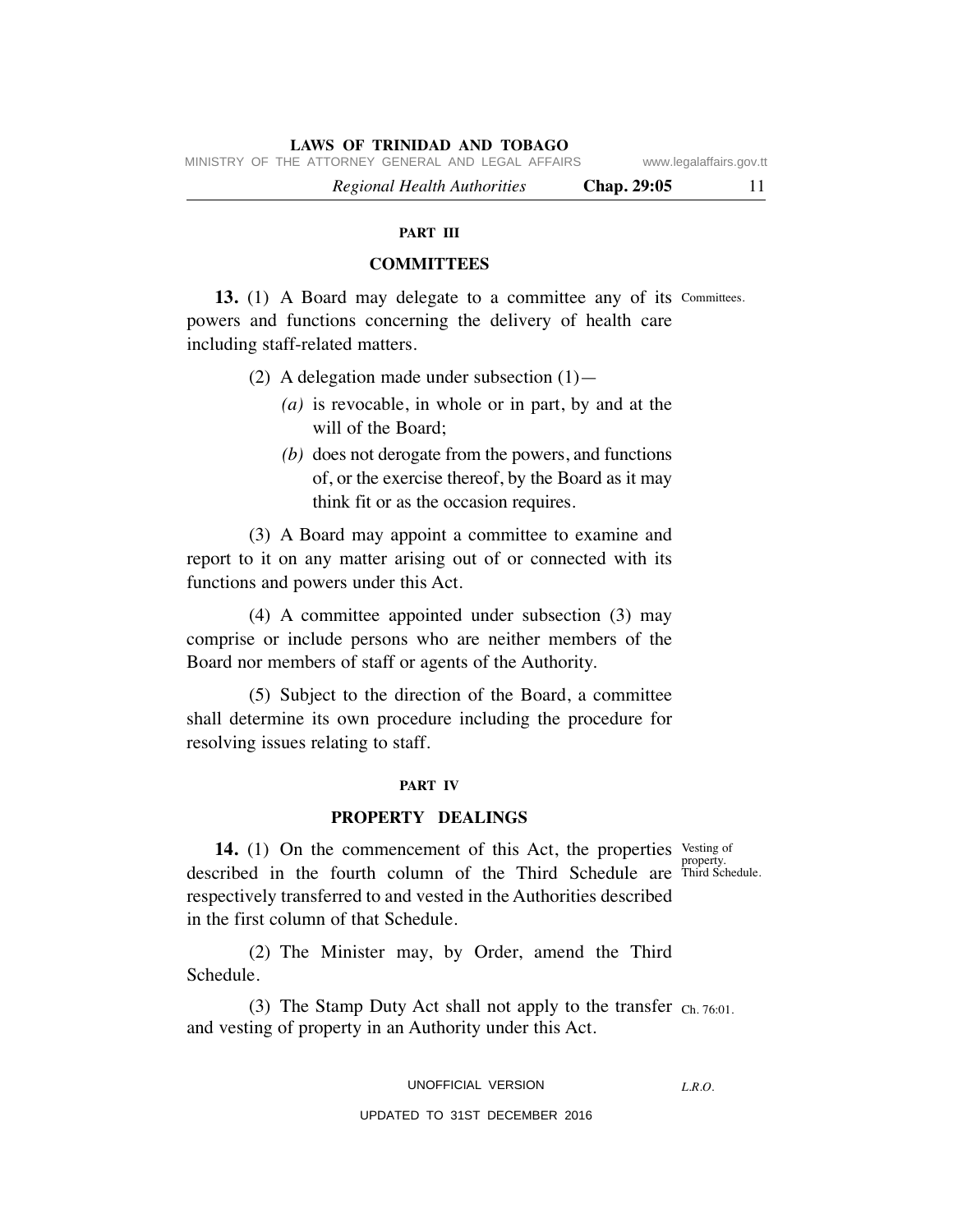| $\sim$ |  | $\mathbf{A} \mathbf{A} \mathbf{A}$ |  | $\mathbf{D}$ $\mathbf{I}$ $\mathbf{I}$ $\mathbf{I}$ $\mathbf{I}$ $\mathbf{I}$ $\mathbf{I}$ $\mathbf{I}$ $\mathbf{I}$ $\mathbf{I}$ $\mathbf{I}$ $\mathbf{I}$ $\mathbf{I}$ $\mathbf{I}$ $\mathbf{I}$ $\mathbf{I}$ $\mathbf{I}$ $\mathbf{I}$ $\mathbf{I}$ $\mathbf{I}$ $\mathbf{I}$ $\mathbf{I}$ $\mathbf{I}$ $\mathbf{I}$ $\mathbf{$ |                         |
|--------|--|------------------------------------|--|------------------------------------------------------------------------------------------------------------------------------------------------------------------------------------------------------------------------------------------------------------------------------------------------------------------------------------|-------------------------|
|        |  |                                    |  | IVIINDINI UF INE AITUNNEI GENENAL AND LEGAL AFFAING.                                                                                                                                                                                                                                                                               | www.iegalalialis.gov.tt |

12 **Chap. 29:05** *Regional Health Authorities*

Saving of rights and liabilities.

MINISTRY OF THE ATTORNEY

 **15.** (1) Upon the commencement of this Act all assets, rights, privileges and advantages and all liabilities and obligations that the State or Complex Authority was entitled or subject to immediately before the commencement of this Act are transferred to and conferred or imposed upon the relevant Authority.

 (2) A reference in any deed, contract, bond or security or other document to the State or the Complex Authority shall be construed as a reference to the relevant Authority.

 (3) Legal proceedings pending immediately before the commencement of this Act by or against the State or the Complex Authority may be continued on or after that day by or against the State as the party to the proceedings.

 **16.** (1) Subject to the approval of the Minister an Authority may—

- *(a)* acquire, hold and enjoy any property, real or personal by purchase, devise, bequest, gift or in any other way;
- *(b)* lease, accept surrenders of leases, mortgage, grant or accept licences, rights of way or easements.

 (2) An Authority shall, in accordance with this section and with the approval of the Minister, dispose of property which is no longer required for the purposes of the Authority.

 (3) Property which was transferred to and vested in the Authority by the State without consideration or for a nominal consideration shall be transferred by the Authority to the State without consideration or for the same nominal consideration, as the case may be.

 (4) Property other than that to which subsection (3) applies shall be offered to the State for purchase at a fair market price.

 (5) If the State does not wish to purchase the property offered to it under subsection (4) it shall notify the Authority in writing within ninety days of receipt of the offer, after which time the Authority may dispose of the property on the open market to the Authority's best advantage.

> UNOFFICIAL VERSION UPDATED TO 31ST DECEMBER 2016

Property dealings.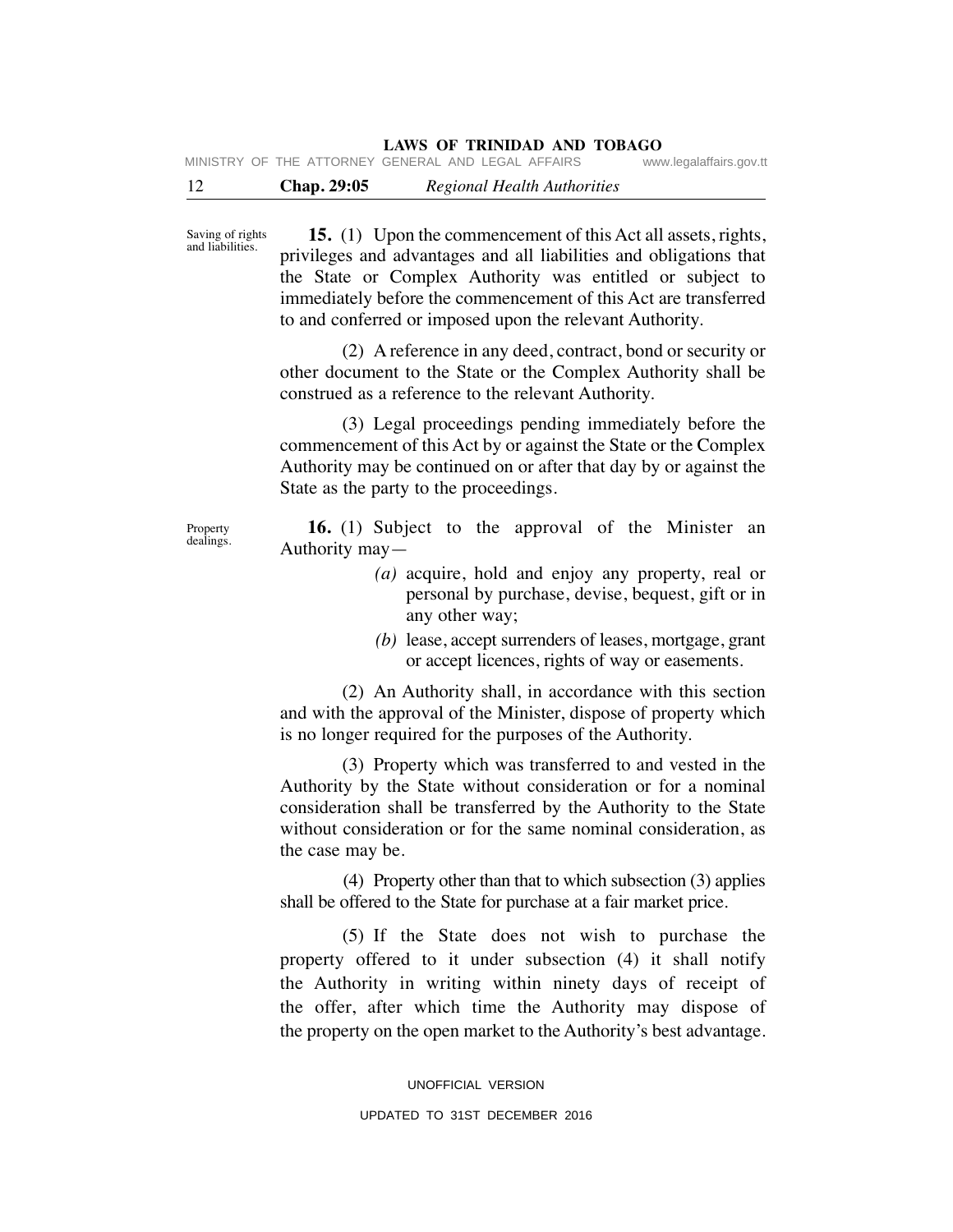MINISTRY OF THE ATTORNEY GENERAL AND LEGAL AFFAIRS www.legalaffairs.gov.tt

 *Regional Health Authorities* **Chap. 29:05** 13

#### **PART V**

# **FINANCIAL DEALINGS**

**17.** The funds of an Authority shall consist of —

Funds of an Authority.

- *(a)* such amounts as may be appropriated therefor by Parliament;
- *(b)* special grants of funds as may be provided by the State for the financing of special programmes and projects;
- *(c)* sums arising from grants, covenants, donations and other receipts from persons, including national and international bodies;
- *(d)* all sums received by, and falling due to, the Authority as fees or payments for services rendered and the provision of facilities;
- *(e)* sums borrowed by the Authority in accordance with section 19; and
- *(f)* all other sums or property that may in any manner become lawfully payable to or vested in the Authority in respect of any matters incidental or conducive to its objects.

18. For the purpose of carrying out its functions and Financial powers an Authority may, with the approval of the Minister—

powers of an Authority.

- *(a)* charge fees for services provided by it;
- *(b)* engage in any activities for the raising of funds for the Authority;
- *(c)* receive donations, be a beneficiary under covenants and establish and administer trusts;
- *(d)* build up reserves;
- $(e)$  subject to section 37 of the Exchequer and Audit Ch. 69:01. Act invest reserves and surplus funds in such securities as the Authority thinks fit;
	- *(f)* grant loans to its employees.

*L.R.O.*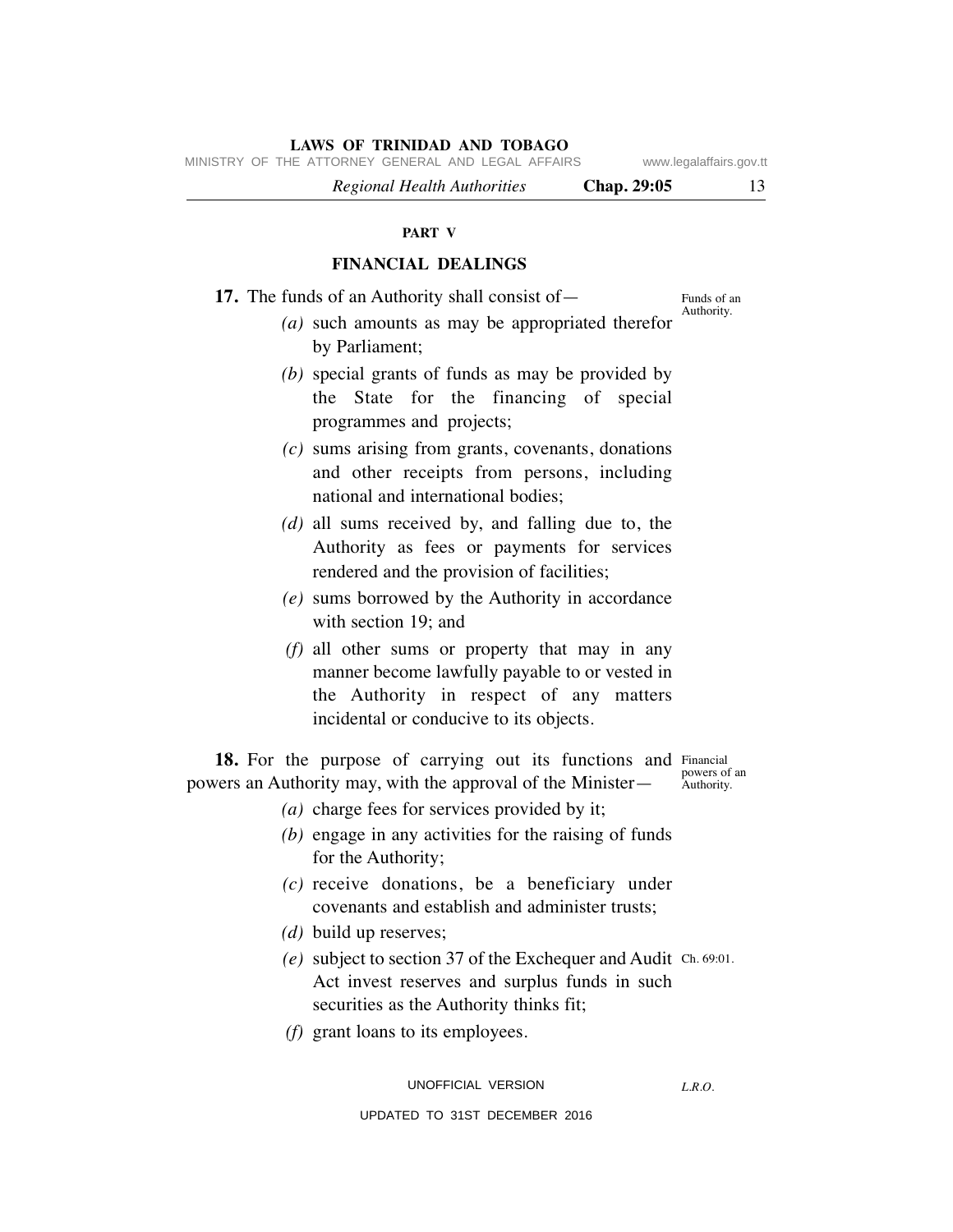|                                   |                       | MINISTRY OF THE ATTORNEY GENERAL AND LEGAL AFFAIRS                 | www.legalaffairs.gov.tt |
|-----------------------------------|-----------------------|--------------------------------------------------------------------|-------------------------|
| -14                               | <b>Chap. 29:05</b>    | Regional Health Authorities                                        |                         |
| Power to<br>borrow.<br>Ch. 69:01. | Act an Authority may— | <b>19.</b> Subject to sections 32 to 37 of the Exchequer and Audit |                         |
|                                   |                       | (a) borrow any money required by it for the                        |                         |

- efficient exercise of its functions or for meeting its obligations;
- *(b)* pledge, mortgage or charge its assets as security for any loan.

 **20.** (1) For the purpose of any transaction, contract or covenant a Board may, on behalf of the Authority for which it was constituted—

- *(a)* invite, consider, accept or reject offers for the supply of goods or the undertaking of works or services necessary for carrying out the objects of the Authority; and
- *(b)* dispose of surplus or unserviceable articles belonging to the Authority.

 (1A) Notwithstanding subsection (1) and where it is economically expedient to do so, a Board may—

- *(a)* pursuant to an agreement with any other Authority;
- *(b)* in accordance with Regulations made under this Act for the purposes of this subsection; and
- *(c)* acting on behalf of its Authority and an Authority referred to in paragraph *(a)*,

invite, consider, accept or reject offers, and enter into contracts for the supply of goods or the undertaking of works or services necessary for carrying out the objects of the respective Authorities.

 (2) For the purpose of this section, the provisions of the Central Tenders Board Act shall not apply.

 **21.** An Authority is a statutory authority for the purposes of the Guarantee of Loans (Statutory Authorities) Act.

 **22.** (1) An Authority is exempt from all taxes, duties, fees, charges, assessments, levies and imposts on its profit, or on assets which it acquires for its own use.

- (2) Where—
	- *(a)* goods are imported by an Authority for and on behalf of the Authority;

UNOFFICIAL VERSION

Authority a statutory authority. Ch. 71:81. Exemption from tax.

Ch. 71:91.

Contracting for goods and services. [8 of 2012].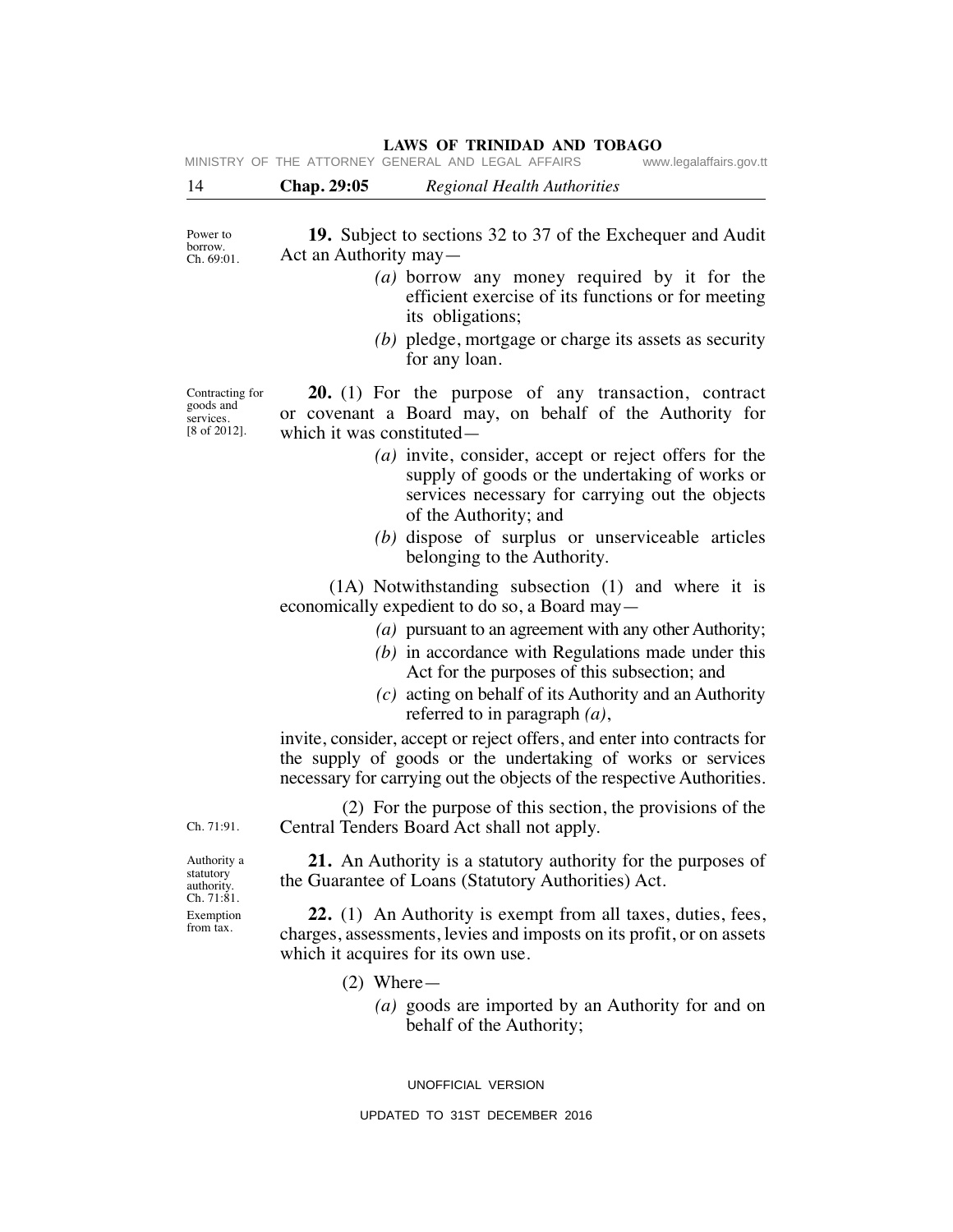MINISTRY OF THE ATTORNEY GENERAL AND LEGAL AFFAIRS www.legalaffairs.gov.tt

| Regional Health Authorities                      | Chap. 29:05 |  |
|--------------------------------------------------|-------------|--|
|                                                  |             |  |
| (b) the commercial sale to an Authority of goods |             |  |

or services is in the opinion of the Board of Inland Revenue required for the purposes of the Authority,

the goods and services shall be exempt from Value Added Tax.

**23.** The funds of an Authority shall be applied in defraying Applies the following argued iture. the following expenditure:

- *(a)* the remuneration and honoraria of the members of the Board and of members of committees established by the Board;
- *(b)* the remuneration, advances, loans, gratuities and pensions of, and other payments to the staff of the Authority;
- *(c)* the capital and operating expenses, including maintenance and insurance, of the property of the Authority;
- *(d)* the making and maintenance of investments by the Authority in the discharge of its functions; and
- *(e)* any other expenditure authorised by the Authority for the discharge of its functions.

**24.** (1) The financial year of an Authority is 1st January to Financial year. 31st December in each year, but the first financial year is from the commencement of this Act to the end of December next following.

 (2) The Minister may, by Order, subject to negative resolution of Parliament, vary the financial year of an Authority.

**25.** (1) A Board may, by resolution, make rules for the Accounting proper control of the system of accounting and the finances of  $_{\text{report}}^{a}$ the Authority.

 (2) The accounts of an Authority shall be audited annually by the Auditor General or by a qualified auditor appointed by the Auditor General.

 (3) The Board shall, within six months of the end of each financial year, submit to the Minister an annual report dealing with the activities of the Authority during that financial

#### UNOFFICIAL VERSION

#### UPDATED TO 31ST DECEMBER 2016

audit and annual

Application of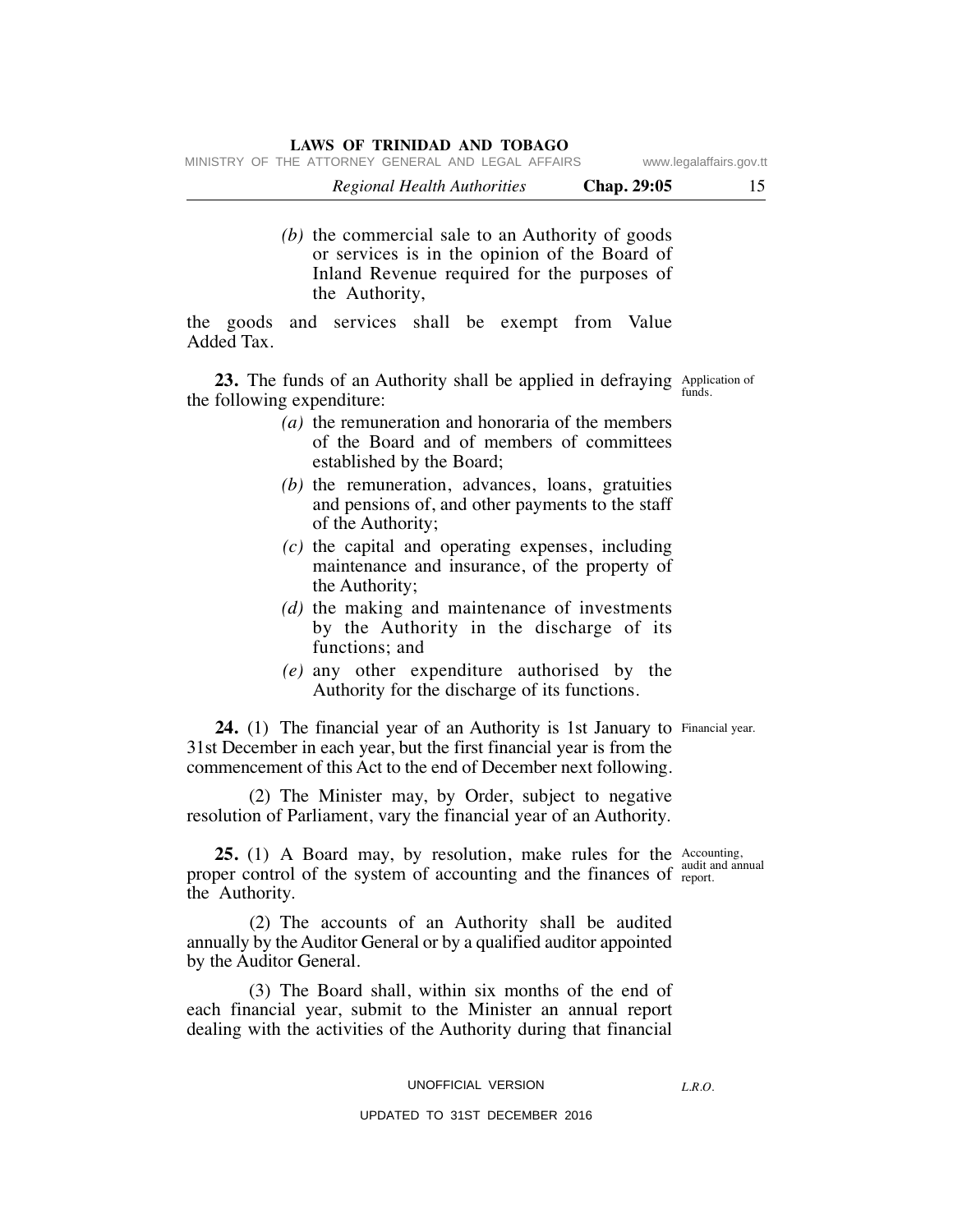16 **Chap. 29:05** *Regional Health Authorities* MINISTRY OF THE ATTORNEY GENERAL AND LEGAL AFFAIRS www.legalaffairs.gov.tt

> year, and containing financial statements and such information relating to the operations and policies of the Authority as the Minister may require.

> (4) The Minister shall cause a copy of the audited accounts prepared in accordance with subsection (2) and a copy of every report submitted under subsection (3) and Clause 11 of the Second Schedule to be laid before Parliament, within twenty-eight days of its receipt by him, or if Parliament is not then in session, within twenty-eight days after the commencement of its next sitting.

#### **PART VI**

# **STAFF AND RELATED MATTERS**

 **26.** (1) Subject to this section and sections 27, 29 and 30 an Authority may—

- *(a)* appoint such employees as it considers necessary for the due performance of its functions;
- *(b)* fix qualifications and terms and conditions of service, except that salaries and allowances in excess of one hundred and fifty thousand dollars per annum in the aggregate shall be subject to the Minister's approval;
- *(c)* transfer employees, either permanently or on secondment, between that Authority and other Authorities and such other bodies as may be considered necessary or desirable.

 (2) The Minister may, by Order, alter the limit stated in subsection (1)*(b)*.

 **27.** (1) An officer in the public service or in a statutory authority may, with the approval of the appropriate Service Commission or such statutory authority, consent to be appointed on transfer to the service of an Authority upon such terms and conditions as are acceptable to him or his trade union and the Authority.

 (2) The officer shall, upon transfer, have preserved his superannuation and pension rights accruing at the time of transfer.

> UNOFFICIAL VERSION UPDATED TO 31ST DECEMBER 2016

Staff of Authority.  $[17$  of  $1999]$ .

Second Schedule.

Transfer of officers.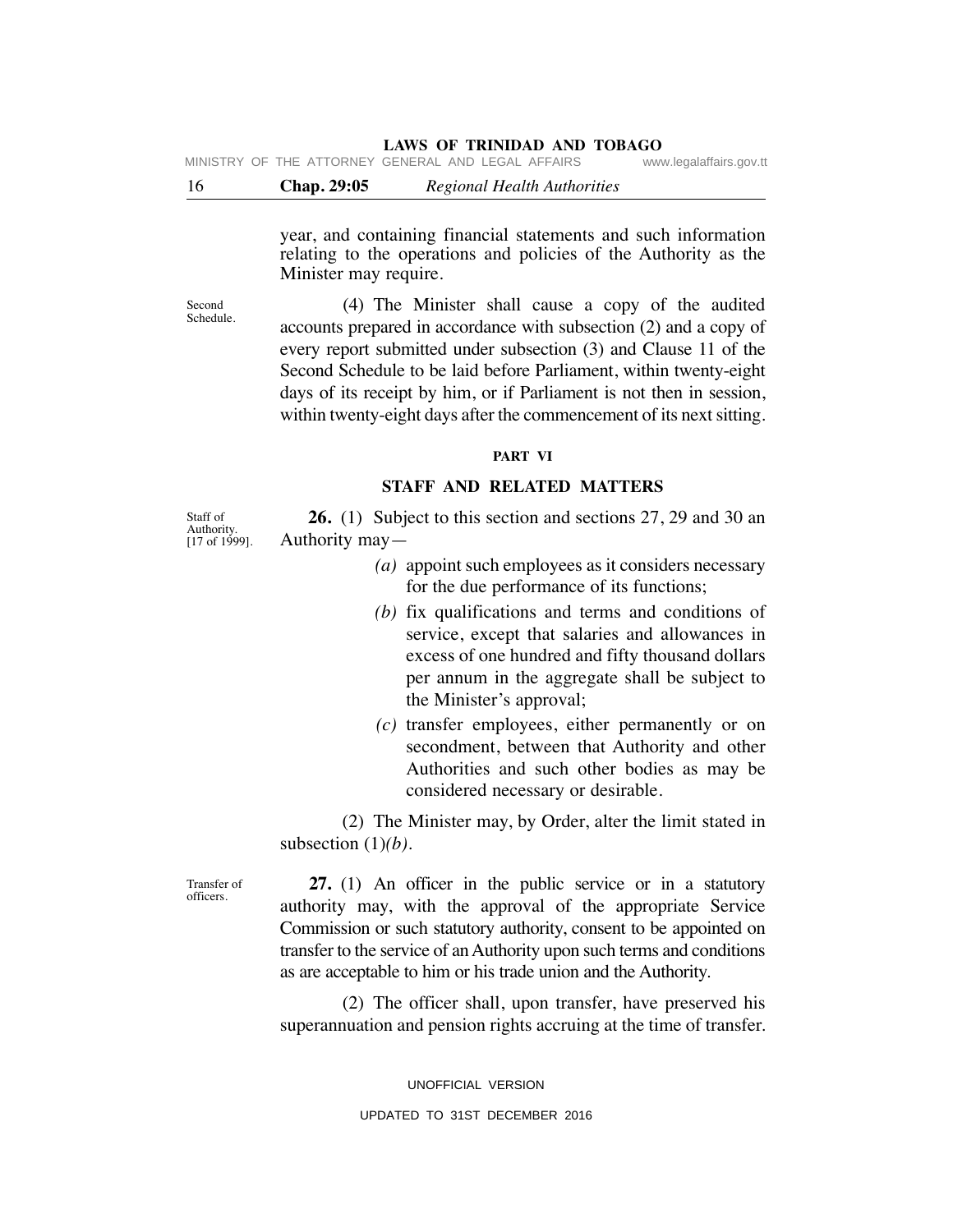| LAWS OF INIMIDAD AND TODAGO |             |  |  |  |                             |                                                    |  |  |
|-----------------------------|-------------|--|--|--|-----------------------------|----------------------------------------------------|--|--|
| www.legalaffairs.gov.tt     |             |  |  |  |                             | MINISTRY OF THE ATTORNEY GENERAL AND LEGAL AFFAIRS |  |  |
| 17                          | Chap. 29:05 |  |  |  | Regional Health Authorities |                                                    |  |  |

 (3) Subsections (1) and (2) apply to transfers of the employees of an Authority to the public service or to a statutory authority as they do to transfers of officers from the public service or a statutory authority to the Authority.

**LAWS OF TRINIDAD AND TOBAGO**

**28.** (1) An officer in the public service or in a statutory Secondment of authority may, with the consent of the Authority and with the approval of an appropriate Service Commission or statutory authority, consent to be seconded to the service of an Authority.

 (2) Where secondment is effected, the Authority shall make such arrangements as may be necessary to preserve the rights of the officer seconded to any pension, gratuity or other allowance for which he would have been eligible had he not been seconded.

 (3) Except as provided for in section 29(3), a period of secondment shall not exceed five years.

**29.** (1) An officer in the public service, who on the officers commencement of this Act is employed at a health care  $\frac{empolved}{\text{heath}}$ facility, may—

employed at facilities transfer and secondment.

- (a) with the approval of the appropriate Service  $\frac{\text{secondment}}{31 \text{ of } 1994}$ . Commission and the Regional Health Authority in which the health care facility is vested consent to be appointed on transfer to the service of the Authority upon such terms and conditions as are acceptable to him or his trade union and the Authority;
	- *(b)* with the approval of the appropriate Service Commission consent to be seconded to the Service of an Authority;
	- *(c)* remain in the public service.

 (2) An officer who opts for secondment under subsection (1) shall, in relation to terms and conditions be treated no less favourably than if he were not so seconded.

 (3) A period of secondment shall not exceed ten years in the first instance and may be extended for further periods as the appropriate Service Commission determines.

UPDATED TO 31ST DECEMBER 2016

officers.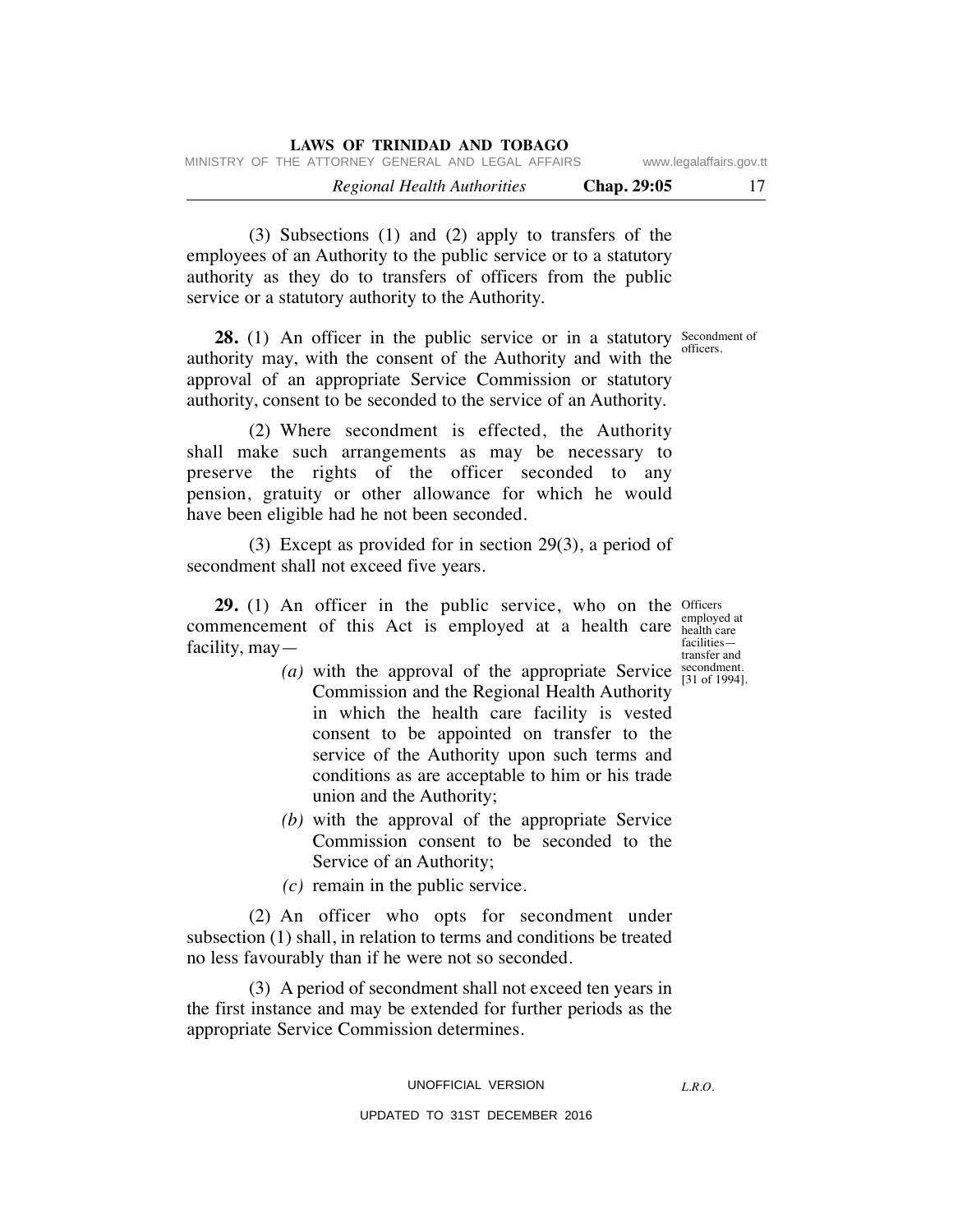18 **Chap. 29:05** *Regional Health Authorities*

 (4) Subject to subsection (4) an officer shall, immediately at the end of the period of secondment, exercise one of the following options:

- *(a)* be appointed on transfer to the service of an Authority, subject to the approval of the appropriate Service Commission, on such terms and conditions as are acceptable to him or his trade union and the Authority;
- *(b)* remain in the public service;
- *(c)* retire voluntarily on such terms and conditions as are agreed upon between the person who exercises this option or his trade union and the Chief Personnel Officer.

 (5) Where an officer opts to be appointed on transfer to the service of an Authority under subsection  $(1)(a)$  or  $(4)(a)$  the provisions of section 27 shall apply.

Pension rights and scheme. [17 of 1999].

 **30.** (1) An Authority shall provide for the establishment and maintenance of a pension scheme or arrange for membership in a scheme for its employees upon terms to be agreed upon between the Authority and the relevant representative association or trade union.

(2) *(Deleted by Act No. 17 of 1999).*

 (3) Without prejudice to subsection (1) an Authority may, under a pension scheme—

- *(a)* establish contributory superannuation schemes and establish and contribute to superannuation funds for the benefit of its employees;
- *(b)* grant gratuities, pensions or superannuation allowances to the surviving spouse, families or dependants of its employees;
- *(c)* enter into and carry into effect, arrangements with any insurance company or other association or company for securing for any employee or surviving spouse or dependant, such gratuities, pensions or allowances as are authorised by this section;

UNOFFICIAL VERSION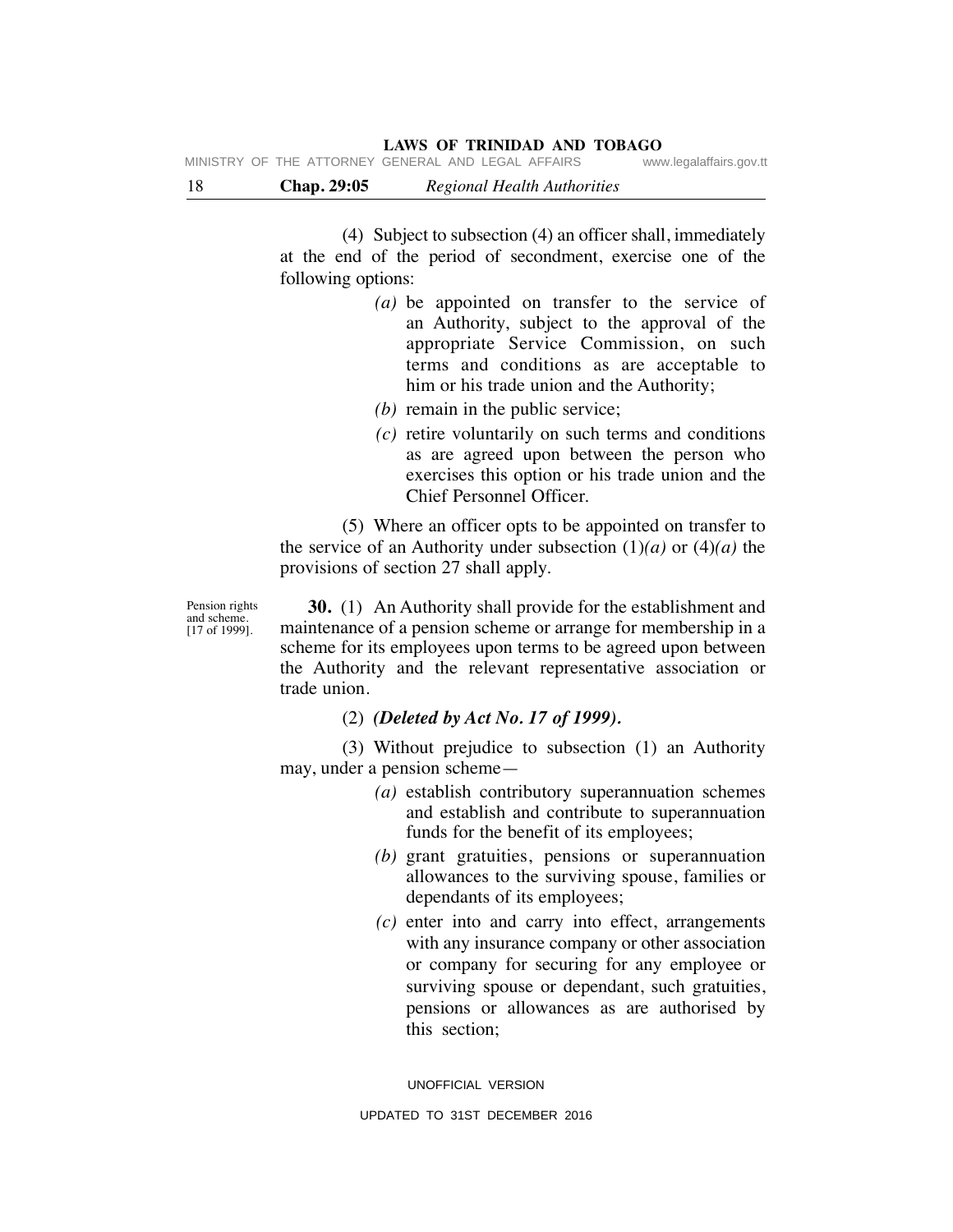*(d)* give donations or subscriptions to charitable institutions, benevolent funds and other objects calculated to benefit its employees.

**30A.** The superannuation benefits which have accrued to a Preservation and person who transfers in accordance with section  $27(1)$  or  $\frac{3}{2}$  superannuation exercises the option referred to in section  $29(1)(a)$  shall be  $_{[17 \text{ of } 1999]}^{benetits}$ . preserved at the date of his employment by the Authority and that person shall continue to accrue superannuation benefits under the relevant pension law up to the date of the establishment of the pension scheme referred to in section 30, on the basis of the pay, pensionable emoluments or salary, as the case may be, applicable to the office which he held immediately prior to his employment by the Authority.

**30B.** (1) Where a person who transfers in accordance with Payment of section 27(1) or exercises the option referred to in section  $29(1)(a)$  superamulation dies or retires prior to the establishment of the pension scheme  $\frac{\text{Authority prior}}{\text{to the}}$ referred to in section 30 and at the date of his death or retirement establishment of was in receipt of salary higher than the pay, pensionable emoluments or salary referred to in section 30A, the superannuation benefits payable to his estate or to him, as the case may be, shall be based on the higher salary.

 (2) The difference between the superannuation benefits payable on the basis of the higher salary referred to in subsection (1) and those payable under a pension law on the basis of the pay, pensionable emoluments or salary referred to in section 30A, shall be paid by the Authority.

**30C.** (1) Where a person who transfers in accordance with Payment of section 27(1) or exercises the option referred to in section  $29(1)(a)$  superantitive retires or dies while being a member of the pension scheme, he  $\frac{\text{pension scheme}}{\left[17 \text{ of } 1999\right]}$ . shall be paid superannuation benefits by the pension scheme at the amount which when combined with the superannuation benefits payable under section 30A, is equivalent to the benefits based on his pensionable service in the public service or in a Statutory Authority combined with his service in the Authority and calculated at the final salary applicable to him on the date of his retirement or death as the case may be.

accrual of benefits.

superannuation to the the pension scheme. [17 of 1999].

superannuation pension scheme.

*L.R.O.*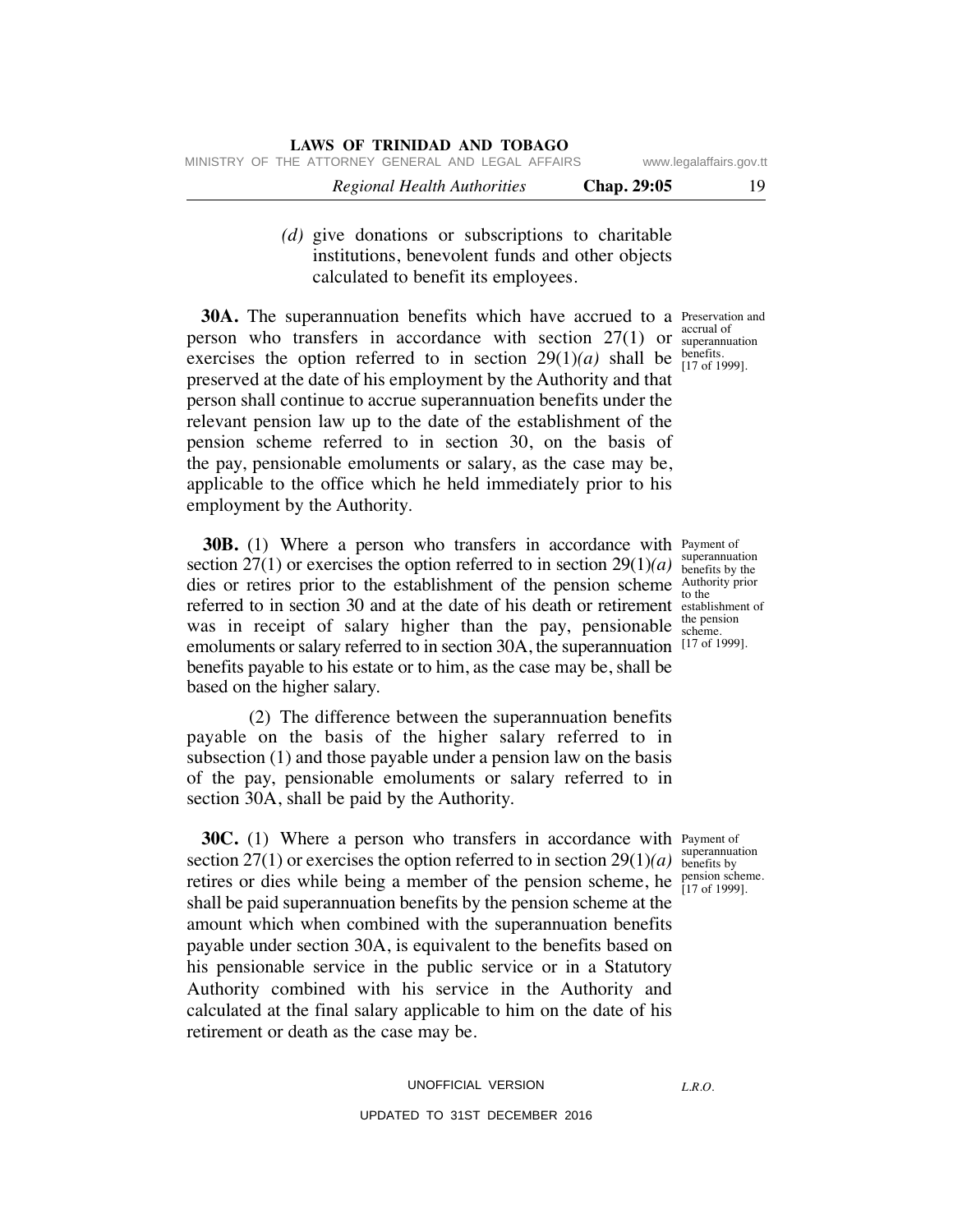MINISTRY OF THE ATTORNEY GENERAL AND LEGAL AFFAIRS www.legalaffairs.gov.tt

20 **Chap. 29:05** *Regional Health Authorities*

 (2) For the purposes of subsection (1), "final salary" has the meaning given to it by the pension scheme referred to in section 30.

#### **PART VII**

#### **MISCELLANEOUS**

Continuation of association representation.

 **31.** Subject to any written law employees of an Authority who have transferred from the Public Service shall, for the purpose of collective bargaining, continue to be represented by the relevant representative association that formerly represented them.

Existing agreements.

 **32.** Any agreement applicable to former officers in the public service or a statutory authority who have transferred to the service of an Authority shall be valid and binding on the relevant representative association and the Authority and shall be deemed to be registered under the Industrial Relations Act.

Ch. 88:01.

Continuation of collective agreements and union representation.

Right of employees to form or join associations or trade unions. Daily-rated workers. [23 of 2000].

Ch. 88:01.

 **33.** Upon the commencement of this Act and subject to any written law a collective agreement or other agreement that immediately prior to the commencement of this Act affected employees who were employed in the public service or a statutory authority shall continue to have effect in relation to such employees.

 **34.** Employees may form an association which may be registered as a trade union or may join a trade union.

 **34A.** (1) Subject to any written law, every registered collective agreement and registered memorandum of agreement within the meaning assigned to such agreements and memoranda under the Industrial Relations Act, in existence before 1st January 2000 to which the Chief Personnel Officer was a party in relation to hourly, daily and weekly-rated employees employed in health care facilities, shall be valid and binding on the respective Authorities and the majority trade union which immediately prior to 1st January 2000 represented hourly, daily and weekly-rated employees who were employed in such health care facilities and in respect of whom the Chief Personnel Officer was deemed to be the employer under the Industrial Relations Act.

UNOFFICIAL VERSION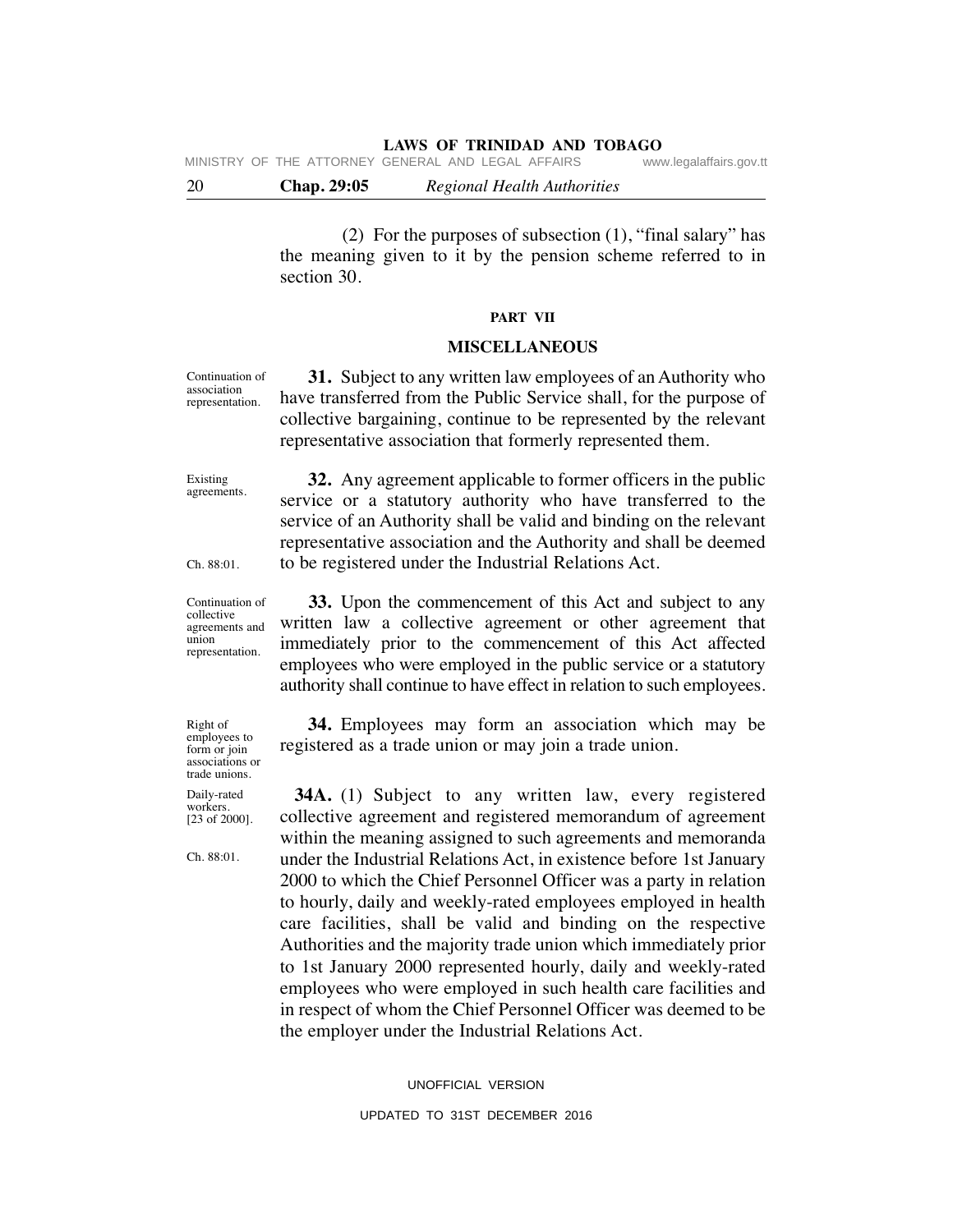| LAWS OF TRINIDAD AND TOBAGO                        |                         |  |  |  |  |
|----------------------------------------------------|-------------------------|--|--|--|--|
| MINISTRY OF THE ATTORNEY GENERAL AND LEGAL AFFAIRS | www.legalaffairs.gov.tt |  |  |  |  |
| Regional Health Authorities                        | 21<br>Chap. 29:05       |  |  |  |  |

Industrial Relations Act, each Authority is deemed to be the Ch. 88:01. (2) For the purposes of the agreements referred to in subsection (1) and for all other purposes related to the successor to the Chief Personnel Officer effective 1st January 2000.

 (3) Subject to the Industrial Relations Act, the majority trade union which immediately prior to 1st January 2000 represented the daily-rated workers who were employed in health care facilities and in respect of whom the Chief Personnel Officer was deemed to be the employer under the Industrial Relations Act, shall continue to represent such workers.

**35.** The Minister may make Regulations, subject to Regulations. negative resolution of Parliament, for the purpose of giving effect to this Act and without prejudice to the generality of this provision may make Regulations for—

- *(a)* the delivery of health care;
- *(b)* contracting for goods and services;
- *(c)* financial matters;
- *(d)* occupational health and safety;
- *(e)* health promotion and surveillance;
- *(f)* staff and related matters;
- *(g)* security;
- *(h)* any other matters required by this Act to be prescribed.

*L.R.O.*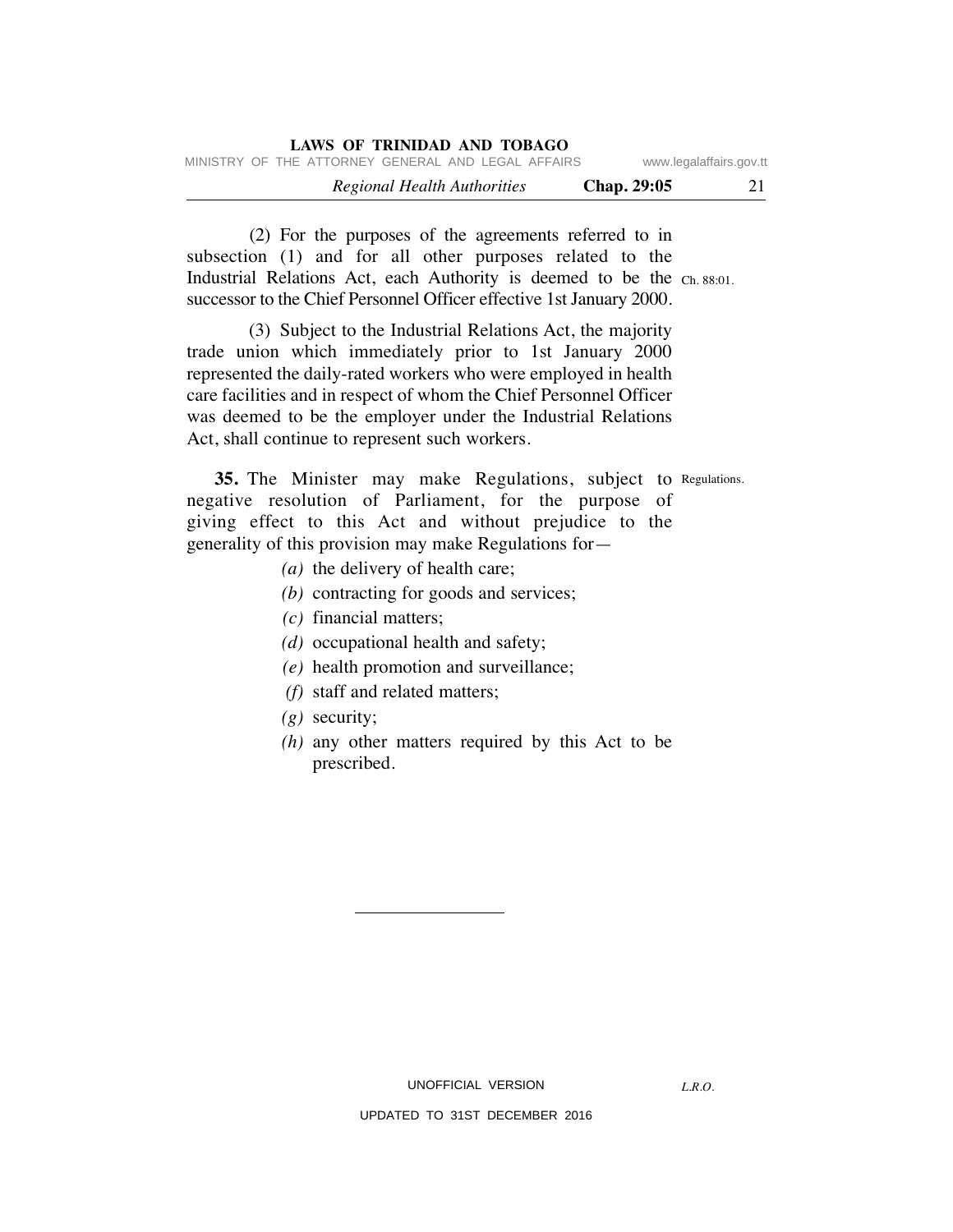| 22                                 | Chap. 29:05<br><b>Regional Health Authorities</b>     |                                                                                                                                       |  |  |  |  |  |  |  |
|------------------------------------|-------------------------------------------------------|---------------------------------------------------------------------------------------------------------------------------------------|--|--|--|--|--|--|--|
| Section 3.<br>[75/2000             | <b>FIRST SCHEDULE</b>                                 |                                                                                                                                       |  |  |  |  |  |  |  |
| 245/2004<br>300/2004<br>316/2004]. | Regional Health Authority                             | Municipality                                                                                                                          |  |  |  |  |  |  |  |
|                                    | 1. The North-West Regional Health<br>Authority        | 1. Diego Martin<br>2. San Juan/Laventille<br>3. City of Port-of-Spain                                                                 |  |  |  |  |  |  |  |
|                                    | 2. The North-Central Regional Health<br>Authority     | 1. Tunapuna/Piarco<br>2. Borough of Chaguanas<br>3. Borough of Arima                                                                  |  |  |  |  |  |  |  |
|                                    | 3. The South-West Regional<br><b>Health Authority</b> | 1. Princes Town<br>2. Penal/Debe<br>3. Siparia<br>4. City of San Fernando<br>5. Borough of Point Fortin<br>6. Couva/Tabaquite/Talparo |  |  |  |  |  |  |  |
|                                    | 4. The<br>Eastern<br>Regional<br>Health<br>Authority  | 1. Sangre Grande<br>2. Mayaro/Rio Claro                                                                                               |  |  |  |  |  |  |  |
|                                    | 5. The Tobago<br>Regional<br>Health<br>Authority      | The Island of Tobago.                                                                                                                 |  |  |  |  |  |  |  |

#### **LAWS OF TRINIDAD AND TOBAGO**<br>GENERAL AND LEGAL AFFAIRS www.legalaffairs.gov.tt MINISTRY OF THE ATTORNEY GENERAL AND LEGAL AFFAIRS

Section 7. [3/1995 169/2003 73/2005].

### **SECOND SCHEDULE**

# **CONSTITUTION AND PROCEDURE OF THE BOARDS OF THE REGIONAL HEALTH AUTHORITIES**

Board of Directors. [3/1995].

- 1. (1) Subject to subsection (2) a Board shall consist of—
	- *(a)* no less than seven and no more than nine members appointed by the President;
	- *(b)* a Chief Executive Officer who is *ex officio* a member but does not have a vote.
	- (2) In respect of subclause (1)*(a)—*
		- *(a)* at least one member of each Board shall:
			- (i) represent the public interest and welfare;

UNOFFICIAL VERSION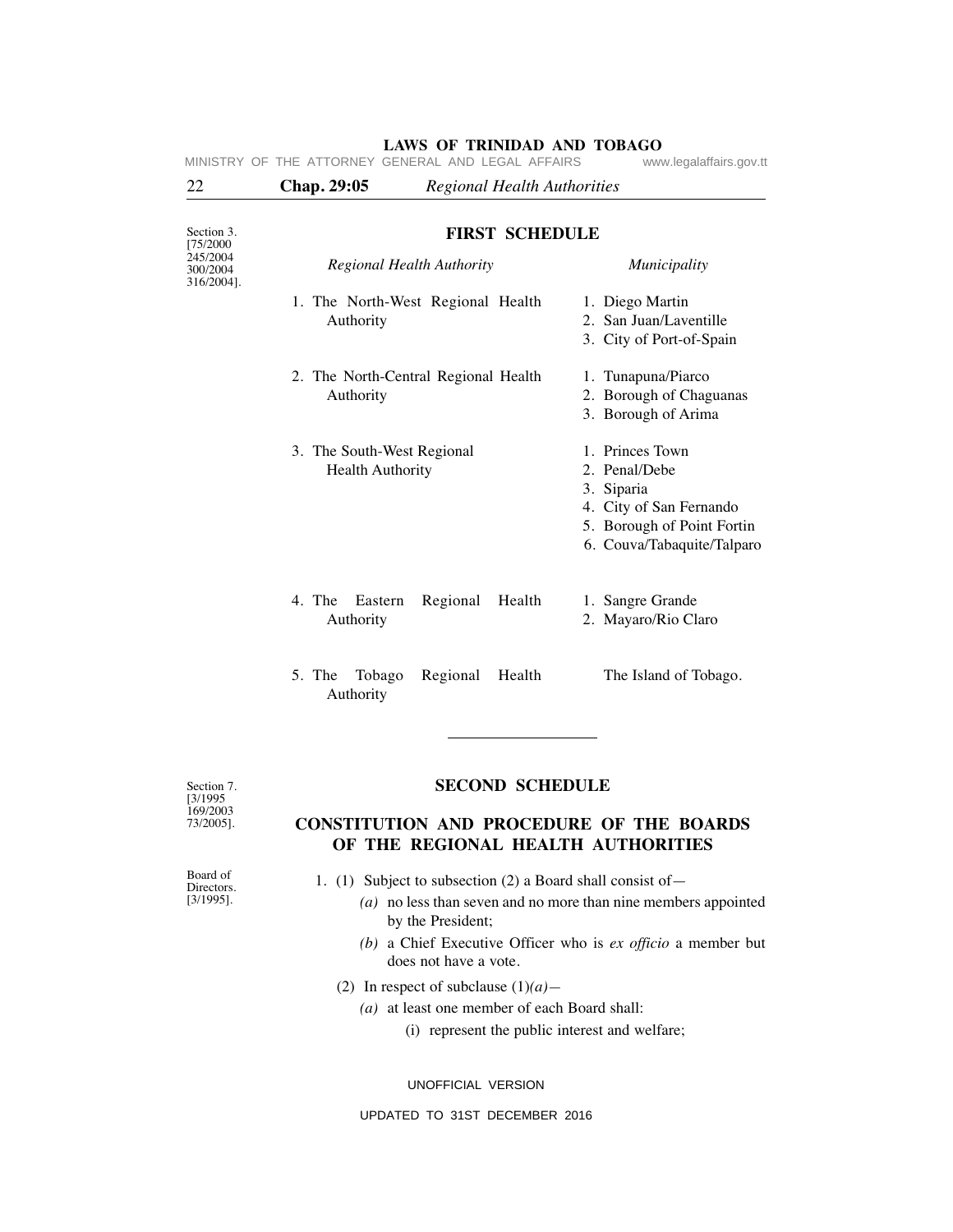MINISTRY OF THE ATTORNEY GENERAL AND LEGAL AFFAIRS www.legalaffairs.gov.tt

|           | <b>Regional Health Authorities</b>                                                                                                                                                                                                                                                                                                                                                                | Chap. 29:05           | 23 |
|-----------|---------------------------------------------------------------------------------------------------------------------------------------------------------------------------------------------------------------------------------------------------------------------------------------------------------------------------------------------------------------------------------------------------|-----------------------|----|
|           | (ii) with the exception of the Tobago Regional Health<br>Authority, be an individual with local government<br>experience and nominated by the Minister responsible<br>for local government;                                                                                                                                                                                                       |                       |    |
|           | (iii) be a registered medical practitioner;                                                                                                                                                                                                                                                                                                                                                       |                       |    |
|           | (iv) be a registered nurse;                                                                                                                                                                                                                                                                                                                                                                       |                       |    |
|           | $(b)$ an employee of the Ministry of Health shall be a member of<br>the Board of the South-West Regional Health Authority, the<br>Eastern Regional Health Authority, the North-West Regional<br>Health Authority and the North Central Regional Health<br>Authority and an employee of the Tobago House of<br>Assembly shall be a member of the Board of the Tobago<br>Regional Health Authority; |                       |    |
| $(c)$ the | Board<br>members<br>other<br>than<br>subclause $(2)(a)$ and $(b)$ shall be appointed from<br>amongst persons who have special qualifications in, and<br>practical experience of, matters relating to one or more of the<br>following disciplines:                                                                                                                                                 | those<br>listed<br>in |    |
|           | (i) finance, accountancy or economics;                                                                                                                                                                                                                                                                                                                                                            |                       |    |
|           | (ii) business management;                                                                                                                                                                                                                                                                                                                                                                         |                       |    |
|           | (iii) personnel management or industrial relations;<br>(iv) law; and                                                                                                                                                                                                                                                                                                                              |                       |    |
|           | (v) any other area of expertise that is appropriate for<br>fulfilling the powers and functions of the Authority.                                                                                                                                                                                                                                                                                  |                       |    |
|           | $(3)$ A person who-                                                                                                                                                                                                                                                                                                                                                                               |                       |    |
|           | (a) is a member of the House of Representatives or the Senate:                                                                                                                                                                                                                                                                                                                                    |                       |    |
|           | $(b)$ is a member of a Municipal Corporation or a Regional<br>Corporation;                                                                                                                                                                                                                                                                                                                        |                       |    |
|           | $(c)$ is a member of the Tobago House of Assembly; or                                                                                                                                                                                                                                                                                                                                             |                       |    |
|           | $(d)$ holds or is acting in any Public Office or has held any Public<br>Office within the period of three years preceding his<br>proposed appointment to a Board, other than those appointed<br>under subclauses $(2)(b)$ and $(2)(c)$ ,                                                                                                                                                          |                       |    |
|           | shall not qualify for membership to a Board.                                                                                                                                                                                                                                                                                                                                                      |                       |    |
|           | (4) The President shall appoint a Chairman and Deputy Chairman<br>from among the members of the Board.                                                                                                                                                                                                                                                                                            |                       |    |
|           | 2. (1) Subject to subparagraphs (2) and (3), the appointment of members Tenure of office.<br>is for a period not exceeding five years as the President may specify at the time<br>of the appointment and those members are eligible for reappointment.                                                                                                                                            |                       |    |
|           | (2) Where a member is, by reason of illness or otherwise, unable to<br>perform his functions as a member or unable to attend meetings of the Board,                                                                                                                                                                                                                                               |                       |    |

#### UNOFFICIAL VERSION

### UPDATED TO 31ST DECEMBER 2016

*L.R.O.*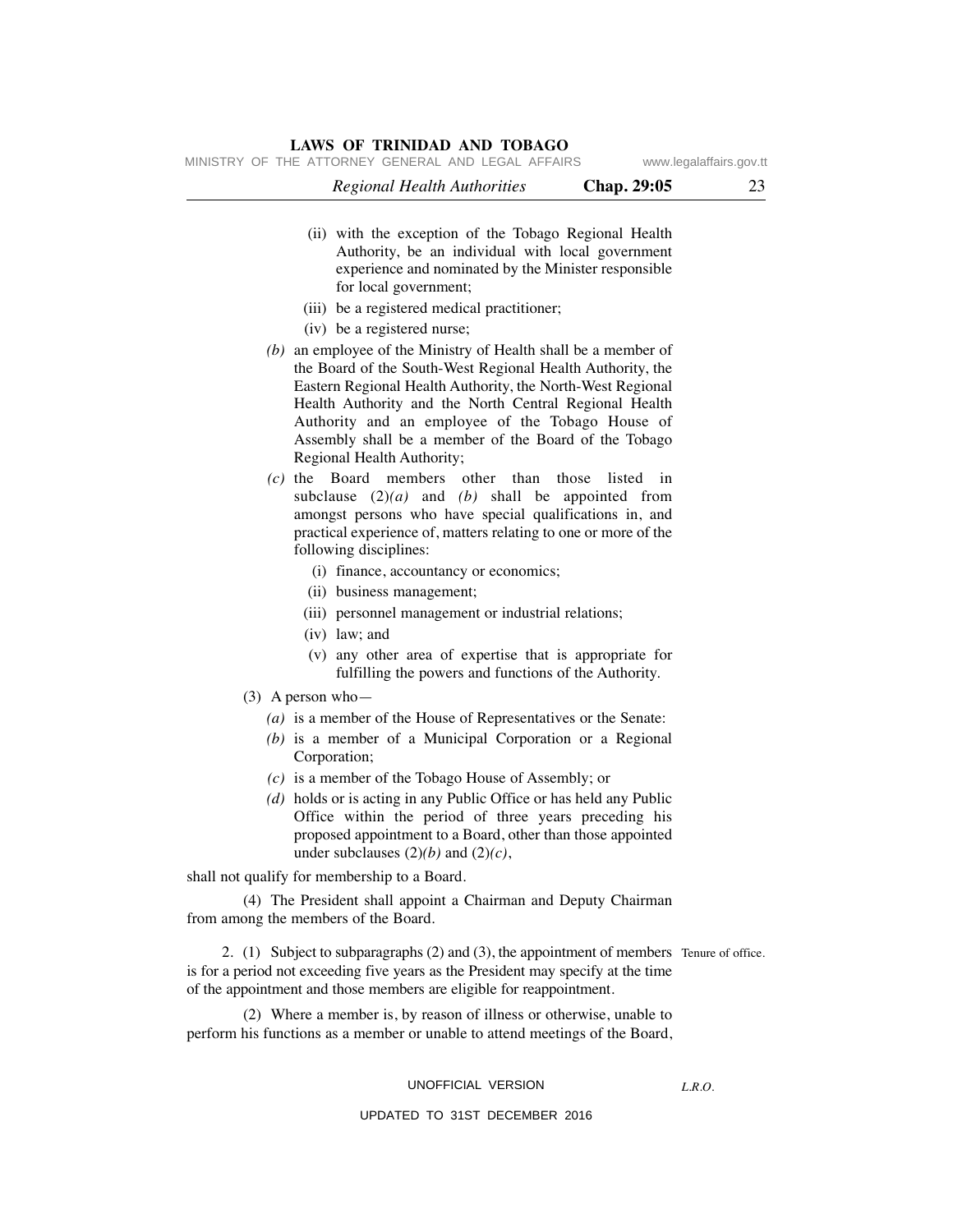MINISTRY OF THE ATTORNEY GENERAL AND LEGAL AFFAIRS www.legalaffairs.gov.tt

the President may appoint another person to act as a temporary member for the duration of the inability.

 (3) A member who is absent without leave for three consecutive meetings of the Board is deemed to have vacated his seat.

 (4)The appointment of a member and termination of that appointment, whether by death, resignation, revocation or otherwise, shall be notified in the *Gazette.*

 (5) A member may resign at any time, by instrument in writing to the President through the Chairman.

Remuneration.

3. (1) A Board shall pay its members such remuneration as the Minister approves.

 (2) In respect of remuneration and honoraria to be paid to committee members, a Board member who is a member of a committee shall exclude himself from the determination of such remuneration and honoraria.

Procedure of the Board. [3/1995].

4.(1) A Board may regulate its own procedure for the conduct of its business by way of rules or resolutions.

 (2) A Board shall, in respect of any functions delegated to it by the Public Service Commission, submit to the Public Service Commission, once in every quarter a report of the exercise of those functions so delegated.

**Ordinary** meetings.

5. (1) A Board may meet as often as the Chairman deems necessary for the performance of its functions and in any event not less than once every quarter.

 (2) The Chairman, or in his absence, the Deputy Chairman, shall preside over meetings of the Board.

 (3) Notwithstanding subparagraph (2), neither the Chairman nor the Deputy Chairman, as the case may be, shall preside at any meeting when paragraph 9 applies to him.

 (4) Where, for any reason, the Chairman or Deputy Chairman is unable to preside at a meeting, the members present may choose one of their number, other than the Chief Executive Officer, to preside over the meeting.

Special meetings.

6. (1) The Chairman shall cause to be issued notices to all members for a special meeting of the Board, within seven days of receiving a request, in writing, signed by a majority of members of the Board, to do so.

 (2) A request for a special meeting shall include sufficient indication of the purpose of the requested meeting.

#### UNOFFICIAL VERSION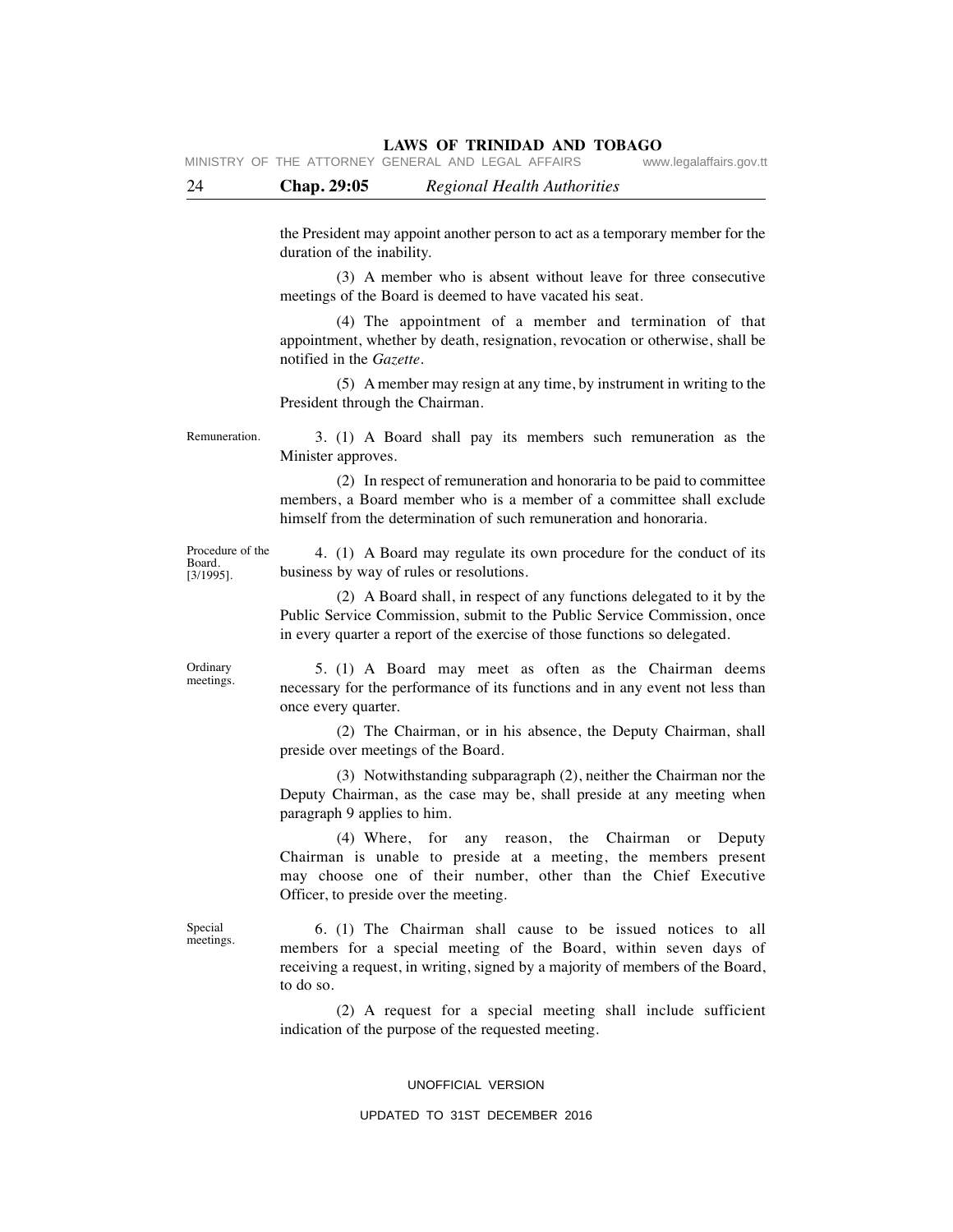| MINISTRY OF THE ATTORNEY GENERAL AND LEGAL AFFAIRS<br>www.legalaffairs.gov.tt |
|-------------------------------------------------------------------------------|
|-------------------------------------------------------------------------------|

| <b>Regional Health Authorities</b> | Chap. 29:05 |  |
|------------------------------------|-------------|--|
|                                    |             |  |

7. At any meeting of a Board, a quorum is constituted if at least one-half  $_{Quorum.}$ of the members are present.

8. (1) The decisions of a Board are by a majority of votes of the Voting. members present and voting.

 (2) The Chairman, or other person duly presiding, has an original vote and, if the vote is equal, a casting vote.

9. A member of a Board, who is in any way, whether directly or Declaration of indirectly, interested in a contract or a proposed contract with the Authority, interest. that is the subject of consideration by the Board, shall declare the nature of his interest at the first meeting of the Board at which it is practicable for him to do so.

10. (1) Minutes in proper form of each meeting shall be kept by Minutes. the Secretary.

 (2) All decisions, resolutions and rules made by the Board with respect to the operation of the Authority shall be recorded in the Minutes.

(3) The Minutes shall be confirmed by the Board at the next meeting.

11. The Board shall, at least once every three years, cause a Comprehensive comprehensive audit to be prepared by the Auditor General or by a qualified <sup>Audit.</sup> auditor appointed by the Auditor General, such audited report to be submitted to the Minister within twenty-eight days of receipt of it by the Authority.

12. An Authority shall, as soon as possible after the start of each financial Public to attend meetings. year hold a meeting of the Board open to the public at which will be presented and discussed:

- *(a)* a review of the Authority's performance in the preceding year; and
- *(b)* its plans, goals and targets for the current year.

UNOFFICIAL VERSION

UPDATED TO 31ST DECEMBER 2016

*L.R.O.*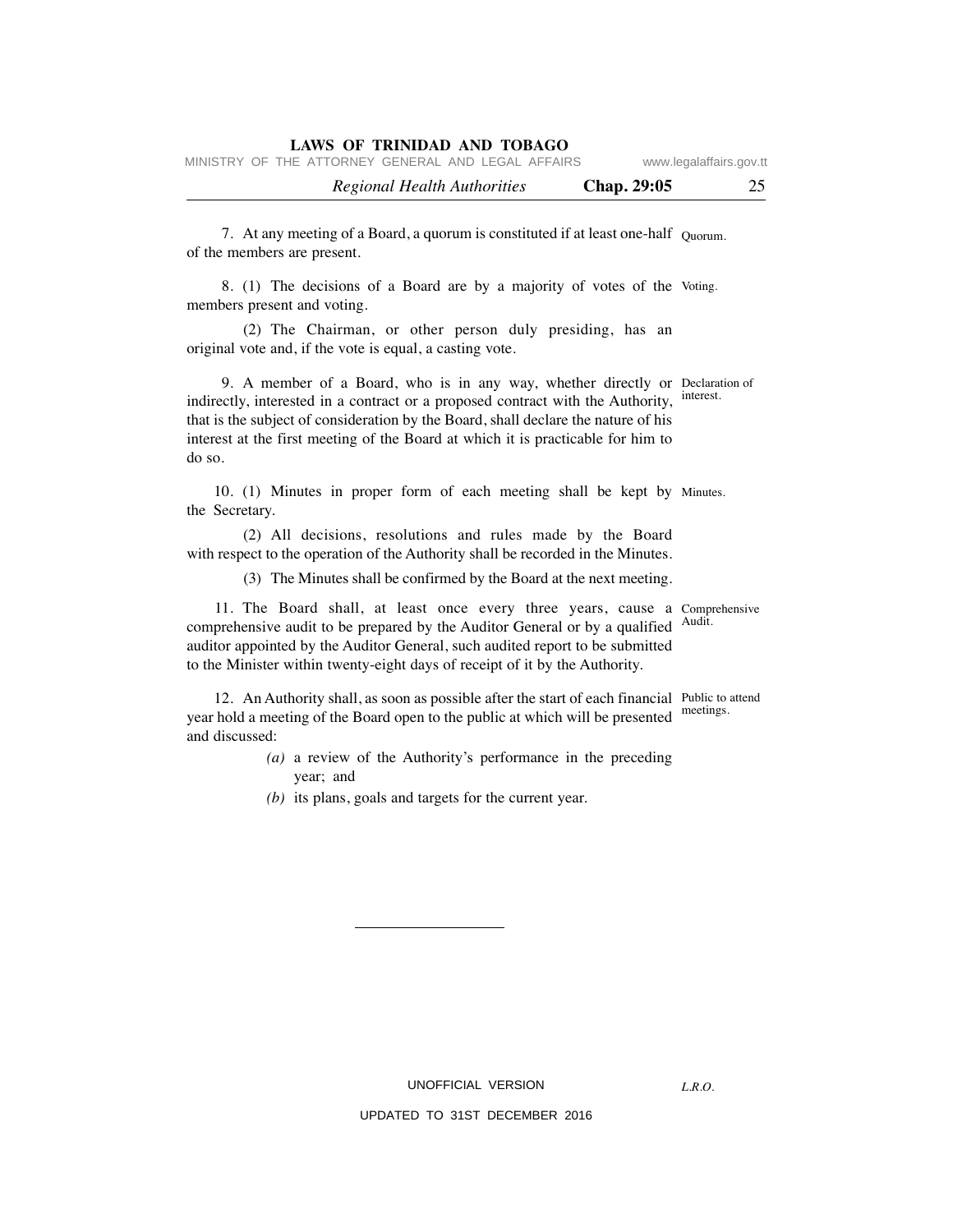# **LAWS OF TRINIDAD AND TOBAGO**<br>GENERAL AND LEGAL AFFAIRS www.legalaffairs.gov.tt

MINISTRY OF THE ATTORNEY GENERAL AND LEGAL AFFAIRS

26 **Chap. 29:05** *Regional Health Authorities*

Section 14. [185/2000 246/2004

305/2010].

# **THIRD SCHEDULE**

| REGIONAL<br><b>HEALTH</b>                     | PROPERTIES VESTED                           |             |                                                                                                                                                                                                                                                                                                                                                                                     |  |
|-----------------------------------------------|---------------------------------------------|-------------|-------------------------------------------------------------------------------------------------------------------------------------------------------------------------------------------------------------------------------------------------------------------------------------------------------------------------------------------------------------------------------------|--|
| <b>AUTHORITIES</b>                            | Name                                        | Acreage     | Description                                                                                                                                                                                                                                                                                                                                                                         |  |
| North-West<br>Regional<br>Health<br>Authority | Oxford<br><b>Street</b><br>Health<br>Centre | 8,769 s.f.  | All and singular that piece or<br>parcel of land situate at the<br>corner of Oxford and<br>Observatory Streets in the<br>City of Port-of-Spain in<br>the County of St. George<br>in the Island of Trinidad<br>and bounded on the -<br>North: by Oxford Street<br>South: by State land<br>vested to N.H.A.<br>by Observatory<br>East:<br>Street<br>by lands of<br>West:<br>J. Perez. |  |
|                                               | Woodbrook<br>Health<br>Centre               | 11,543 s.f. | All and singular that piece or<br>parcel of land situate at<br>Tragarete Road, in the<br>City of Port-of-Spain in<br>the County of St. George<br>in the Island of Trinidad<br>and bounded on the -<br>North: by State land<br>occupied by one<br><b>TICO</b><br>South: by Tragarete Road<br>by Louise and Val<br>East:<br>Thomas<br>West:<br>by State land<br>(T&TEC KIOSK).        |  |

#### UNOFFICIAL VERSION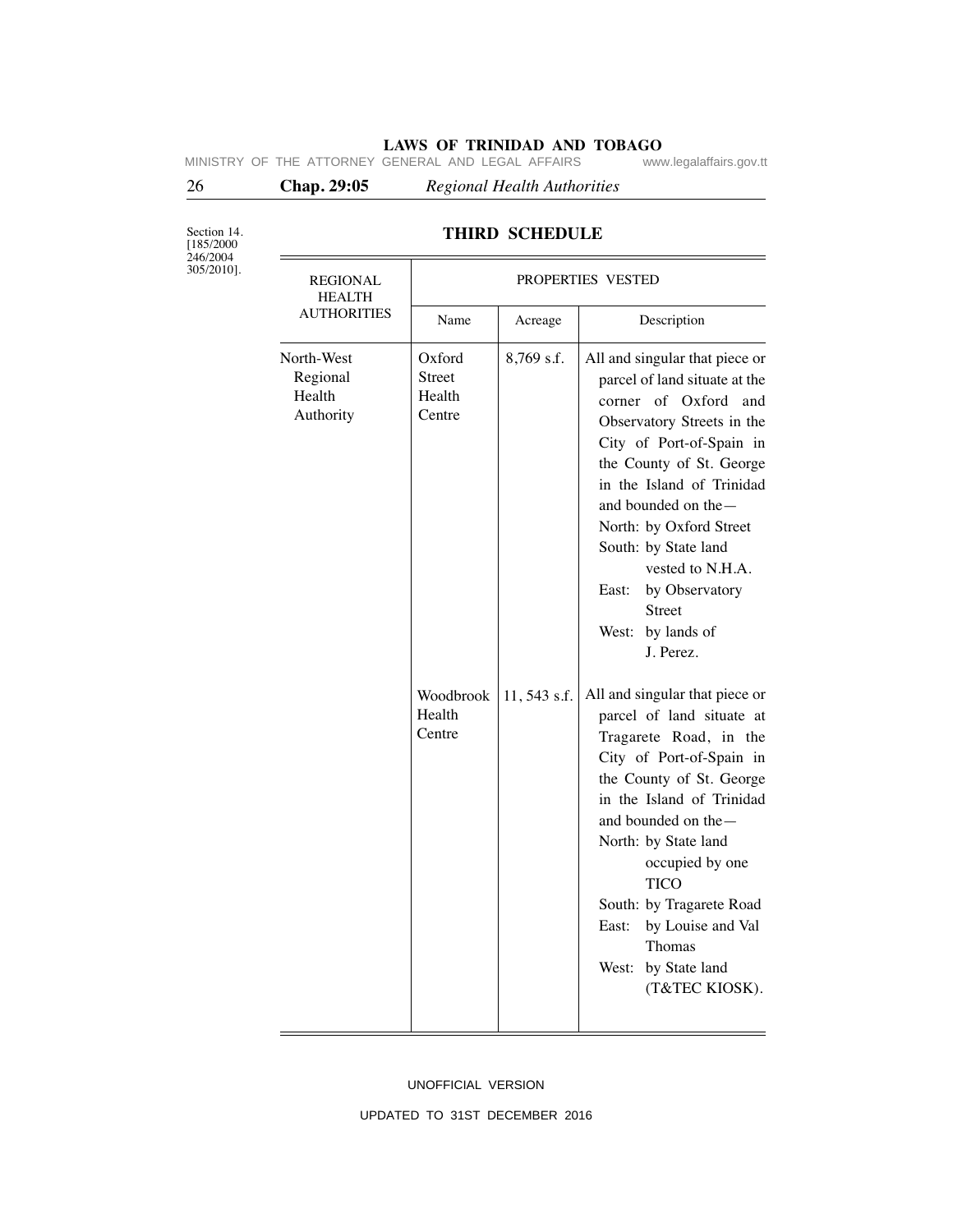MINISTRY OF THE ATTORNEY GENERAL AND LEGAL AFFAIRS www.legalaffairs.gov.tt

 *Regional Health Authorities* **Chap. 29:05** 27

| <b>REGIONAL</b><br><b>HEALTH</b>                  | <b>PROPERTIES VESTED</b>                                             |         |                                                                                                                                                                                                                                                                                                                                                                                                                                                                                                                                                                                                                                                                                                                                                                                                                     |  |
|---------------------------------------------------|----------------------------------------------------------------------|---------|---------------------------------------------------------------------------------------------------------------------------------------------------------------------------------------------------------------------------------------------------------------------------------------------------------------------------------------------------------------------------------------------------------------------------------------------------------------------------------------------------------------------------------------------------------------------------------------------------------------------------------------------------------------------------------------------------------------------------------------------------------------------------------------------------------------------|--|
| <b>AUTHORITIES</b>                                | Name                                                                 | Acreage | Description                                                                                                                                                                                                                                                                                                                                                                                                                                                                                                                                                                                                                                                                                                                                                                                                         |  |
| North-West<br>Regional Health<br>Authority-Cont'd | St. James<br>Health<br>Centre<br>Diego<br>Martin<br>Health<br>Centre |         | All and singular that piece or<br>parcel of land situate at<br>Lazare Street, St. James in<br>the Ward of Diego Martin<br>in the County of St. George<br>in the Island of Trinidad<br>and bounded on the —<br>North: by a Police Station<br>South: by lands of<br>M. Ramos<br>by a Police Station<br>East:<br>West: by Lazare Street.<br>All and singular that piece or<br>parcel of land situate at<br>Church<br>Street,<br>Diego<br>Martin in the Ward of<br>Diego Martin in<br>the<br>County of St. George in<br>the Island of Trinidad and<br>bounded on the -<br>North: by Private land.<br>$Six (6)$ parcels<br>owned by Sara<br>Mellin, Alberta<br>de Freitas, Louis<br>Carasquaro, Jose<br>Francois, Skair<br>and Lettrein<br>respectively<br>by Diego Martin<br>East:<br>Main Road<br>by a Drain.<br>West: |  |
|                                                   |                                                                      |         |                                                                                                                                                                                                                                                                                                                                                                                                                                                                                                                                                                                                                                                                                                                                                                                                                     |  |

#### UNOFFICIAL VERSION

*L.R.O.*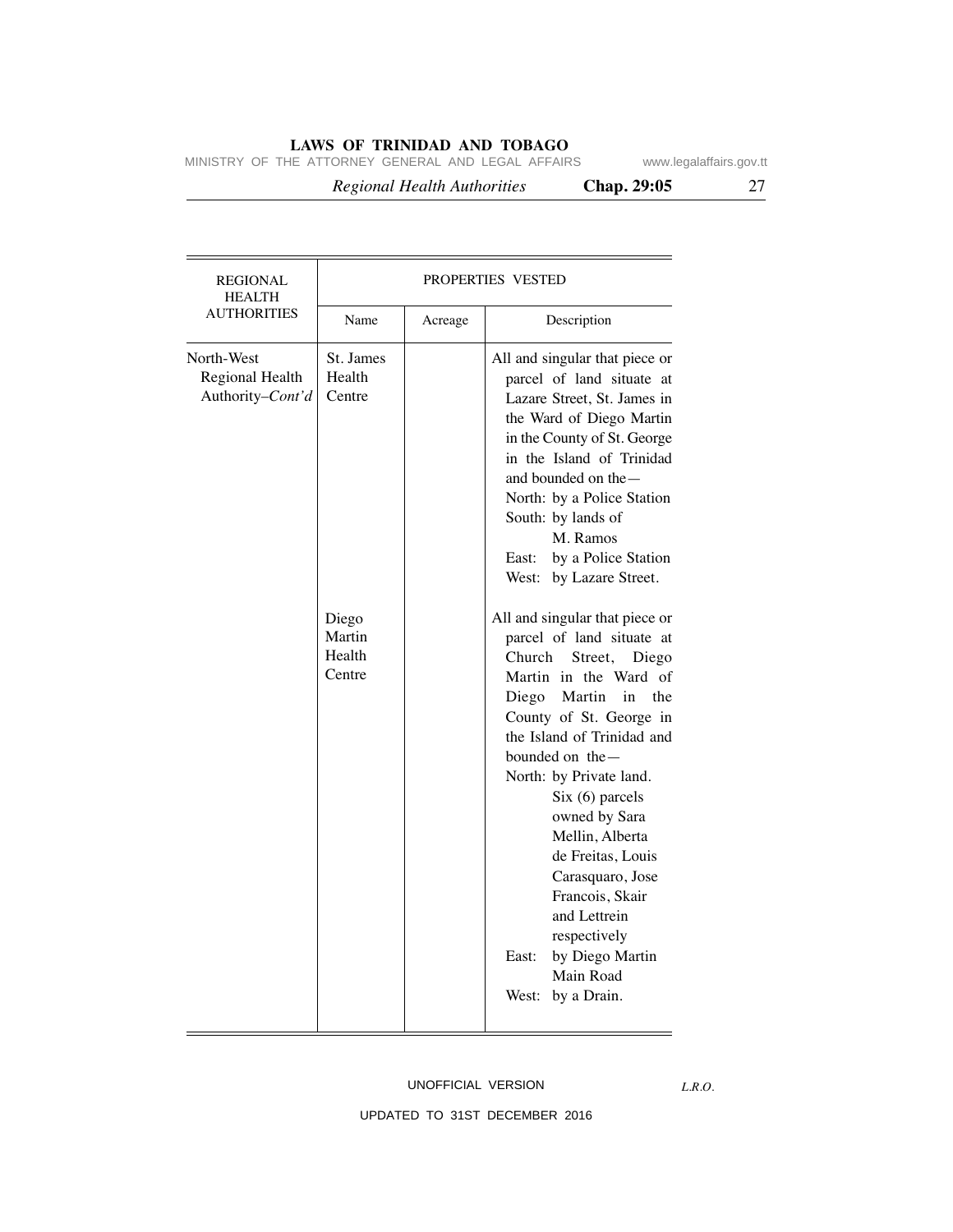**LAWS OF TRINIDAD AND TOBAGO**<br>GENERAL AND LEGAL AFFAIRS www.legalaffairs.gov.tt MINISTRY OF THE ATTORNEY GENERAL AND LEGAL AFFAIRS

28 **Chap. 29:05** *Regional Health Authorities*

| <b>REGIONAL</b><br><b>HEALTH</b>                  | PROPERTIES VESTED                           |         |                                                                                                                                                                                                                                                                                                                                                                                |  |
|---------------------------------------------------|---------------------------------------------|---------|--------------------------------------------------------------------------------------------------------------------------------------------------------------------------------------------------------------------------------------------------------------------------------------------------------------------------------------------------------------------------------|--|
| <b>AUTHORITIES</b>                                | Name                                        | Acreage | Description                                                                                                                                                                                                                                                                                                                                                                    |  |
| North-West<br>Regional Health<br>Authority-Cont'd | George<br><b>Street</b><br>Health<br>Centre |         | All and singular that piece or<br>parcel of land situate at Lot<br>No. 68 George Street in the<br>City of Port-of-Spain in<br>the County of St. George<br>in the Island of Trinidad<br>and bounded on the —<br>North: by lands of<br>William Thomas<br>South: by N.H.A.<br>(houses)<br>by lands of the<br>East:<br>N.H.A.<br>by George Street.<br>West:                        |  |
|                                                   | Maraval<br>Health<br>Centre                 |         | All and singular that piece or<br>parcel of land situate at<br>Morne Coco Road and<br>Saddle Road, in the Ward<br>of Diego Martin in the<br>County of St. George in<br>the Island of Trinidad and<br>bounded on the -<br>North: by State land<br>(Police Station)<br>South: by Morne Coco<br>Road<br>by Saddle Road<br>East:<br>West: by State land<br>(Ministry of<br>Works). |  |

# **THIRD SCHEDULE—***Continued*

UNOFFICIAL VERSION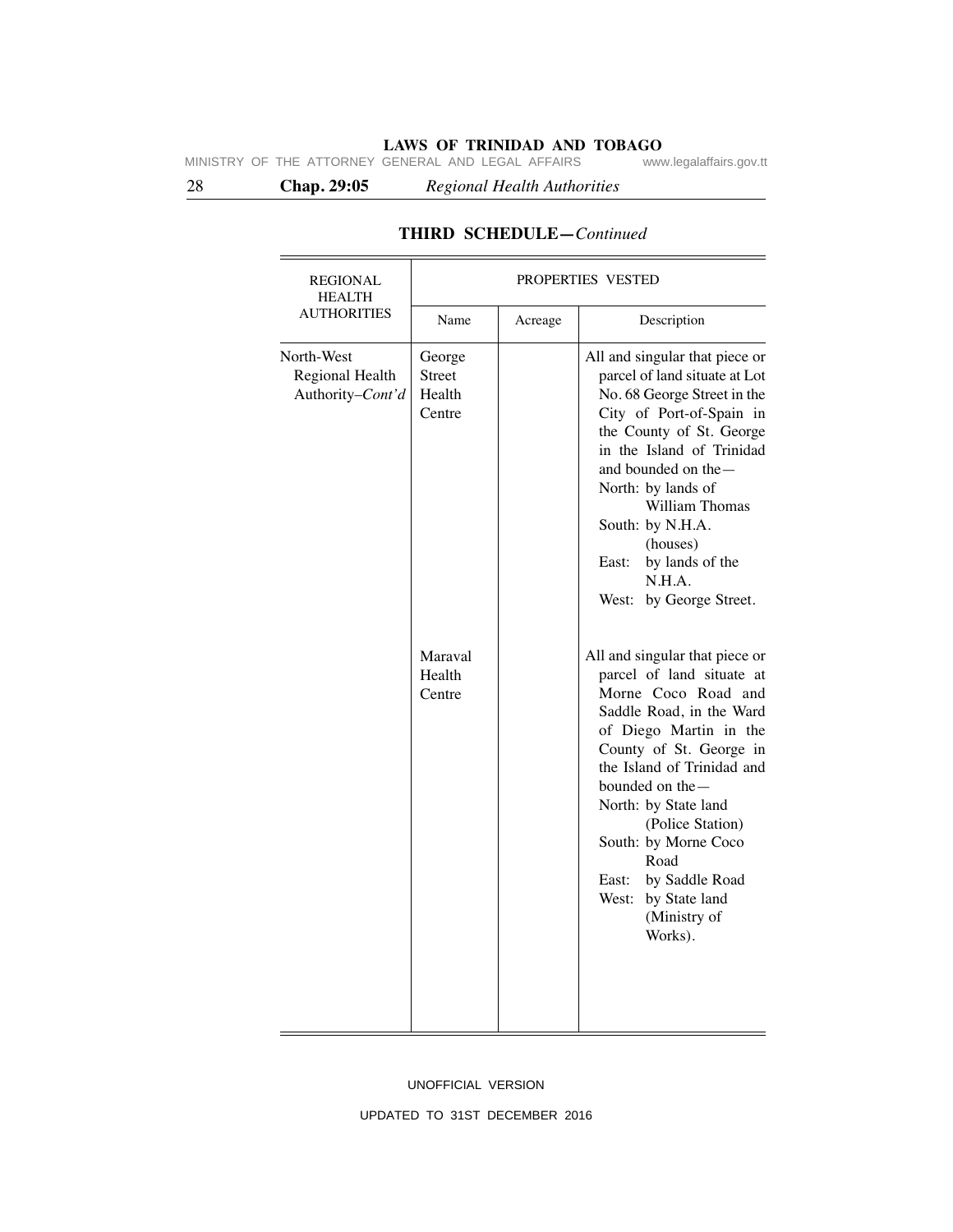MINISTRY OF THE ATTORNEY GENERAL AND LEGAL AFFAIRS www.legalaffairs.gov.tt

 *Regional Health Authorities* **Chap. 29:05** 29

| <b>REGIONAL</b><br><b>HEALTH</b>                  | PROPERTIES VESTED             |            |                                                                                                                                                                                                                                                                                                                       |  |
|---------------------------------------------------|-------------------------------|------------|-----------------------------------------------------------------------------------------------------------------------------------------------------------------------------------------------------------------------------------------------------------------------------------------------------------------------|--|
| <b>AUTHORITIES</b>                                | Name                          | Acreage    | Description                                                                                                                                                                                                                                                                                                           |  |
| North-West<br>Regional Health<br>Authority-Cont'd | Morvant<br>Health<br>Centre   |            | All<br>and<br>singular<br>that<br>piece or parcel of land<br>situate<br>at Dos<br>Santos<br>Street, Morvant in the<br>Ward of St. Ann's in the<br>County of St. George in<br>the Island of Trinidad and<br>bounded on the-<br>North: by State land<br>South: by Dos Santos<br><b>Street</b><br>East: by Morvant land. |  |
|                                                   | Barataria<br>Health<br>Centre | 7,091 s.f. | All and singular that piece or<br>parcel of land situate at<br>Seventh Street, Barataria<br>in the Ward of St. Ann's in<br>the County of St. George<br>in the Island of Trinidad<br>and bounded on the-<br>North: by Seventh Street<br>South: by Private land<br>East: by Private land<br>West: by Private land.      |  |

#### UNOFFICIAL VERSION

*L.R.O.*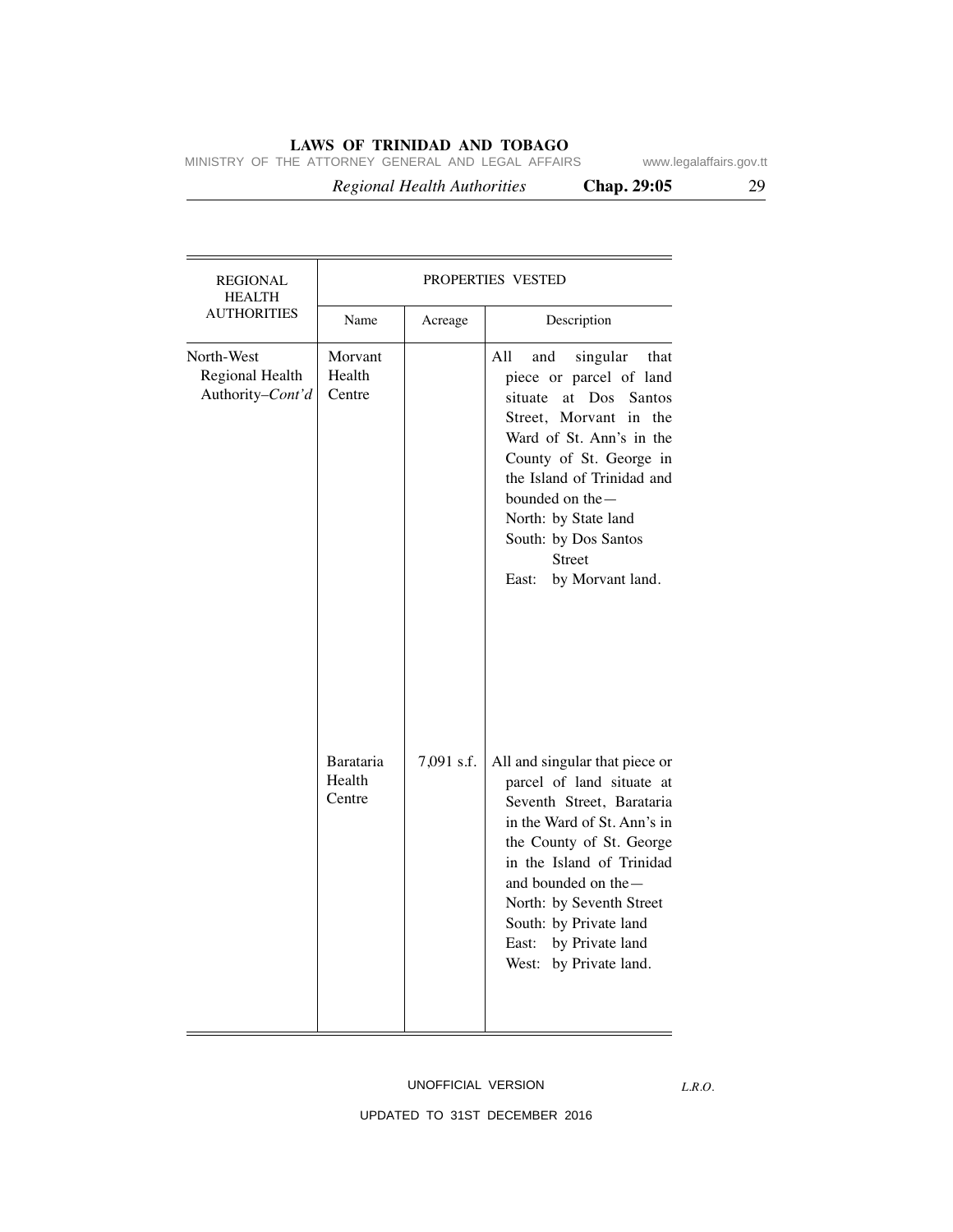**LAWS OF TRINIDAD AND TOBAGO**<br>GENERAL AND LEGAL AFFAIRS www.legalaffairs.gov.tt MINISTRY OF THE ATTORNEY GENERAL AND LEGAL AFFAIRS

30 **Chap. 29:05** *Regional Health Authorities*

| <b>REGIONAL</b><br><b>HEALTH</b>                  | PROPERTIES VESTED              |             |                                                                                                                                                                                                                                                                                                                                                                                                                                                                                                |  |
|---------------------------------------------------|--------------------------------|-------------|------------------------------------------------------------------------------------------------------------------------------------------------------------------------------------------------------------------------------------------------------------------------------------------------------------------------------------------------------------------------------------------------------------------------------------------------------------------------------------------------|--|
| <b>AUTHORITIES</b>                                | Name                           | Acreage     | Description                                                                                                                                                                                                                                                                                                                                                                                                                                                                                    |  |
| North-West<br>Regional Health<br>Authority-Cont'd | Laventille<br>Health<br>Centre | 18,527 s.f. | singular<br>All<br>and<br>that<br>piece or parcel of land<br>situate at the corner of<br>Espinet Street and Old<br>St. Joseph Road, Success<br>Village, Laventille in the<br>$\sigma$ f<br>Ward<br>St.<br>Ann's<br>in the County of St. George<br>in the Island of Trinidad and<br>bounded on the $-$<br>North: by Old St. Joseph<br>Road<br>South: by lands of Sonny<br>Singh<br>by Espinet Street<br>East:<br>West:<br>by lands now or<br>formerly of Scott's<br>Land and<br>Investment Ltd. |  |
|                                                   | El Socorro<br>Health<br>Centre | 3a. 2r. 3p. | All and singular that piece or<br>parcel of land situate at<br>El Socorro Road in the<br>Ward of St. Ann's in the<br>County of St. George in<br>the Island of Trinidad and<br>bounded on the -<br>North: by Road Reserve<br>South: by lands owned by<br>Mr. Ali<br>East: by El Socorro Road<br>West: by a Post Office.                                                                                                                                                                         |  |

# **THIRD SCHEDULE—***Continued*

UNOFFICIAL VERSION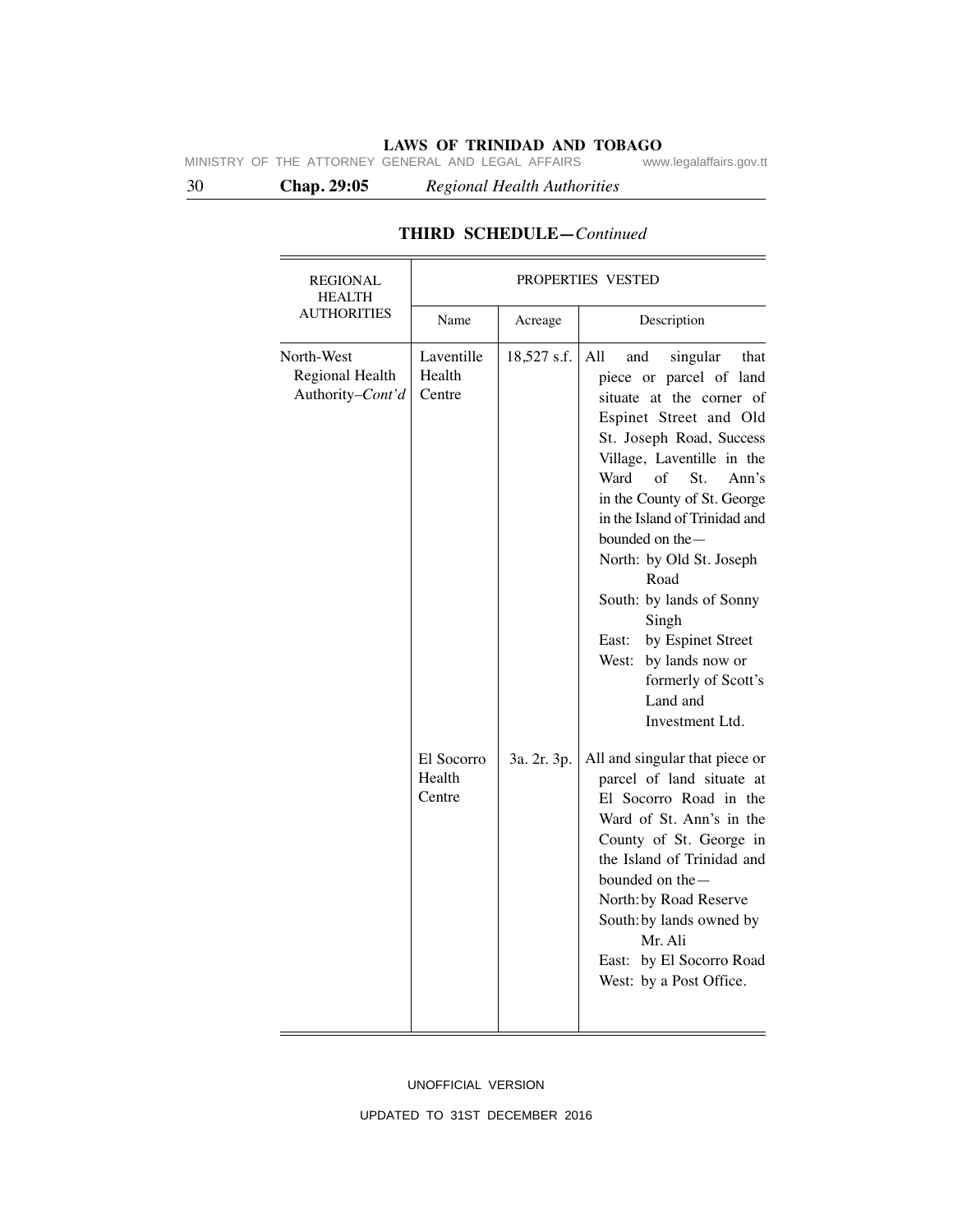MINISTRY OF THE ATTORNEY GENERAL AND LEGAL AFFAIRS www.legalaffairs.gov.tt

 *Regional Health Authorities* **Chap. 29:05** 31

| REGIONAL<br><b>HEALTH</b>                         | PROPERTIES VESTED                            |              |                                                                                                                                                                                                                                                                                                                                                                 |  |
|---------------------------------------------------|----------------------------------------------|--------------|-----------------------------------------------------------------------------------------------------------------------------------------------------------------------------------------------------------------------------------------------------------------------------------------------------------------------------------------------------------------|--|
| <b>AUTHORITIES</b>                                | Name                                         | Acreage      | Description                                                                                                                                                                                                                                                                                                                                                     |  |
| North-West<br>Regional Health<br>Authority-Cont'd | Petit Valley<br>Health<br>Centre             | 1.871 acres  | All and singular that piece or<br>parcel of land situate at<br>Simeon Road, Petit Valley<br>in the Ward of Diego<br>Martin in the County of<br>St. George in the Island of<br>Trinidad and bounded on<br>the $-$<br>North: by Simeon Road<br>South: by Orchid Drive<br>by lands of John<br>East:<br>Horsham<br>West: by Petit Valley<br>Road.                   |  |
|                                                   | <b>Maracas</b><br>Valley<br>Health<br>Centre | $6,061$ s.f. | All and singular that piece or<br>parcel of land situate at<br>Barbara<br>Santa<br>Road.<br>Maracas in the Ward of<br>Tacarigua in the County of<br>St. George in the Island of<br>Trinidad and bounded on<br>the $-$<br>North: by Santa Barbara<br>Road<br>South: by Lot No. 4,<br>(State land)<br>East: by Lot No. 5,<br>(State land)<br>West: by State land. |  |

#### UNOFFICIAL VERSION

*L.R.O.*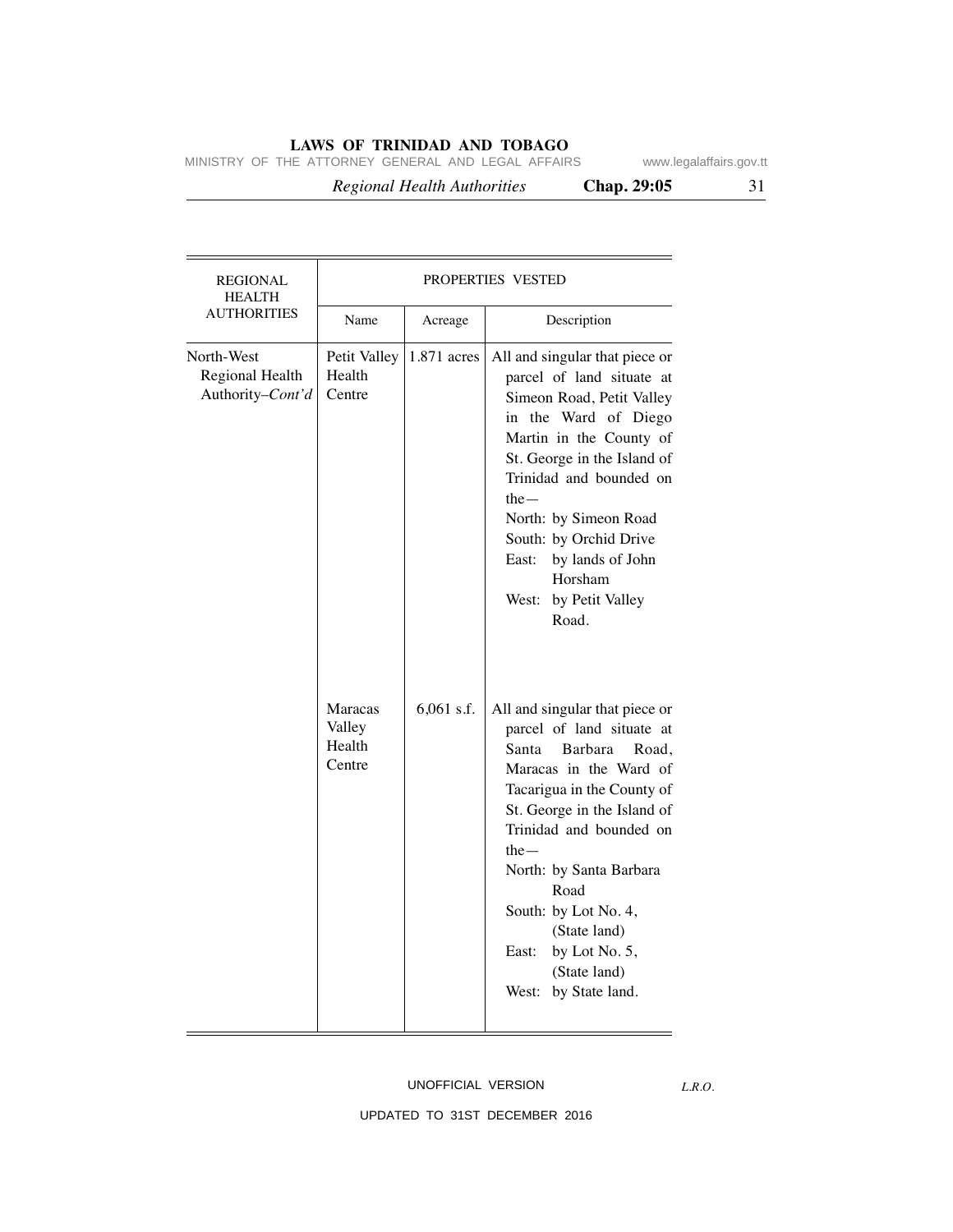**LAWS OF TRINIDAD AND TOBAGO**<br>GENERAL AND LEGAL AFFAIRS www.legalaffairs.gov.tt MINISTRY OF THE ATTORNEY GENERAL AND LEGAL AFFAIRS

32 **Chap. 29:05** *Regional Health Authorities*

| <b>REGIONAL</b>                                   | PROPERTIES VESTED               |         |                                                                                                                                                                                                                                                                                                                                                 |  |
|---------------------------------------------------|---------------------------------|---------|-------------------------------------------------------------------------------------------------------------------------------------------------------------------------------------------------------------------------------------------------------------------------------------------------------------------------------------------------|--|
| <b>HEALTH</b><br><b>AUTHORITIES</b>               | Name                            | Acreage | Description                                                                                                                                                                                                                                                                                                                                     |  |
| North-West<br>Regional Health<br>Authority-Cont'd | La Fillette<br>Health<br>Centre |         | All and singular that piece or<br>parcel of land situate at<br>La Fillette in the Ward of<br>Blanchisseuse<br>in<br>the<br>Island of Trinidad<br>and<br>bounded on the -<br>North: by Paria Main<br>Road<br>South: by a Ravine<br>East:<br>by lands of Linda<br>James<br>West: by lands of Qunell<br>Boodoo.                                    |  |
|                                                   | Santa Cruz<br>Health<br>Centre  |         | All and singular that piece or<br>parcel of land situate in the<br>Ward of St. Ann's in the<br>County of St. George in<br>the Island of Trinidad and<br>bounded on the -<br>North: by a river<br>South: by Saddle Road<br>East: by State land<br>West: by land of Offord<br>(and shown in the<br>Schedule to Deed<br>registered as<br>4796/46). |  |

# **THIRD SCHEDULE—***Continued*

UNOFFICIAL VERSION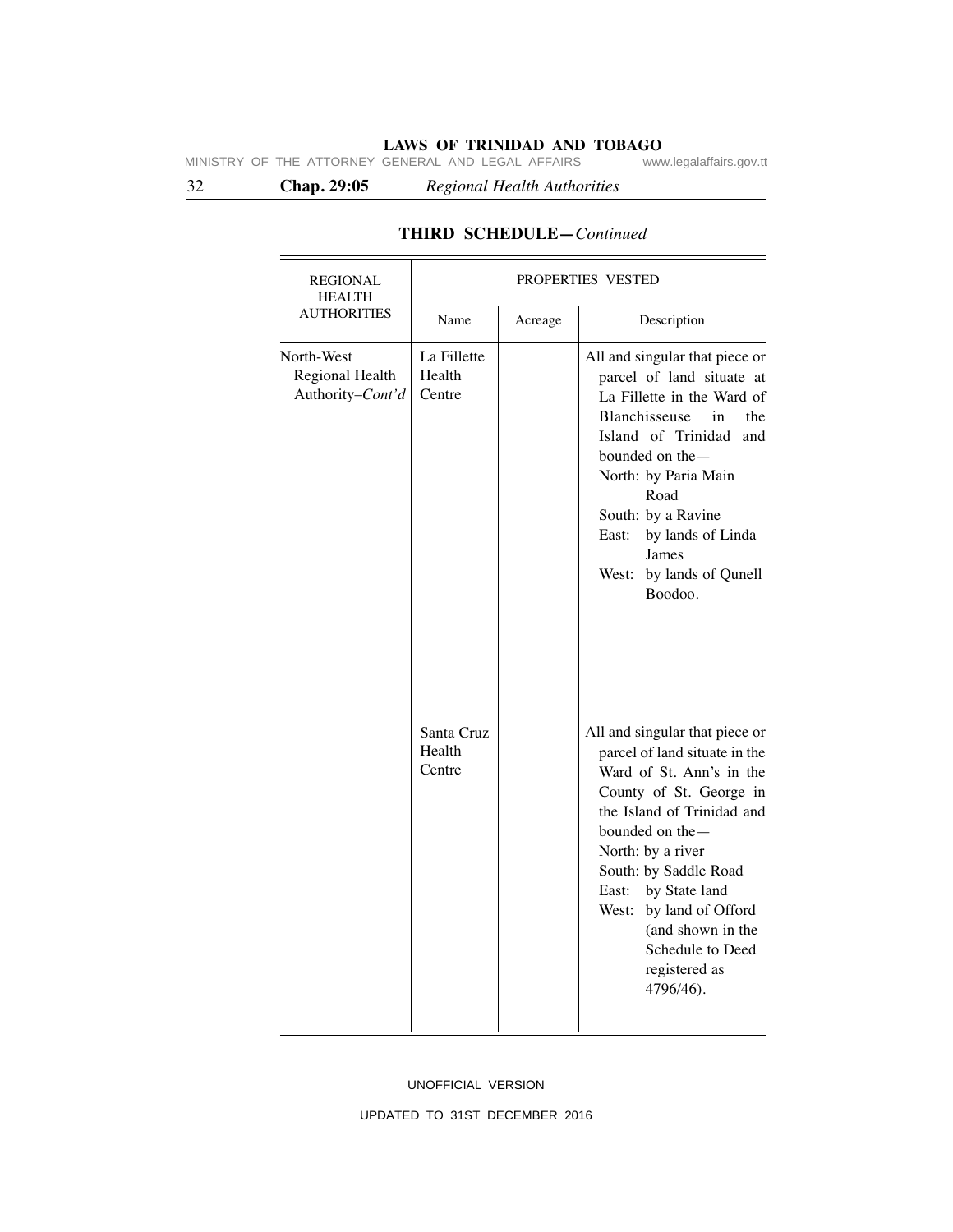MINISTRY OF THE ATTORNEY GENERAL AND LEGAL AFFAIRS www.legalaffairs.gov.tt

 *Regional Health Authorities* **Chap. 29:05** 33

Name Acreage Description REGIONAL PROPERTIES VESTED HEALTH **AUTHORITIES** North-West Regional Health Authority–*Cont'd* Aranguez Health **Centre** San Juan Health Centre All and singular that piece or parcel of land situate in the Ward of St. Ann's, in the County of St. George, in the Island of Trinidad being land of the R.C. Archbishop of Port-of-Spain, Bk. 930, Folio 71, and Plan KC 57 refers and bounded on the— North: by Real Street South: by a Recreation Ground East: by Queen Street West: by Cemetery Street. All and singular that piece or parcel of land situate at Aranguez in the Ward of St. Ann's in the County of St. George in the Island of Trinidad being portion of Aranguez Estates and shown in Plan XD79, L & S Bk. 882/190 and bounded on the— North: by land now

# or formerly of Ramoutar West: by Aranguez Road.

#### UNOFFICIAL VERSION

or formerly of Ramoutar South: by land now

or formerly of

Khan East: by land now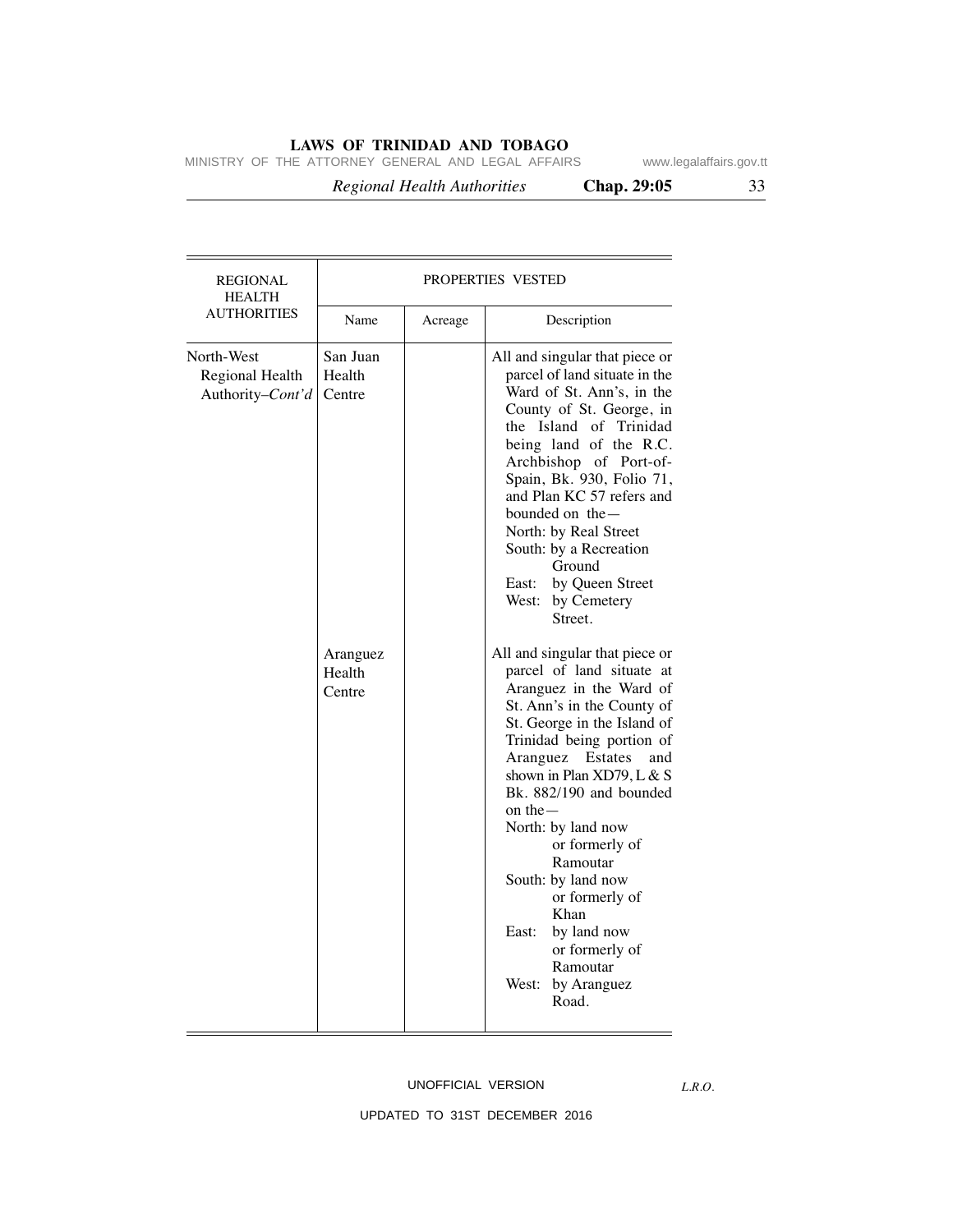**LAWS OF TRINIDAD AND TOBAGO**<br>GENERAL AND LEGAL AFFAIRS www.legalaffairs.gov.tt MINISTRY OF THE ATTORNEY GENERAL AND LEGAL AFFAIRS

34 **Chap. 29:05** *Regional Health Authorities*

| <b>REGIONAL</b><br><b>HEALTH</b>                  | PROPERTIES VESTED              |         |                                                                                                                                                                                                                                                                                                                                                                                                              |  |
|---------------------------------------------------|--------------------------------|---------|--------------------------------------------------------------------------------------------------------------------------------------------------------------------------------------------------------------------------------------------------------------------------------------------------------------------------------------------------------------------------------------------------------------|--|
| <b>AUTHORITIES</b>                                | Name                           | Acreage | Description                                                                                                                                                                                                                                                                                                                                                                                                  |  |
| North-West<br>Regional Health<br>Authority-Cont'd | Carenage<br>Health<br>Centre   |         | All and singular that piece or<br>parcel of land situate in<br>Carenage in the Ward of<br>Diego Martin in the County<br>of St. George in the Island<br>of Trinidad being lands of<br>the R.C. Archbishop and<br>shown in L & S Bk.937/39<br>and bounded on the —<br>North: by lands of<br>James Romeo<br>South: by the Western<br>Main Road<br>by Church Street<br>East:<br>West: by Constabulary<br>Street. |  |
|                                                   | Las Cuevas<br>Health<br>Centre |         | All and singular that piece or<br>parcel of land situate at<br>Blanchisseuse in the Ward<br>of Blanchisseuse in the<br>County of St. George in<br>the Island of Trinidad<br>being<br>portion<br>of<br>Las<br>Cuevas Estate and shown<br><b>PK19</b><br>Plan<br>and<br><sub>on</sub><br>bounded on the-<br>North: by State land<br>South: by State land<br>East: by a road<br>West: by the sea.               |  |

# **THIRD SCHEDULE—***Continued*

UNOFFICIAL VERSION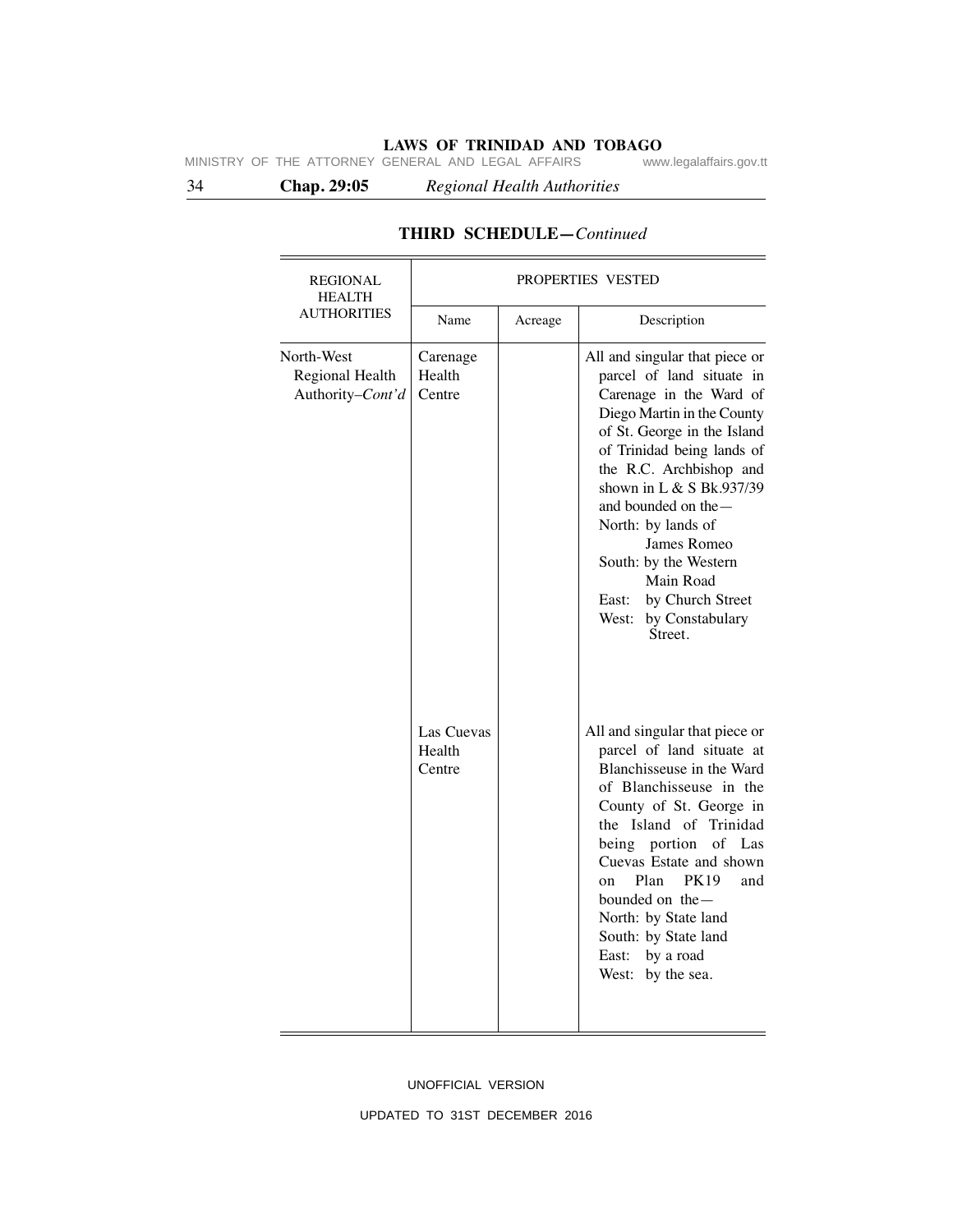MINISTRY OF THE ATTORNEY GENERAL AND LEGAL AFFAIRS www.legalaffairs.gov.tt

 *Regional Health Authorities* **Chap. 29:05** 35

North-West Regional Health Authority–*Cont'd* Name Acreage Description REGIONAL | PROPERTIES VESTED HEALTH AUTHORITIES 19.811 acres St. Ann's Hospital St. James Medical Complex All and singular that piece or parcel of land situate in the Ward of Diego Martin in the County of St. George in the Island of Trinidad and bounded on the— North: by Fort George Road and land belonging to N.H.A. South: by Western Main Road East: partly by land belonging to the Roman Catholic Church and partly by land belonging to the Port-of-Spain Corporation West: by land belonging now or formerly to Mrs. C. Tom. All and singular that piece or parcel of land situate in the Ward of St. Ann's in the County of St. George in the Island of Trinidad and bounded on the— North: partly by State lands and by land now or formerly of Edward Pierre South: by St. Ann's Road, State land and private land East: by Symonds Valley Road and private land West: partly by State land and partly by private land.

#### UNOFFICIAL VERSION

*L.R.O.*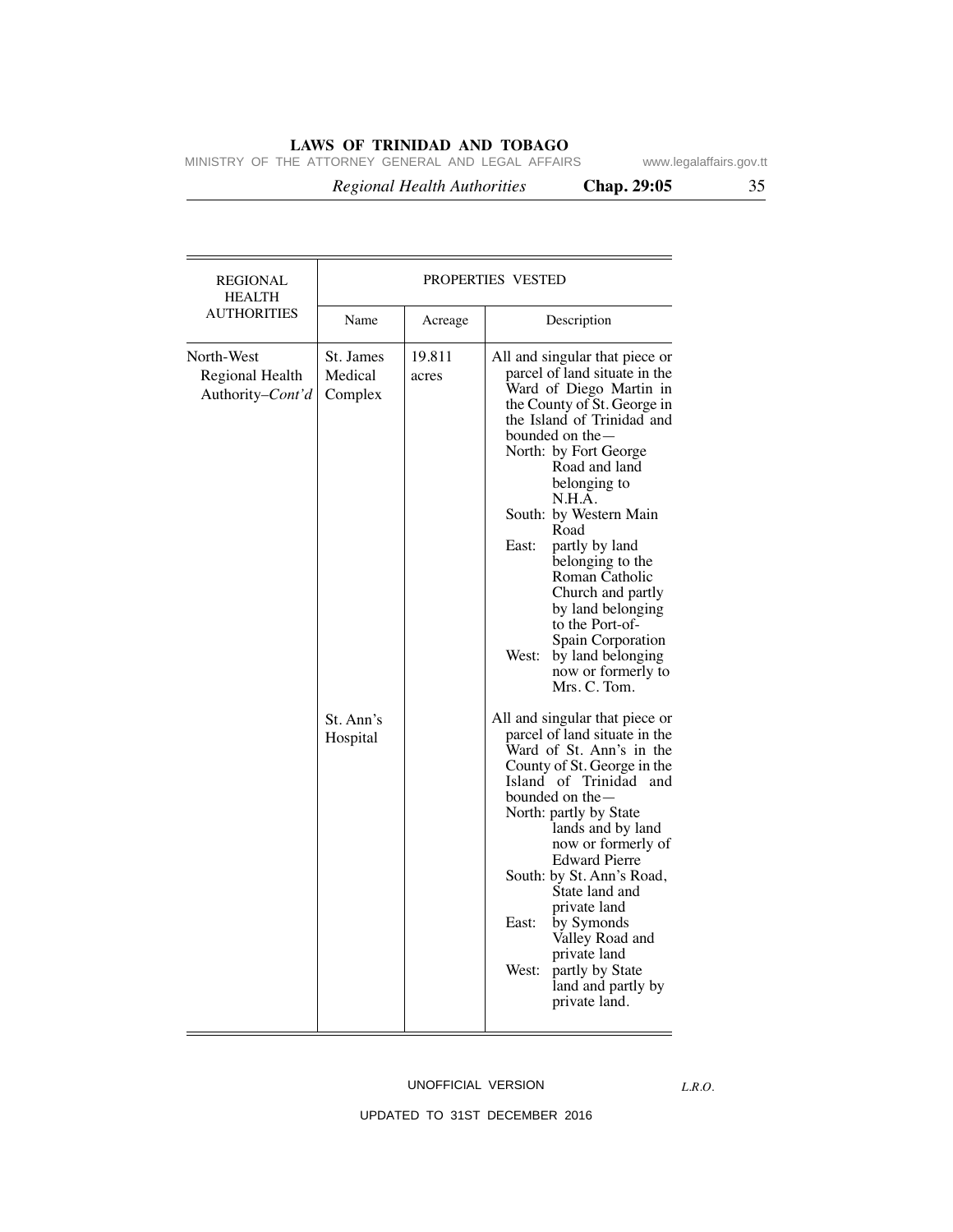**LAWS OF TRINIDAD AND TOBAGO**<br>GENERAL AND LEGAL AFFAIRS www.legalaffairs.gov.tt MINISTRY OF THE ATTORNEY GENERAL AND LEGAL AFFAIRS

36 **Chap. 29:05** *Regional Health Authorities*

| <b>REGIONAL</b><br><b>HEALTH</b><br><b>AUTHORITIES</b> | PROPERTIES VESTED                    |                          |                                                                                                                                                                                                                                                                                                                                                                                                                            |
|--------------------------------------------------------|--------------------------------------|--------------------------|----------------------------------------------------------------------------------------------------------------------------------------------------------------------------------------------------------------------------------------------------------------------------------------------------------------------------------------------------------------------------------------------------------------------------|
|                                                        | Name                                 | Acreage                  | Description                                                                                                                                                                                                                                                                                                                                                                                                                |
| North-West<br>Regional Health<br>Authority-Cont'd      | Port-of-Spain<br>General<br>Hospital |                          | All and singular that piece or<br>parcel of land situate in the<br>City of Port-of-Spain in<br>the County of St. George<br>in the Island of Trinidad<br>and bounded on the $-$<br>North: partly by State<br>lands and lands<br>now or formerly<br>of Bella Kernaham<br>South: by Belmont<br>Circular Road<br>by St. Ann's River<br>East:<br>West: partly by Holy<br>Name Convent<br>and School and by<br>Charlotte Street. |
| North-Central<br>Regional Health<br>Authority          | St. Helena<br>Health<br>Centre       | 11, 319 s.f.<br>Lot $52$ | All and singular that piece<br>or parcel of land situate<br>Helena Village,<br>St.<br>at<br>St. Helena, in the Ward of<br>Cunupia, in the County of<br>Caroni in the Island of<br>Trinidad, and bounded<br>on the $-$<br>North: by a Drain Reserve<br>South: by Caroni South<br><b>Bank Road</b><br>by Lot No. 53<br>East:<br>by a Drain Reserve<br>West:                                                                  |

# **THIRD SCHEDULE—***Continued*

UNOFFICIAL VERSION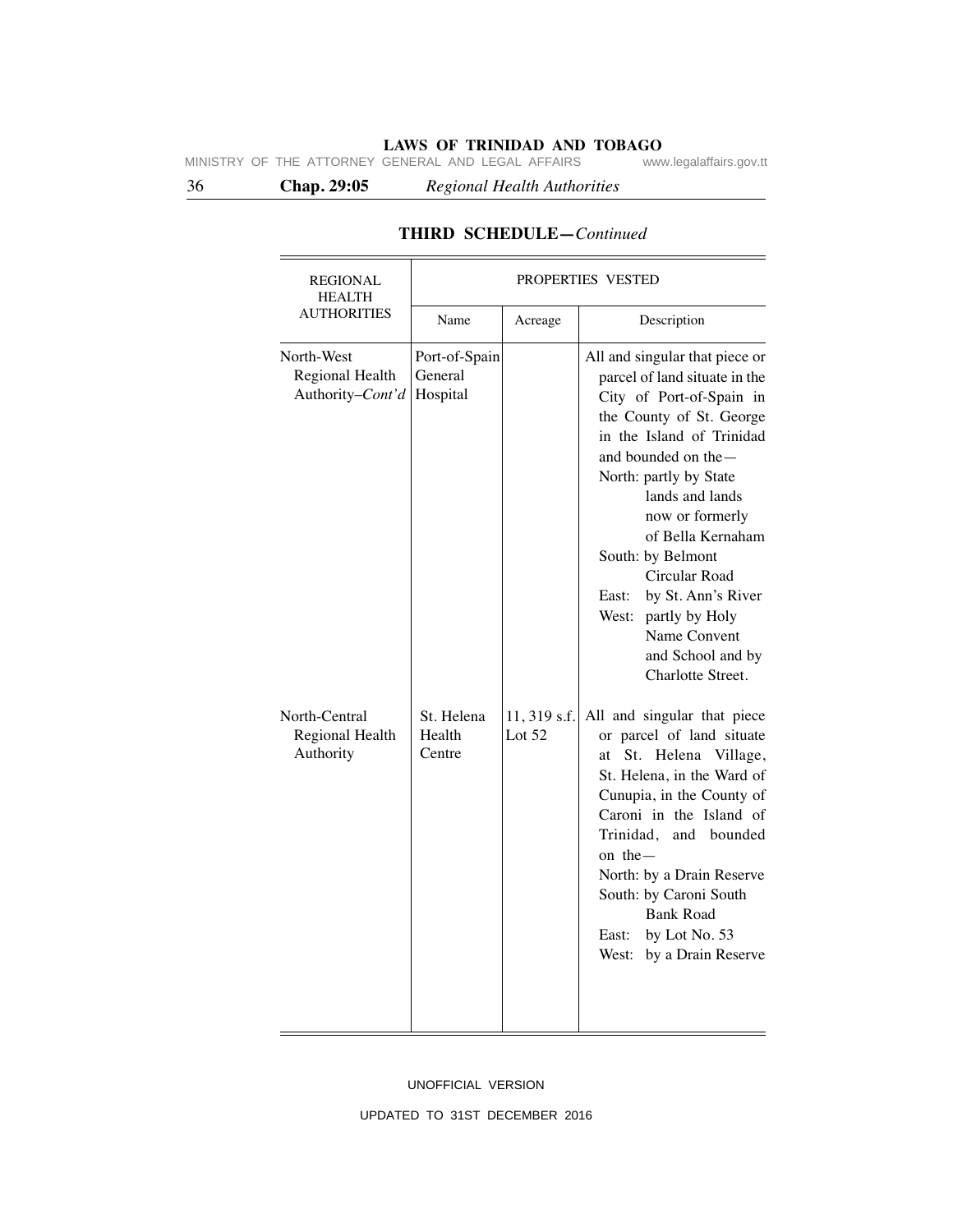MINISTRY OF THE ATTORNEY GENERAL AND LEGAL AFFAIRS www.legalaffairs.gov.tt

| iegaiditali s.gov.t |  |  |  |  |  |  |  |
|---------------------|--|--|--|--|--|--|--|
|                     |  |  |  |  |  |  |  |

 *Regional Health Authorities* **Chap. 29:05** 37

| <b>REGIONAL</b><br><b>HEALTH</b>              | <b>PROPERTIES VESTED</b>             |         |                                                                                                                                                                                                                                                                                                                      |  |
|-----------------------------------------------|--------------------------------------|---------|----------------------------------------------------------------------------------------------------------------------------------------------------------------------------------------------------------------------------------------------------------------------------------------------------------------------|--|
| <b>AUTHORITIES</b>                            | Name                                 | Acreage | Description                                                                                                                                                                                                                                                                                                          |  |
| South-West<br>Regional Health<br>Authority    | Flanagin<br>Town<br>Health<br>Centre |         | All and singular that piece or<br>parcel of land situate at<br>Main Road, Flanagin Town<br>in the Ward of Montserrat<br>in the County of Caroni<br>in the Island of Trinidad,<br>and bounded on the-<br>North: by Caparo Valley<br>Road<br>South: by State lands<br>by State lands<br>East:<br>West: by State lands. |  |
|                                               | Tabaquite<br>Health<br>Centre        |         | All and singular that piece or<br>parcel of land situate at<br>Tabaquite<br>Main<br>Road,<br>Tabaquite in the Ward of<br>Montserrat in the County<br>of Caroni in the Island of<br>Trinidad and numbered<br>lots 3, 4,10 and 11 on Plan<br>E. B. 116 and bounded and<br>abutted as shown thereon.                    |  |
| North-Central<br>Regional Health<br>Authority | Las Lomas<br>Health<br>Centre        |         | All and singular that piece<br>or parcel of land situate at<br>Main Road, Las Lomas<br>No. 1 in the Ward of<br>Cunupia in the County of<br>Caroni, in the Island of<br>Trinidad<br>and bounded<br>on the $-$<br>North: by lands leased to<br>Las Lomas<br>Consumer Co-op.,                                           |  |

## UNOFFICIAL VERSION

*L.R.O.*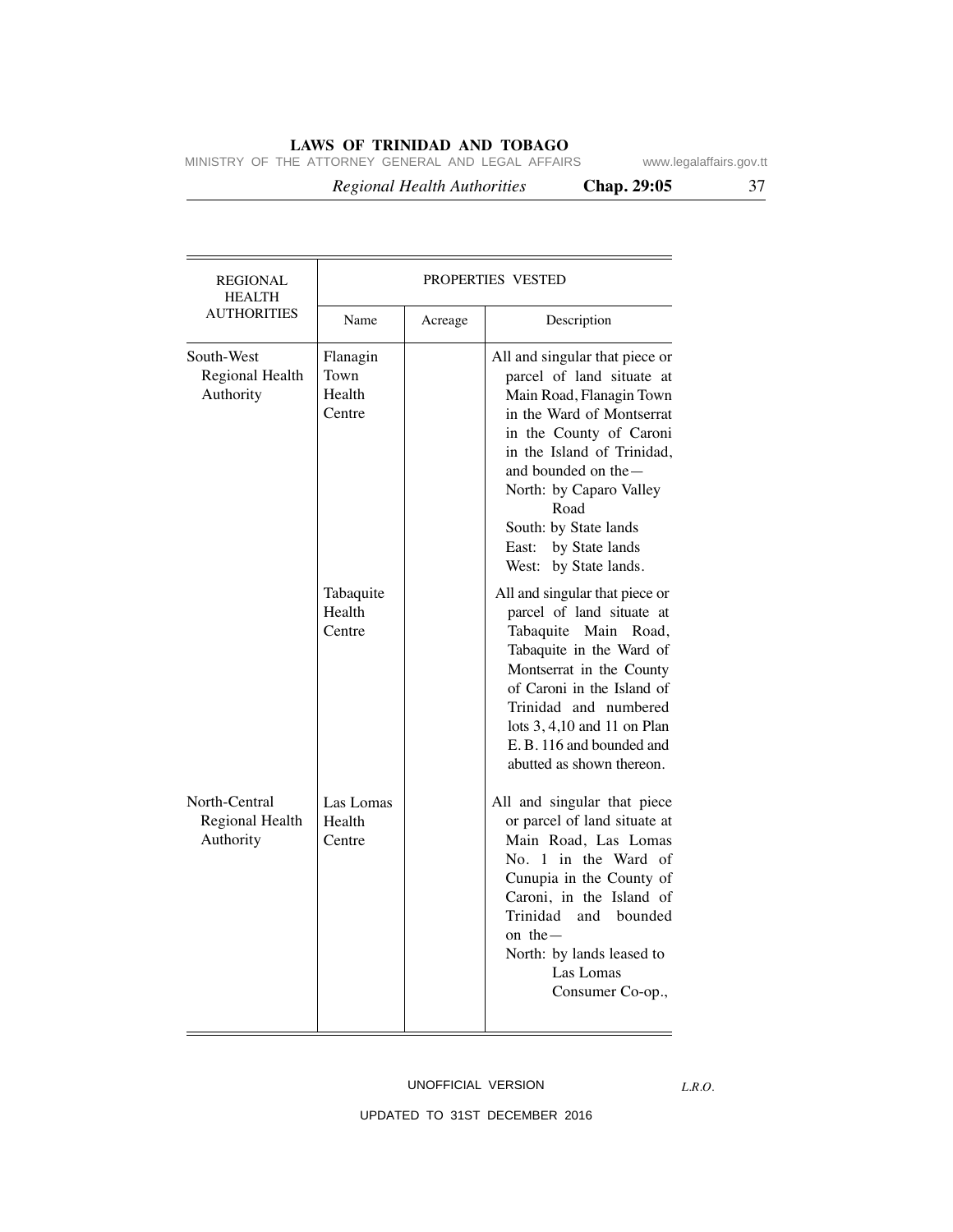38 **Chap. 29:05** *Regional Health Authorities*

| <b>REGIONAL</b><br><b>HEALTH</b>                     | PROPERTIES VESTED                          |                        |                                                                                                                                                                                                                                                                                                                                                             |  |  |
|------------------------------------------------------|--------------------------------------------|------------------------|-------------------------------------------------------------------------------------------------------------------------------------------------------------------------------------------------------------------------------------------------------------------------------------------------------------------------------------------------------------|--|--|
| <b>AUTHORITIES</b>                                   | Name                                       | Acreage                | Description                                                                                                                                                                                                                                                                                                                                                 |  |  |
| North-Central<br>Regional Health<br>Authority-Cont'd | Las Lomas<br>Health<br>Centre<br>$-Cont'd$ |                        | South: by a Road Reserve<br>by Las Lomas<br>East:<br>Road<br>West:<br>by a Recreation<br>Ground.                                                                                                                                                                                                                                                            |  |  |
| South-West<br>Regional<br>Health<br>Authority        | Todds Road 10,000 s.f.<br>Health<br>Centre |                        | All and singular that piece<br>or parcel of land situate at<br>Fletcher Road, off Todds<br>Road, in the Borough of<br>Chaguanas, in the County<br>of Caroni, in the Island of<br>Trinidad and bounded<br>on the $-$<br>North: by a School<br>South: by lands of R.A.<br>Arneaud<br>by lands of R.A.<br>East:<br>Arneaud<br>West: by a Recreation<br>Ground. |  |  |
|                                                      | Freeport<br>Health<br>Centre               | Approx.<br>1a. 3r. 0p. | All and singular that piece or<br>parcel of land situate at<br>St.<br>Mary's<br>Junction,<br>Freeport, in the Borough<br>of Chaguanas,<br>in<br>the<br>County of Caroni, in the<br>Island of Trinidad, and<br>bounded on the -<br>North: by Southern Main<br>Road                                                                                           |  |  |

# **THIRD SCHEDULE—***Continued*

### UNOFFICIAL VERSION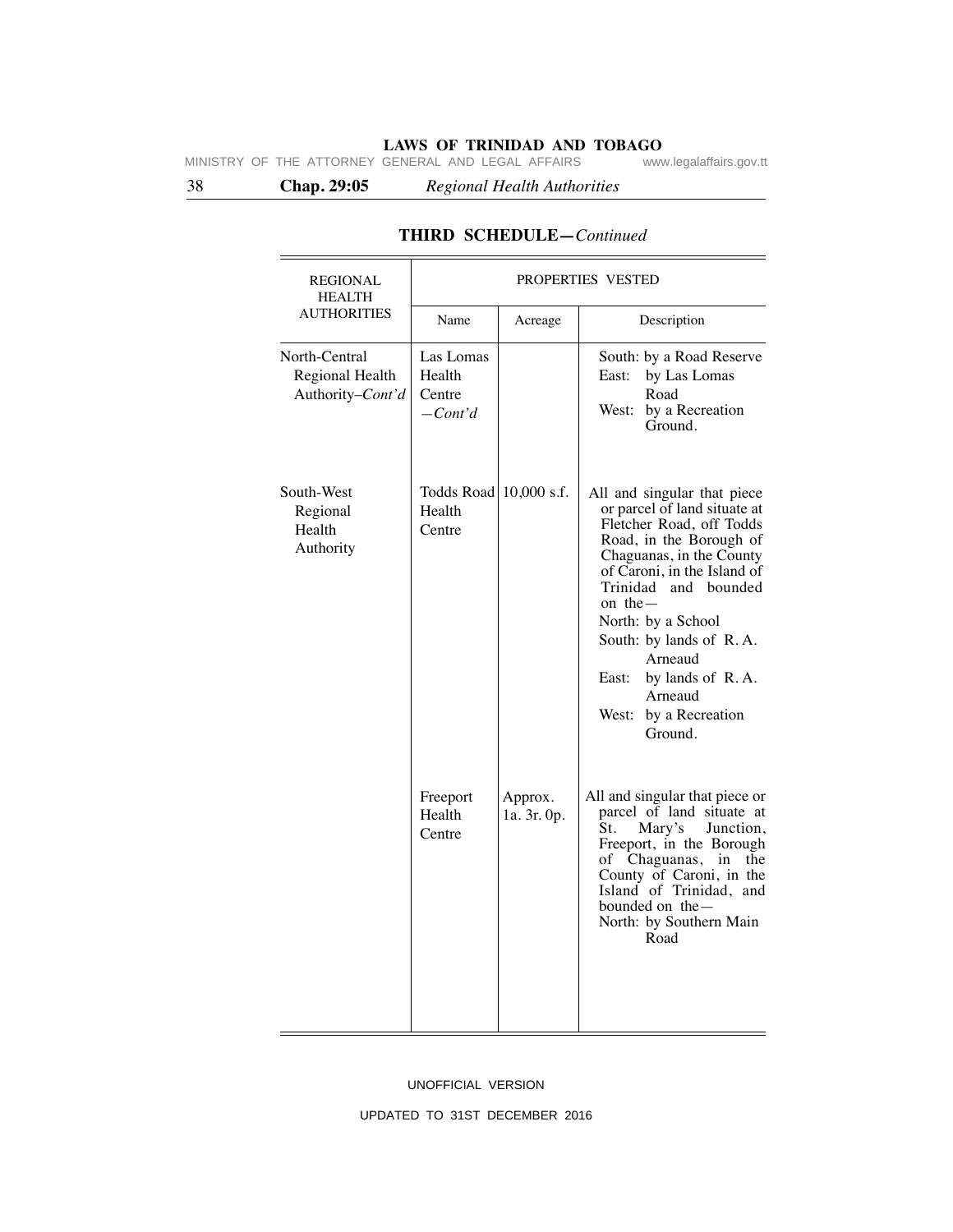MINISTRY OF THE ATTORNEY GENERAL AND LEGAL AFFAIRS www.legalaffairs.gov.tt

 *Regional Health Authorities* **Chap. 29:05** 39

| <b>REGIONAL</b><br><b>HEALTH</b>                  | PROPERTIES VESTED                                         |                        |                                                                                                                                                                                                                                                                                                                                                                                                                                                                                                                                                                                                                                                                                                                                                                                                 |  |
|---------------------------------------------------|-----------------------------------------------------------|------------------------|-------------------------------------------------------------------------------------------------------------------------------------------------------------------------------------------------------------------------------------------------------------------------------------------------------------------------------------------------------------------------------------------------------------------------------------------------------------------------------------------------------------------------------------------------------------------------------------------------------------------------------------------------------------------------------------------------------------------------------------------------------------------------------------------------|--|
| <b>AUTHORITIES</b>                                | Name                                                      | Acreage                | Description                                                                                                                                                                                                                                                                                                                                                                                                                                                                                                                                                                                                                                                                                                                                                                                     |  |
| South-West<br>Regional Health<br>Authority-Cont'd | Freeport<br>Health<br>Centre<br>$-Cont'd$                 | Approx.<br>1a. 3r. 0p. | South: by Freeport<br><b>Mission Road</b><br>by Calcutta Road<br>East:<br>No. 2<br>West:<br>by lands now or<br>formerly of<br>Mahabir.                                                                                                                                                                                                                                                                                                                                                                                                                                                                                                                                                                                                                                                          |  |
| North-Central<br>Regional<br>Health<br>Authority  | Eric<br>Williams<br>Medical<br><b>Sciences</b><br>Complex |                        | All<br>the<br>buildings<br>and<br>facilities for the delivery<br>of health care, including<br>veterinary<br>and<br>dental<br>training<br>services,<br>of<br>persons and research in<br>medicine,<br>veterinary<br>medicine,<br>dentistry,<br>pharmacy, nursing, bio-<br>medical<br>and<br>health<br>science fields and related<br>ancillary and supportive<br>fields, the administration<br>building<br>and<br>all<br>equipment, facilities and<br>fittings<br>other<br>and<br>buildings<br>situate<br>on<br>those parcels and land<br>delineated<br>and<br>shown<br>coloured pink as 1 and 2<br>on the Plan signed by the<br>Director of Surveys on the<br>26th day of April, 1989<br>and filed in the Vault of<br>the Survey Department,<br>Red House, as Cadastral<br>Sheet B. 17. L, O & P, |  |

## UNOFFICIAL VERSION

*L.R.O.*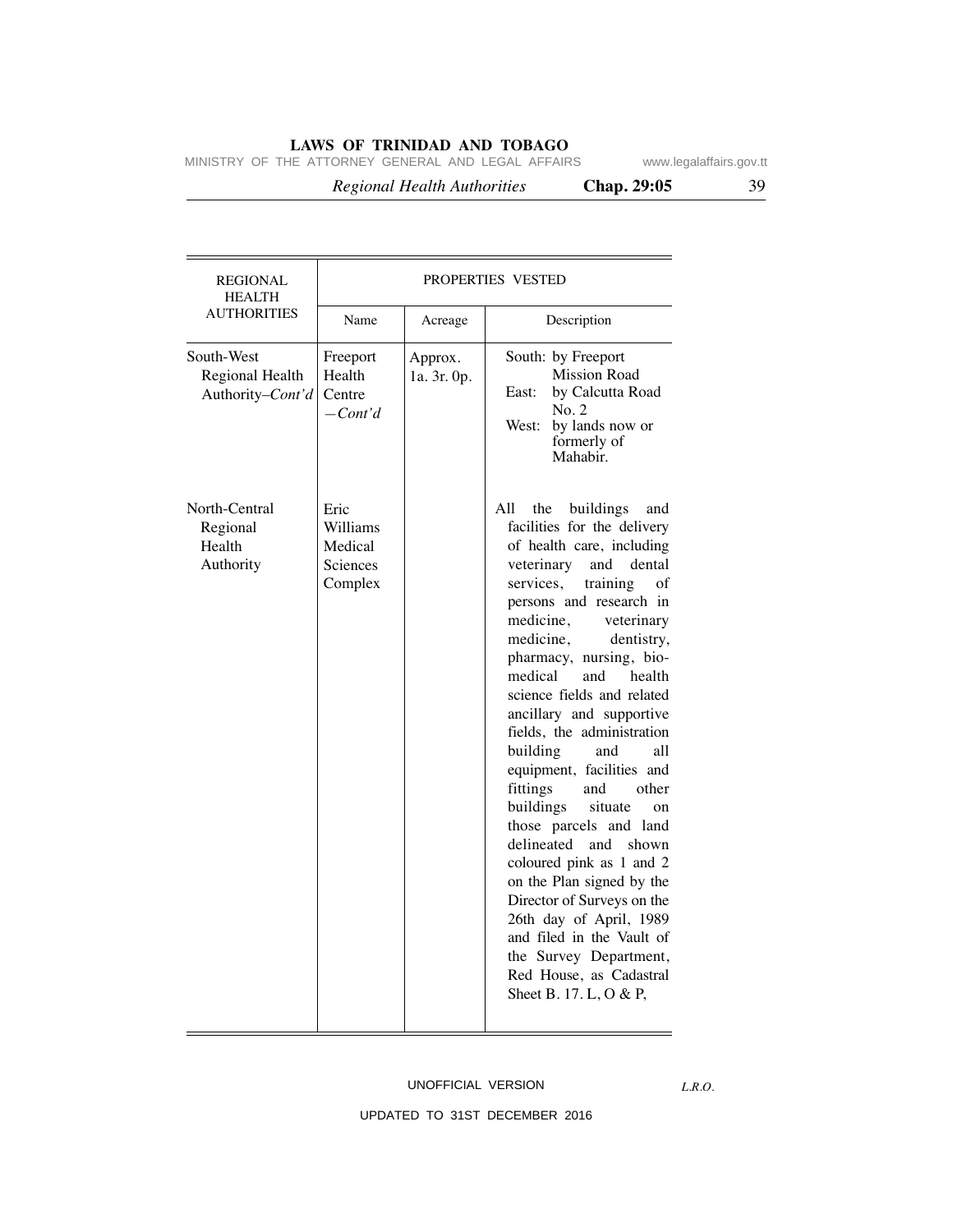40 **Chap. 29:05** *Regional Health Authorities*

| REGIONAL<br><b>HEALTH</b>                               | PROPERTIES VESTED                                               |         |                                                                                                                                                                                                                                                                                                                                                                                                                                                                                                                                                                                                                                                                                                                                                                                       |  |  |
|---------------------------------------------------------|-----------------------------------------------------------------|---------|---------------------------------------------------------------------------------------------------------------------------------------------------------------------------------------------------------------------------------------------------------------------------------------------------------------------------------------------------------------------------------------------------------------------------------------------------------------------------------------------------------------------------------------------------------------------------------------------------------------------------------------------------------------------------------------------------------------------------------------------------------------------------------------|--|--|
| <b>AUTHORITIES</b>                                      | Name                                                            | Acreage | Description                                                                                                                                                                                                                                                                                                                                                                                                                                                                                                                                                                                                                                                                                                                                                                           |  |  |
| North-Central<br>Regional<br>Health<br>Authority-Cont'd | Eric<br>Williams<br>Medical<br>Sciences<br>Complex<br>$-Cont'd$ |         | singular<br>All<br>and<br>those<br>contiguous<br>pieces<br>or<br>parcels of land situate<br>at St. Augustine, partly in<br>the Wards of St. Ann's and<br>Tacarigua, Trinidad, first<br>thereof<br>comprising<br>35.3543 hectares be the<br>same more or less and the<br>second thereof comprising<br>10.3144 hectares be the<br>same more or less and<br>together bounded on the-<br>North: partly by lands of<br>UWI and partly by<br>the Priority Bus<br>Route (PTSC),<br>partly by other<br>lands of UWI now<br>WASA and partly<br>by State lands.<br>South: by a Road Reserve<br>8.05 metres wide<br>partly by lands of<br>East:<br><b>UWI now WASA</b><br>West:<br>by lands of UWI<br>and which said<br>pieces or parcel of<br>land are delineated<br>and shown<br>coloured pink |  |  |

# **THIRD SCHEDULE—***Continued*

UNOFFICIAL VERSION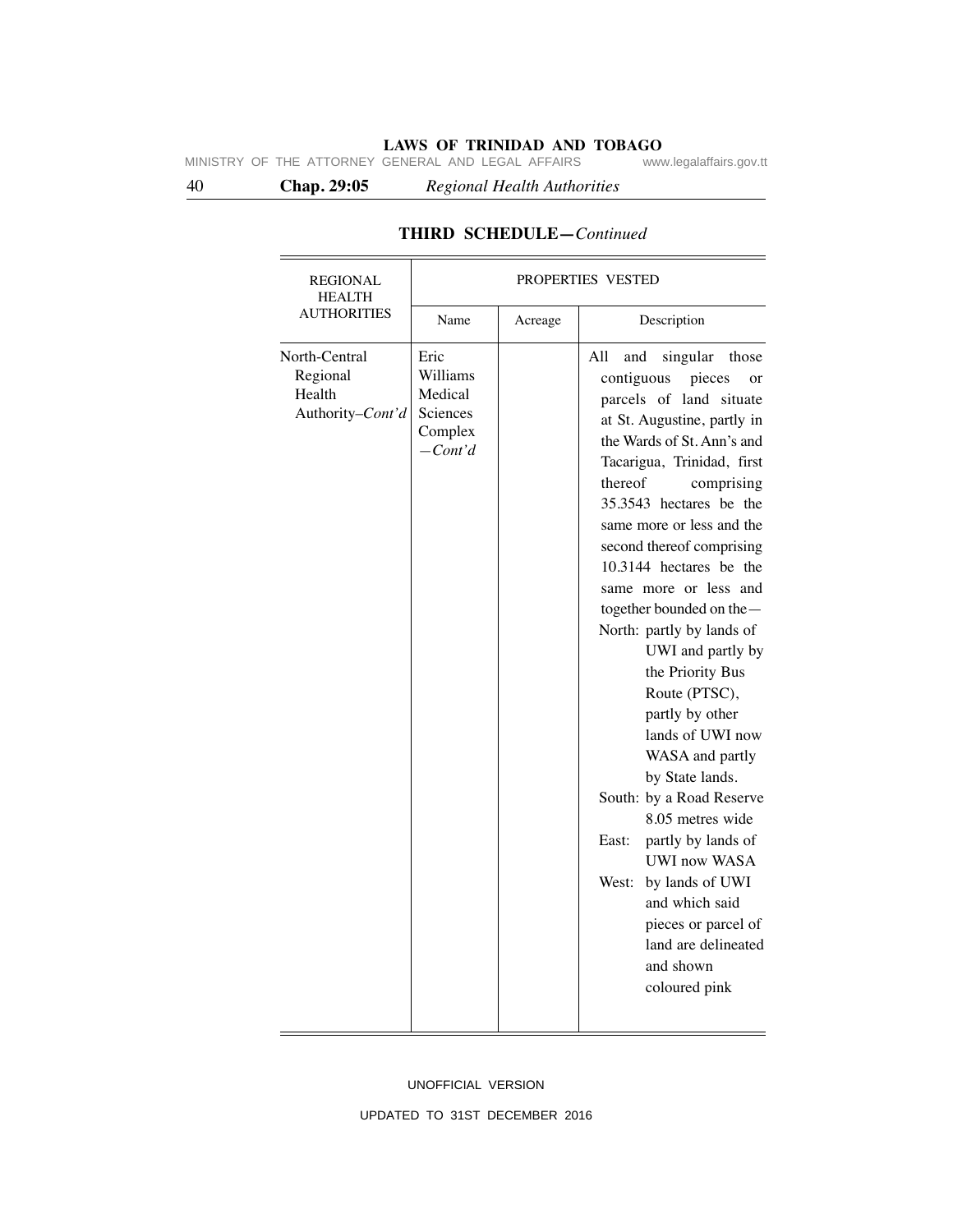MINISTRY OF THE ATTORNEY GENERAL AND LEGAL AFFAIRS www.legalaffairs.gov.tt

 *Regional Health Authorities* **Chap. 29:05** 41

| <b>REGIONAL</b><br><b>HEALTH</b>                        | PROPERTIES VESTED                                                                              |              |                                                                                                                                                                                                                                                                                                                                                                                                                                                                                                                                                                                                                                                                                   |  |
|---------------------------------------------------------|------------------------------------------------------------------------------------------------|--------------|-----------------------------------------------------------------------------------------------------------------------------------------------------------------------------------------------------------------------------------------------------------------------------------------------------------------------------------------------------------------------------------------------------------------------------------------------------------------------------------------------------------------------------------------------------------------------------------------------------------------------------------------------------------------------------------|--|
| <b>AUTHORITIES</b>                                      | Name                                                                                           | Acreage      | Description                                                                                                                                                                                                                                                                                                                                                                                                                                                                                                                                                                                                                                                                       |  |
| North-Central<br>Regional<br>Health<br>Authority-Cont'd | Eric<br>Williams<br>Medical<br>Sciences<br>Complex<br>$-Cont'd$<br>Cunupia<br>Health<br>Centre | $845.1$ s.f. | as 1 and 2 on the<br>Plan signed by the<br>Director of Surveys<br>on the 26th day of<br>April, 1989<br>and<br>filed in Vault in the<br>Survey Department,<br>Red<br>House,<br>as<br>Cadastral<br><b>Sheet</b><br>B.17. L, O & P.<br>All and singular that piece or<br>parcel of land situate at<br>Latchu Trace, off Chin<br>Chin Road, in the Borough<br>of<br>Chaguanas<br>in<br>the<br>County of Caroni in the<br>Island of Trinidad and<br>bounded on the $-$<br>North: by Lot No. 14 of<br>Latchu Trace<br>Housing<br>Development<br>South: partly by Road<br>Reserve<br>East:<br>by Latchu Crown<br>Trace<br>by State lands<br>West:<br>allocated for<br>Recreation Ground. |  |

## UNOFFICIAL VERSION

UPDATED TO 31ST DECEMBER 2016

*L.R.O.*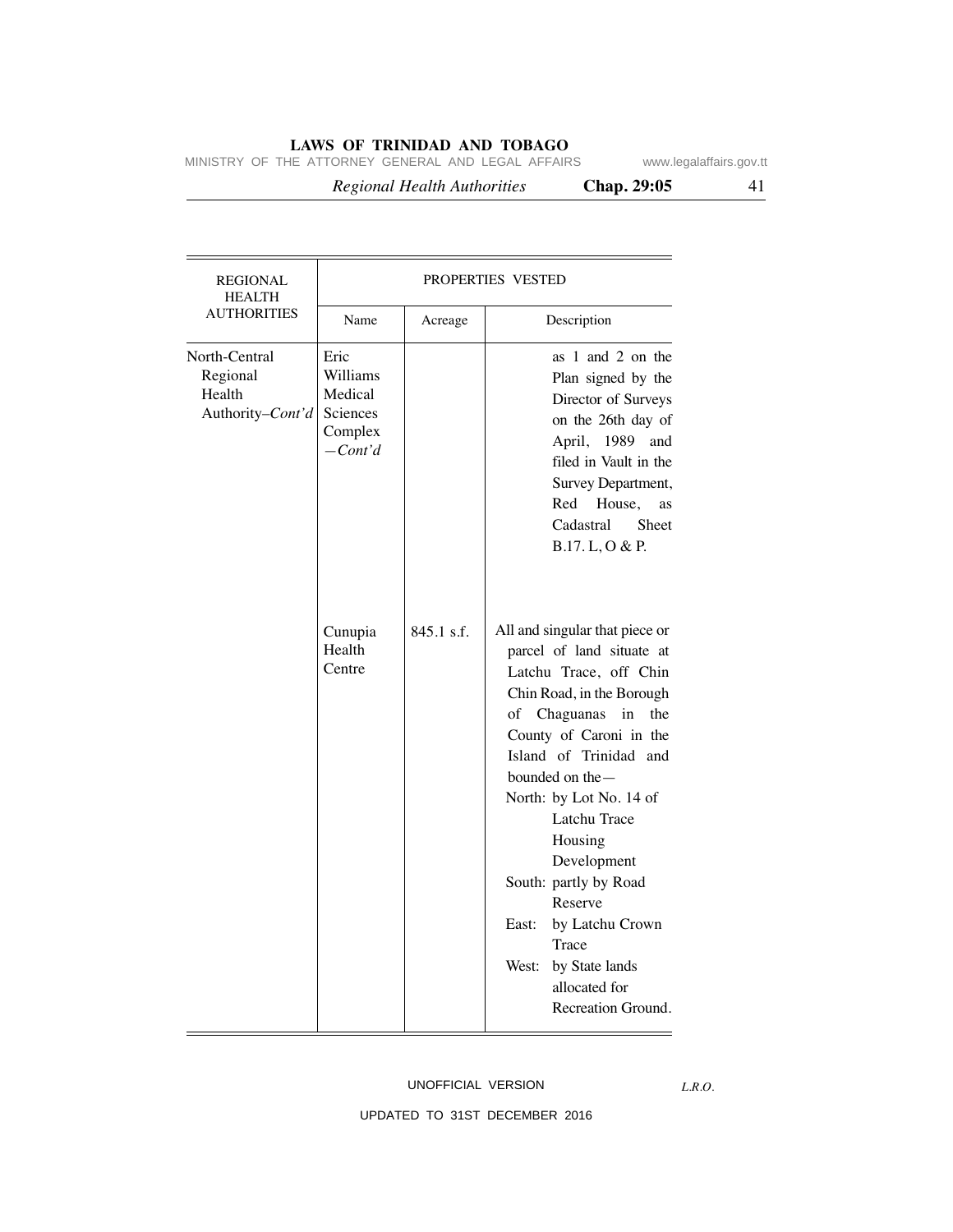42 **Chap. 29:05** *Regional Health Authorities*

| <b>REGIONAL</b><br><b>HEALTH</b>                        |                                                                                     |             |                                                                                                                                                                                                                                                                                                                                                                                                                                                                                                                                                                                                                                                                                                                                                                                                                 |  |  |
|---------------------------------------------------------|-------------------------------------------------------------------------------------|-------------|-----------------------------------------------------------------------------------------------------------------------------------------------------------------------------------------------------------------------------------------------------------------------------------------------------------------------------------------------------------------------------------------------------------------------------------------------------------------------------------------------------------------------------------------------------------------------------------------------------------------------------------------------------------------------------------------------------------------------------------------------------------------------------------------------------------------|--|--|
|                                                         | PROPERTIES VESTED                                                                   |             |                                                                                                                                                                                                                                                                                                                                                                                                                                                                                                                                                                                                                                                                                                                                                                                                                 |  |  |
| <b>AUTHORITIES</b>                                      | Name                                                                                | Acreage     | Description                                                                                                                                                                                                                                                                                                                                                                                                                                                                                                                                                                                                                                                                                                                                                                                                     |  |  |
| North-Central<br>Regional<br>Health<br>Authority-Cont'd | Arima<br>District<br>Hospital<br>and Health<br>Centre<br>Caura<br>Chest<br>Hospital | 20,216 s.f. | All and singular that piece<br>or parcel of land situate in<br>the Borough of Arima in<br>the County of St. George<br>in the Island of Trinidad<br>and bounded on the -<br>North: by Eastern Main<br>Road<br>South: partly by a Road<br>Reserve, partly by<br>Seventh Day<br>Adventist<br>Cemetery,<br>Anglican<br>Cemetery and<br>Private land<br>East:<br>by Railway Street<br>by Private land.<br>West:<br>All and singular that piece<br>or parcel of land situate in<br>the Ward of Tacarigua in<br>the County of St. George<br>in the Island of Trinidad<br>and bounded on the -<br>North: by land forming<br>part of the<br>El Dorado Estate<br>South: by Caura Royal<br>Road<br>by land forming<br>East:<br>part of the<br>El Dorado Estate<br>West:<br>by Caura Royal<br>Road and<br>El Dorado Estate. |  |  |

# **THIRD SCHEDULE—***Continued*

UNOFFICIAL VERSION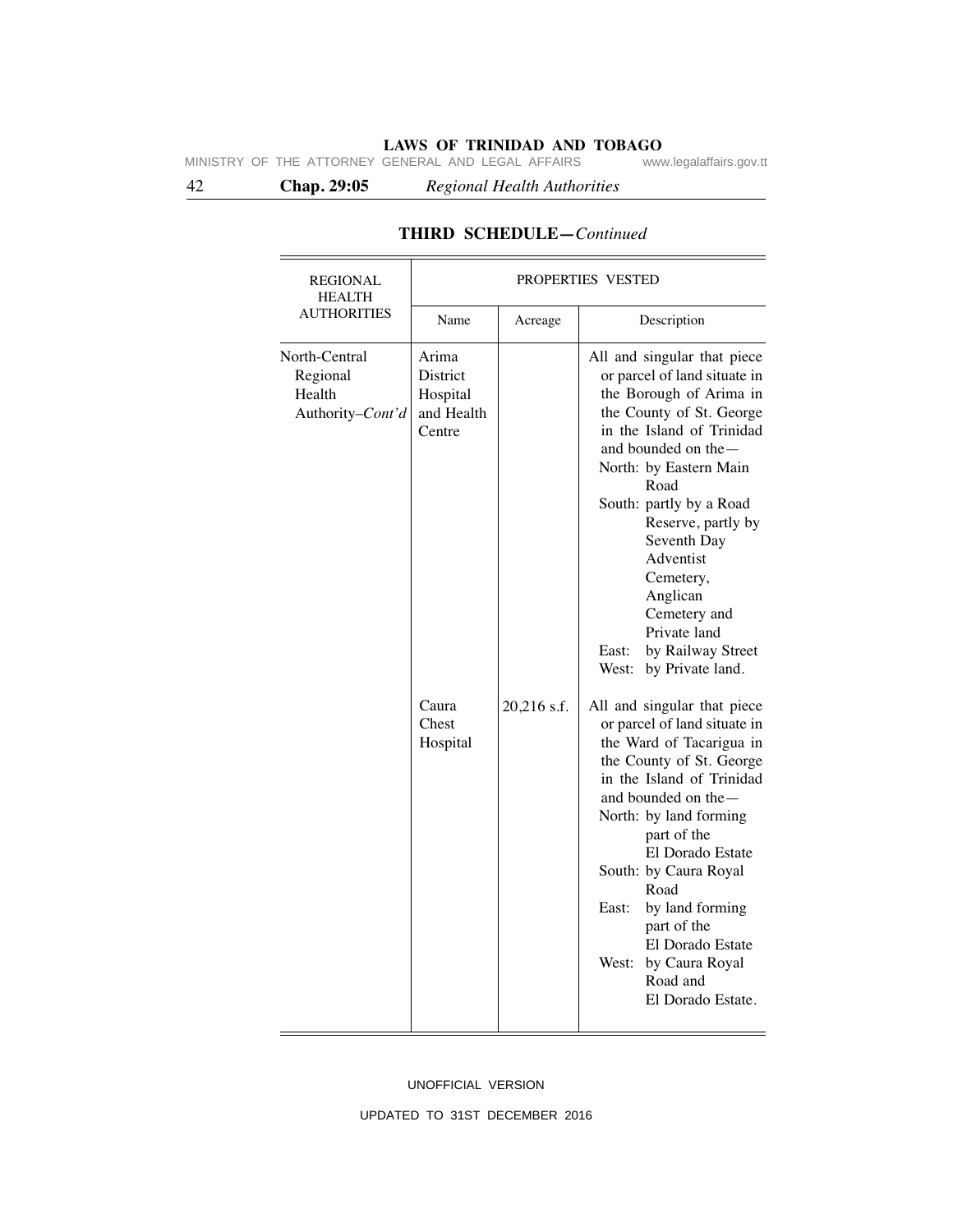MINISTRY OF THE ATTORNEY GENERAL AND LEGAL AFFAIRS www.legalaffairs.gov.tt

 *Regional Health Authorities* **Chap. 29:05** 43

| REGIONAL<br><b>HEALTH</b>                               | PROPERTIES VESTED                   |            |                                                                                                                                                                                                                                                                                                                                                                                                            |  |
|---------------------------------------------------------|-------------------------------------|------------|------------------------------------------------------------------------------------------------------------------------------------------------------------------------------------------------------------------------------------------------------------------------------------------------------------------------------------------------------------------------------------------------------------|--|
| <b>AUTHORITIES</b>                                      | Name                                | Acreage    | Description                                                                                                                                                                                                                                                                                                                                                                                                |  |
| North-Central<br>Regional<br>Health<br>Authority-Cont'd | Arouca<br>Health<br>Centre          | 7,154 s.f. | All and singular that piece<br>or parcel of land situate at<br>New Golden Grove Road<br>and George Street in the<br>Ward of Tacarigua in the<br>County of St. George, in<br>the Island of Trinidad and<br>bounded on the $-$<br>North: by George Street<br>South: by State lands<br>(Golden Grove<br>Prisons)<br>East:<br>by State lands<br>(Golden Grove<br>Prisons)<br>by Golden Grove<br>West:<br>Road. |  |
|                                                         | Monte<br>Grande<br>Health<br>Centre |            | All and singular that piece<br>or parcel of land situate at<br>Child Welfare Street in<br>the Ward of Tacarigua in<br>the County of St. George<br>in the Island of Trinidad<br>and bounded on the -<br>North: by Priority Bus<br>Route<br>South: by Bazadah Road<br>East:<br>by State land<br>leased to Clarence<br>Skeate<br>West:<br>by Old Day<br>Nursery.                                              |  |

### UNOFFICIAL VERSION

*L.R.O.*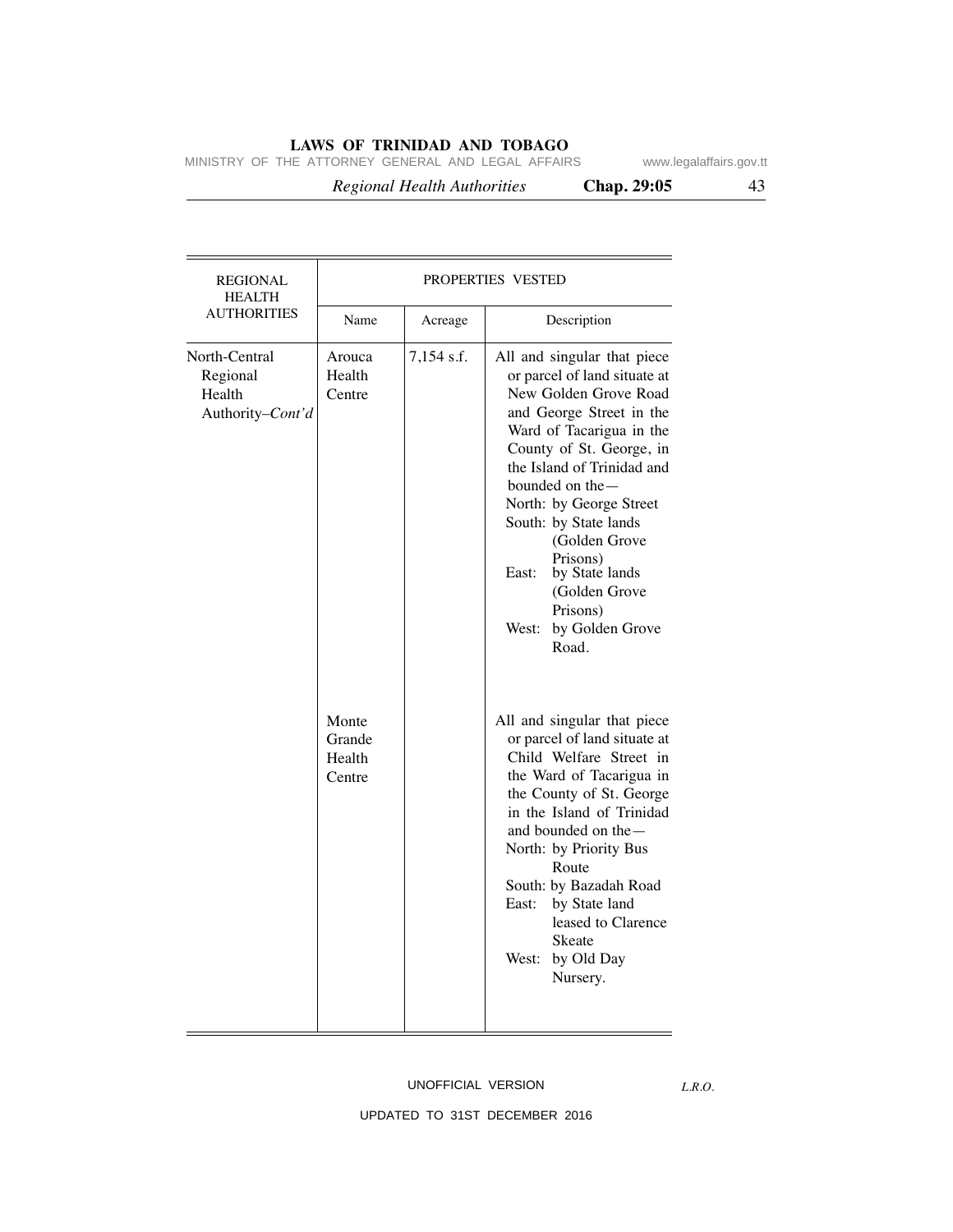44 **Chap. 29:05** *Regional Health Authorities*

| <b>REGIONAL</b><br><b>HEALTH</b>                 | PROPERTIES VESTED              |               |                                                                                                                                                                                                                                                                                                                                             |  |
|--------------------------------------------------|--------------------------------|---------------|---------------------------------------------------------------------------------------------------------------------------------------------------------------------------------------------------------------------------------------------------------------------------------------------------------------------------------------------|--|
| <b>AUTHORITIES</b>                               | Name                           | Acreage       | Description                                                                                                                                                                                                                                                                                                                                 |  |
| South-West<br>Regional<br>Health<br>Authority    | Talparo<br>Health<br>Centre    | 20,517 s.f.   | All and singular that piece<br>or parcel of land situate at<br>Talparo Road in the Ward<br>of San Rafael in the<br>County of St. George in<br>the Island of Trinidad and<br>bounded on the $-$<br>North: by Talparo Road<br>and Old Talparo<br>Road<br>South: by State land<br>by Old Talparo<br>East:<br>Road<br>by Talparo Road.<br>West: |  |
| North-Central<br>Regional<br>Health<br>Authority | San Rafael<br>Health<br>Centre | $0.783$ acres | All and singular that piece<br>or parcel of land situate at<br>Caroni Road, in the Ward<br>of San Rafael in the<br>County of St. George in<br>the Island of Trinidad and<br>bounded on the-<br>North: by Caroni Road<br>South: by Government<br>Quarters (State<br>lands)<br>by Tunapuna River<br>East:<br>by Caroni Road.<br>West:         |  |

# **THIRD SCHEDULE—***Continued*

UNOFFICIAL VERSION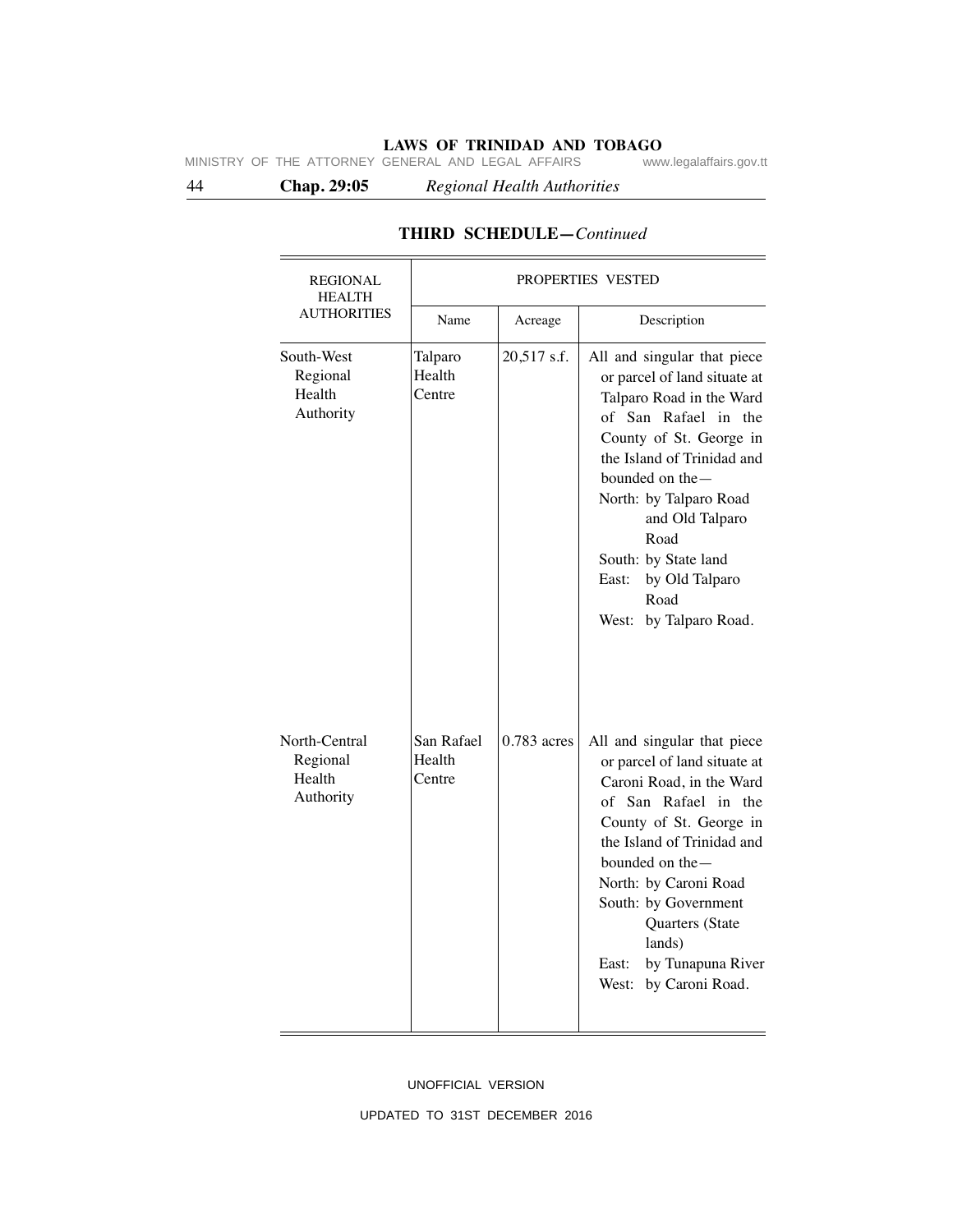MINISTRY OF THE ATTORNEY GENERAL AND LEGAL AFFAIRS www.legalaffairs.gov.tt

 *Regional Health Authorities* **Chap. 29:05** 45

 $\overline{\phantom{a}}$ 

| <b>REGIONAL</b><br><b>HEALTH</b>                      | PROPERTIES VESTED                                        |         |                                                                                                                                                                                |  |  |  |
|-------------------------------------------------------|----------------------------------------------------------|---------|--------------------------------------------------------------------------------------------------------------------------------------------------------------------------------|--|--|--|
| <b>AUTHORITIES</b>                                    | Name                                                     | Acreage | Description                                                                                                                                                                    |  |  |  |
| rth-Central<br>Regional<br>Health<br>Authority-Cont'd | Blanchisseuse   279.8 m <sup>2</sup><br>Health<br>Centre |         | All and singular tha<br>or parcel of land sit<br>Paria Main Road,<br>Ward of Blanchiss<br>the County of St.<br>in the Island of T.<br>and bounded on the<br>North: by Paria Ma |  |  |  |

|                                                         | Name                                      | Acreage             | Description                                                                                                                                                                                                                                                                                                                                                             |
|---------------------------------------------------------|-------------------------------------------|---------------------|-------------------------------------------------------------------------------------------------------------------------------------------------------------------------------------------------------------------------------------------------------------------------------------------------------------------------------------------------------------------------|
| North-Central<br>Regional<br>Health<br>Authority-Cont'd | Blanchisseuse<br>Health<br>Centre         | $279.8 \text{ m}^2$ | All and singular that piece<br>or parcel of land situate at<br>Paria Main Road, in the<br>Ward of Blanchisseuse in<br>the County of St. George<br>in the Island of Trinidad<br>and bounded on the -<br>North: by Paria Main<br>Road<br>South: by Alfred Palmer<br>East: by Alfred Palmer<br>West: by Lionel Oliver.                                                     |
|                                                         | <b>Brasso</b><br>Seco<br>Health<br>Centre |                     | All and singular that piece<br>or parcel of land situate at<br>Brasso Seco Road in the<br>Ward of Blanchisseuse in<br>the County of St. George<br>in the Island of Trinidad<br>and bounded on the-<br>North: by Madamas and<br><b>Brasso Seco Road</b><br>South: by lands of Jose<br>P. Calderon<br>by Madamas Road<br>East:<br>West: by lands of<br>Michel de Freitas. |
| South-West<br>Regional<br>Health<br>Authority           | Claxton<br><b>Bay</b><br>Health<br>Centre | 33,362 s.f.         | All and singular that piece or<br>parcel of land situate at<br>Southern Main Road in the<br>Ward of Pointe-a-Pierre in<br>the County of Victoria in<br>the Island of Trinidad and<br>bounded on the-<br>North: by land reserve for<br>a school,                                                                                                                         |

## UNOFFICIAL VERSION

*L.R.O.*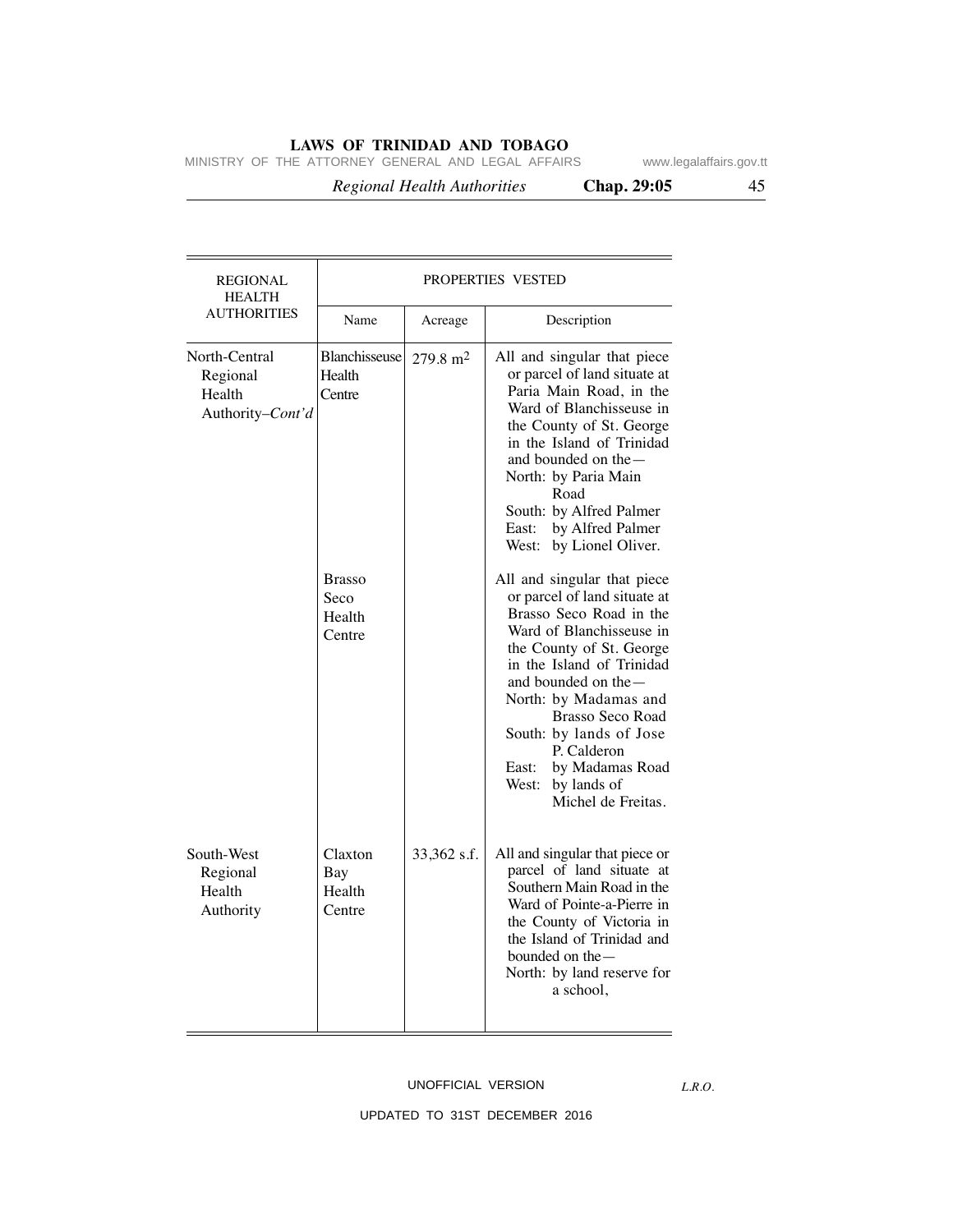46 **Chap. 29:05** *Regional Health Authorities*

| <b>REGIONAL</b><br><b>HEALTH</b>                     | PROPERTIES VESTED                               |             |                                                                                                                                                                                                                                                                                                                               |  |  |
|------------------------------------------------------|-------------------------------------------------|-------------|-------------------------------------------------------------------------------------------------------------------------------------------------------------------------------------------------------------------------------------------------------------------------------------------------------------------------------|--|--|
| <b>AUTHORITIES</b>                                   | Name                                            | Acreage     | Description                                                                                                                                                                                                                                                                                                                   |  |  |
| South-West<br>Regional<br>Health<br>Authority-Cont'd | Claxton<br>Bay<br>Health<br>Centre<br>$-Cont'd$ | 33,362 s.f. | South: by Southern Main<br>Road<br>East:<br>by Access Road<br>West:<br>by land now or<br>formerly of<br>Miriam Nathaniel.                                                                                                                                                                                                     |  |  |
|                                                      | Gran Couva<br>Health<br>Centre                  |             | Acquired by private treaty<br>$8264/74$ L & S<br>R.D.<br>Bk. 978/109.                                                                                                                                                                                                                                                         |  |  |
|                                                      | Couva<br>Hospital<br>and Health<br>Centre       |             | All and singular that piece<br>or parcel of land in the<br>Ward of Couva in the<br>County of Caroni in the<br>Island of Trinidad and<br>bounded on the —<br>North: by Extension<br><b>Street</b><br>East:<br>by Bryce Street<br>known as Hospital<br><b>Street</b><br>by De Gannes<br>West:<br>Street.                        |  |  |
| North-Central<br>Regional<br>Health<br>Authority     | Tacarigua<br>Health<br>Centre                   |             | All and singular that piece<br>or parcel of land situate in<br>the Ward of Tacarigua in<br>the County of St. George<br>in the Island of Trinidad<br>and bounded on the $-$<br>North: by land of<br>Carmelia<br>Roopnarine<br>South: by Brown Trace<br>by El Dorado<br>East:<br>Road<br>West:<br>by land of Cipriani<br>Lewis. |  |  |

# **THIRD SCHEDULE—***Continued*

UNOFFICIAL VERSION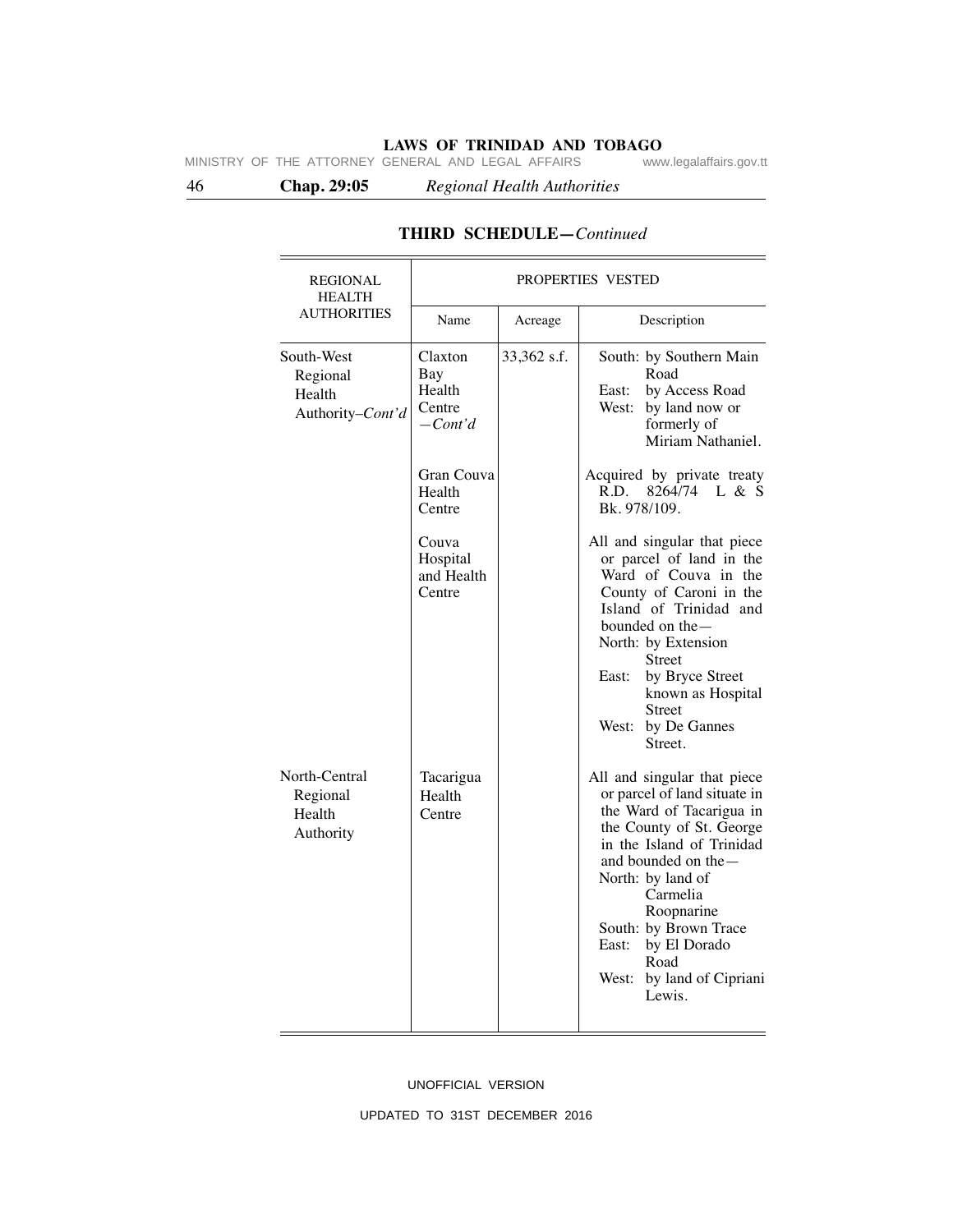MINISTRY OF THE ATTORNEY GENERAL AND LEGAL AFFAIRS www.legalaffairs.gov.tt

 *Regional Health Authorities* **Chap. 29:05** 47

| <b>REGIONAL</b><br><b>HEALTH</b>                        |                                     |         | PROPERTIES VESTED                                                                                                                                                                                                                                                                                                                        |
|---------------------------------------------------------|-------------------------------------|---------|------------------------------------------------------------------------------------------------------------------------------------------------------------------------------------------------------------------------------------------------------------------------------------------------------------------------------------------|
| <b>AUTHORITIES</b>                                      | Name                                | Acreage | Description                                                                                                                                                                                                                                                                                                                              |
| North-Central<br>Regional<br>Health<br>Authority-Cont'd | Tunapuna<br>Health<br>Centre        |         | All and singular that piece or<br>parcel of land situate in the<br>Ward of Tacarigua in the<br>County of St. George in the<br>Island of Trinidad (shown<br>in L & S Bk. 1103 Folio<br>11) and bounded on the -<br>North: by a drain<br>South: by Settlement<br>Road<br>by Settlement<br>East:<br>Road<br>by Settlement<br>West:<br>Road. |
|                                                         | Hugh<br>Hill                        |         | All and singular that piece<br>or parcel of land situate in<br>the Ward of Cunupia in<br>the County of Caroni in<br>the Island of Trinidad and<br>bounded on the —<br>North: by Buccannan<br><b>Street</b><br>South: by State lands<br>East: by Private land<br>West: by Private land.                                                   |
|                                                         | La<br>Horquetta<br>Health<br>Centre |         | All and singular that piece<br>or parcel of land situate in<br>the Ward of Arima in the<br>County of St. George in<br>the Island of Trinidad and<br>bounded on the $-$<br>North: by La Horquetta<br><b>Police Station</b>                                                                                                                |

## UNOFFICIAL VERSION

*L.R.O.*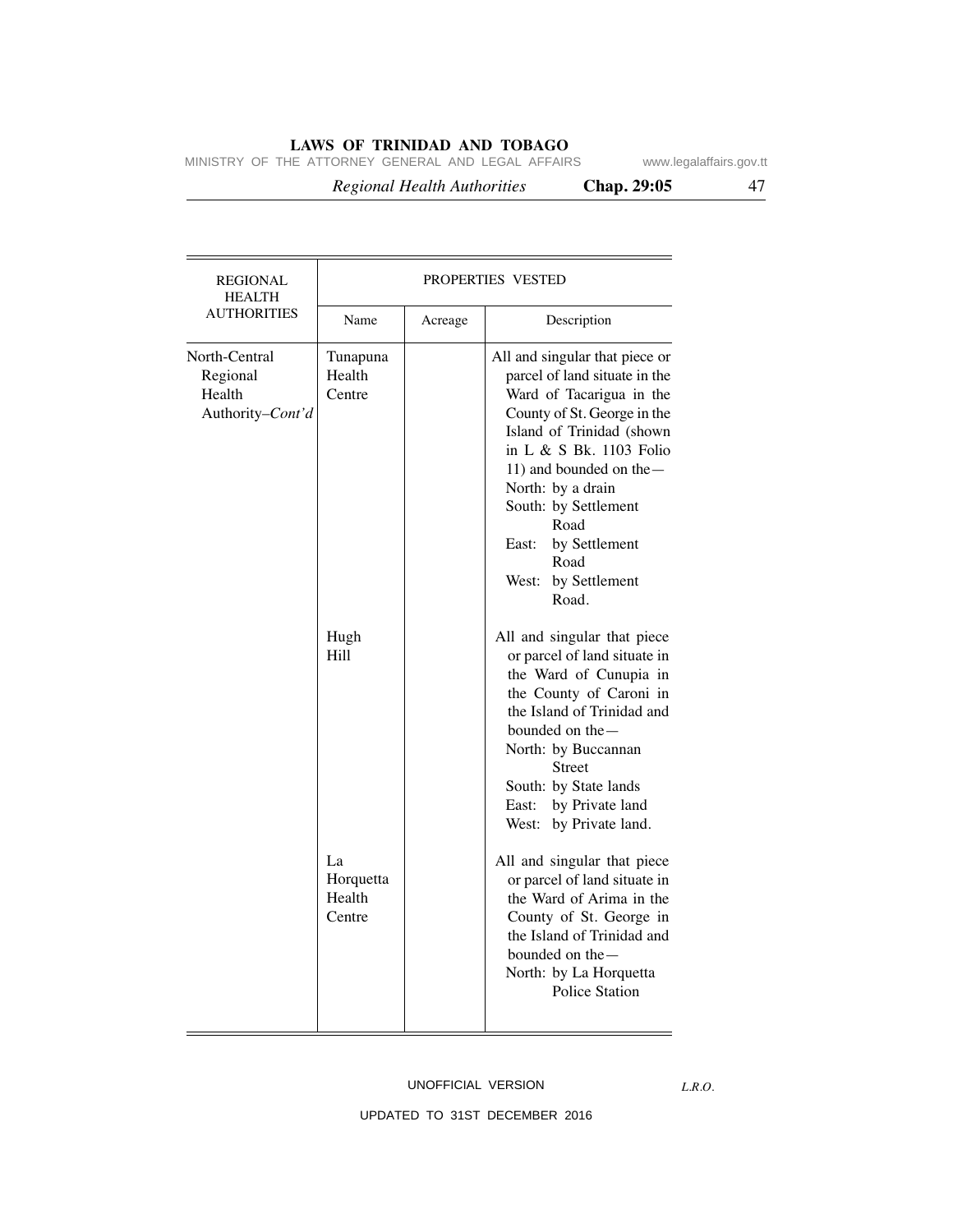48 **Chap. 29:05** *Regional Health Authorities*

| <b>REGIONAL</b><br><b>HEALTH</b>                        |                                                |            | PROPERTIES VESTED                                                                                                                                                                                                                                                                                                                                                  |
|---------------------------------------------------------|------------------------------------------------|------------|--------------------------------------------------------------------------------------------------------------------------------------------------------------------------------------------------------------------------------------------------------------------------------------------------------------------------------------------------------------------|
| <b>AUTHORITIES</b>                                      | Name                                           | Acreage    | Description                                                                                                                                                                                                                                                                                                                                                        |
| North-Central<br>Regional<br>Health<br>Authority-Cont'd | La<br>Horquetta<br>Health<br>Centre-<br>Cont'd |            | South: by Jacaranda Road<br>by De Freitas<br>East:<br>Boulevard<br>by the Post Office.<br>West:                                                                                                                                                                                                                                                                    |
|                                                         | Maloney<br>Health<br>Centre                    |            | All and singular that piece<br>or parcel of land situate in<br>the Ward of Tacarigua in<br>the County of St. George<br>in the Island of Trinidad<br>and bounded on the -<br>North: by Maloney<br><b>Vocational Centre</b><br>South: by Flamingo<br>Boulevard<br>East:<br>by Euphoria<br>Avenue<br>by Maloney<br>West:<br>Post Office.                              |
| Eastern<br>Regional<br>Health<br>Authority              | Sans Souci<br>Health<br>Centre                 | 9,414 s.f. | All and singular that piece or<br>parcel of land in the Ward<br>of Toco in the County of<br>St. David in the Island of<br>Trinidad and bounded on<br>$the -$<br>North: by lands now or<br>formerly of<br><b>Gordon Plantation</b><br>Ltd.<br>South: partly by Paria<br>Road and Sans<br>Souci River<br>by the Sans Souci<br>East:<br>River<br>West: by Paria Road. |

# **THIRD SCHEDULE—***Continued*

### UNOFFICIAL VERSION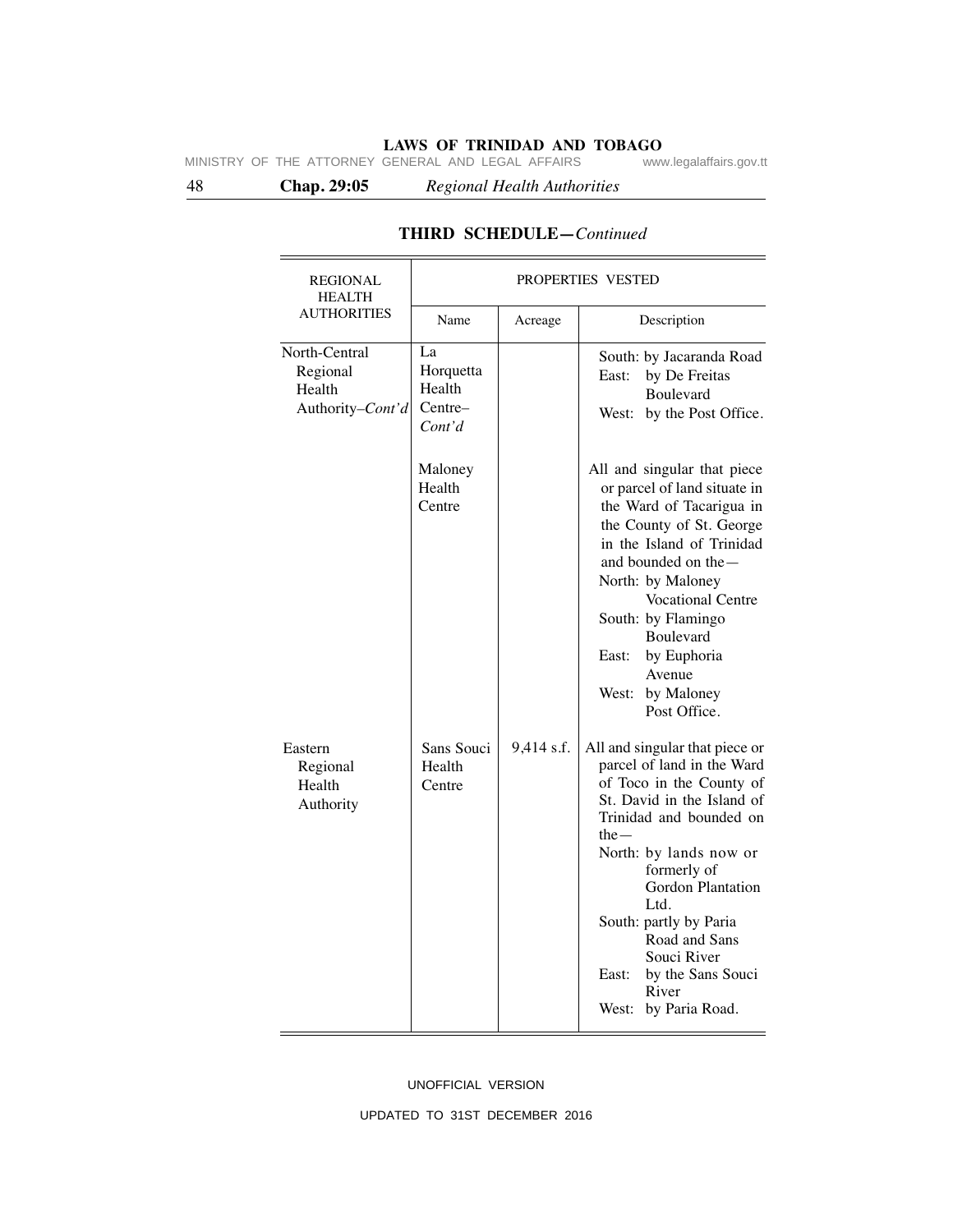MINISTRY OF THE ATTORNEY GENERAL AND LEGAL AFFAIRS www.legalaffairs.gov.tt

 *Regional Health Authorities* **Chap. 29:05** 49

| $\overline{1}$ |  |
|----------------|--|

| <b>REGIONAL</b><br><b>HEALTH</b>                  |                             |             | PROPERTIES VESTED                                                                                                                                                                                                                                                                                        |
|---------------------------------------------------|-----------------------------|-------------|----------------------------------------------------------------------------------------------------------------------------------------------------------------------------------------------------------------------------------------------------------------------------------------------------------|
| <b>AUTHORITIES</b>                                | Name                        | Acreage     | Description                                                                                                                                                                                                                                                                                              |
| Eastern<br>Regional<br>Health<br>Authority-Cont'd | Toco<br>Health<br>Centre    |             | All and singular that piece or<br>parcel of land on Toco<br>Main Road in the Ward of<br>Toco in the County of<br>St. David in the Island of<br>Trinidad and bounded on<br>the $-$<br>North: by Heirs of<br>Moniquette<br>South: by Tron Road<br>by Tron Road<br>East:<br>West: by Carvien<br>Moniquette. |
|                                                   | Cumana<br>Health<br>Centre  |             | All and singular that piece or<br>parcel of land on Toco<br>Main Road in the Ward of<br>Toco in the County of<br>St. David in the Island of<br>Trinidad and bounded on<br>$the-$<br>North: by Anglais Road<br>South: by Road Reserve<br>by Toco Road<br>East:<br>West: by Anglais Road.                  |
|                                                   | Matelot<br>Health<br>Centre | 17,990 s.f. | All and singular that piece or<br>parcel of land in the Ward<br>of Toco in the County of<br>St. David in the Island of<br>Trinidad<br>and bounded<br>on the $-$<br>North: by State lands<br>South: by Paria Main<br>Road                                                                                 |

## UNOFFICIAL VERSION

*L.R.O.*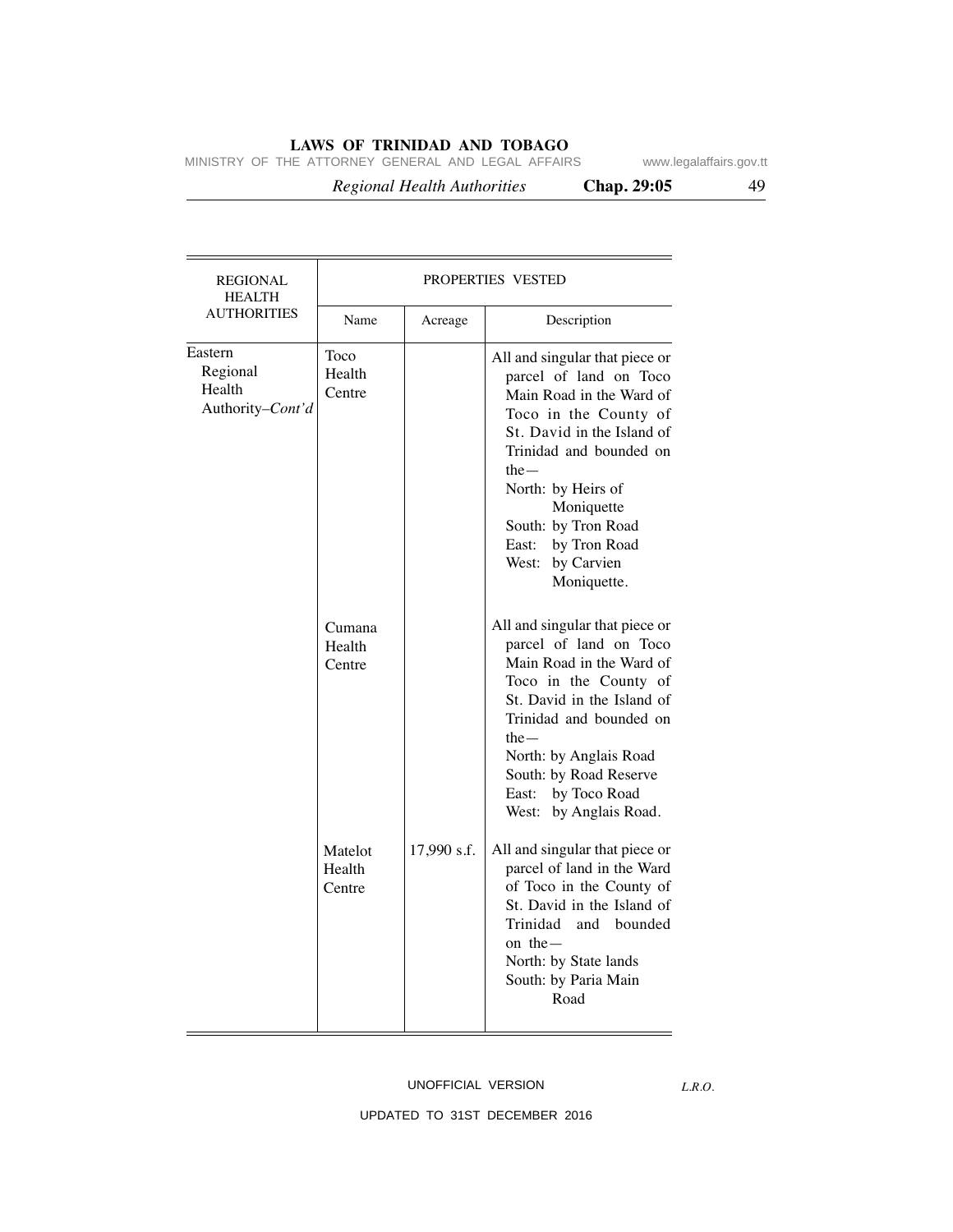50 **Chap. 29:05** *Regional Health Authorities*

| REGIONAL<br><b>HEALTH</b>                         |                                        |             | PROPERTIES VESTED                                                                                                                                                                                                                                                                                                                                                                      |
|---------------------------------------------------|----------------------------------------|-------------|----------------------------------------------------------------------------------------------------------------------------------------------------------------------------------------------------------------------------------------------------------------------------------------------------------------------------------------------------------------------------------------|
| <b>AUTHORITIES</b>                                | Name                                   | Acreage     | Description                                                                                                                                                                                                                                                                                                                                                                            |
| Eastern<br>Regional<br>Health<br>Authority-Cont'd | Matelot<br>Health<br>Centre-<br>Cont'd |             | East:<br>by Lot 2<br>West:<br>partly by Paria<br>Main Road and by<br>lands of Isault<br>S. Leongchin.                                                                                                                                                                                                                                                                                  |
|                                                   | Grande<br>Riviere<br>Health<br>Centre  | 10,066 s.f. | All and singular that piece or<br>parcel of land in the Ward<br>of Toco in the County of<br>St. David in the Island of<br>Trinidad and bounded<br>on the $-$<br>North: by Gordon<br>Plantations<br>Limited now<br>Mohammed<br>South: by Gordon<br>Plantations<br>Limited now<br>Mohammed<br>East:<br>by Hosang Street<br>West:<br>by Gordon<br>Plantations<br>Limited now<br>Mohammed. |
|                                                   | Cumuto<br>Health<br>Centre             |             | All and singular that piece or<br>parcel of land in the Ward<br>of Tamana in the County<br>of St. David in the Island<br>of Trinidad and bounded<br>on the $-$<br>North: by a cemetery and<br>partly by land now<br>or formerly leased<br>to Salim Shah                                                                                                                                |

# **THIRD SCHEDULE—***Continued*

UNOFFICIAL VERSION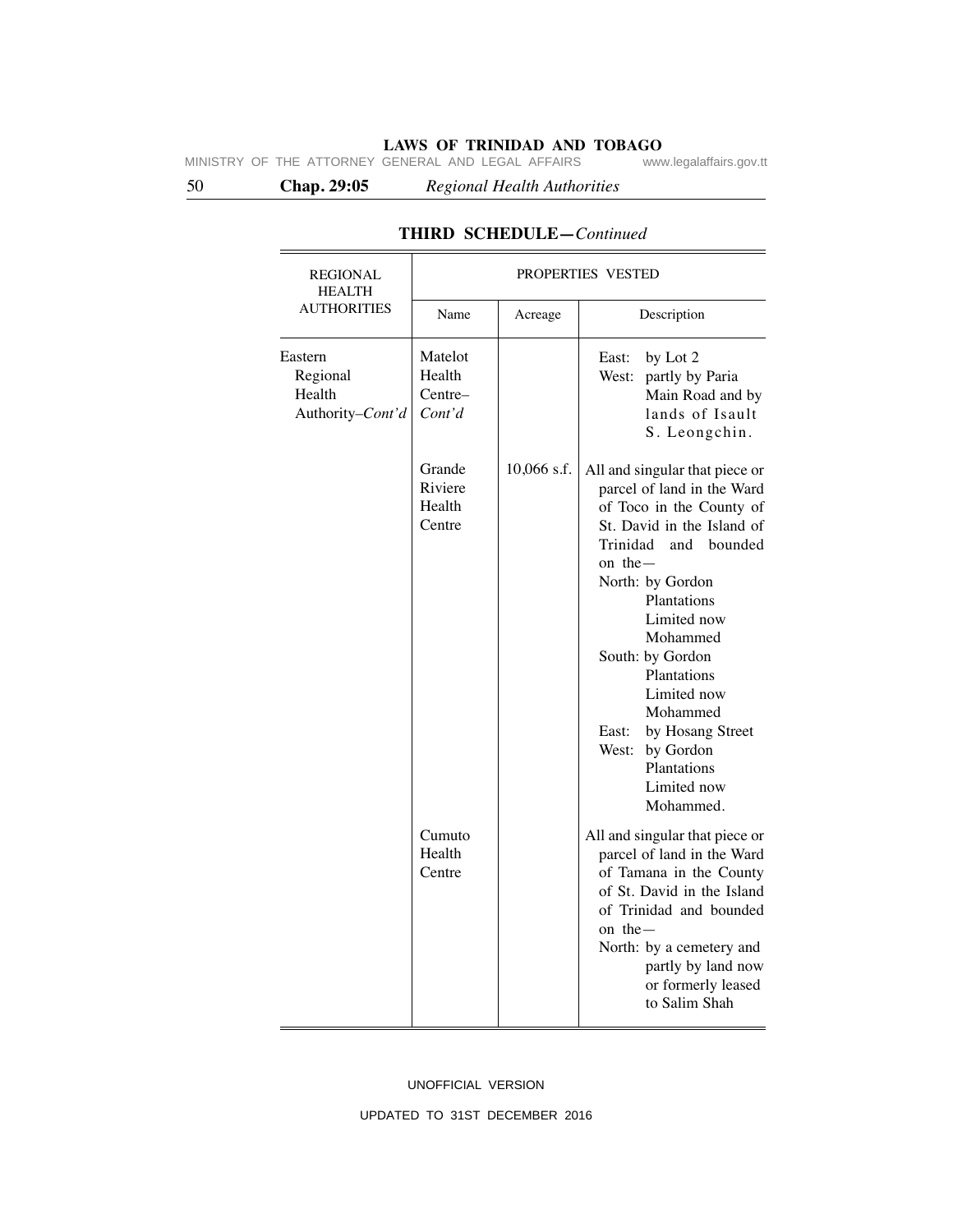MINISTRY OF THE ATTORNEY GENERAL AND LEGAL AFFAIRS www.legalaffairs.gov.tt

 *Regional Health Authorities* **Chap. 29:05** 51

| <b>REGIONAL</b><br><b>HEALTH</b>                  | PROPERTIES VESTED                     |             |                                                                                                                                                                                                                                                                                                                                                                                                                                               |
|---------------------------------------------------|---------------------------------------|-------------|-----------------------------------------------------------------------------------------------------------------------------------------------------------------------------------------------------------------------------------------------------------------------------------------------------------------------------------------------------------------------------------------------------------------------------------------------|
| <b>AUTHORITIES</b>                                | Name                                  | Acreage     | Description                                                                                                                                                                                                                                                                                                                                                                                                                                   |
| Eastern<br>Regional<br>Health<br>Authority-Cont'd | Cumuto<br>Health<br>Centre-<br>Cont'd |             | South: by land now or<br>formerly leased to<br>J.A.Lee<br>East: by Cumuto Road<br>West: by Long Stretch<br>Reserve.                                                                                                                                                                                                                                                                                                                           |
|                                                   | Coryal<br>Health<br>Centre            | 13,110 s.f. | All and singular that piece or<br>parcel of land in the Ward<br>of Tamana in the County<br>of St. David in the Island<br>of Trinidad and bounded<br>on the $-$<br>North: by lands now or<br>formerly of<br>George F. Huggins<br>& Co. Ltd.<br>South: by Cumuto<br>Main Road<br>by lands now or<br>East:<br>formerly of<br>George F.<br>Huggins & Co.<br>Ltd.<br>West:<br>by lands now or<br>formerly of<br>George F.<br>Huggins & Co.<br>Ltd. |

UNOFFICIAL VERSION

*L.R.O.*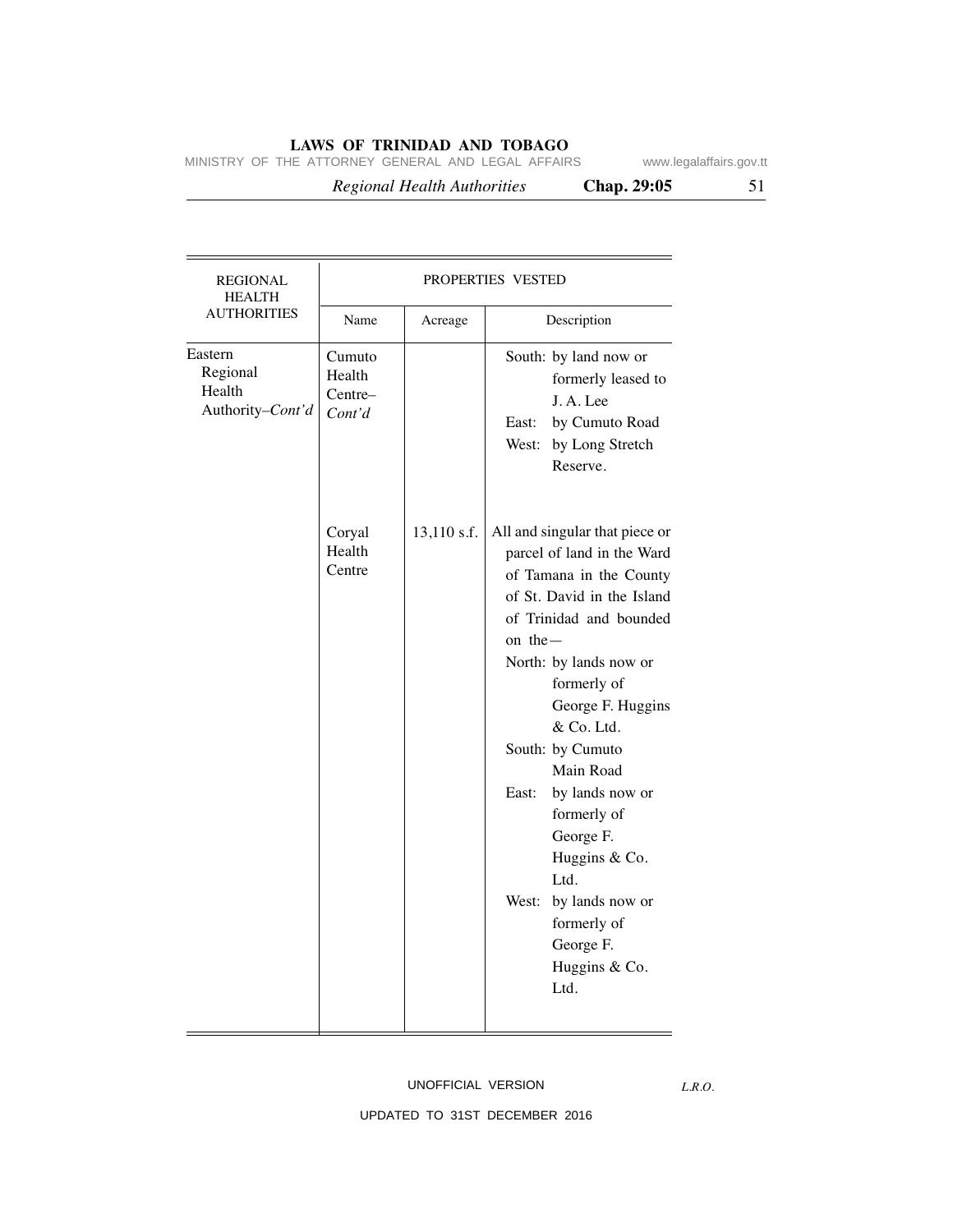52 **Chap. 29:05** *Regional Health Authorities*

| REGIONAL<br><b>HEALTH</b><br><b>AUTHORITIES</b>   | PROPERTIES VESTED                    |              |                                                                                                                                                                                                                                                                                                                                                                                          |
|---------------------------------------------------|--------------------------------------|--------------|------------------------------------------------------------------------------------------------------------------------------------------------------------------------------------------------------------------------------------------------------------------------------------------------------------------------------------------------------------------------------------------|
|                                                   | Name                                 | Acreage      | Description                                                                                                                                                                                                                                                                                                                                                                              |
| Eastern<br>Regional<br>Health<br>Authority-Cont'd | Matura<br>Health<br>Centre           | 0a. 3r. 26p. | All and singular that piece or<br>parcel of land in the Ward<br>of Matura in the County of<br>St. David in the Island of<br>Trinidad and bounded<br>on the $-$<br>North: by lands of<br>Mary J. Milne<br>Gordon<br>South: by Toco Main<br>Road<br>partly by lands<br>East:<br>formerly of Mary<br>J. Gordon and now<br>John Henry Apock<br>by lands of Mary J.<br>West:<br>Milne Gordon. |
|                                                   | Sangre<br>Grande<br>Health<br>Centre | 8,940 s.f.   | All and singular that piece or<br>parcel of land in the Ward<br>Manzanilla<br>of<br>in<br>the<br>County of St. Andrew in<br>the Island of Trinidad and<br>bounded on the $-$<br>North: by Lot 254<br>South: by Lot 236<br>West: by Lots 253, 245<br>and 234<br>East:<br>by Henderson<br>Street.                                                                                          |

# **THIRD SCHEDULE—***Continued*

### UNOFFICIAL VERSION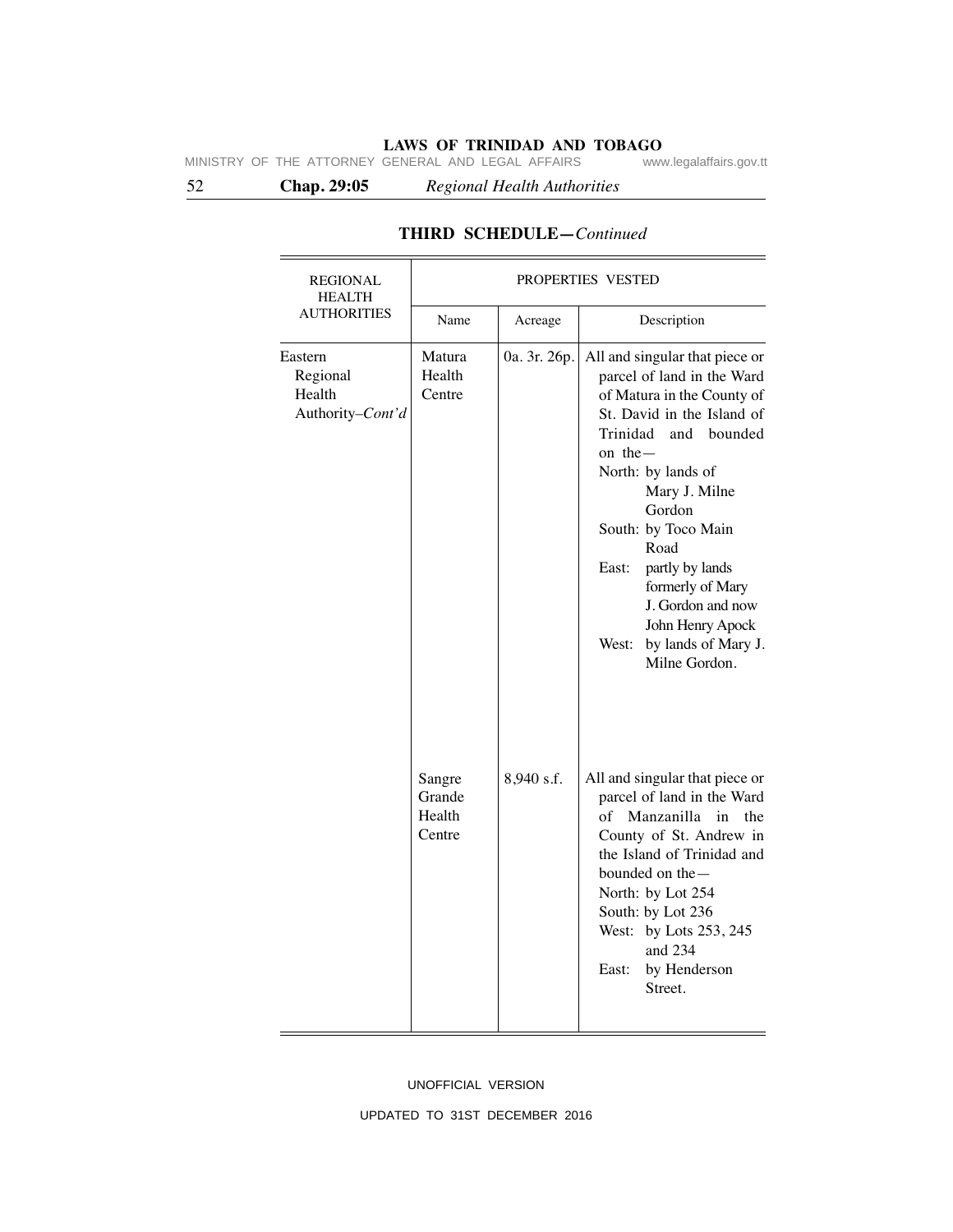MINISTRY OF THE ATTORNEY GENERAL AND LEGAL AFFAIRS www.legalaffairs.gov.tt

 *Regional Health Authorities* **Chap. 29:05** 53

| <b>REGIONAL</b><br><b>HEALTH</b>                  | PROPERTIES VESTED              |              |                                                                                                                                                                                                                                                                                                                                                                         |
|---------------------------------------------------|--------------------------------|--------------|-------------------------------------------------------------------------------------------------------------------------------------------------------------------------------------------------------------------------------------------------------------------------------------------------------------------------------------------------------------------------|
| <b>AUTHORITIES</b>                                | Name                           | Acreage      | Description                                                                                                                                                                                                                                                                                                                                                             |
| Eastern<br>Regional<br>Health<br>Authority-Cont'd | Manzanilla<br>Health<br>Centre | 0a. 1r. 17p. | All and singular that piece or<br>parcel of land in the Ward<br>of<br>Manzanilla<br>in<br>the<br>County of St. Andrew in<br>the Island of Trinidad and<br>bounded on the-<br>North: partly by a<br>Recreation ground<br>and a Road<br>Reserve<br>South: by Eastern Main<br>Road<br>by a Recreation<br>East:<br>Ground<br>West: by lands leased to<br>Andrew<br>Emmands. |
|                                                   | Valencia<br>Health<br>Centre   | 10,118 s.f.  | All and singular that piece or<br>parcel of land in the Ward<br>of Valencia in the County<br>of St. Andrew in the Island<br>of Trinidad and bounded<br>on the $-$<br>North: by State land<br>South: by a Road Reserve<br>East:<br>by lands now or<br>formerly of<br>the State<br>West: by a Road<br>Reserve.                                                            |

## UNOFFICIAL VERSION

*L.R.O.*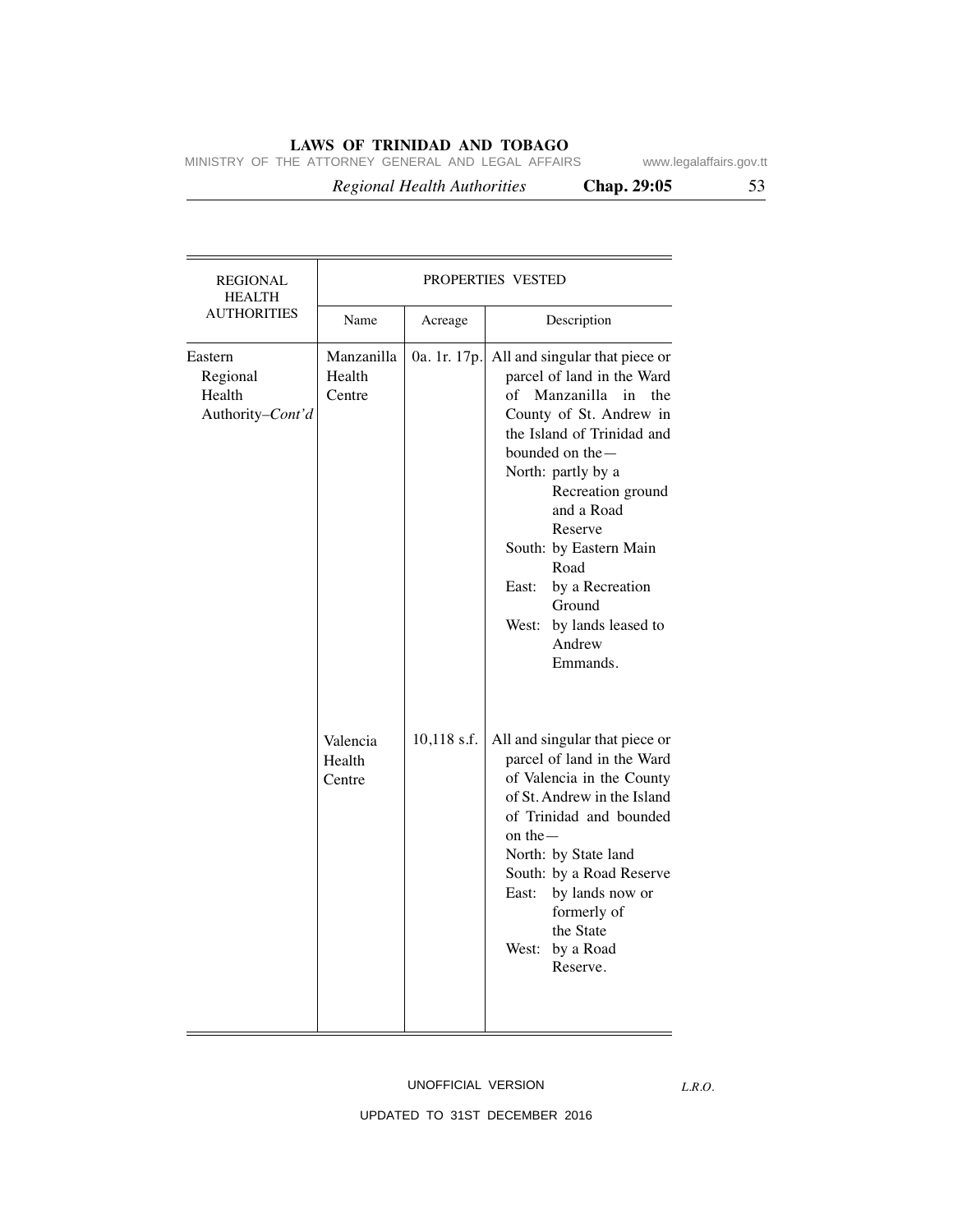54 **Chap. 29:05** *Regional Health Authorities*

| <b>REGIONAL</b><br><b>HEALTH</b>                  | PROPERTIES VESTED                                          |              |                                                                                                                                                                                                                                                                                                                                                                                                                                                                                                                            |
|---------------------------------------------------|------------------------------------------------------------|--------------|----------------------------------------------------------------------------------------------------------------------------------------------------------------------------------------------------------------------------------------------------------------------------------------------------------------------------------------------------------------------------------------------------------------------------------------------------------------------------------------------------------------------------|
| <b>AUTHORITIES</b>                                | Name                                                       | Acreage      | Description                                                                                                                                                                                                                                                                                                                                                                                                                                                                                                                |
| Eastern<br>Regional<br>Health<br>Authority-Cont'd | Guayaguayare 0a. 3r. 22p.<br>Health<br>Centre<br>Rio Claro | 1a. 0r. 10p. | All and singular that piece or<br>parcel of land situate at<br>Mayaro-Guayaguayare<br>Road in the Ward<br>of<br>the<br>Guayaguayare<br>in<br>County of Mayaro in the<br>Island of Trinidad and<br>bounded on the —<br>North: by land now or<br>formerly of<br>Eugenia<br>South: by the Mayaro-<br>Guayaguayare<br>Road<br>East:<br>partly by land now<br>or formerly of<br>Eugenia and<br>Mayaro-<br>Guayaguayare<br>Road<br>by land belonging<br>West:<br>now or formerly to<br>Vierra.<br>All and singular that piece or |
|                                                   | Health<br>Centre                                           |              | parcel of land situate at<br>De Verteuil Street in the<br>Ward of Cocal in the<br>County of Nariva in the<br>Island of Trinidad and<br>bounded on the $-$<br>North: by a Road Reserve<br>50 lks wide<br>South: by a Road Reserve<br>East:<br>by De Verteuil<br>Street<br>West:<br>by lands now or<br>formerly of the<br>Incorporated<br>Trustees of the<br>Presbyterian<br>Church.                                                                                                                                         |

# **THIRD SCHEDULE—***Continued*

UNOFFICIAL VERSION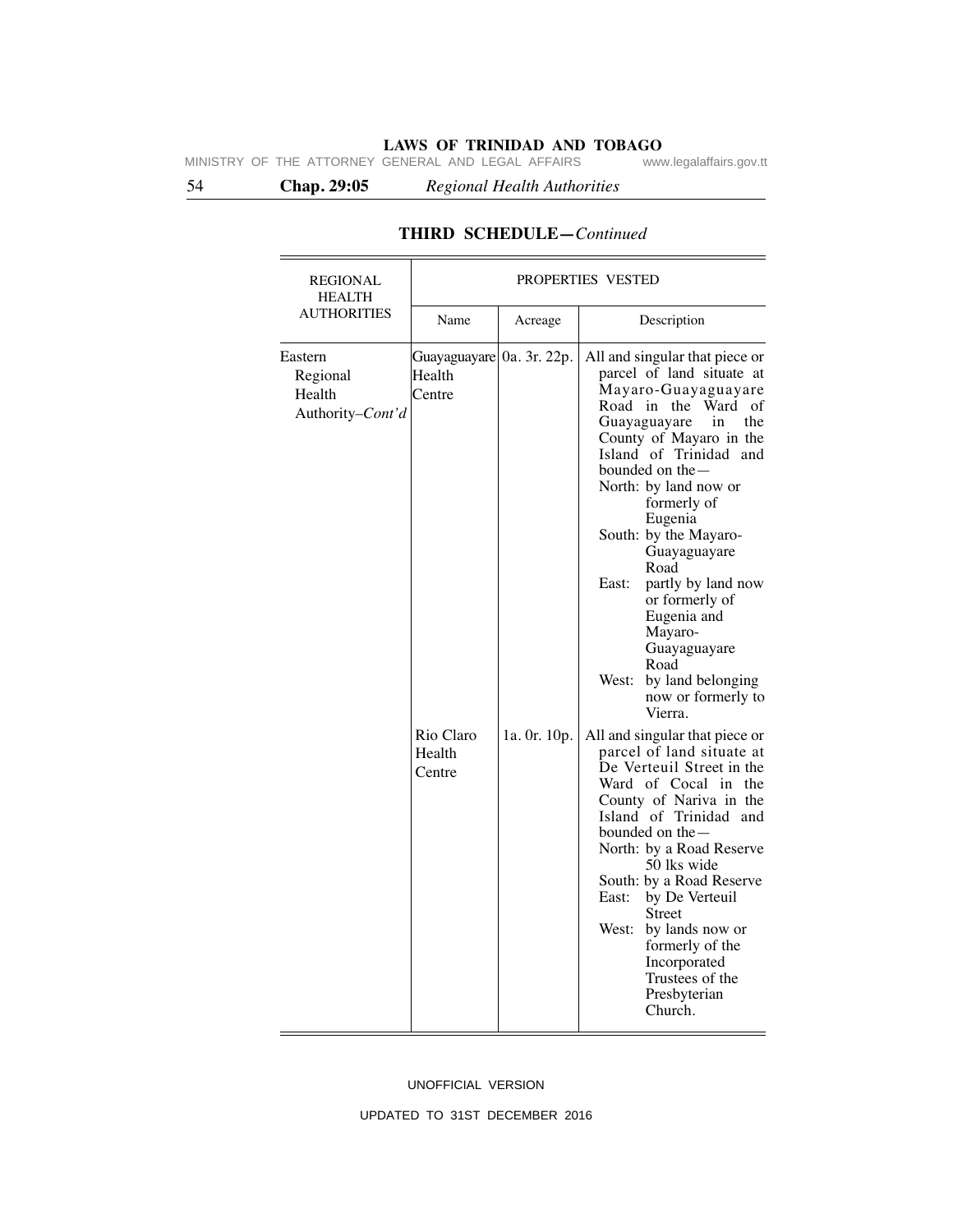MINISTRY OF THE ATTORNEY GENERAL AND LEGAL AFFAIRS www.legalaffairs.gov.tt

 *Regional Health Authorities* **Chap. 29:05** 55

| <b>REGIONAL</b><br><b>HEALTH</b>                  |                                                                              |              | <b>PROPERTIES VESTED</b>                                                                                                                                                                                                                                                                                                                                                                                                                                                                                                                                                                                                                                                                                                                                                                                                                                         |  |
|---------------------------------------------------|------------------------------------------------------------------------------|--------------|------------------------------------------------------------------------------------------------------------------------------------------------------------------------------------------------------------------------------------------------------------------------------------------------------------------------------------------------------------------------------------------------------------------------------------------------------------------------------------------------------------------------------------------------------------------------------------------------------------------------------------------------------------------------------------------------------------------------------------------------------------------------------------------------------------------------------------------------------------------|--|
| AUTHORITIES                                       | Name                                                                         | Acreage      | Description                                                                                                                                                                                                                                                                                                                                                                                                                                                                                                                                                                                                                                                                                                                                                                                                                                                      |  |
| Eastern<br>Regional<br>Health<br>Authority-Cont'd | <b>Biche Health</b><br>Centre<br><b>Brothers</b><br>Road<br>Health<br>Centre | 0a. 3r. 39p. | All<br>and<br>singular<br>that<br>piece or parcel of land<br>situate at Cunapo Southern<br>Road in the Ward of Cocal<br>in the County of Nariva in<br>the Island of Trinidad and<br>bounded on the —<br>North: by the Cunapo<br>Southern Road<br>South: by Ogear<br><b>Street</b><br>by lands occupied<br>East:<br>by T.S.T.T.<br>by a Road<br>West:<br>Reserve.<br>All and singular that piece or<br>parcel of land situate at<br>Railway Road and Torrib-<br>Tabaquite Road in the<br>Ward of Charuma in the<br>County of Nariva in the<br>Island of Trinidad and<br>bounded on the -<br>North: by Torrib-<br>Tabaquite Road<br>South: partly by Lot 124A<br>and partly by a<br><b>Recreation Ground</b><br>partly by Torrib-<br>East:<br>Tabaquite Road<br>and partly by a<br><b>Recreation Ground</b><br>partly by W & H<br>West:<br>Reserve and<br>Lot 124. |  |

### UNOFFICIAL VERSION

*L.R.O.*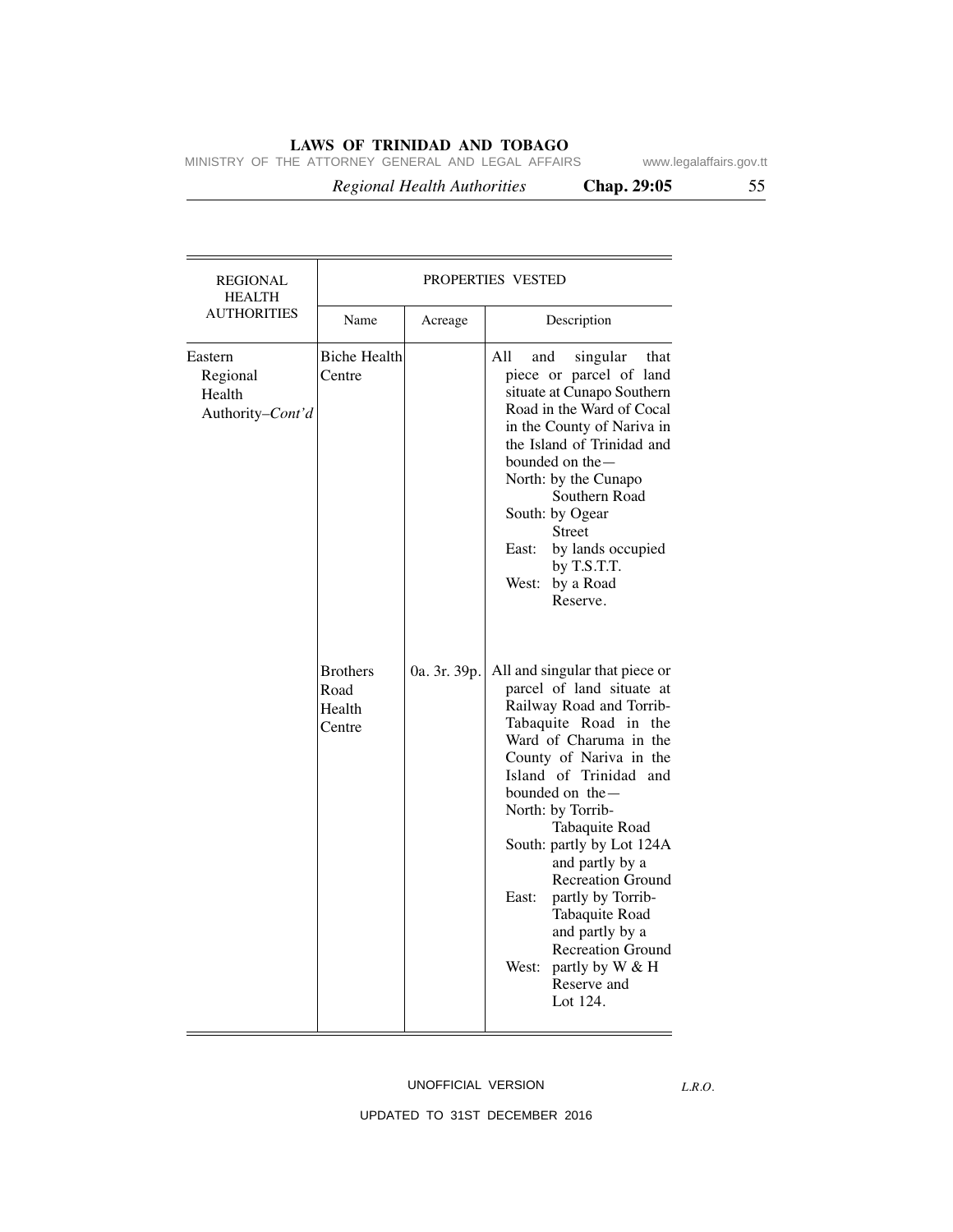56 **Chap. 29:05** *Regional Health Authorities*

| <b>REGIONAL</b><br><b>HEALTH</b>                  | PROPERTIES VESTED                    |              |                                                                                                                                                                                                                                                                                                                                                                                                   |
|---------------------------------------------------|--------------------------------------|--------------|---------------------------------------------------------------------------------------------------------------------------------------------------------------------------------------------------------------------------------------------------------------------------------------------------------------------------------------------------------------------------------------------------|
| <b>AUTHORITIES</b>                                | Name                                 | Acreage      | Description                                                                                                                                                                                                                                                                                                                                                                                       |
| Eastern<br>Regional<br>Health<br>Authority-Cont'd | Sangre<br>Grande Ext.<br>Care Centre | 1a. 2r. 39p. | All and singular that piece or<br>parcel of land situate in<br>the Ward of Manzanilla in<br>the County of St. Andrew<br>in the Island of Trinidad<br>and bounded on the -<br>North: by lands now or<br>formerly of<br>Katwaroo<br>Mahadayah<br>South: by lands reserved<br>for Sangre Grande<br><b>District Hospital</b><br>by lands reserved<br>East:<br>for Sangre Grande<br>District Hospital. |
|                                                   | Mayaro<br>District<br>Hospital       | 0a. 0r. 14p. | All and singular that piece or<br>parcel of land situate in<br>the Ward of Guayaguayare<br>in the County of Mayaro<br>in the Island of Trinidad<br>and bounded on the -<br>North: by lands now or<br>formerly of the<br>Heirs of Baptiste<br>Chrystophe<br>South: by Naparima-<br>Mayaro Road<br>East:<br>by a Road Reserve<br>West:<br>by a Road<br>Reserve.                                     |

# **THIRD SCHEDULE—***Continued*

UNOFFICIAL VERSION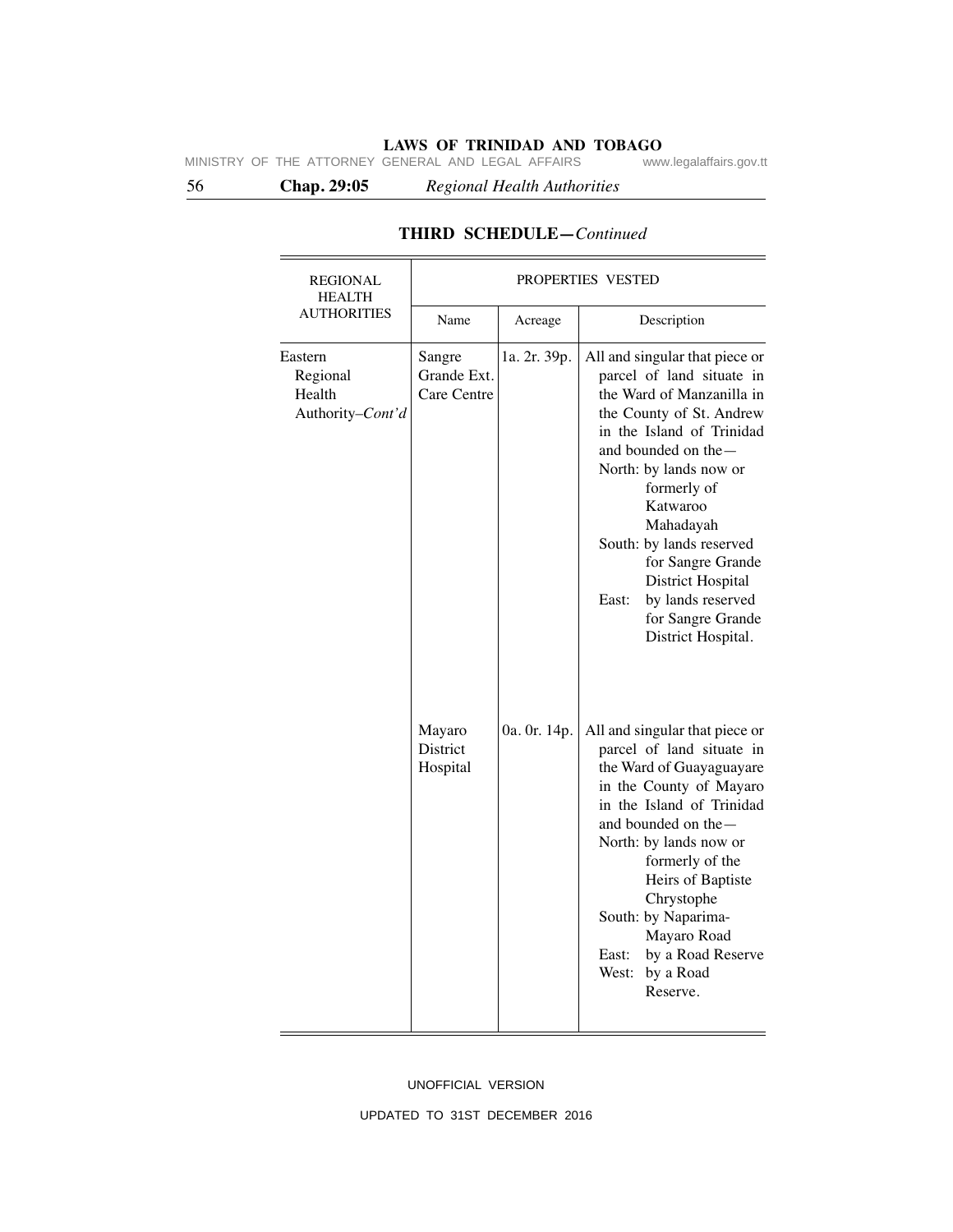MINISTRY OF THE ATTORNEY GENERAL AND LEGAL AFFAIRS www.legalaffairs.gov.tt

 *Regional Health Authorities* **Chap. 29:05** 57

| REGIONAL<br><b>HEALTH</b>                         |                                        |         | PROPERTIES VESTED                                                                                                                                                                                                                                                                                                                                                                |
|---------------------------------------------------|----------------------------------------|---------|----------------------------------------------------------------------------------------------------------------------------------------------------------------------------------------------------------------------------------------------------------------------------------------------------------------------------------------------------------------------------------|
| <b>AUTHORITIES</b>                                | Name                                   | Acreage | Description                                                                                                                                                                                                                                                                                                                                                                      |
| Eastern<br>Regional<br>Health<br>Authority-Cont'd | Sangre<br>Grande<br>County<br>Hospital |         | All and singular that piece or<br>parcel of land situate in<br>the Ward of Manzanilla in<br>the County of St. Andrew<br>in the Island of Trinidad<br>and bounded on the -<br>North: by Katwaroo Trace<br>and lands reserved<br>for the Ministry of<br>Health<br>South: by a Road Reserve<br>by Ojoe Road<br>East:<br>West:<br>by land leased to<br>Sanatan Dharma<br>Maha Sabha. |
| South-West<br>Regional<br>Health<br>Authority     | Debe Health<br>Centre                  |         | All and singular that piece or<br>parcel of land situate at<br>Fernando-Siparia-<br>San<br>Erin Road in the Ward of<br>Naparima in the County of<br>Victoria in the Island of<br>Trinidad<br>bounded<br>and<br>on the $-$<br>North: by State lands<br>East:<br>by lands now or<br>formerly of Jaggai<br>West: by Wellington-<br>Debe Road.                                       |

## UNOFFICIAL VERSION

*L.R.O.*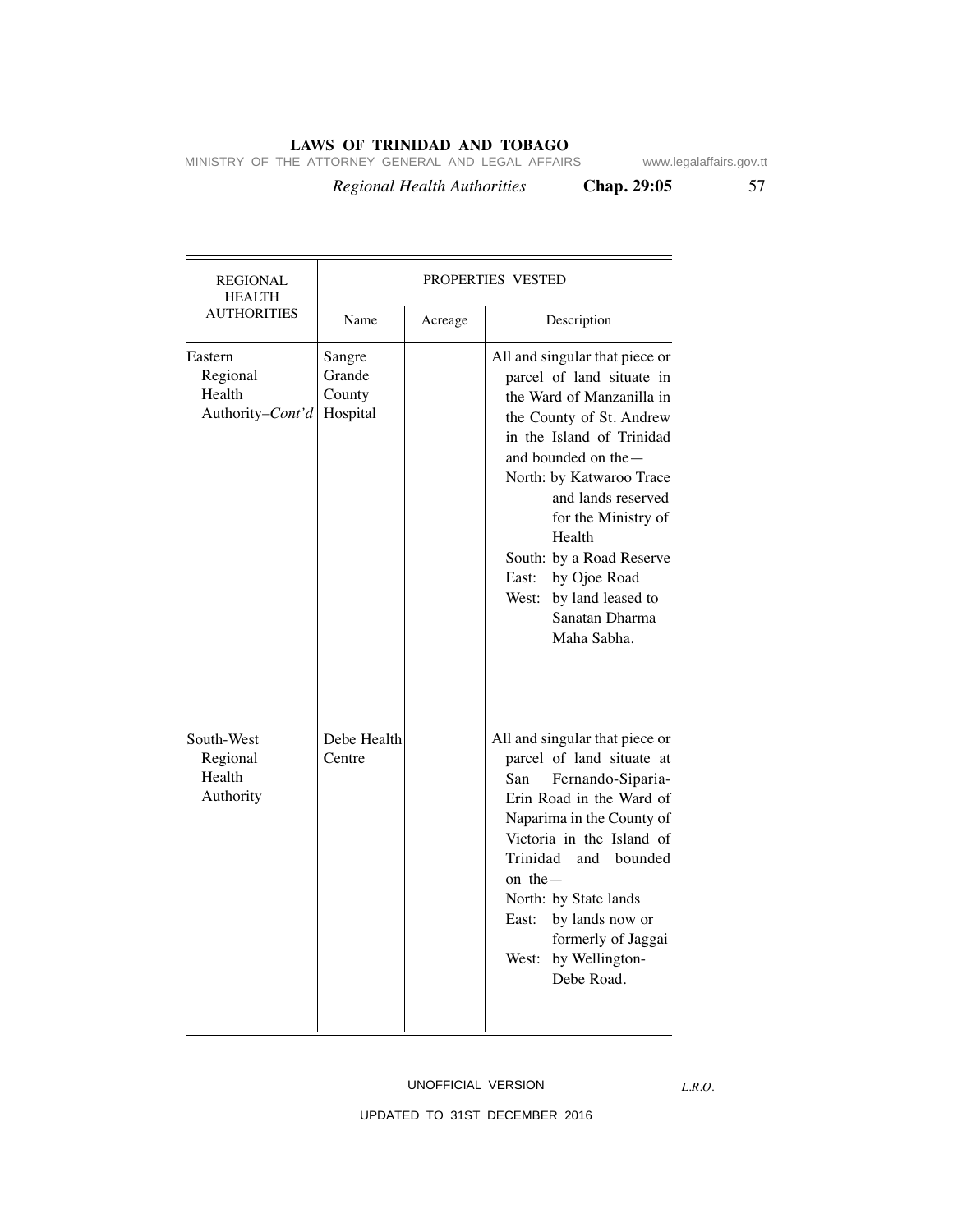58 **Chap. 29:05** *Regional Health Authorities*

| <b>REGIONAL</b><br><b>HEALTH</b><br><b>AUTHORITIES</b> | PROPERTIES VESTED                  |               |                                                                                                                                                                                                                                            |  |
|--------------------------------------------------------|------------------------------------|---------------|--------------------------------------------------------------------------------------------------------------------------------------------------------------------------------------------------------------------------------------------|--|
|                                                        | Name                               | Acreage       | Description                                                                                                                                                                                                                                |  |
| South-West<br>Regional<br>Health<br>Authority-Cont'd   | Gasparillo<br>Health<br>Centre     | $10,000$ s.f. | All and singular that piece or<br>parcel of land situate at<br>Church Street, in the Ward<br>of Savana Grande in the<br>County of Victoria in the<br>Island of Trinidad and<br>abutted<br>howsoever<br>and<br>bounded.                     |  |
|                                                        | Penal Health 11,919 s.f.<br>Centre |               | All and singular that piece or<br>parcel of land situate at<br>Market Street, Siparia-<br>Erin Road, Penal in the<br>Ward of Siparia in the<br>County of St. Patrick in<br>the Island of Trinidad and<br>howsoever abutted and<br>bounded. |  |
|                                                        |                                    |               | L & S Bk. $1066/142$ refers.                                                                                                                                                                                                               |  |
|                                                        | Cedros<br>Health<br>Centre         |               | All and singular that piece or<br>parcel of land situate at<br>Bonasse Village, Cedros<br>in the Ward of La Brea in<br>the County of St. Patrick<br>in the Island of Trinidad<br>and howsoever abutted<br>and bounded.                     |  |

# **THIRD SCHEDULE—***Continued*

UNOFFICIAL VERSION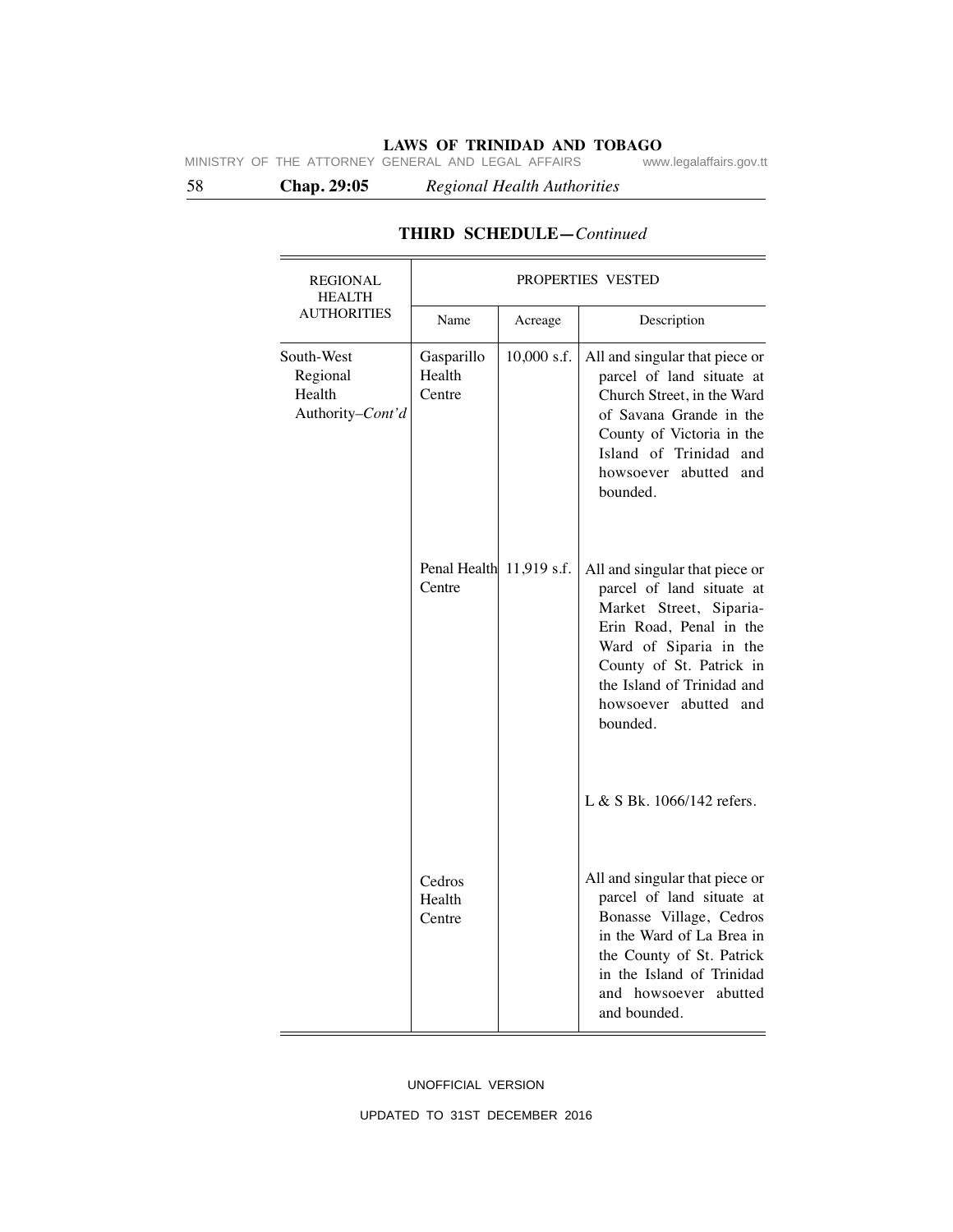MINISTRY OF THE ATTORNEY GENERAL AND LEGAL AFFAIRS www.legalaffairs.gov.tt

 *Regional Health Authorities* **Chap. 29:05** 59

| REGIONAL<br><b>HEALTH</b>                            | PROPERTIES VESTED                                                  |             |                                                                                                                                                                                                                                                                                                                                                                                                                                                                      |  |
|------------------------------------------------------|--------------------------------------------------------------------|-------------|----------------------------------------------------------------------------------------------------------------------------------------------------------------------------------------------------------------------------------------------------------------------------------------------------------------------------------------------------------------------------------------------------------------------------------------------------------------------|--|
| <b>AUTHORITIES</b>                                   | Name                                                               | Acreage     | Description                                                                                                                                                                                                                                                                                                                                                                                                                                                          |  |
| South-West<br>Regional<br>Health<br>Authority-Cont'd | Pleasantville<br>Health<br>Centre<br>Fullerton<br>Health<br>Centre | 10,000 s.f. | All and singular that piece or<br>parcel of land<br>situate<br>Chaconia<br>at<br>Avenue,<br>Pleasantville in the Ward<br>of Naparima in the County<br>of Victoria in the Island of<br>Trinidad and howsoever<br>abutted and bounded.<br>All and singular that piece or<br>parcel of land situate at<br>Fullerton Road in the Ward<br>of Cedros in the County of<br>St. Patrick in the Island of<br>Trinidad<br>and<br>bounded<br>on the $-$<br>North: by land now or |  |
|                                                      |                                                                    |             | formerly of<br>Lochmaben but<br>now of Wilfred<br>Louis Alston<br>South: by Fullerton Road<br>by lands now or<br>East:<br>formerly of<br>Dalliah<br>by lands now or<br>West:<br>formerly of<br>Wilfred Louis<br>Alston.                                                                                                                                                                                                                                              |  |

## UNOFFICIAL VERSION

*L.R.O.*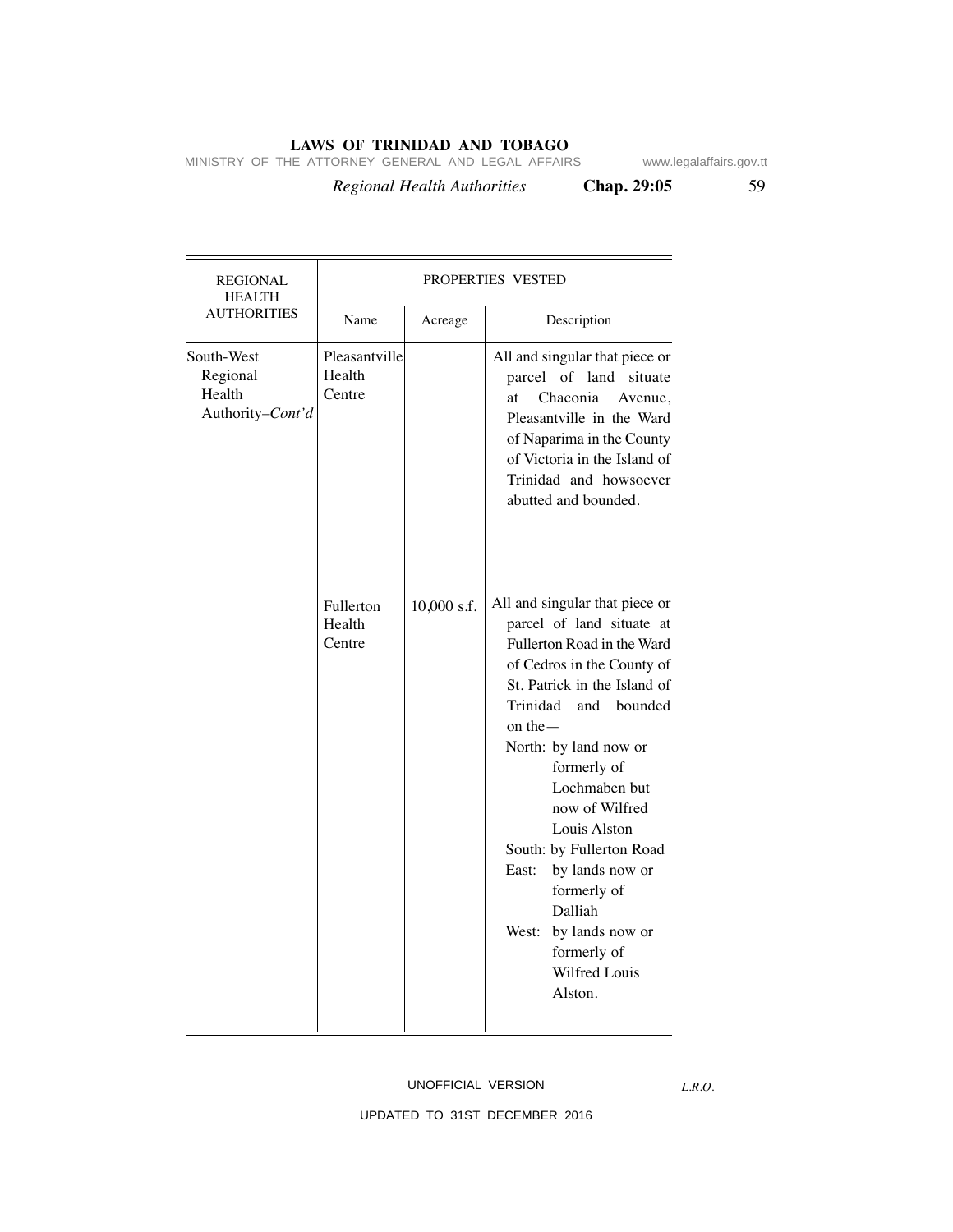60 **Chap. 29:05** *Regional Health Authorities*

| <b>REGIONAL</b><br><b>HEALTH</b>                     | PROPERTIES VESTED           |               |                                                                                                                                                                                                                                                                                                                                                                                                                                                                                                                                                                                                                                                                                                              |  |
|------------------------------------------------------|-----------------------------|---------------|--------------------------------------------------------------------------------------------------------------------------------------------------------------------------------------------------------------------------------------------------------------------------------------------------------------------------------------------------------------------------------------------------------------------------------------------------------------------------------------------------------------------------------------------------------------------------------------------------------------------------------------------------------------------------------------------------------------|--|
| <b>AUTHORITIES</b>                                   | Name                        | Acreage       | Description                                                                                                                                                                                                                                                                                                                                                                                                                                                                                                                                                                                                                                                                                                  |  |
| South-West<br>Regional<br>Health<br>Authority-Cont'd | Fyzabad<br>Health<br>Centre | $0.525$ acres | All and singular that piece<br>or parcel of land situate at<br>Main<br>Fyzabad<br>Road,<br>Fyzabad in the Ward of<br>Siparia in the County of<br>St. Patrick in the Island of<br>Trinidad and bounded on<br>the $-$<br>North: by Fyzabad Road<br>South: by Delhi<br>Settlement Road<br>East:<br>by lands now or<br>formerly of<br><b>Canadian Mission</b><br>West: by Fyzabad Road.<br>All and singular that piece or<br>parcel of land situate in<br>the Ward of La Brea in the<br>County of St. Patrick in<br>the Island of Trinidad and<br>bounded on the —<br>North: by Clifton Hill<br>Estate, now or<br>formerly Trintoc<br>South: partly by Volunteer<br>Road and partly by<br><b>Furlonge Street</b> |  |

# **THIRD SCHEDULE—***Continued*

UNOFFICIAL VERSION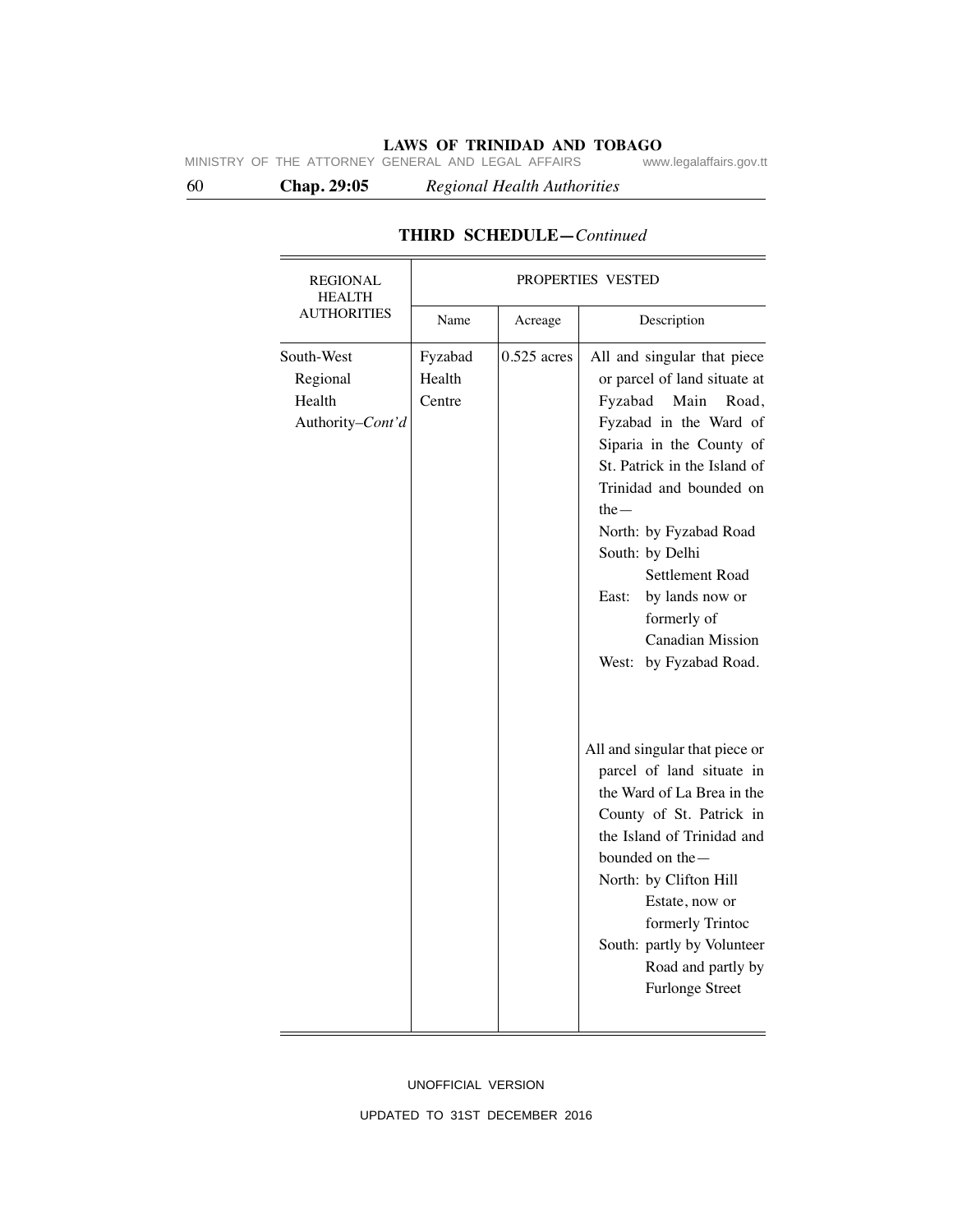MINISTRY OF THE ATTORNEY GENERAL AND LEGAL AFFAIRS www.legalaffairs.gov.tt

 *Regional Health Authorities* **Chap. 29:05** 61

| <b>REGIONAL</b><br><b>HEALTH</b>                     | PROPERTIES VESTED                               |               |                                                                                                                                                                                                                                                                                                                                |  |
|------------------------------------------------------|-------------------------------------------------|---------------|--------------------------------------------------------------------------------------------------------------------------------------------------------------------------------------------------------------------------------------------------------------------------------------------------------------------------------|--|
| <b>AUTHORITIES</b>                                   | Name                                            | Acreage       | Description                                                                                                                                                                                                                                                                                                                    |  |
| South-West<br>Regional<br>Health<br>Authority-Cont'd | Fyzabad<br>Health<br>$Centre-$<br>Cont'd        | $0.525$ acres | by Volunteer Road<br>East:<br>by Clifton Hill<br>West:<br>Estate now or<br>formerly Trintoc.                                                                                                                                                                                                                                   |  |
|                                                      | Granville<br>Health<br>Centre                   |               | All and singular that piece or<br>parcel of land situate at<br>Main Road, Granville in<br>the Ward of Cedros in the<br>County of St. Patrick in<br>the Island of Trinidad and<br>howsoever abutted and<br>bounded.                                                                                                             |  |
|                                                      | Huberts-<br>town<br>(Guapo)<br>Health<br>Centre | 14,562 s.f.   | All and singular that piece or<br>parcel of land situate at<br>Young Street, Huberts-<br>town, Guapo in the Ward<br>of La Brea in the County<br>of St. Patrick in the Island<br>of Trinidad and bounded<br>on the $-$<br>North: by State lands<br>South: by Young Street<br>by Landreth Street<br>East:<br>West: by Lot No. 7. |  |

# UNOFFICIAL VERSION

*L.R.O.*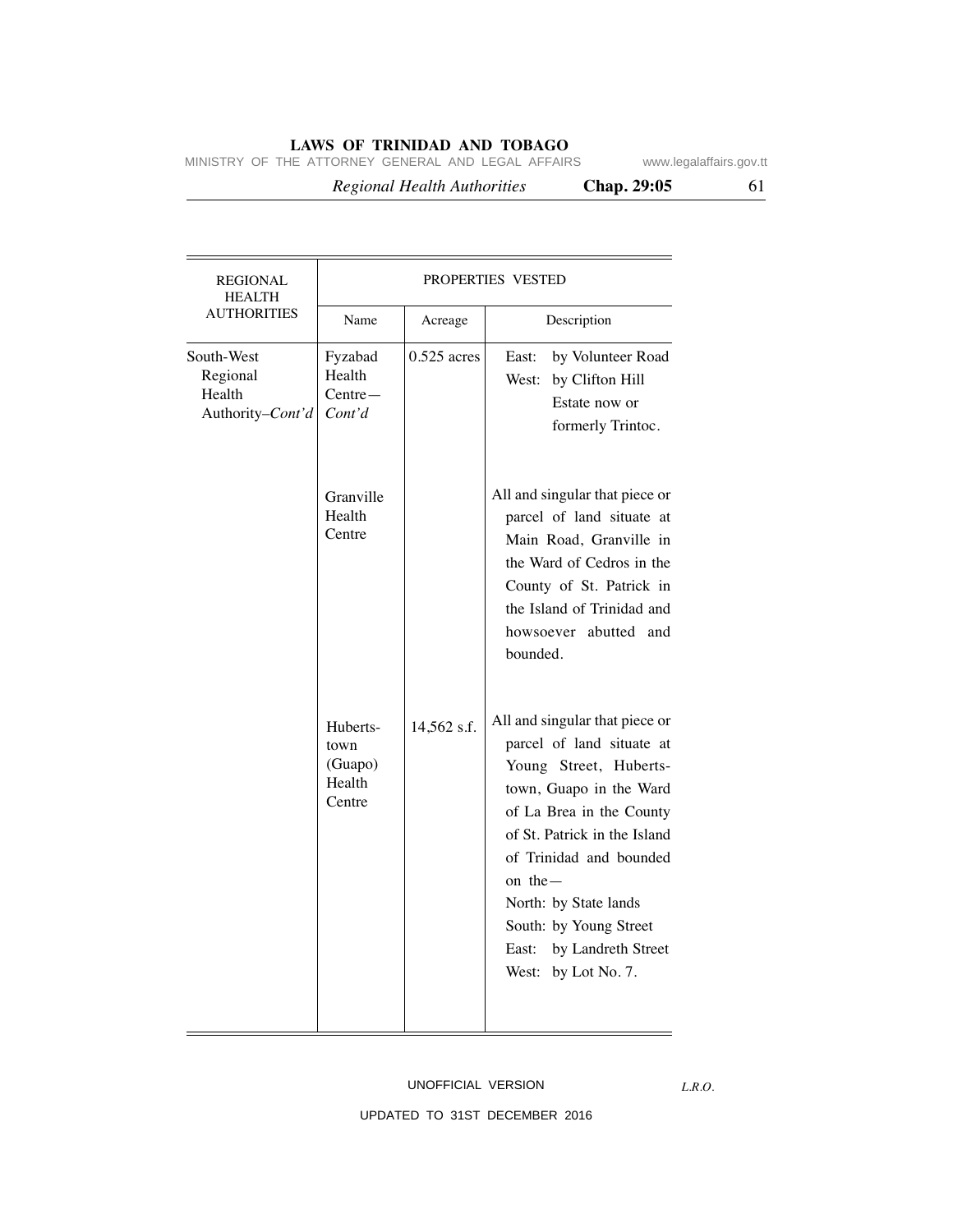62 **Chap. 29:05** *Regional Health Authorities*

| <b>REGIONAL</b><br><b>HEALTH</b>                     | PROPERTIES VESTED                    |              |                                                                                                                                                                                                                                                                                                                                                                                                                                                                                                   |  |
|------------------------------------------------------|--------------------------------------|--------------|---------------------------------------------------------------------------------------------------------------------------------------------------------------------------------------------------------------------------------------------------------------------------------------------------------------------------------------------------------------------------------------------------------------------------------------------------------------------------------------------------|--|
| <b>AUTHORITIES</b>                                   | Name                                 | Acreage      | Description                                                                                                                                                                                                                                                                                                                                                                                                                                                                                       |  |
| South-West<br>Regional<br>Health<br>Authority-Cont'd | <b>Belle Vue</b><br>Health<br>Centre |              | All and singular that piece<br>or parcel of land situate at<br>Southern Main Road and<br>forming part of land leased<br>to Texaco Trinidad Inc. in<br>the Ward of Cedros in the<br>County of St. Patrick in<br>the Island of Trinidad and<br>bounded on the $-$<br>North: by lands now or<br>formerly of Texaco<br>Trinidad Inc.<br>South: by Southern Main<br>Road<br>East:<br>by lands now or<br>formerly of<br><b>Belle Vue Estate</b><br>West:<br>by lands now or<br>formerly of<br>Anoopiah. |  |
|                                                      | <b>Bonasse</b><br>Health<br>Centre   | 4a. 2r. 38p. | All and singular that piece or<br>parcel of land situate at<br>Bonasse Village, Cedros in<br>the Ward of Cedros in the<br>County of St. Patrick in<br>the Island of Trinidad and<br>bounded on the -<br>North: by State lands<br>by St. Marie Estate<br>East:<br>West: by St. Marie Road.                                                                                                                                                                                                         |  |

# **THIRD SCHEDULE—***Continued*

### UNOFFICIAL VERSION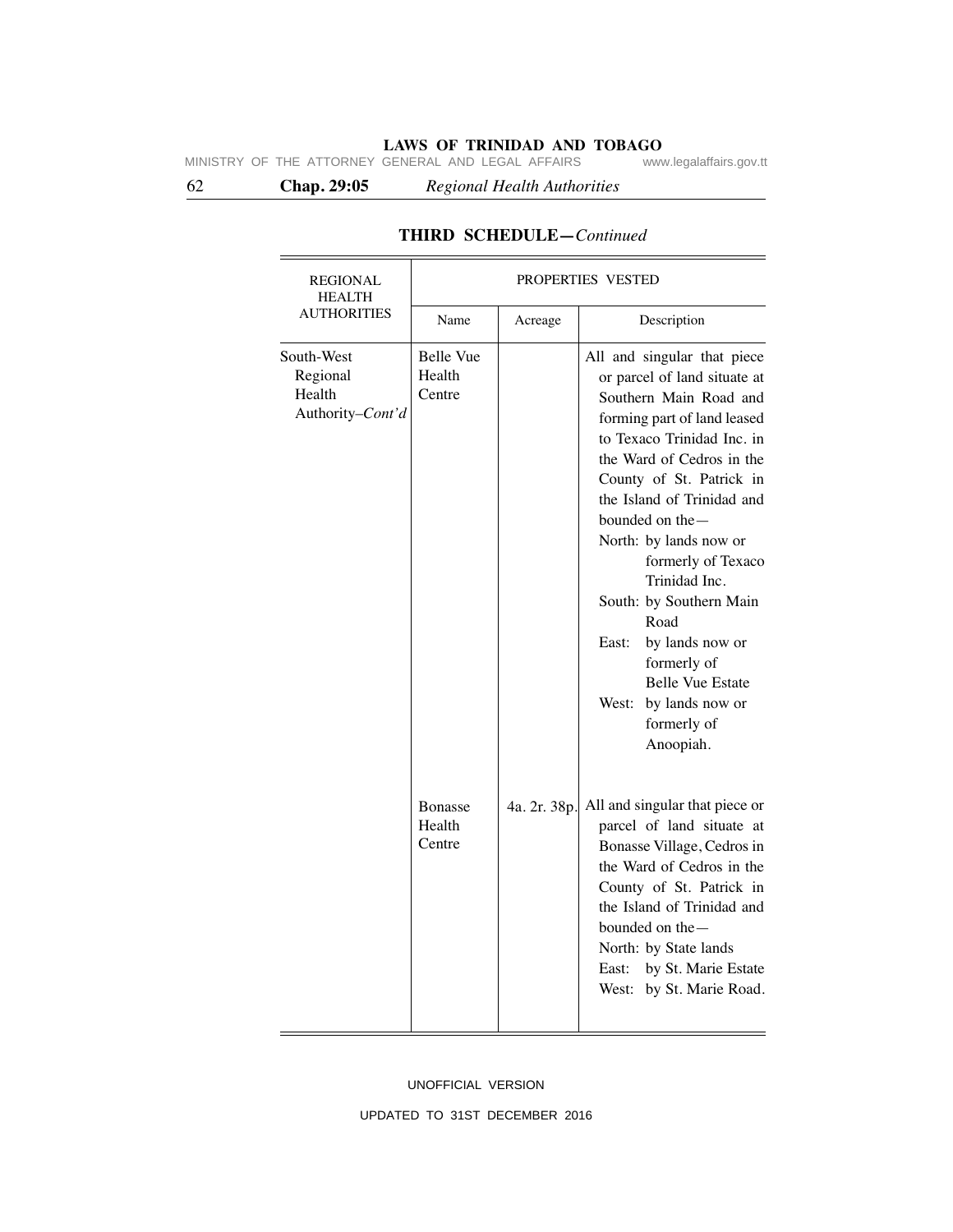MINISTRY OF THE ATTORNEY GENERAL AND LEGAL AFFAIRS www.legalaffairs.gov.tt

 *Regional Health Authorities* **Chap. 29:05** 63

| <b>REGIONAL</b><br><b>HEALTH</b><br><b>AUTHORITIES</b> | PROPERTIES VESTED                 |             |                                                                                                                                                                                                                                                                                                                                                                                                                                                                                                            |  |
|--------------------------------------------------------|-----------------------------------|-------------|------------------------------------------------------------------------------------------------------------------------------------------------------------------------------------------------------------------------------------------------------------------------------------------------------------------------------------------------------------------------------------------------------------------------------------------------------------------------------------------------------------|--|
|                                                        | Name                              | Acreage     | Description                                                                                                                                                                                                                                                                                                                                                                                                                                                                                                |  |
| South-West<br>Regional<br>Health<br>Authority-Cont'd   | Chatham<br>Health<br>Centre       | 1a. 3r. 0p. | All and singular that piece or<br>parcel of land situate at<br>Beach Road, Chatham in<br>the Ward of Cedros in the<br>County of St. Patrick in<br>the Island of Trinidad and<br>bounded on the-<br>North: by lands now or<br>formerly of John<br>A. Matthew<br>South: partly by lands<br>now or formerly of<br>John A. Matthew<br>and Chatham Road<br>by lands now or<br>East:<br>formerly of John<br>A. Matthew<br>West: partly by lands now<br>or formerly of<br>John A. Matthew<br>and Chatham<br>Road. |  |
|                                                        | <b>Icacos</b><br>Health<br>Centre |             | All and singular that piece or<br>parcel of land situate at<br>Icacos Village, Icacos in<br>the Ward of Cedros in the<br>County of St. Patrick in<br>the Island of Trinidad and<br>bounded on the-<br>North: by State lands<br>South: by Inland Road                                                                                                                                                                                                                                                       |  |

*L.R.O.*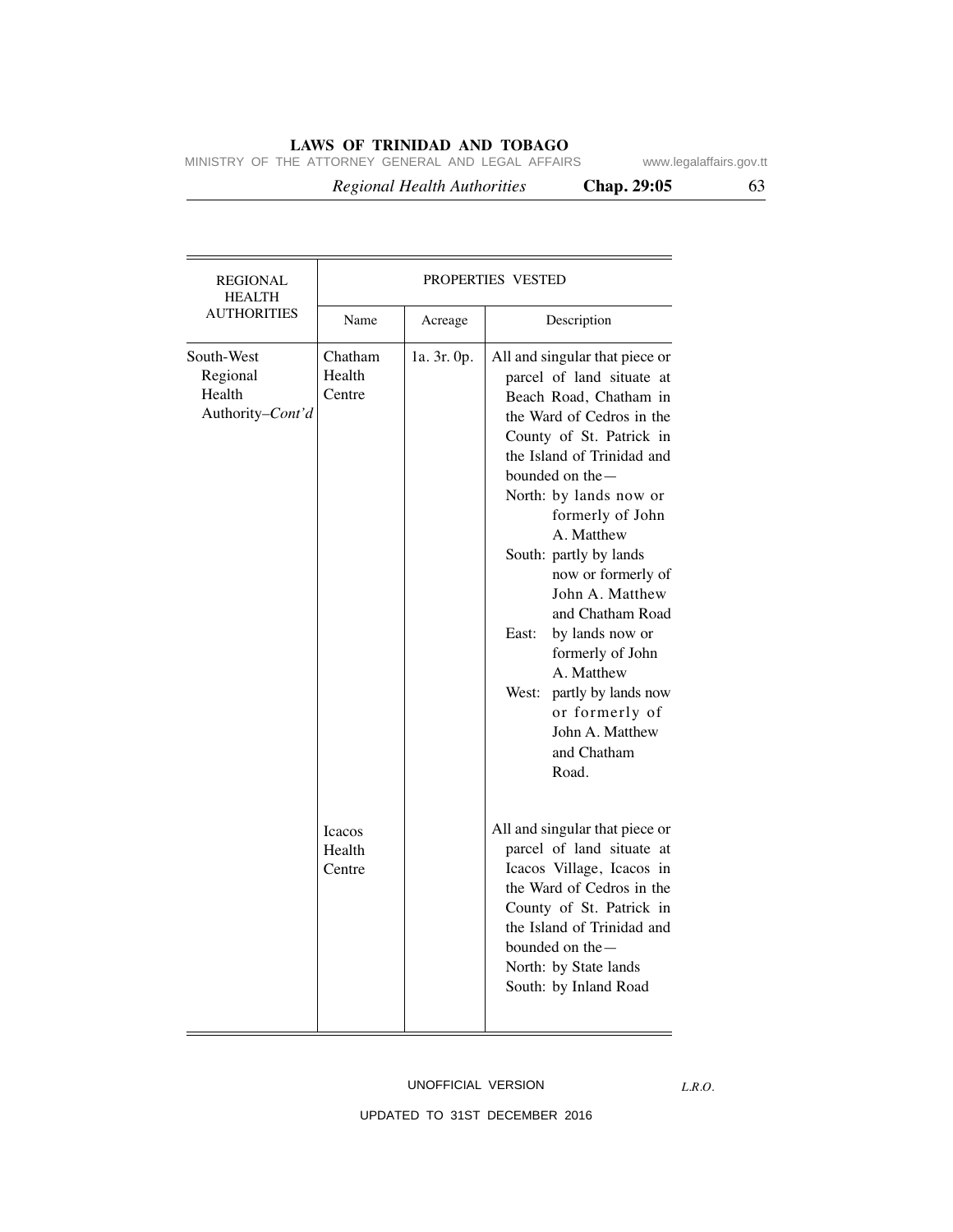64 **Chap. 29:05** *Regional Health Authorities*

| <b>REGIONAL</b><br><b>HEALTH</b>                     | PROPERTIES VESTED                              |            |                                                                                                                                                                                                                                                                                                                                                                                                   |  |
|------------------------------------------------------|------------------------------------------------|------------|---------------------------------------------------------------------------------------------------------------------------------------------------------------------------------------------------------------------------------------------------------------------------------------------------------------------------------------------------------------------------------------------------|--|
| <b>AUTHORITIES</b>                                   | Name                                           | Acreage    | Description                                                                                                                                                                                                                                                                                                                                                                                       |  |
| South-West<br>Regional<br>Health<br>Authority-Cont'd | <b>Icacos</b><br>Health<br>$Centre-$<br>Cont'd |            | by lands now or<br>East:<br>formerly of Alfred<br>William<br>by Icacos<br>West:<br>Savannah Road.                                                                                                                                                                                                                                                                                                 |  |
|                                                      | La Brea<br>Health<br>Centre                    |            | All and singular that piece or<br>parcel of land situate at<br>New Land, La Brea in the<br>Ward of La Brea in the<br>County of St. Patrick in<br>the Island of Trinidad and<br>bounded on the-<br>North: by Lot No. 3<br>South: by lands now or<br>formerly of Texaco<br>Trinidad Inc.<br>East:<br>by lands now or<br>formerly of Texaco<br>Trinidad Inc.<br>by La Brea Village<br>West:<br>Road. |  |
|                                                      | Oropouche<br>Health<br>Centre                  | 7,072 s.f. | All and singular that piece or<br>parcel of land situate at<br>Fyzabad Road, St. Mary's<br>Village, Oropouche in the<br>Ward of Siparia in the                                                                                                                                                                                                                                                    |  |

# **THIRD SCHEDULE—***Continued*

## UNOFFICIAL VERSION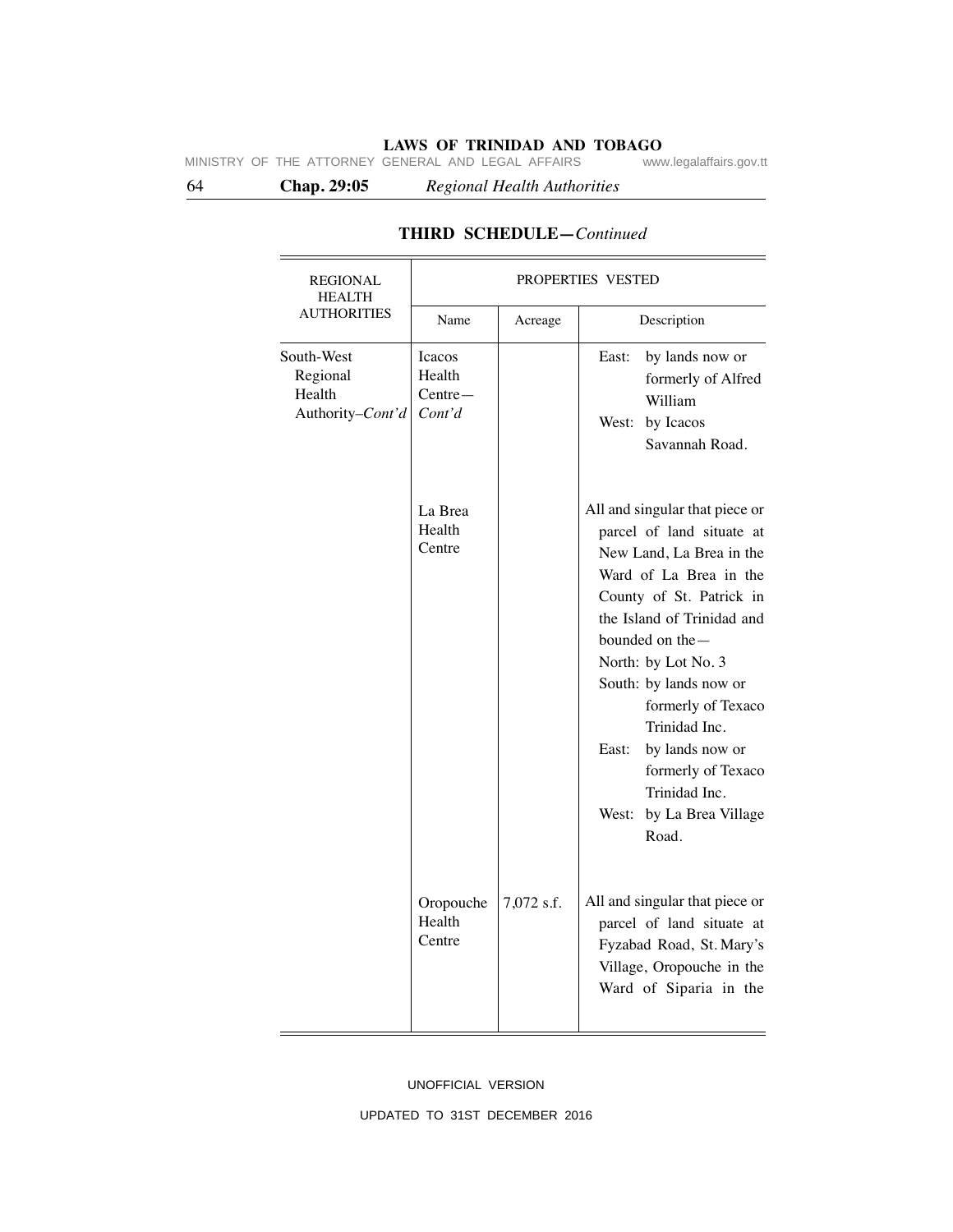MINISTRY OF THE ATTORNEY GENERAL AND LEGAL AFFAIRS www.legalaffairs.gov.tt

 *Regional Health Authorities* **Chap. 29:05** 65

| <b>REGIONAL</b><br><b>HEALTH</b>                     | PROPERTIES VESTED                          |               |                                                                                                                                                                                                                                                                                                                                                                                          |  |
|------------------------------------------------------|--------------------------------------------|---------------|------------------------------------------------------------------------------------------------------------------------------------------------------------------------------------------------------------------------------------------------------------------------------------------------------------------------------------------------------------------------------------------|--|
| <b>AUTHORITIES</b>                                   | Name                                       | Acreage       | Description                                                                                                                                                                                                                                                                                                                                                                              |  |
| South-West<br>Regional<br>Health<br>Authority-Cont'd | Oropouche<br>Health<br>$Centre-$<br>Cont'd | 7,072 s.f.    | County of St. Patrick in<br>the Island of Trinidad and<br>bounded on the-<br>North: partly by lands<br>now or formerly of<br>S. Partap and Edoo<br>South: partly by lands<br>now or formerly<br>of S. Partap and<br>Siparia-Erin Road<br>East:<br>partly by lands<br>now or formerly<br>of Edoo and<br>Siparia-Erin<br>Road<br>West: partly by lands<br>now or formerly<br>of S. Partap. |  |
|                                                      | San<br>Fernando<br>General<br>Hospital     | 32a. 1r. 26p. | All and singular that piece or<br>parcel of land situate in<br>the City of San Fernando<br>in the County of Victoria<br>in the Island of Trinidad<br>and bounded on the $-$<br>North: by lands now or<br>formerly of T.G.R.<br>South: by the Children's<br>Convalescent<br>Home                                                                                                          |  |

## UNOFFICIAL VERSION

*L.R.O.*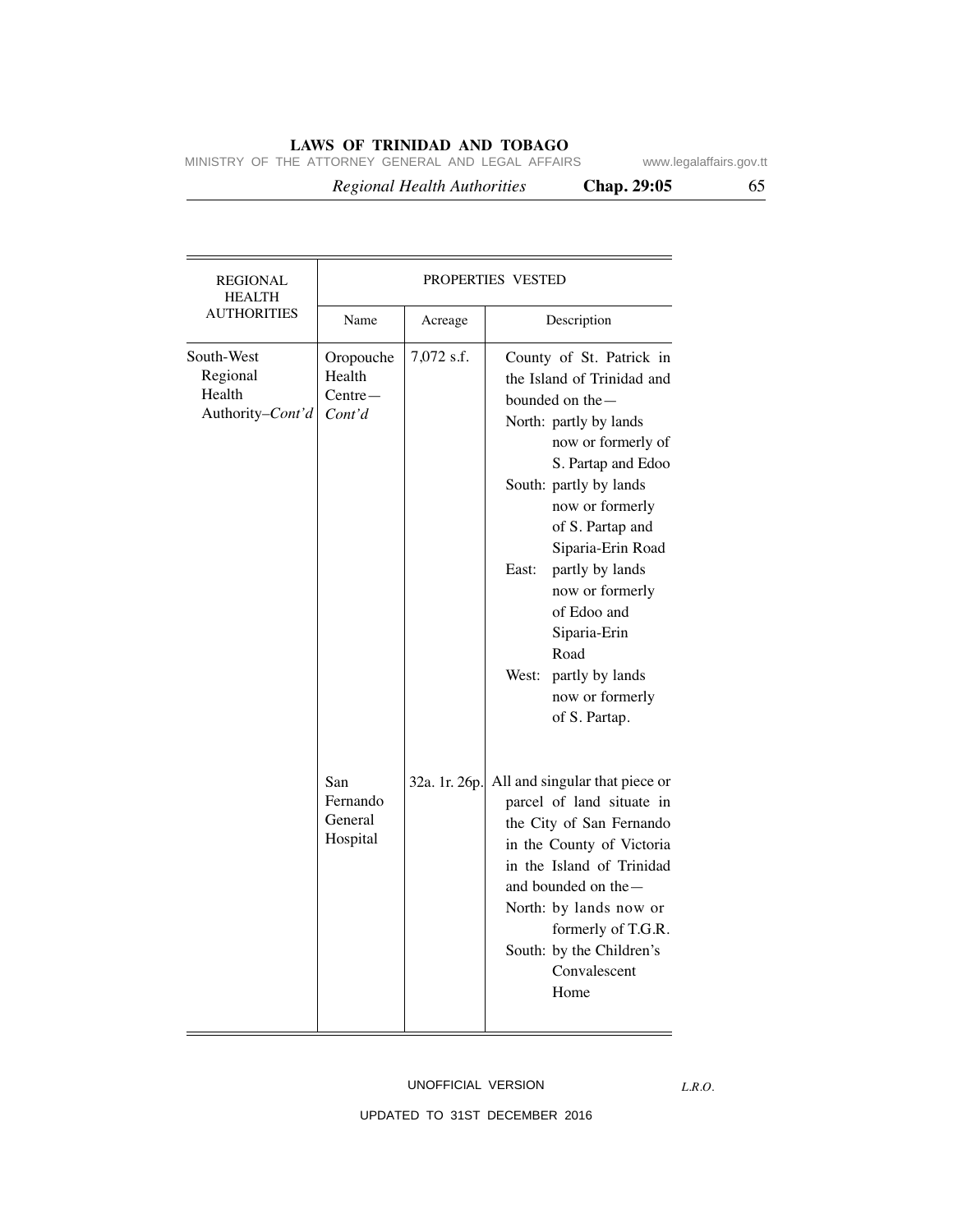66 **Chap. 29:05** *Regional Health Authorities*

| <b>REGIONAL</b><br><b>HEALTH</b>                     | PROPERTIES VESTED                                                             |               |                                                                                                                                                                                                                                                                                                                                                                                                                                                                                                                                                       |
|------------------------------------------------------|-------------------------------------------------------------------------------|---------------|-------------------------------------------------------------------------------------------------------------------------------------------------------------------------------------------------------------------------------------------------------------------------------------------------------------------------------------------------------------------------------------------------------------------------------------------------------------------------------------------------------------------------------------------------------|
| <b>AUTHORITIES</b>                                   | Name                                                                          | Acreage       | Description                                                                                                                                                                                                                                                                                                                                                                                                                                                                                                                                           |
| South-West<br>Regional<br>Health<br>Authority-Cont'd | San<br>Fernando<br>General<br>Hospital-<br>Cont'd<br>Erin<br>Health<br>Centre | 32a. 1r. 26p. | land leased to<br>Naparima Club,<br>land leased to<br>Naparima Bowl,<br>land leased to<br>Promenade Tennis<br>Club<br>by Chancery Lane<br>East:<br>by lands now or<br>West:<br>formerly of T.G.R.<br>All and singular that piece or<br>parcel of land in the Ward<br>of Erin in the County of<br>St. Patrick in the Island of<br>Trinidad and bounded on<br>the $-$<br>North: by lands of<br>Andre Blondel<br>South: by heirs of<br>S. Mejias<br>by lands of<br>East:<br>Andre Blondel<br>West: partly by Erin<br>Road and lands<br>of Andre Blondel. |

# **THIRD SCHEDULE—***Continued*

UNOFFICIAL VERSION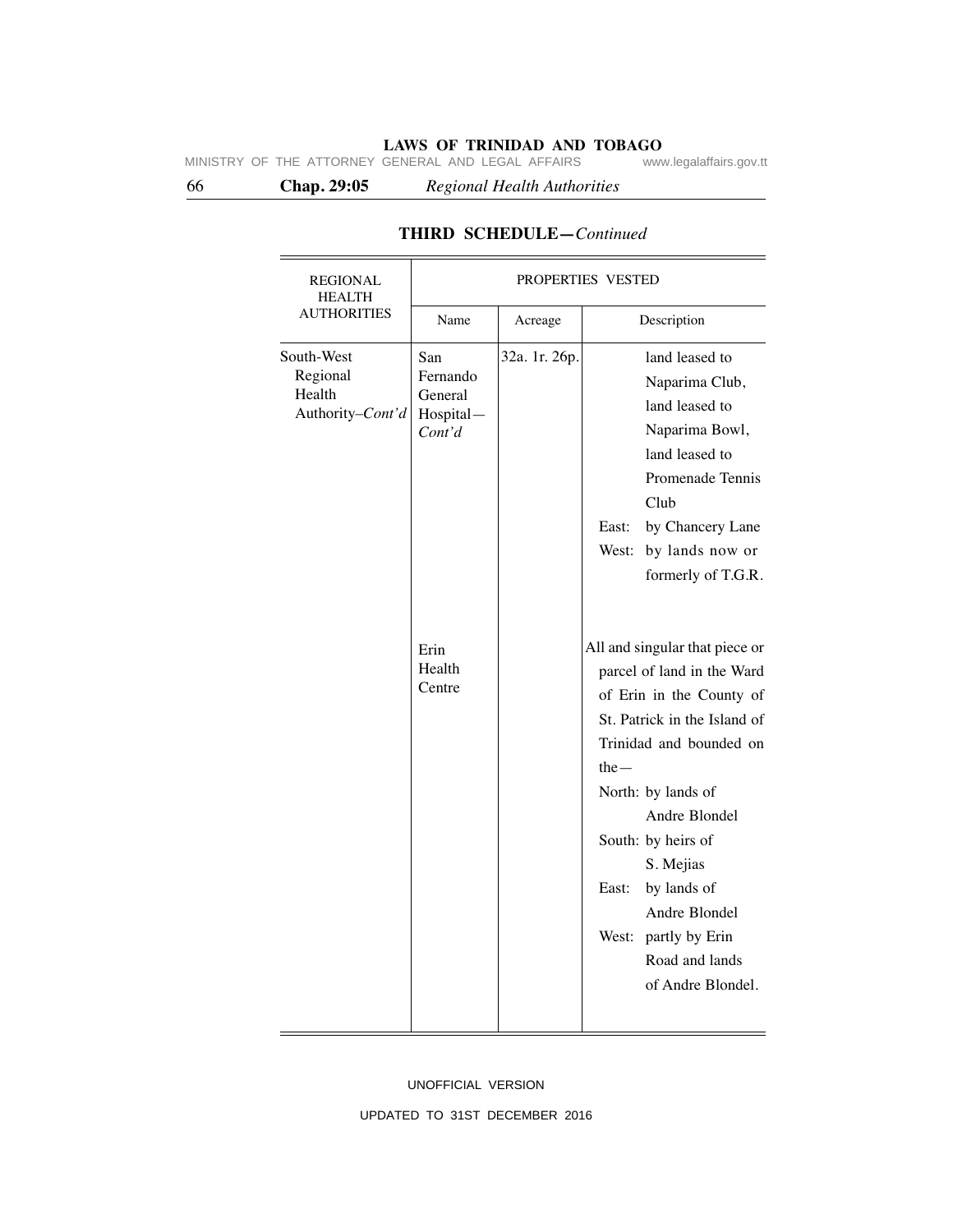MINISTRY OF THE ATTORNEY GENERAL AND LEGAL AFFAIRS www.legalaffairs.gov.tt

 *Regional Health Authorities* **Chap. 29:05** 67

| REGIONAL<br><b>HEALTH</b><br><b>AUTHORITIES</b>      | PROPERTIES VESTED                                   |         |                                                                                                                                                                                                                                                                                                          |  |
|------------------------------------------------------|-----------------------------------------------------|---------|----------------------------------------------------------------------------------------------------------------------------------------------------------------------------------------------------------------------------------------------------------------------------------------------------------|--|
|                                                      | Name                                                | Acreage | Description                                                                                                                                                                                                                                                                                              |  |
| South-West<br>Regional<br>Health<br>Authority-Cont'd | Point Fortin<br>Health<br>Centre                    |         | All and singular that piece or<br>parcel of land situate at<br>Techier Main Road, Point<br>Fortin in the Ward of<br>La Brea in the County of<br>St. Patrick in the Island of<br>Trinidad and howsoever<br>abutted and bounded.                                                                           |  |
|                                                      | Point Fortin<br>Extended<br>Care Facility           |         | All and singular that piece or<br>parcel of land situate at<br>Warden<br>Road.<br>Point<br>Ligoure, Point Fortin in<br>the Ward of La Brea in the<br>County of St. Patrick in<br>Island of Trinidad<br>the<br>and howsoever abutted<br>and bounded.                                                      |  |
|                                                      | Princes<br>Town<br>Hospital and<br>Health<br>Centre |         | All and singular that piece or<br>parcel of land situate in the<br>Ward of Savana Grande in<br>the County of Victoria in<br>the Island of Trinidad and<br>bounded on the $-$<br>North: by private lands<br>South: partly by lands of<br>Mohammed Ali<br>and Circular Street<br>by Circular Road<br>East: |  |

### UNOFFICIAL VERSION

*L.R.O.*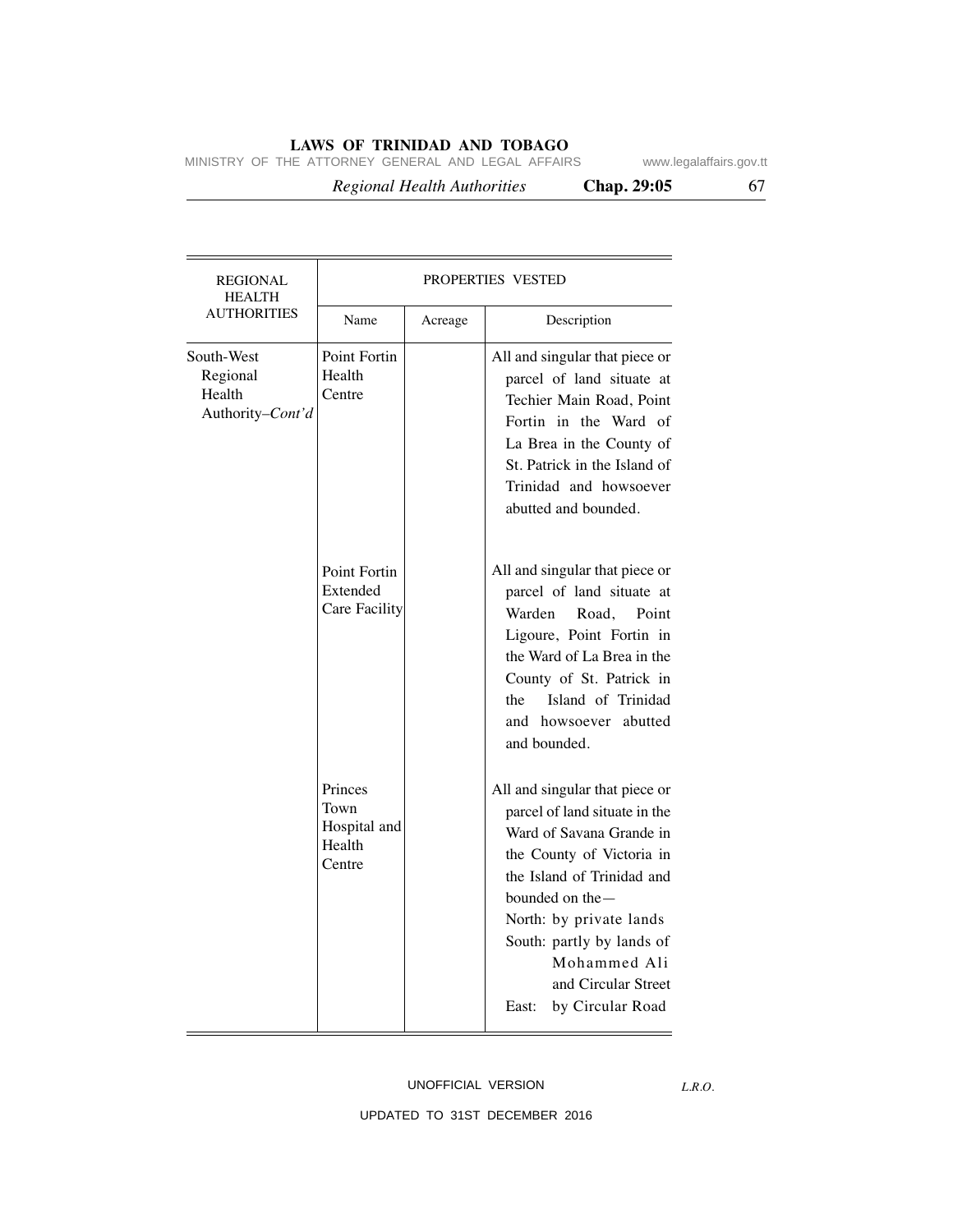68 **Chap. 29:05** *Regional Health Authorities*

South-West Regional Health Authority*–Cont'd* Name Acreage Bescription REGIONAL PROPERTIES VESTED HEALTH AUTHORITIES Palo Seco Health **Centre** Siparia Health Centre Princes Town Hospital and Health Centre— *Cont'd* West: by lands of E. Baptiste and Rajcoomar. All and singular that piece or parcel of land situate in the Ward of Siparia in the County of St. Patrick in the Island of Trinidad and bounded on the— North: by lands of S.W. Adam South: by San Fernando-Siparia-Erin Road East: by Grell Street West: by State lands. All and singular that piece or parcel of land situate in the Ward of Erin in the County of St. Patrick in the Island of Trinidad and bounded on the— North: by lands formerly of Trinidad Petroleum Development Company

# **THIRD SCHEDULE—***Continued*

UNOFFICIAL VERSION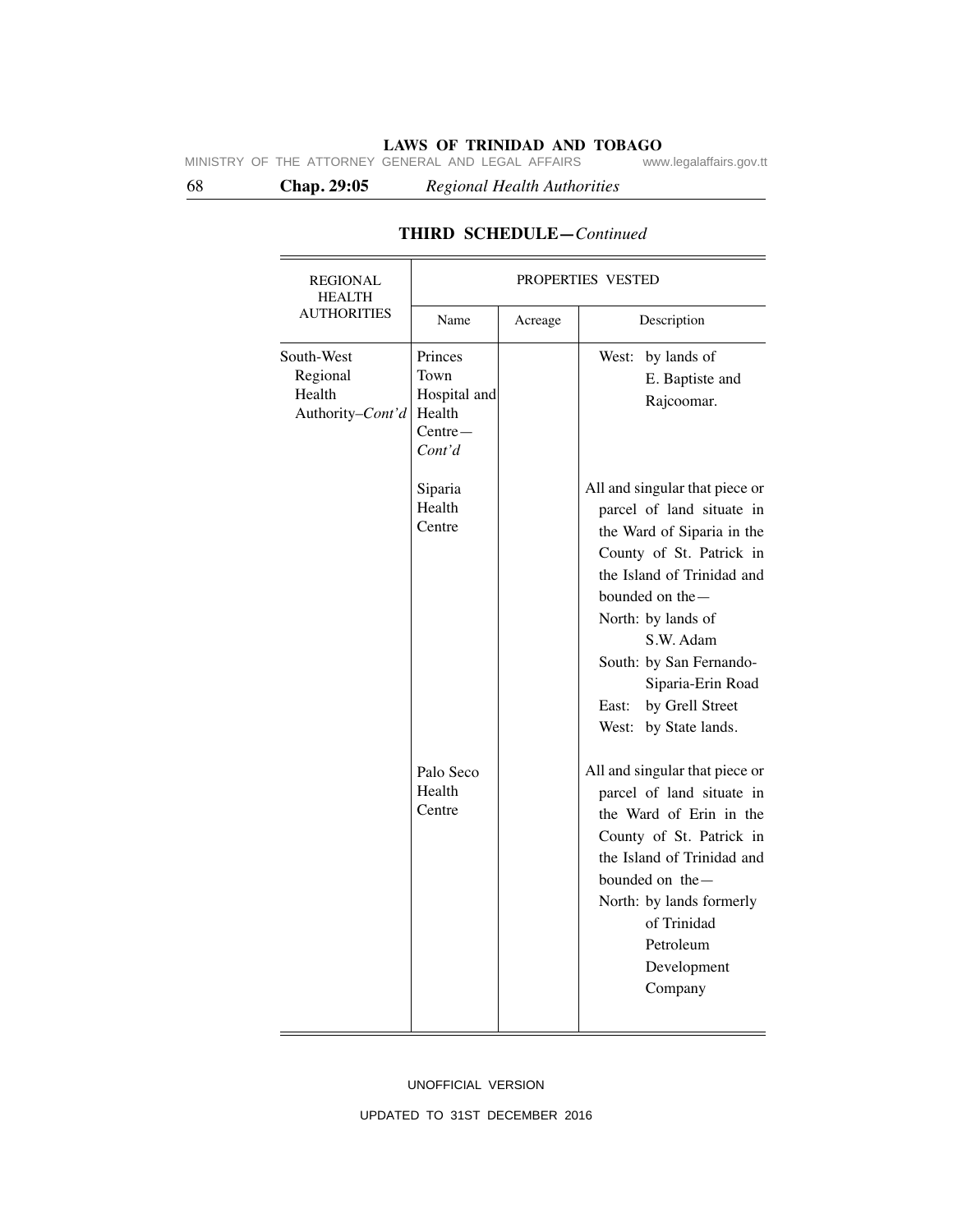MINISTRY OF THE ATTORNEY GENERAL AND LEGAL AFFAIRS www.legalaffairs.gov.tt

 *Regional Health Authorities* **Chap. 29:05** 69

| <b>REGIONAL</b><br><b>HEALTH</b><br><b>AUTHORITIES</b>       | PROPERTIES VESTED                          |             |                                                                                                                                                                                                                                                                                                                                                      |  |
|--------------------------------------------------------------|--------------------------------------------|-------------|------------------------------------------------------------------------------------------------------------------------------------------------------------------------------------------------------------------------------------------------------------------------------------------------------------------------------------------------------|--|
|                                                              | Name                                       | Acreage     | Description                                                                                                                                                                                                                                                                                                                                          |  |
| South-West<br>Regional<br>Health<br>Authority– <i>Cont'd</i> | Palo Seco<br>Health<br>$Centre-$<br>Cont'd |             | South: by San Fernando-<br>Siparia-Erin Road<br>by lands formerly<br>East:<br>of Trinidad<br>Petroleum<br>Development<br>Company<br>West: by State lands.                                                                                                                                                                                            |  |
|                                                              | <b>Indian Walk</b><br>Health<br>Centre     | 0a. 2r. 6p. | All and singular that piece or<br>parcel of land situate in<br>the Ward of Ortoire in the<br>County of Victoria in the<br>Island of Trinidad and<br>bounded on the —<br>North: by Private Lands<br>South: by State lands<br>East: by State lands<br>West: by Moruga Road.                                                                            |  |
|                                                              | Lengua<br>Health<br>Centre                 | 7,130 s.f.  | All and singular that piece or<br>parcel of land situate in<br>the Wards of Naparima<br>and Savana Grande in the<br>County of Victoria in the<br>Island of Trinidad and<br>bounded on the-<br>North: partly by Siparia<br>Road and<br><b>Inverness Estate</b><br>South: by Siparia Road<br>by Siparia Road<br>East:<br>West: by Old Siparia<br>Road. |  |

## UNOFFICIAL VERSION

*L.R.O.*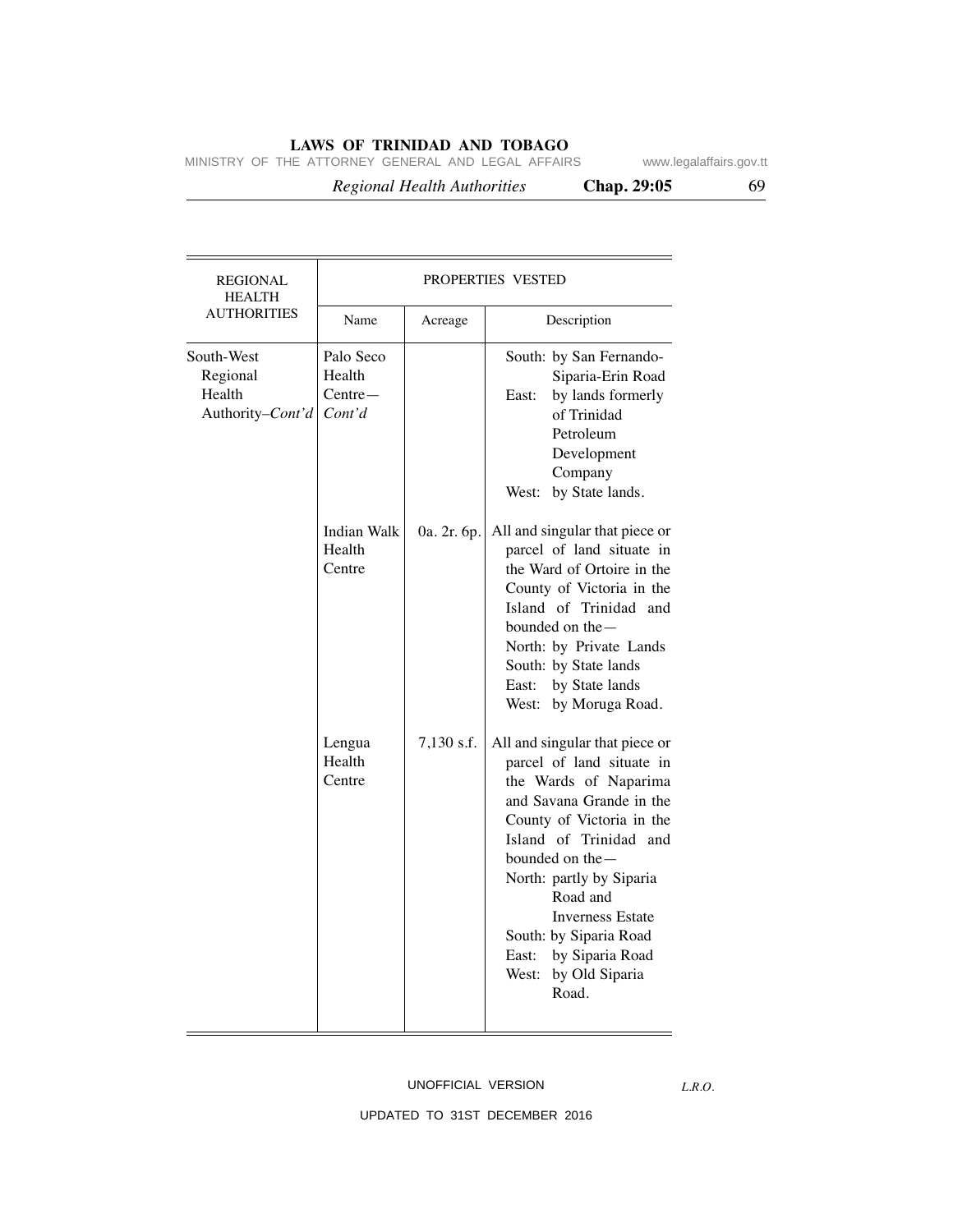70 **Chap. 29:05** *Regional Health Authorities*

| <b>REGIONAL</b><br><b>HEALTH</b>                     | PROPERTIES VESTED                      |             |                                                                                                                                                                                                                                                                                                                                                                                                              |  |
|------------------------------------------------------|----------------------------------------|-------------|--------------------------------------------------------------------------------------------------------------------------------------------------------------------------------------------------------------------------------------------------------------------------------------------------------------------------------------------------------------------------------------------------------------|--|
| <b>AUTHORITIES</b>                                   | Name                                   | Acreage     | Description                                                                                                                                                                                                                                                                                                                                                                                                  |  |
| South-West<br>Regional<br>Health<br>Authority-Cont'd | Marabella<br>Health<br>Centre          | 12,000 s.f. | All and singular that piece or<br>parcel of land situate in<br>the Ward of Naparima in<br>the County of Victoria in<br>the Island of Trinidad and<br>bounded on the $-$<br>North: by lands of<br>Marabella<br>South: Partly by lands of<br>Marabella and<br>partly by a Road<br>Reserve<br>partly by lands of<br>East:<br>Marabella and<br>partly by a Road<br>Reserve<br>by lands of<br>West:<br>Marabella. |  |
|                                                      | Moruga<br>Health<br>Centre             |             | All and singular that piece or<br>parcel of land situate in<br>the Ward of Moruga in the<br>County of Victoria in the<br>Island of Trinidad and<br>bounded on the-<br>North: by Harris Street<br>South: by Private Lands<br>by State lands<br>East:<br>West: by Road to the<br>Mission.                                                                                                                      |  |
|                                                      | Rochard<br>Douglas<br>Health<br>Centre | 5,195 s.f.  | All and singular that piece or<br>parcel of land situate in<br>Ward<br>$\sigma$ f<br>Savana<br>the<br>Grande in the County of<br>Victoria in the Island of<br>Trinidad<br>and<br>bounded<br>on the $-$<br>North: by State lands                                                                                                                                                                              |  |

# **THIRD SCHEDULE—***Continued*

### UNOFFICIAL VERSION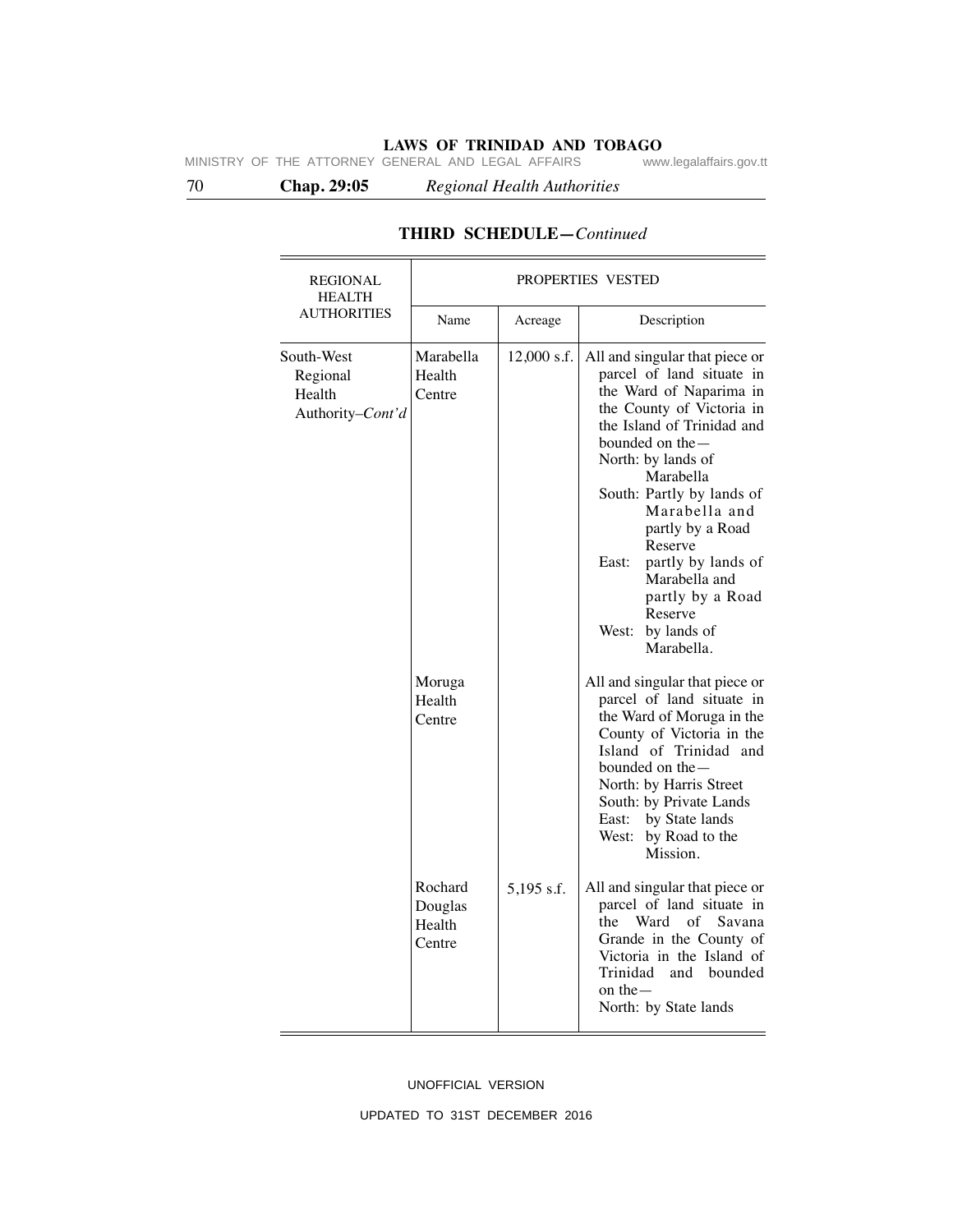MINISTRY OF THE ATTORNEY GENERAL AND LEGAL AFFAIRS www.legalaffairs.gov.tt

 *Regional Health Authorities* **Chap. 29:05** 71

| REGIONAL<br><b>HEALTH</b><br>AUTHORITIES             | <b>PROPERTIES VESTED</b>                            |              |                                                                                                                                                                                                                                                                                                                                                                                                              |  |
|------------------------------------------------------|-----------------------------------------------------|--------------|--------------------------------------------------------------------------------------------------------------------------------------------------------------------------------------------------------------------------------------------------------------------------------------------------------------------------------------------------------------------------------------------------------------|--|
|                                                      | Name                                                | Acreage      | Description                                                                                                                                                                                                                                                                                                                                                                                                  |  |
| South-West<br>Regional<br>Health<br>Authority-Cont'd | Rochard<br>Douglas<br>Health<br>$Centre-$<br>Cont'd | 5,195 s.f.   | South: by Rochard<br>Douglas Road<br>by the<br>East:<br>Presbyterian<br>Church<br>West: by State lands.                                                                                                                                                                                                                                                                                                      |  |
|                                                      | Roy Joseph<br>Health<br>Centre                      |              | All and singular that piece or<br>parcel of land situate in<br>the City of San Fernando<br>in the County of Victoria<br>in the Island of Trinidad<br>and bounded on the -<br>North: by lands of the<br>National Housing<br>Authority<br>South: by State lands<br>by Private Lands<br>East:<br>by Roy Joseph<br>West:<br>Street.                                                                              |  |
|                                                      | Ste.<br>Madeleine<br>Health<br>Centre               | 2a. 1r. 18p. | All and singular that piece or<br>parcel of land situate in the<br>Ward of Naparima in the<br>County of Victoria in the<br>Island of Trinidad and<br>bounded on the —<br>North: partly by a<br>road and partly by<br>Private Lands<br>South: partly by a Road<br>Reserve and<br>Petite Morne<br>Estate<br>East:<br>partly by a road<br>and partly by<br>Petite Morne<br>Estate<br>West:<br>by Private Lands. |  |

## UNOFFICIAL VERSION

*L.R.O.*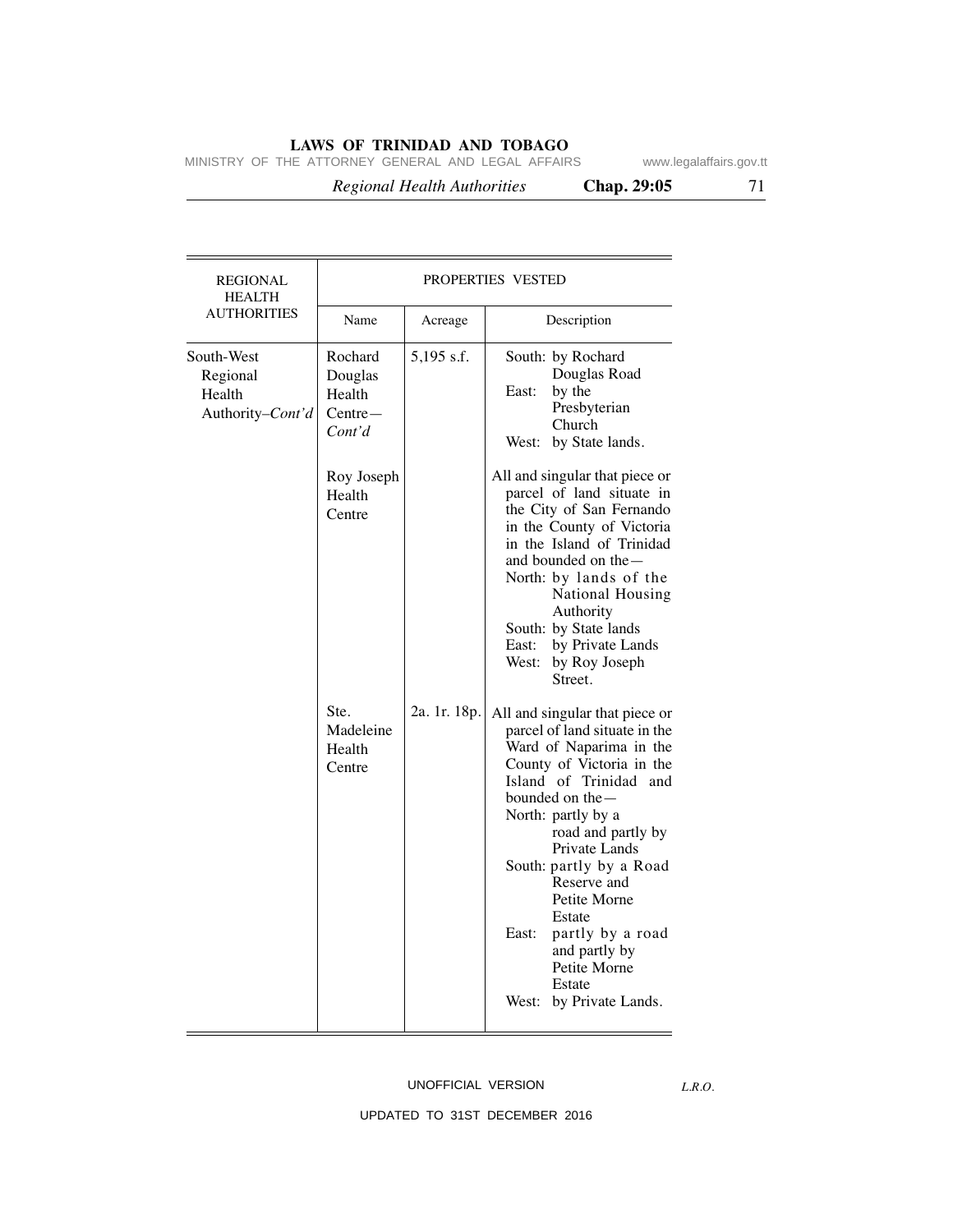72 **Chap. 29:05** *Regional Health Authorities*

| <b>REGIONAL</b><br><b>HEALTH</b><br><b>AUTHORITIES</b> | PROPERTIES VESTED                             |              |                                                                                                                                                                                                                                                                                                                                                        |  |
|--------------------------------------------------------|-----------------------------------------------|--------------|--------------------------------------------------------------------------------------------------------------------------------------------------------------------------------------------------------------------------------------------------------------------------------------------------------------------------------------------------------|--|
|                                                        | Name                                          | Acreage      | Description                                                                                                                                                                                                                                                                                                                                            |  |
| South-West<br>Regional<br>Health<br>Authority-Cont'd   | Tableland<br>Health<br>Centre                 |              | All and singular that piece or<br>parcel of land situate in<br>the Ward of Ortoire in the<br>County of Victoria in the<br>Island of Trinidad and<br>bounded on the -<br>North: by State lands<br>South: by Naparima-<br>Mayaro Road<br>by State lands<br>East:<br>West: by State lands.                                                                |  |
|                                                        | Whiteland<br>Health<br>Centre                 | 1a. 0r. 38p. | All and singular that piece or<br>parcel of land situate in the<br>Ward of Pointe-a-Pierre in<br>the County of Victoria in<br>the Island of Trinidad and<br>bounded on the —<br>North: partly by a Road<br>Reserve and State<br>lands<br>South: by State lands<br>East: Partly by a Road<br><b>Reserve and State</b><br>lands<br>West: by State lands. |  |
|                                                        | Williamsville 24,240 s.f.<br>Health<br>Centre |              | All and singular that piece or<br>parcel of land in the Ward<br>of Savana Grande in the<br>County of Victoria in the<br>Island of Trinidad and<br>bounded on the —<br>North: by Caroni lands<br>South: by Caroni lands<br>by Caroni lands<br>East:<br>West:<br>by Guaracara-<br>Tabaquite Road.                                                        |  |

# **THIRD SCHEDULE—***Continued*

UNOFFICIAL VERSION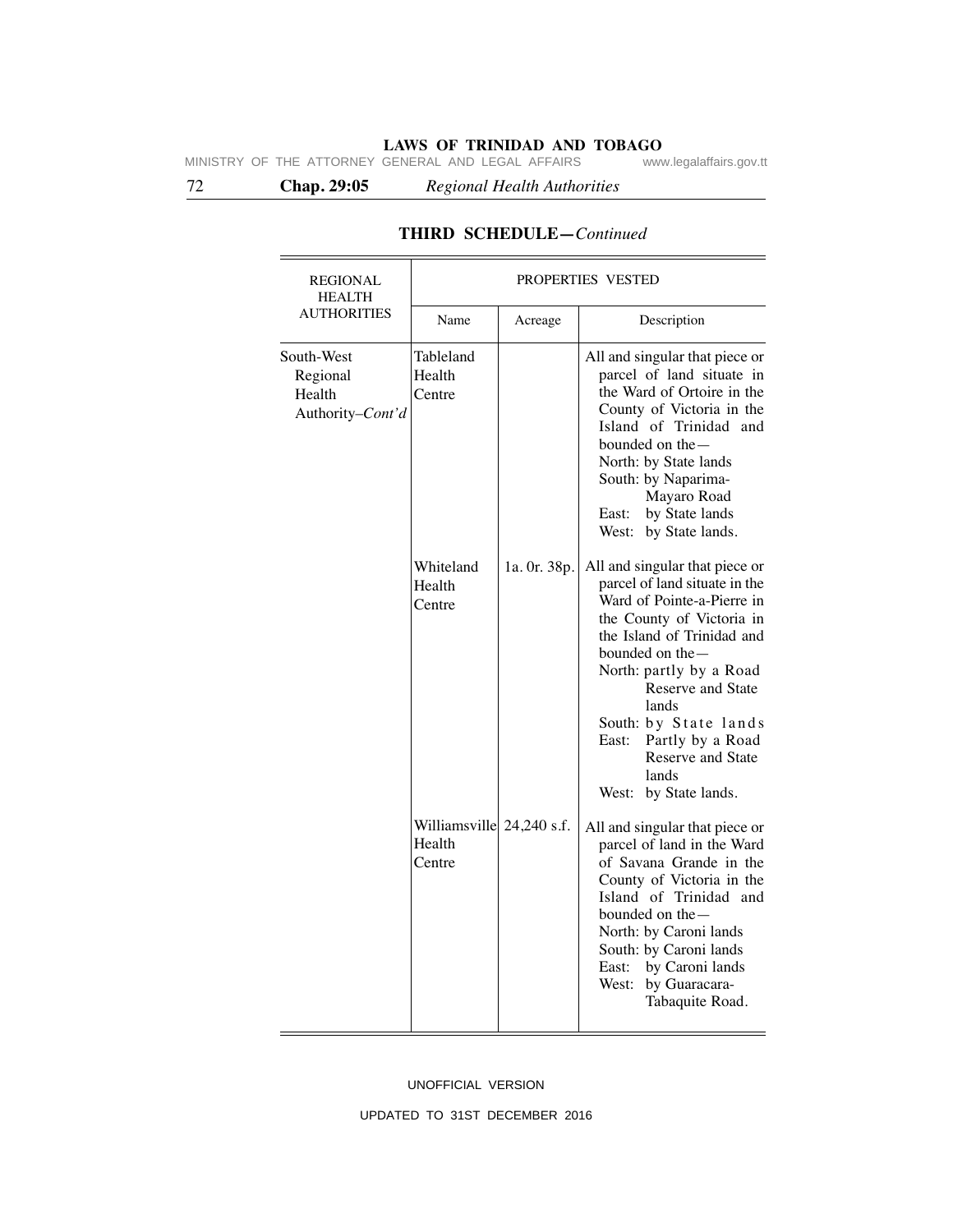MINISTRY OF THE ATTORNEY GENERAL AND LEGAL AFFAIRS www.legalaffairs.gov.tt

 *Regional Health Authorities* **Chap. 29:05** 73

| REGIONAL<br><b>HEALTH</b>                            |                                        |         | <b>PROPERTIES VESTED</b>                                                                                                                                                                                                                                                                                                                                                                           |
|------------------------------------------------------|----------------------------------------|---------|----------------------------------------------------------------------------------------------------------------------------------------------------------------------------------------------------------------------------------------------------------------------------------------------------------------------------------------------------------------------------------------------------|
| <b>AUTHORITIES</b>                                   | Name                                   | Acreage | Description                                                                                                                                                                                                                                                                                                                                                                                        |
| South-West<br>Regional<br>Health<br>Authority-Cont'd | Penal Rock<br>Road<br>Health<br>Centre |         | All and singular that piece or<br>parcel of land situate in<br>the Ward of Siparia in the<br>County of St. Patrick in<br>the Island of Trinidad and<br>bounded on the $-$<br>North: by Penal Rock<br>Road<br>South: by Private Lands<br>by lands of<br>East:<br>K. Singh<br>by lands of<br>West:<br>Soolal Madeo and<br>Singh Rampersad.                                                           |
|                                                      | La Romain<br>Health<br>Centre          |         | All and singular that piece or<br>parcel of land situate in<br>the Ward of Naparima in<br>the County of Victoria in<br>the Island of Trinidad and<br>bounded on the-<br>North: partly by Zanda<br>Lane and partly by<br>Lot No. $3$<br>South: by a Road Reserve<br>Partly by a Road<br>East:<br>Reserve and partly<br>by Lot No. 3<br>partly by Zanda<br>West:<br>Lane and partly<br>by Lot No. 7. |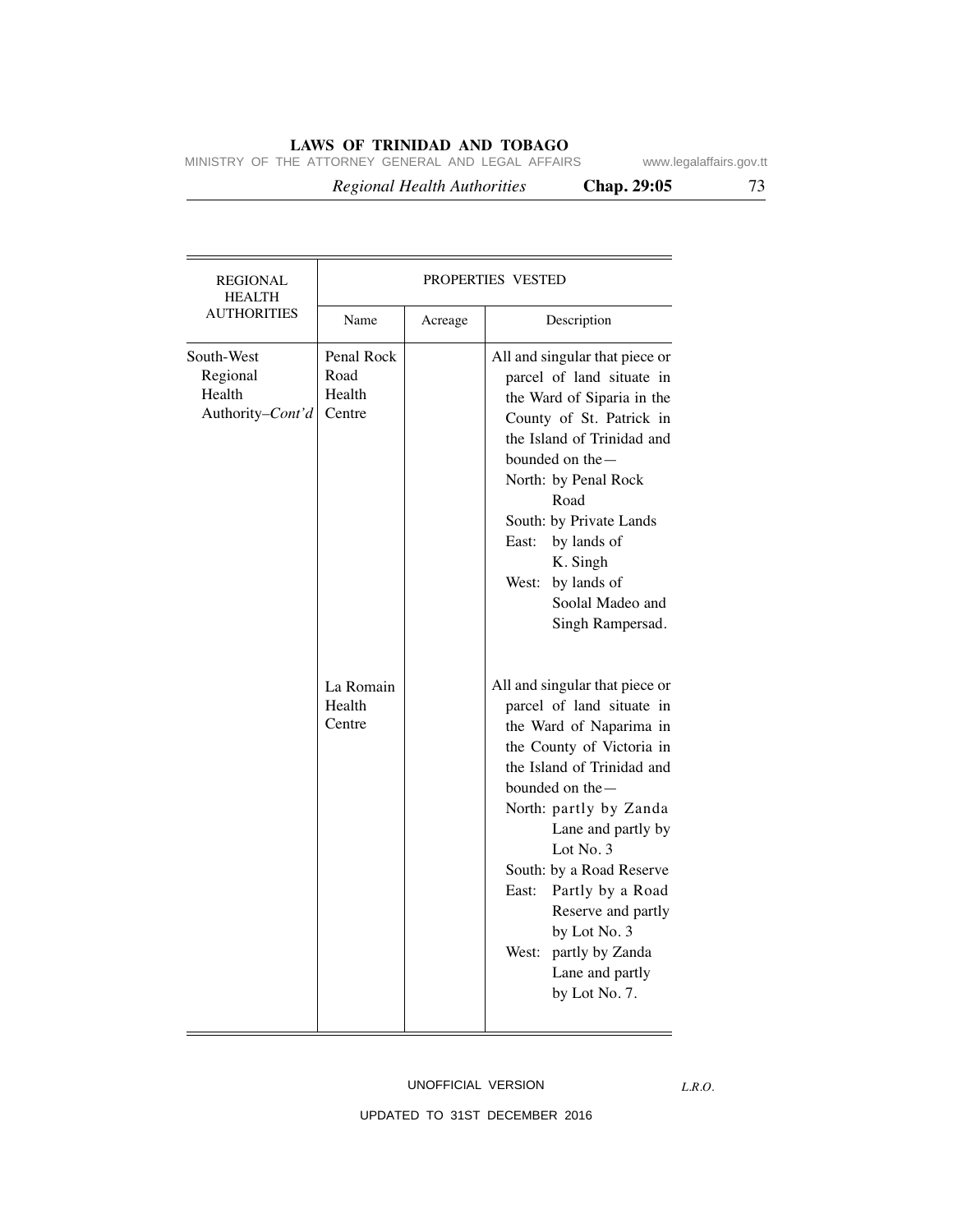74 **Chap. 29:05** *Regional Health Authorities*

| <b>REGIONAL</b><br><b>HEALTH</b><br><b>AUTHORITIES</b> | PROPERTIES VESTED               |              |                                                                                                                                                                                                                                                                                                                                                                                                                                                                                   |
|--------------------------------------------------------|---------------------------------|--------------|-----------------------------------------------------------------------------------------------------------------------------------------------------------------------------------------------------------------------------------------------------------------------------------------------------------------------------------------------------------------------------------------------------------------------------------------------------------------------------------|
|                                                        | Name                            | Acreage      | Description                                                                                                                                                                                                                                                                                                                                                                                                                                                                       |
| Tobago<br>Regional<br>Health<br>Authority              | Scarborough<br>Health<br>Centre | 15,807 s.f.  | All and singular that piece or<br>of land<br>parcel<br>situate<br>Robinson<br>Street,<br>at<br>Scarborough in the Island/<br>Ward of Tobago in the<br>Town of Scarborough and<br>bounded on the-<br>North: by land reserved<br>for a Fire Station<br>South: by land reserved<br>for the Coterie of<br>Social Workers<br>partly by Robinson<br>East:<br>Street and partly<br>by a Private Burial<br>Ground<br>West: by Bacolet Street<br>and lands reserved<br>for a Fire Station. |
|                                                        | Castara<br>Health<br>Centre     | 0a. 1r. 38p. | All and singular that piece or<br>parcel of land situate at<br>Windward Road, Speyside,<br>the Island/Ward of<br>in<br>Tobago in the Parish of<br>St. David, and bounded<br>on the $-$<br>North: partly by private<br>lands now or<br>formerly of<br>L. C. Wharton and<br>partly by Private<br>Lands now or<br>formerly of<br>Joseph Frazer                                                                                                                                       |

# **THIRD SCHEDULE—***Continued*

UNOFFICIAL VERSION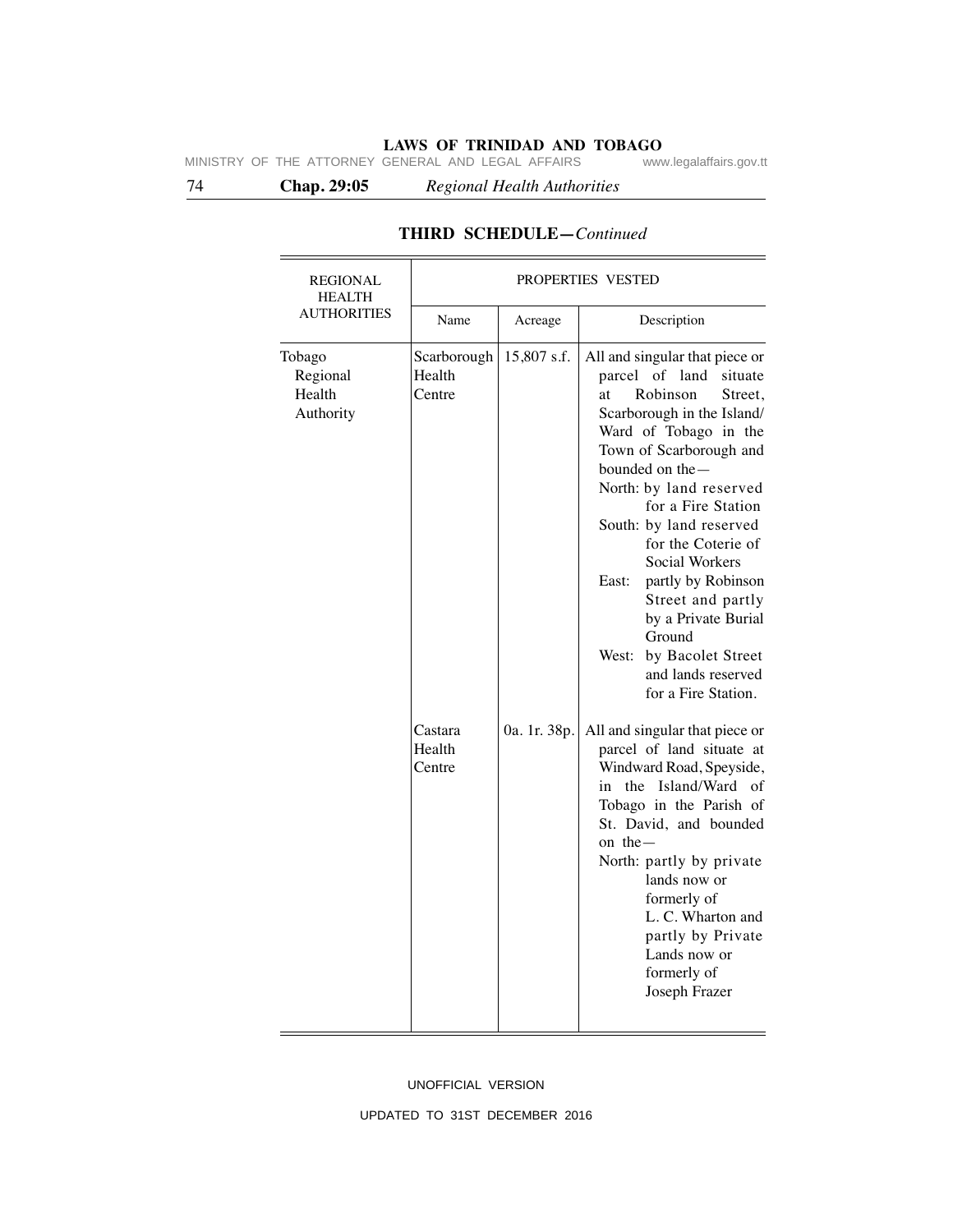MINISTRY OF THE ATTORNEY GENERAL AND LEGAL AFFAIRS www.legalaffairs.gov.tt

 *Regional Health Authorities* **Chap. 29:05** 75

| <b>REGIONAL</b><br><b>HEALTH</b>                 | PROPERTIES VESTED                        |              |                                                                                                                                                                                                                                                                                                                                                                                    |
|--------------------------------------------------|------------------------------------------|--------------|------------------------------------------------------------------------------------------------------------------------------------------------------------------------------------------------------------------------------------------------------------------------------------------------------------------------------------------------------------------------------------|
| <b>AUTHORITIES</b>                               | Name                                     | Acreage      | Description                                                                                                                                                                                                                                                                                                                                                                        |
| Tobago<br>Regional<br>Health<br>Authority-Cont'd | Castara<br>Health<br>$Centre-$<br>Cont'd | 0a. 1r. 38p. | South: partly by Private<br>Lands now or<br>formerly of Simon<br>Williams and<br>partly by the Old<br>River Bed and<br>intersected by the<br>Castara River<br>partly by Private<br>East:<br>Lands now or<br>formerly of Joseph<br>Frazer, Aaron<br>Manswell and<br>Henrietta<br>Sterling now<br>Fedelia Davis<br>West: by the sea.                                                 |
|                                                  | Speyside<br>Health<br>Centre             | 0a. 2r. 11p. | All and singular that piece or<br>parcel of land situate at<br>Windward Road, Speyside<br>in the Island/Ward of<br>Tobago in the Parish of<br>St. John and bounded on<br>$the-$<br>North: partly by<br>Windward Road<br>and Speyside<br>Trace<br>South: partly by land of<br>Maggie L. Tucker<br>and Speyside<br>Trace<br>by Windward<br>East:<br>Road<br>West: by Speyside Trace. |

#### UNOFFICIAL VERSION

*L.R.O.*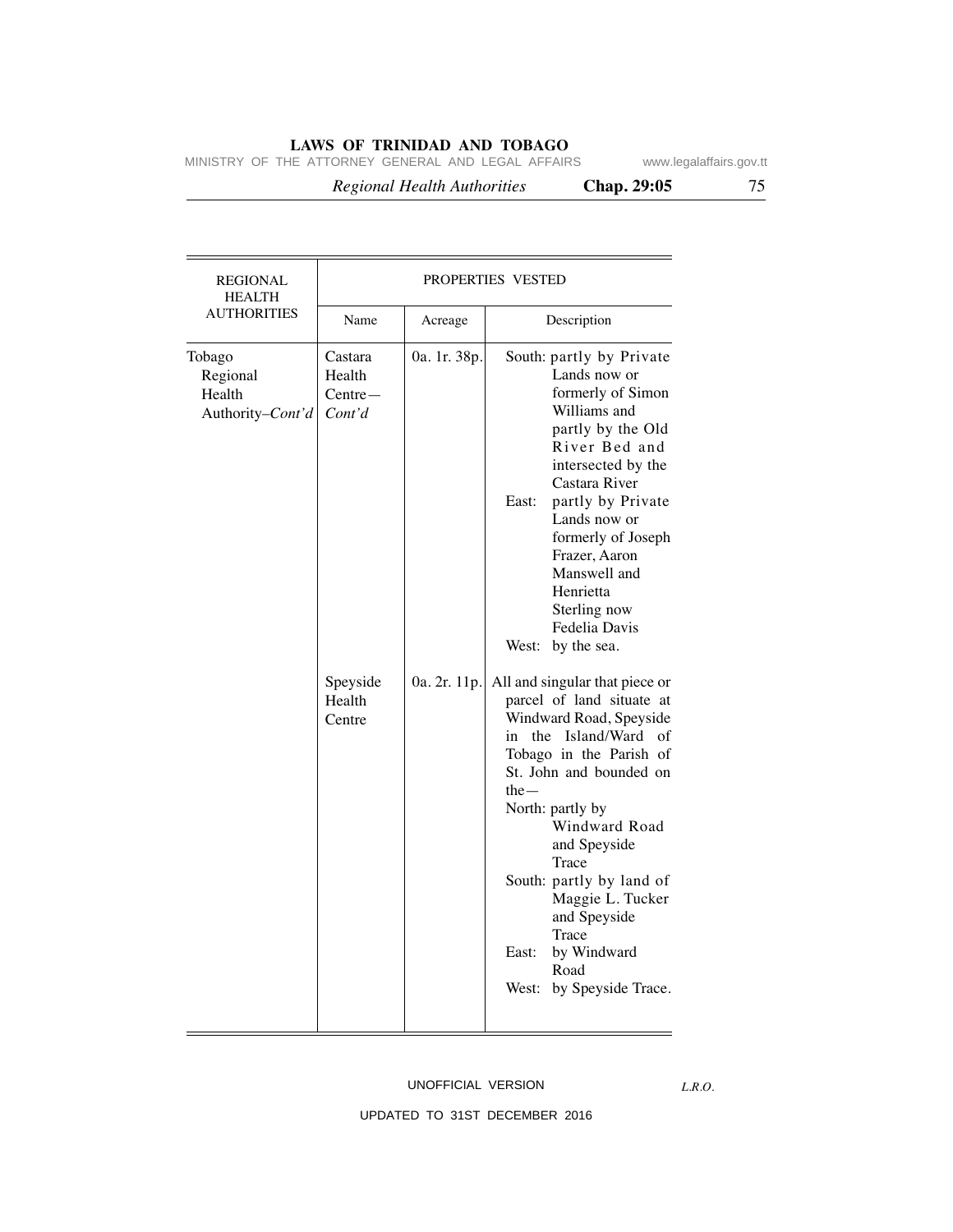76 **Chap. 29:05** *Regional Health Authorities*

| <b>REGIONAL</b><br><b>HEALTH</b>                 | PROPERTIES VESTED               |              |                                                                                                                                                                                                                                                                                                                                                                                                                                                                                                                                |
|--------------------------------------------------|---------------------------------|--------------|--------------------------------------------------------------------------------------------------------------------------------------------------------------------------------------------------------------------------------------------------------------------------------------------------------------------------------------------------------------------------------------------------------------------------------------------------------------------------------------------------------------------------------|
| <b>AUTHORITIES</b>                               | Name                            | Acreage      | Description                                                                                                                                                                                                                                                                                                                                                                                                                                                                                                                    |
| Tobago<br>Regional<br>Health<br>Authority-Cont'd | Moriah<br>Health<br>Centre      | 0a. 0r. 17p. | All and singular that piece or<br>parcel of land situate at<br>Northside Road, Moriah in<br>the Island/Ward of Tobago<br>in the Parish of St. David,<br>and bounded on the -<br>North: partly by a Right<br>of Way and partly<br>by lands of Amy<br>Gordon formerly<br>William Sampson<br>South: partly by a track<br>and partly by<br>lands of Amy<br>Gordon formerly<br>William Sampson<br>East:<br>by Amy Gordon<br>formerly William<br>Sampson<br>West:<br>partly by<br>Northside Road<br>and partly by a<br>Right of Way. |
|                                                  | Parlatuvier<br>Health<br>Centre | 7,515 s.f.   | All and singular that piece or<br>parcel of land situate at<br>River Road, Parlatuvier, in<br>the Island/Ward of Tobago<br>in the Parish of St. John,<br>and bounded on the-<br>North: by Northside Road                                                                                                                                                                                                                                                                                                                       |

# **THIRD SCHEDULE—***Continued*

#### UNOFFICIAL VERSION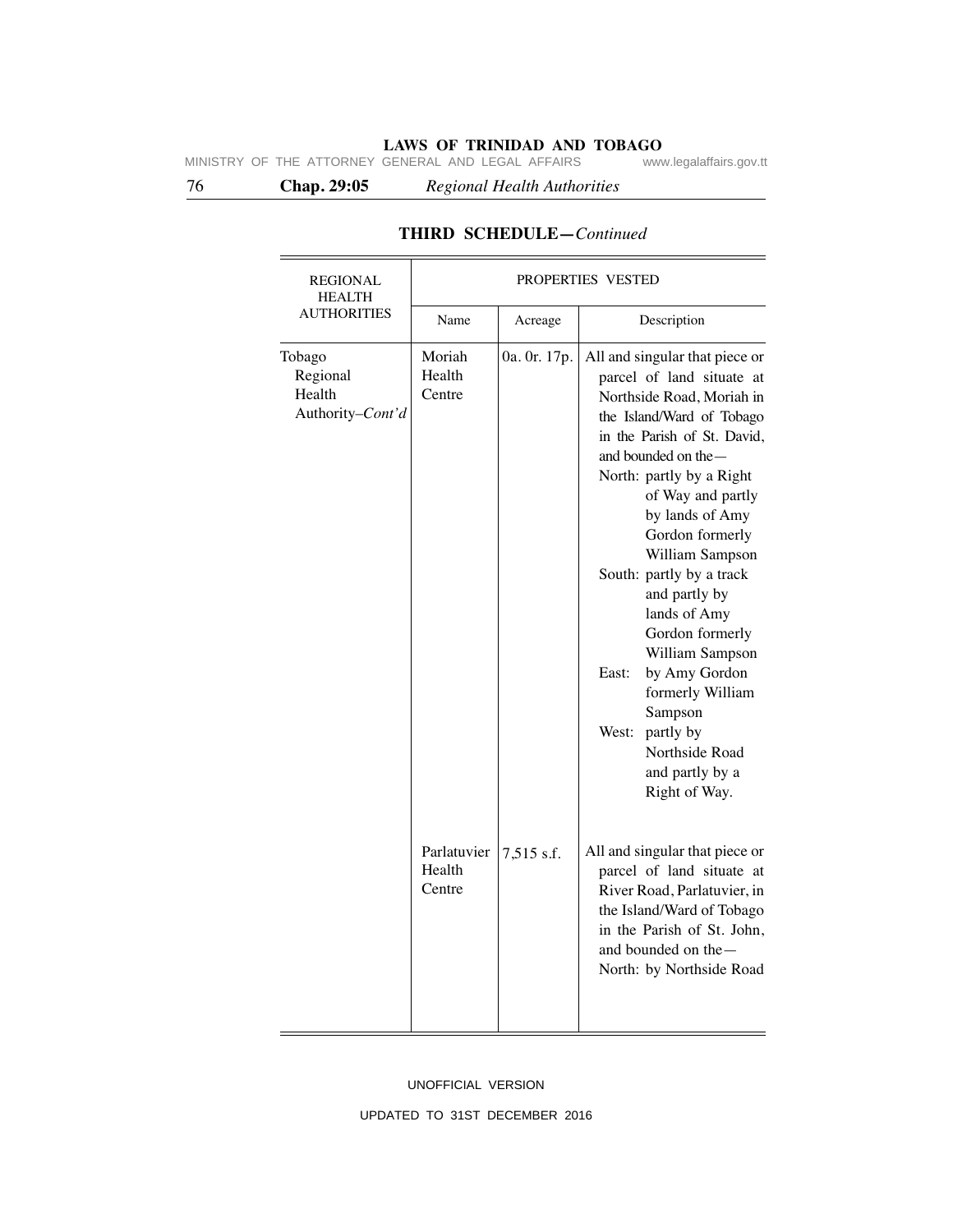MINISTRY OF THE ATTORNEY GENERAL AND LEGAL AFFAIRS www.legalaffairs.gov.tt

 *Regional Health Authorities* **Chap. 29:05** 77

| <b>REGIONAL</b><br><b>HEALTH</b>                 | PROPERTIES VESTED                            |              |                |                                                                                                                                                                                                                                                                                                                                                                                               |
|--------------------------------------------------|----------------------------------------------|--------------|----------------|-----------------------------------------------------------------------------------------------------------------------------------------------------------------------------------------------------------------------------------------------------------------------------------------------------------------------------------------------------------------------------------------------|
| <b>AUTHORITIES</b>                               | Name                                         | Acreage      |                | Description                                                                                                                                                                                                                                                                                                                                                                                   |
| Tobago<br>Regional<br>Health<br>Authority-Cont'd | Parlatuvier<br>Health<br>$Centre-$<br>Cont'd | 7,515 s.f.   | East:          | South: by Private Lands<br>formerly owned<br>by Andrew Chance<br>partly by Private<br>Lands formerly<br>owned by Basil<br>Phillip and<br>Andrew Chance<br>West: by Private Lands<br>formerly owned<br>by Basil Phillip.                                                                                                                                                                       |
|                                                  | Roxborough<br>Health<br>Centre               | 0a. 1r. 04p. | East:<br>West: | All and singular that piece or<br>parcel of land situate in<br>the Island/Ward of Tobago<br>in the Parish of St. Paul<br>and bounded on the -<br>North: partly by<br>Roxborough<br>Estate and partly<br>by Windward<br>Road<br>South: by Private Lands<br>formerly owned by<br><b>Andrew Chance</b><br>partly by<br>Windward Road<br>and partly by State<br>lands<br>by Roxborough<br>Estate. |

#### UNOFFICIAL VERSION

*L.R.O.*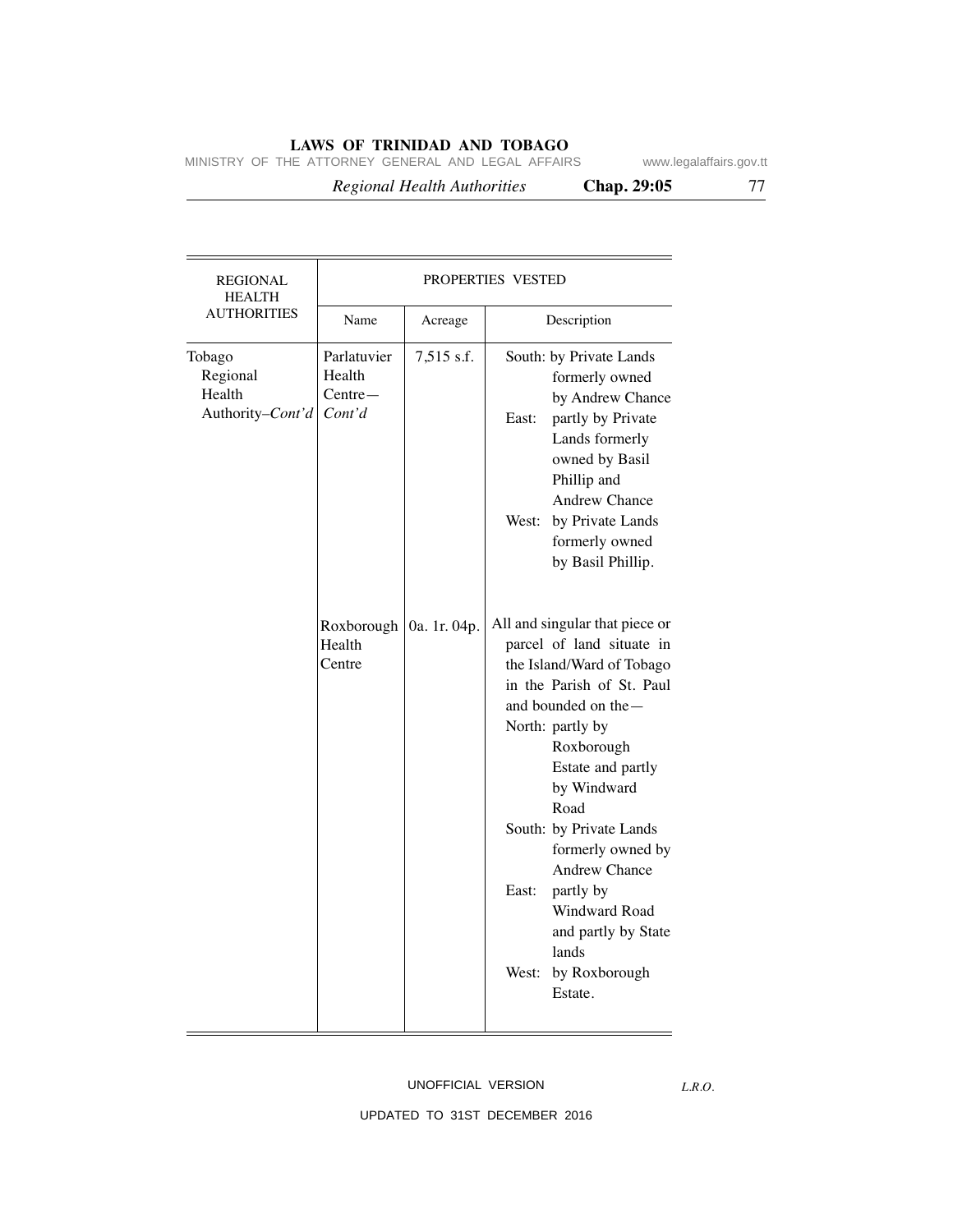78 **Chap. 29:05** *Regional Health Authorities*

| <b>REGIONAL</b><br><b>HEALTH</b>                 | PROPERTIES VESTED                  |                               |                                                                                                                                                                                                                                                                                                                                                |
|--------------------------------------------------|------------------------------------|-------------------------------|------------------------------------------------------------------------------------------------------------------------------------------------------------------------------------------------------------------------------------------------------------------------------------------------------------------------------------------------|
| <b>AUTHORITIES</b>                               | Name                               | Acreage                       | Description                                                                                                                                                                                                                                                                                                                                    |
| Tobago<br>Regional<br>Health<br>Authority-Cont'd | Mason Hall<br>Health<br>Centre     | 0a. 2r. 0p.                   | All and singular that piece or<br>parcel of land situate in<br>the Island/Ward of Tobago<br>in the Parish of St. George<br>and bounded on the-<br>North: by Adelphy Estate<br>South: by Mason Hall<br>Government<br>School<br>partly by Adelphy<br>East:<br>Estate and<br>intersected by a<br><b>River Reserve</b><br>by State lands.<br>West: |
|                                                  | Charlotteville<br>Health<br>Centre | Approx.<br>$\frac{1}{4}$ acre | All and singular that piece or<br>parcel of land situate in<br>the Island/Ward of Tobago<br>in the Parish of St. John,<br>and bounded on the $-$<br>North: by a Road Reserve<br>South: by Nurses<br>Quarters<br>by State lands<br>East:<br>West: by an access Road<br>Reserve.                                                                 |
|                                                  | Plymouth<br>Health<br>Centre       | 12,603 s.f.                   | All and singular that piece or<br>parcel of land situate at<br>Commissioner and Chatham<br>Streets, Plymouth, in the<br>Island/Ward of Tobago in                                                                                                                                                                                               |

# **THIRD SCHEDULE—***Continued*

#### UNOFFICIAL VERSION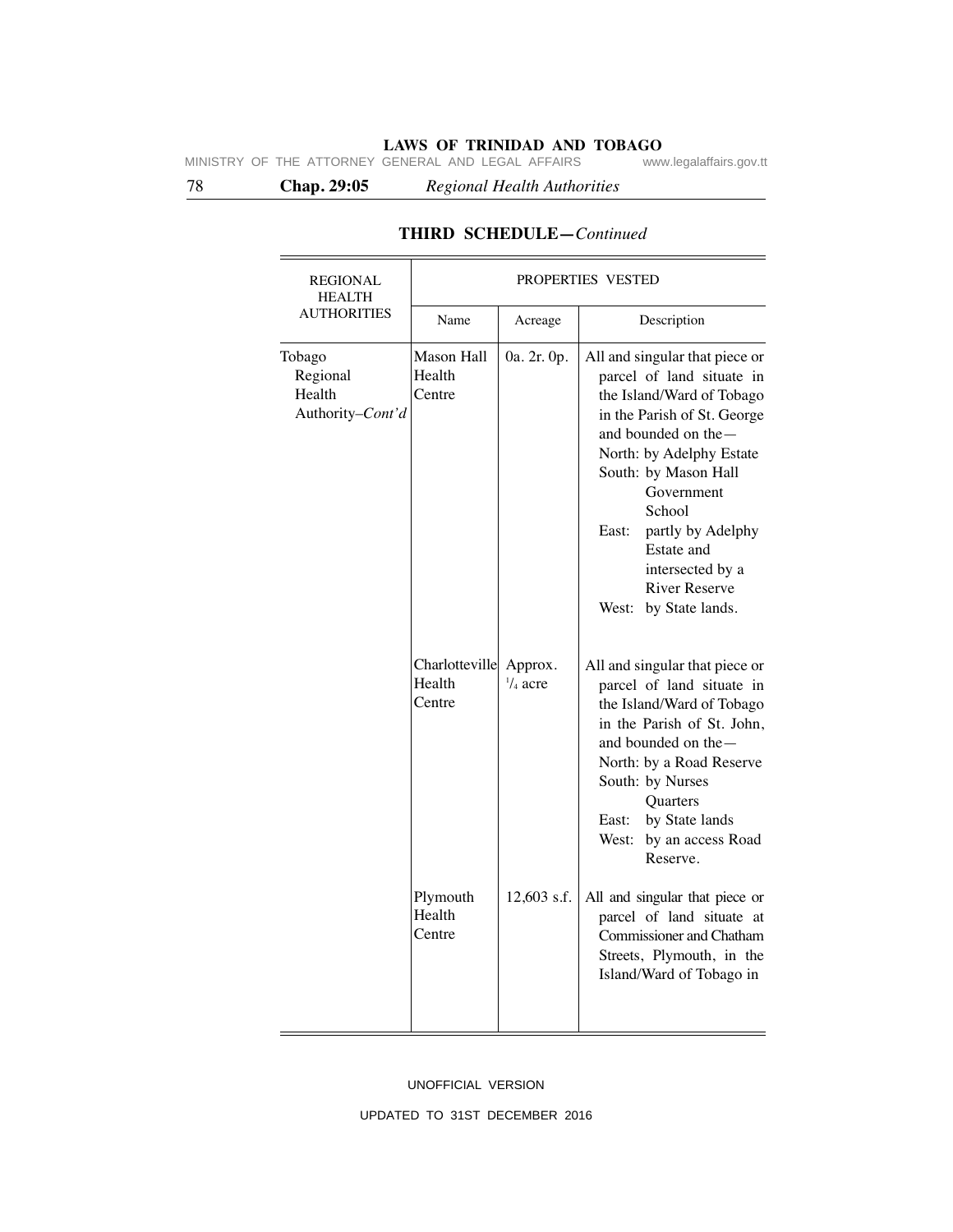MINISTRY OF THE ATTORNEY GENERAL AND LEGAL AFFAIRS www.legalaffairs.gov.tt

 *Regional Health Authorities* **Chap. 29:05** 79

| REGIONAL<br><b>HEALTH</b>                        | <b>PROPERTIES VESTED</b>                  |             |                                                                                                                                                                                                                                                                                                                  |
|--------------------------------------------------|-------------------------------------------|-------------|------------------------------------------------------------------------------------------------------------------------------------------------------------------------------------------------------------------------------------------------------------------------------------------------------------------|
| <b>AUTHORITIES</b>                               | Name                                      | Acreage     | Description                                                                                                                                                                                                                                                                                                      |
| Tobago<br>Regional<br>Health<br>Authority-Cont'd | Plymouth<br>Health<br>$Centre-$<br>Cont'd | 12,603 s.f. | the Parish of St. David and<br>bounded on the -<br>North: by Chatham Street<br>South: by South Street<br>by Trinidad and<br>East:<br>Tobago Welfare<br>by Commissioner<br>West:<br>Street.                                                                                                                       |
|                                                  | Pembroke<br>Health<br>Centre              | 9,540 s.f.  | All and singular that piece or<br>parcel of land situate at<br>Windward and Congo Hill<br>Roads, Pembroke in the<br>Island/Ward of Tobago in<br>the Parish of St. Mary and<br>bounded on the -<br>North: by Windward<br>Road<br>South: by Congo Hill<br>Road<br>East:<br>by State lands<br>West: by State lands. |
|                                                  | Mount<br>St. George<br>Health<br>Centre   |             | All and singular that piece or<br>parcel of land situate at<br>1, Village Street, Mount<br>St.<br>the<br>George<br>in<br>Island/Ward of Tobago in<br>the Parish of St. George<br>and bounded on the-<br>North: by Mount<br>St. George Village<br><b>Street</b>                                                   |

#### UNOFFICIAL VERSION

*L.R.O.*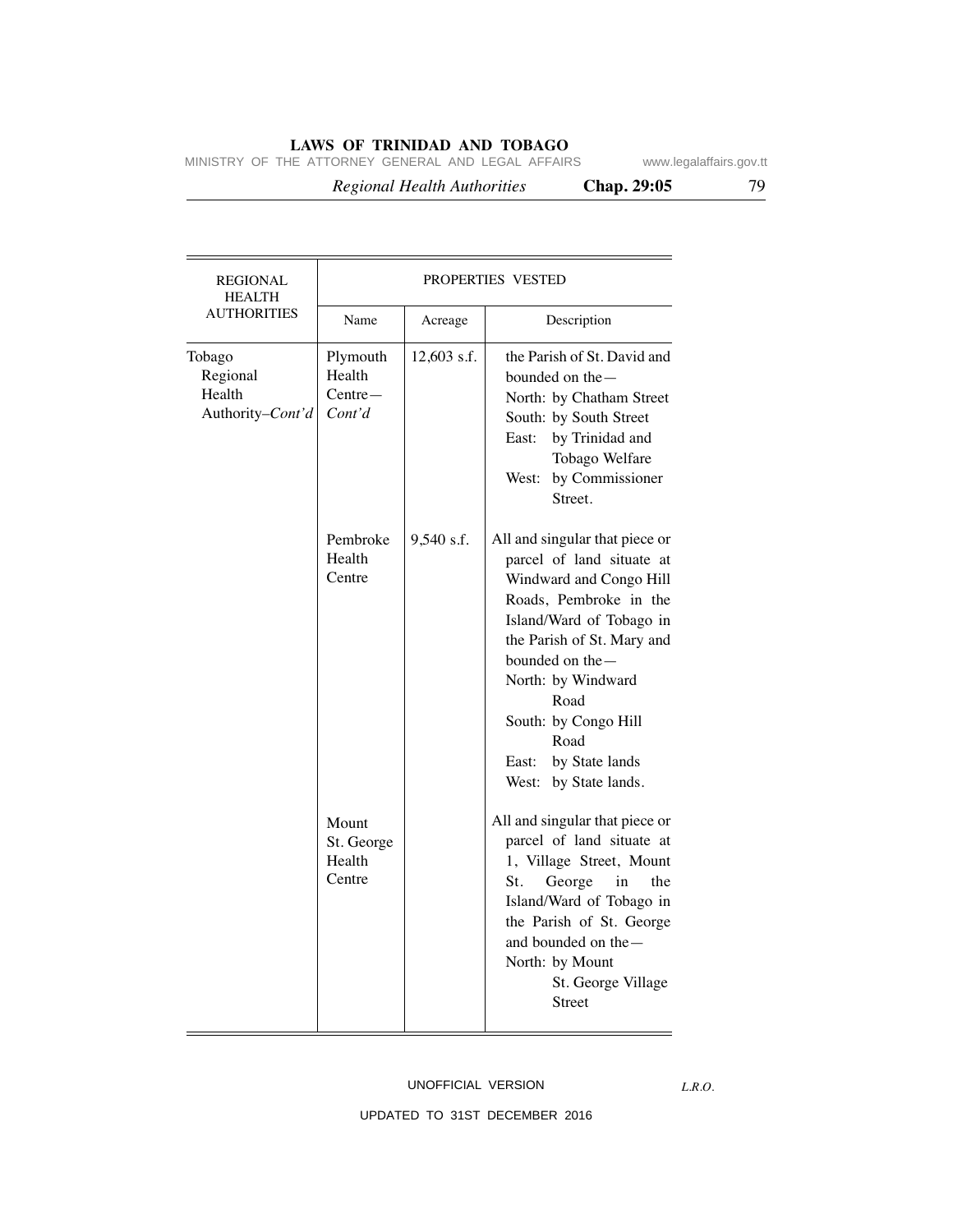80 **Chap. 29:05** *Regional Health Authorities*

| <b>REGIONAL</b><br><b>HEALTH</b>                 | <b>PROPERTIES VESTED</b>                             |              |                                                                                                                                                                                                                                                                                                                                |
|--------------------------------------------------|------------------------------------------------------|--------------|--------------------------------------------------------------------------------------------------------------------------------------------------------------------------------------------------------------------------------------------------------------------------------------------------------------------------------|
| <b>AUTHORITIES</b>                               | Name                                                 | Acreage      | Description                                                                                                                                                                                                                                                                                                                    |
| Tobago<br>Regional<br>Health<br>Authority-Cont'd | Mount<br>St. George<br>Health<br>$Centre-$<br>Cont'd |              | South: by lands of<br>Harrison Phillip<br>by lands of<br>East:<br>T. Lawrence<br>by lands now or<br>West:<br>formerly of<br>Robert Jack.                                                                                                                                                                                       |
|                                                  | <b>Buccoo</b><br>Health<br>Centre                    | 8a. 3r. 10p. | All and singular that piece or<br>parcel of land situate at<br>Buccoo Main Road and<br>Buccoo Village in the<br>Island/Ward of Tobago in<br>the Parish of St. Patrick<br>and bounded on the-<br>North: by Private Lands<br>South: by Buccoo<br>Primary School<br>by School Street<br>East:<br>West: by Private Lands.          |
|                                                  | Delaford<br>Health<br>Centre                         |              | All and singular that piece or<br>parcel of land situate at<br>Windward Road, Louis<br>d'Or, Delaford in the<br>Island/Ward of Tobago in<br>the Parish of St. Paul and<br>bounded on the-<br>North: by Louis d'Or<br>Estate<br>South: by Louis d'Or<br>Estate<br>by Windward<br>East:<br>Road<br>West: by Louis d'Or<br>River. |

## **THIRD SCHEDULE—***Continued*

UNOFFICIAL VERSION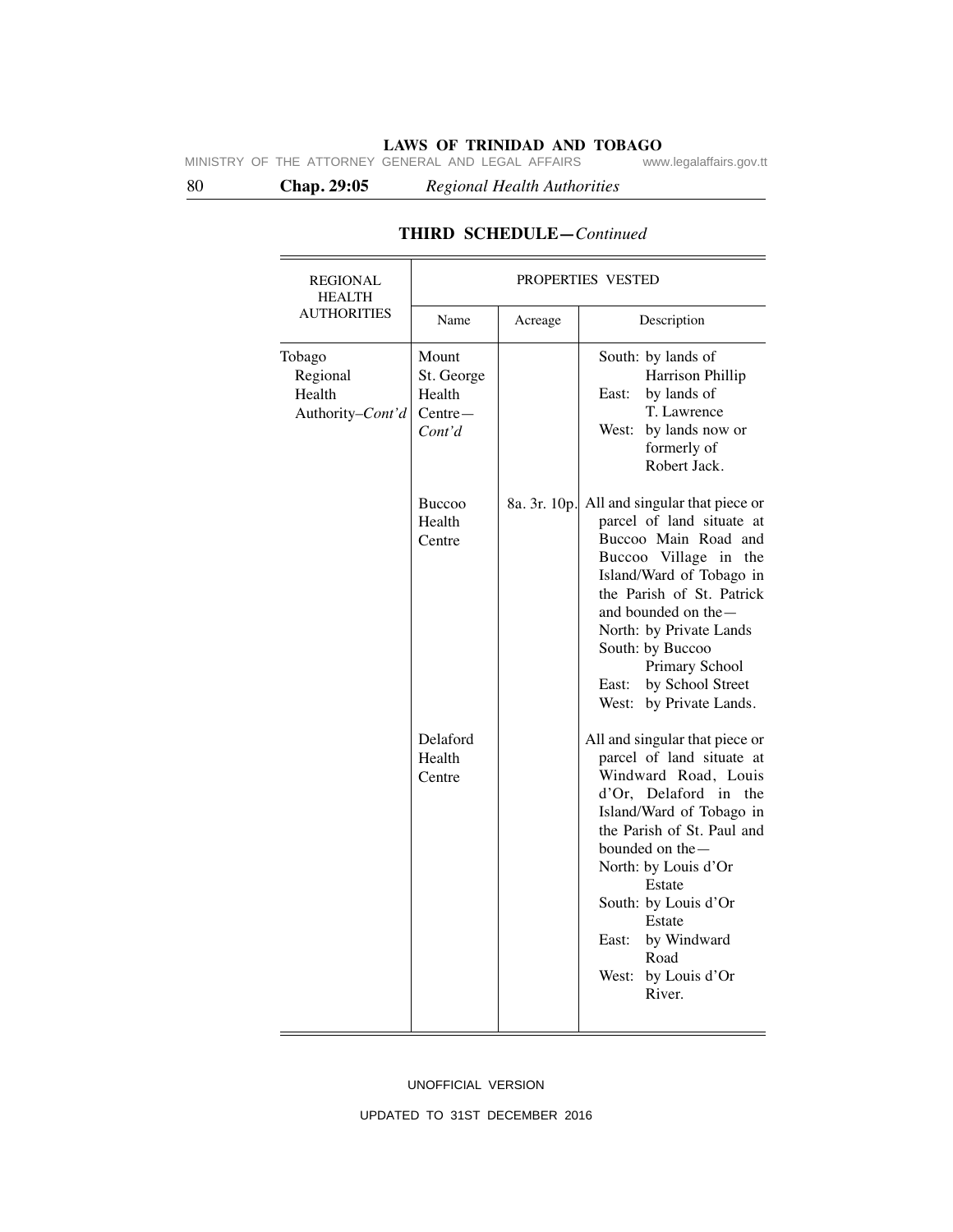MINISTRY OF THE ATTORNEY GENERAL AND LEGAL AFFAIRS www.legalaffairs.gov.tt

 *Regional Health Authorities* **Chap. 29:05** 81

| <b>REGIONAL</b><br><b>HEALTH</b>                 | PROPERTIES VESTED                       |         |                                                                                                                                                                                                                                                                                                         |
|--------------------------------------------------|-----------------------------------------|---------|---------------------------------------------------------------------------------------------------------------------------------------------------------------------------------------------------------------------------------------------------------------------------------------------------------|
| <b>AUTHORITIES</b>                               | Name                                    | Acreage | Description                                                                                                                                                                                                                                                                                             |
| Tobago<br>Regional<br>Health<br>Authority-Cont'd | Tobago<br>Hospital                      |         | All and singular that piece or<br>parcel of land situate in the<br>Island/Ward of Tobago in<br>the Parish of St. Andrew<br>and bounded on the -<br>North: partly by Fort<br>Main Road and<br>partly by State<br>lands<br>South: by State lands<br>by State lands<br>East:<br>West: by State lands.      |
|                                                  | <b>Belle Garden</b><br>Health<br>Centre |         | All and singular that piece or<br>parcel of land situate in<br>the Island/Ward of Tobago<br>in the Parish of St. Mary<br>and bounded on the $-$<br>North: by Belle Garden<br>Estate<br>South: by Belle Garden<br><b>Bay Road</b><br>by Belle Garden<br>East:<br>Estate<br>by Windward<br>West:<br>Road. |
|                                                  | <b>Bethel</b><br>Health<br>Centre       |         | All and singular that piece or<br>parcel of land situate in the<br>Island/Ward of Tobago in<br>the Parish of St. Andrew<br>and bounded on the —<br>North: by lands of Romeo,                                                                                                                            |

### UNOFFICIAL VERSION

*L.R.O.*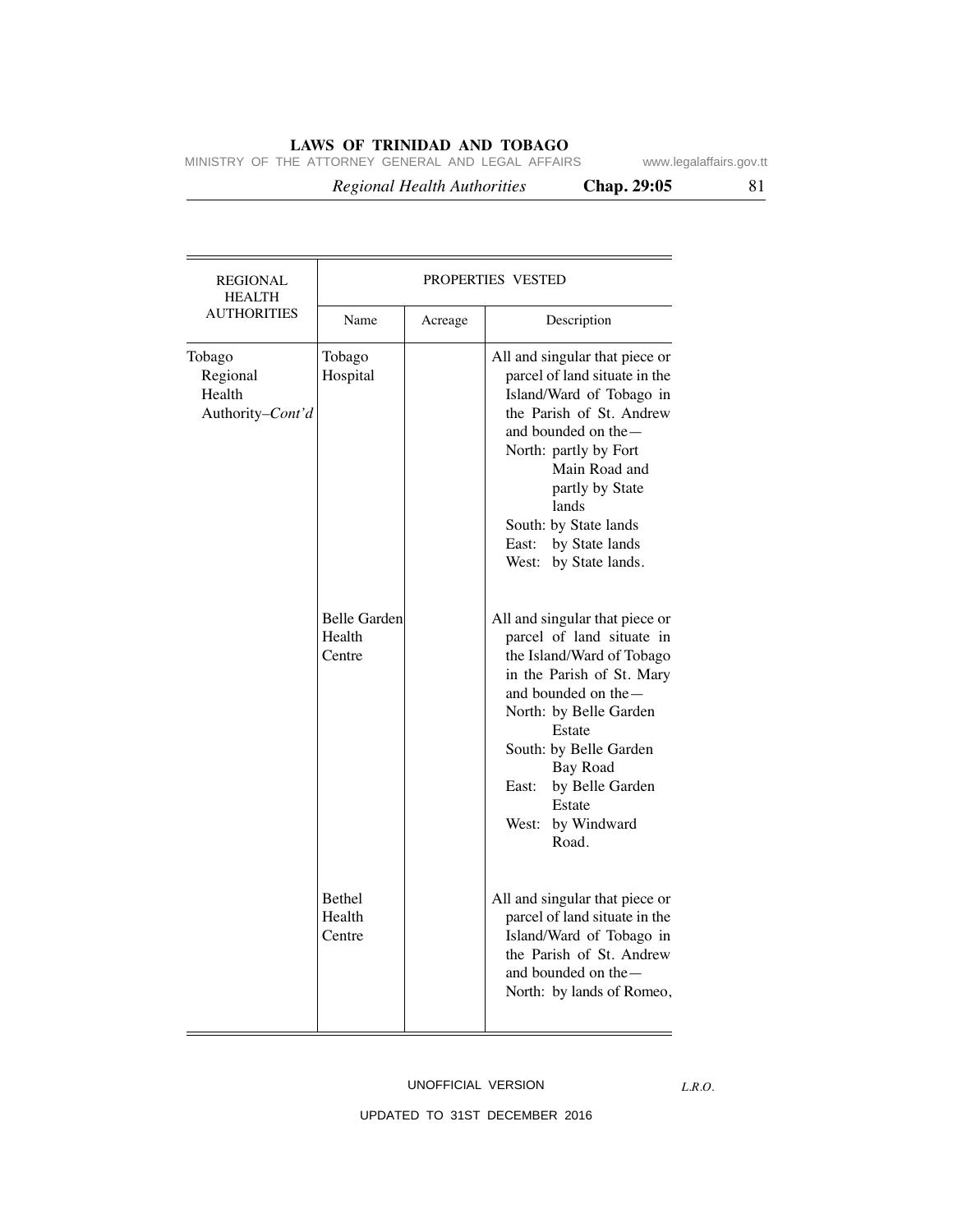82 **Chap. 29:05** *Regional Health Authorities*

| <b>REGIONAL</b><br><b>HEALTH</b>                 | PROPERTIES VESTED                        |            |                                                                                                                                                                                                                                                                                            |
|--------------------------------------------------|------------------------------------------|------------|--------------------------------------------------------------------------------------------------------------------------------------------------------------------------------------------------------------------------------------------------------------------------------------------|
| <b>AUTHORITIES</b>                               | Name                                     | Acreage    | Description                                                                                                                                                                                                                                                                                |
| Tobago<br>Regional<br>Health<br>Authority-Cont'd | Bethel<br>Health<br>Centre<br>$-Cont'd$  |            | South: by lands of Belle<br>James and others<br>by lands of Belle<br>East:<br>James and others<br>West: by Bethel Crown<br>Trace.                                                                                                                                                          |
|                                                  | Les Coteaux                              |            | All and singular that piece or<br>parcel of land situate in the<br>Island/ Ward of Tobago in<br>the Parish of St. David and<br>bounded on the -<br>North: by Arnos Vale<br>Road<br>South: by Private lands<br>by Les Coteaux<br>East:<br>Community<br>Centre<br>West:<br>by Private lands. |
|                                                  | Canaan/Bon<br>Accord<br>Health<br>Centre | 3,300 s.f. | All and singular that piece or<br>parcel of land situate in<br>the Island/Ward of Tobago<br>in the Parish of St. Patrick<br>and bounded on the-<br>North: by Mora Avenue<br>East<br>South: by Milford Road<br>by Lot 3<br>East:<br>West:<br>by Lot 1.                                      |

# **THIRD SCHEDULE—***Continued*

UNOFFICIAL VERSION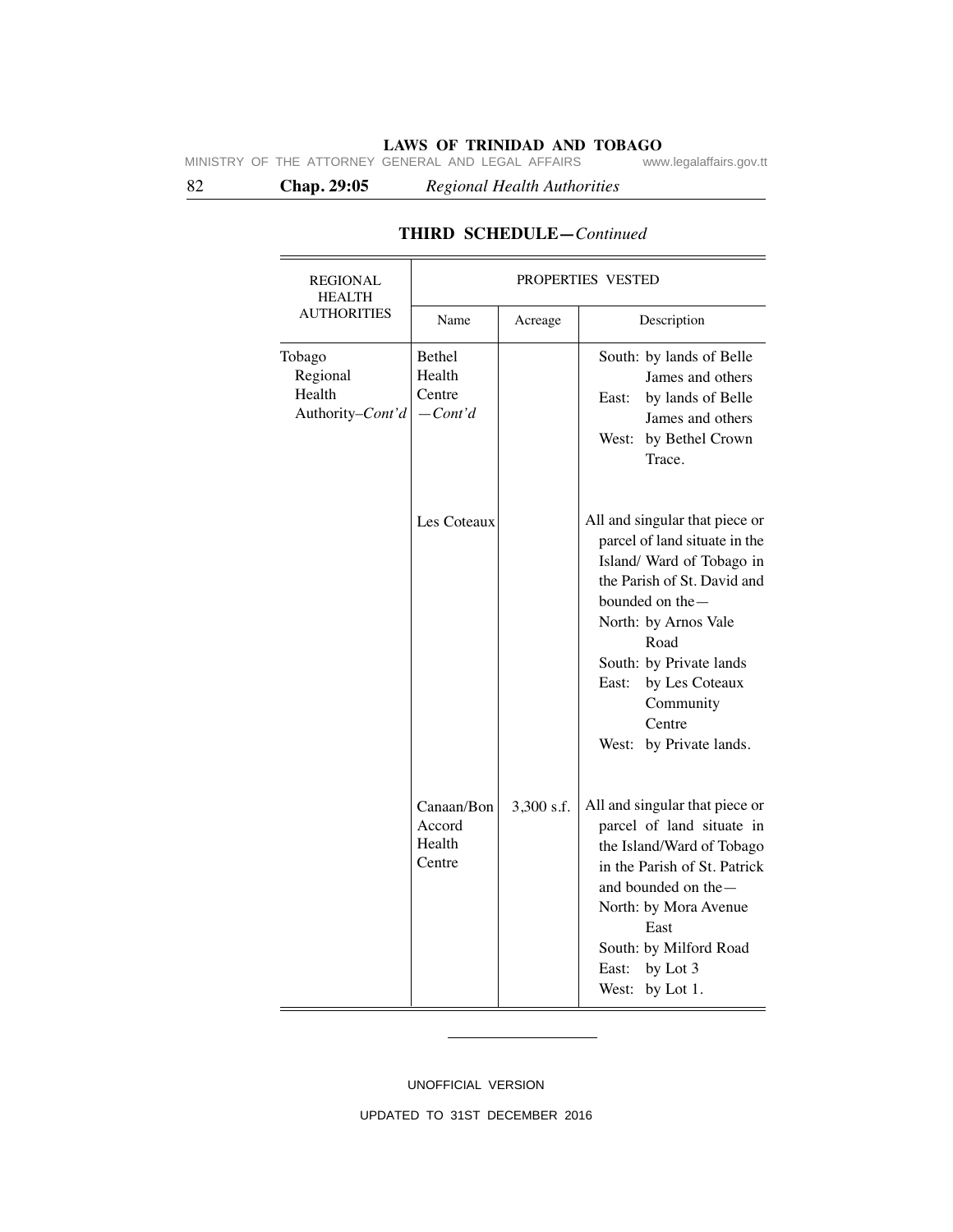MINISTRY OF THE ATTORNEY GENERAL AND LEGAL AFFAIRS www.legalaffairs.gov.tt

 *Regional Health Authorities* **Chap. 29:05** 83

#### **FOURTH SCHEDULE** Section 2.

#### **PART I**

All the buildings and facilities for the delivery of health care, including veterinary and dental services, training of persons and research in medicine, veterinary medicine, dentistry, pharmacy, nursing, bio-medical and health-science fields and related ancillary and supportive fields, the administration building and all equipment, facilities and fittings and other buildings situate on those parcels of land delineated and shown coloured pink as 1 and 2 on the plan signed by the Director of Surveys on the 26th day of April, 1989 and filed in the Vault of the Survey Department, Red House, as Cadastral Sheet B. 17. L. O & P .

#### **PART II**

All and Singular those contiguous pieces or parcels of land situate at St. Augustine partly in the Wards of St. Ann's and Tacarigua, Trinidad, First Thereof comprising 35.3543 hectares be the same more or less and The Second Thereof comprising 10.3144 hectares be the same more or less and together bounded on the North partly by lands of The University of the West Indies partly by the Priority Bus Route (P.T.S.C.) partly by other lands of The University of the West Indies now Water and Sewerage Authority (WASA) and partly by State lands on the East partly by lands of the University of the West Indies now Water and Sewerage Authority (WASA) and partly by State lands and by a road reserve 8.05 metres wide on the South by a road reserve 8.05 metres wide and on the West by lands of the University of the West Indies and which said pieces or parcels of land are delineated and shown coloured pink as 1 and 2 on the plan signed by the Director of Surveys on the 26th day of April, 1989 and filed in the Vault of the Survey Department, Red House, as Cadastral Sheet B.17. L. O & P.

UNOFFICIAL VERSION

UPDATED TO 31ST DECEMBER 2016

*L.R.O.*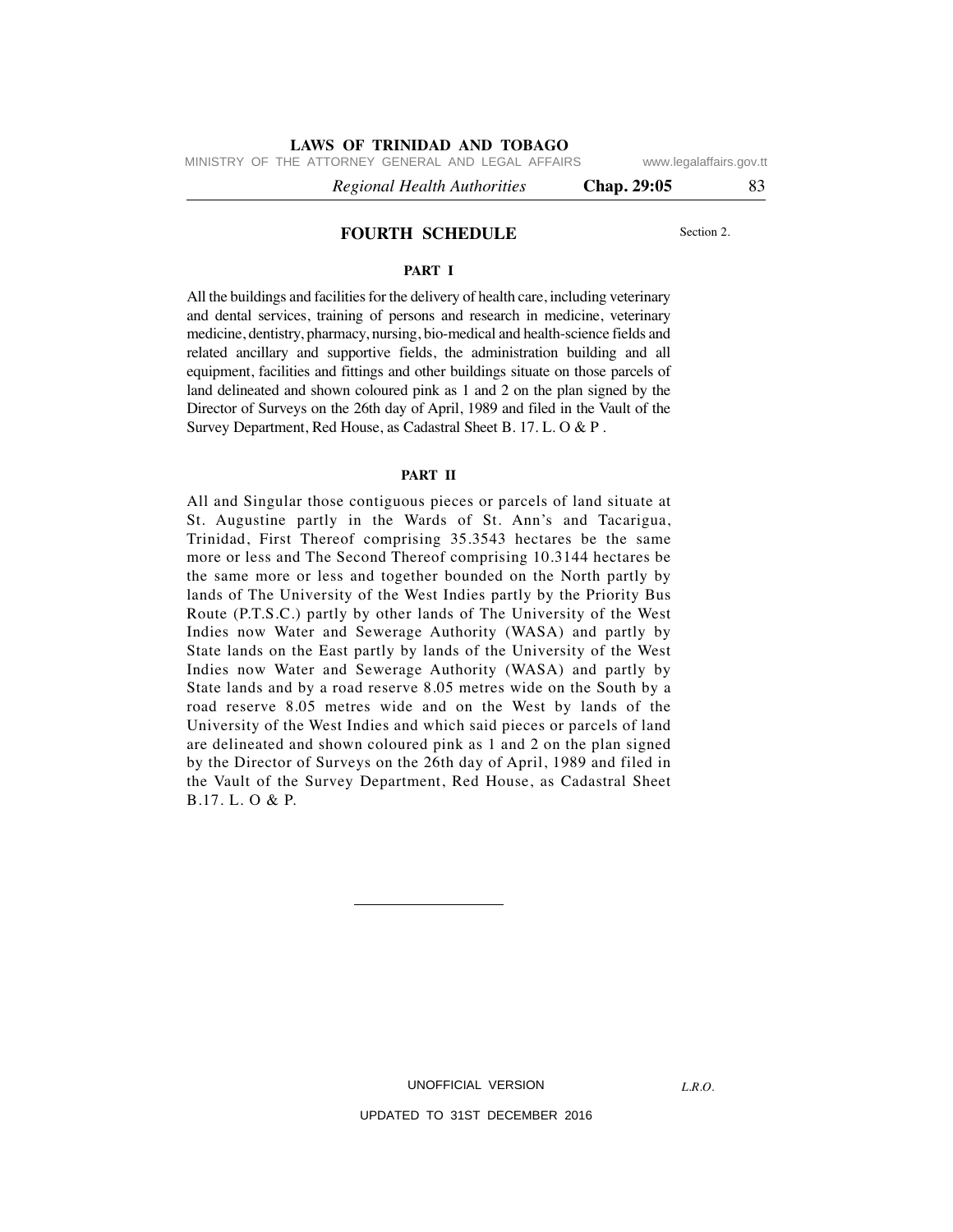84 **Chap. 29:05** *Regional Health Authorities*

### **SUBSIDIARY LEGISLATION**

## **REGIONAL HEALTH AUTHORITIES (CONTRACTING FOR GOODS AND SERVICES) REGULATIONS**

#### ARRANGEMENT OF REGULATIONS

#### **REGULATION**

#### **PART I**

#### **PRELIMINARY**

- 1. Citation.
- 2. Application.
- 3. Interpretation.

#### **PART II**

## **TENDER COMMITTEE**

- 4. Establishment of Committee.
- 5. Tenure of committee members.
- 6. Powers of Board or Committee.
- 7. Quorum.
- 8. Meetings.
- 9. Emergencies.
- 10. Decisions of a Board or Committee.
- 11. Minutes.
- 12. Disclosure of interest.

#### **PART III**

#### **TENDERS**

- 13. Invitation to tender.
- 14. Submission of tender.
- 15. Tender fees, deposits.
- 16. Tender boxes.
- 17. Receipt of tender.
- 18. Withdrawal of tender.
- 19. Opening of tenders.

UNOFFICIAL VERSION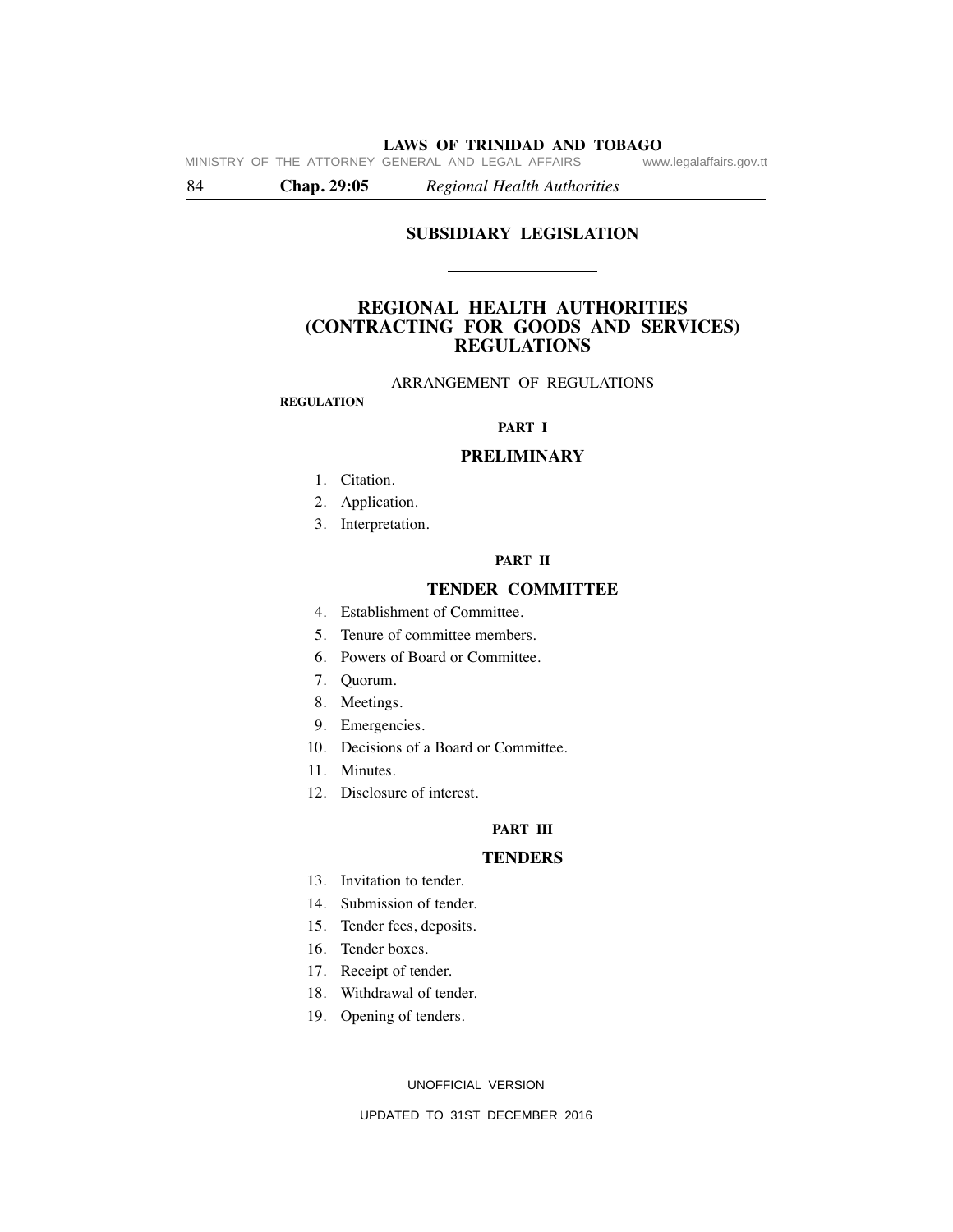MINISTRY OF THE ATTORNEY GENERAL AND LEGAL AFFAIRS www.legalaffairs.gov.tt

 *Regional Health Authorities* **Chap. 29:05** 85  **[Subsidiary]**

- 20. Consideration of tenders.
- 21. Acceptance of tender.
- 22. Form of contract.
- 23. Performance deposits, bonds.
- 24. Disposal of surplus or unserviceable goods.
- 25. Confidentiality of documents.
- 26. Disqualification and prohibition from being awarded a contract.

### **PART IV**

## **COLLECTIVE PROCUREMENT OF GOODS AND SERVICES**

- 27. Interpretation of certain words in Part IV.
- 28. Agreement between Boards.
- 29. Purchasing procedure.
- 30. Establishment and composition of joint evaluation committee.
- 31. Joint evaluation committee to submit report.
- 32. Acceptance of tender.
- 33. Procedure to be followed.
- 34. Legal transfer.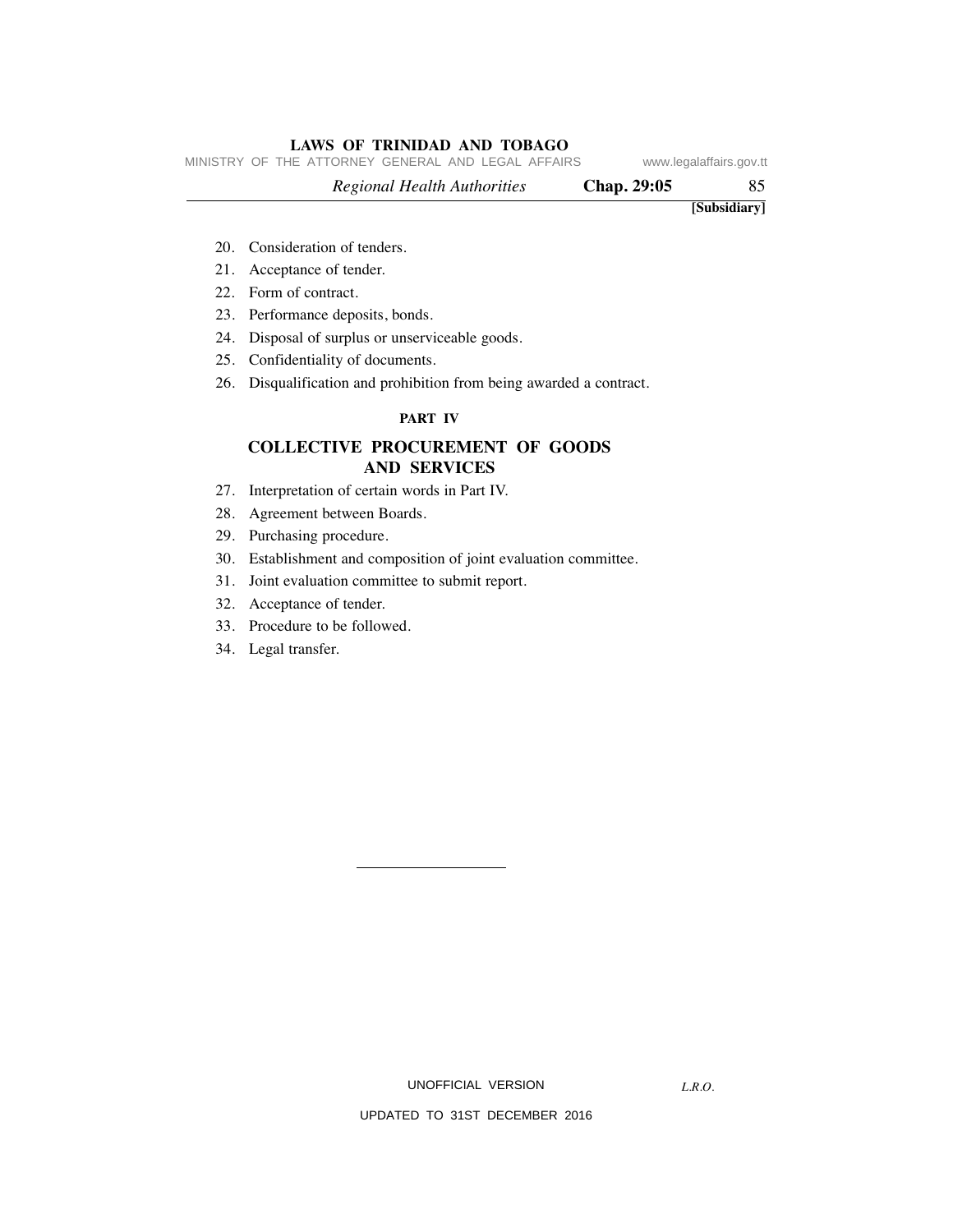| 86                       | Chap. 29:05<br><b>Regional Health Authorities</b>                                                                                                                               |
|--------------------------|---------------------------------------------------------------------------------------------------------------------------------------------------------------------------------|
| [Subsidiary]             |                                                                                                                                                                                 |
|                          |                                                                                                                                                                                 |
| 4/1995.<br>$[10/2013]$ . | REGIONAL HEALTH AUTHORITIES (CONTRACTING<br>FOR GOODS AND SERVICES) REGULATIONS                                                                                                 |
|                          | made under section $35(b)$                                                                                                                                                      |
|                          | PART I                                                                                                                                                                          |
|                          | <b>PRELIMINARY</b>                                                                                                                                                              |
| Citation.                | 1. These Regulations may be cited as the Regional Health<br>Authorities (Contracting for Goods and Services) Regulations.                                                       |
| Application.             | 2. These Regulations apply to the Regional Health<br>Authorities established by the Regional Health Authorities Act<br>(hereinafter called "the Act").                          |
| Interpretation.          | 3. In these Regulations—<br>"Authority" means a Regional Health Authority established<br>under section 4 of the Act;                                                            |
|                          | "business entity" includes a sole proprietorship, company, firm<br>and partnership;                                                                                             |
|                          | "Board" means a Board of Directors constituted under section 7<br>and the Second Schedule of the Act;                                                                           |
|                          | "Chairman" means the Chairman of a Board and the Chairman of<br>a Tenders Committee established under regulation 4, as<br>applicable;                                           |
|                          | "Chief Executive Officer" means a Chief Executive Officer<br>appointed under section 10 of the Act;                                                                             |
|                          | "goods" means materials, products, implements, tools, devices,<br>machinery, equipment, plant and articles of all kinds;                                                        |
|                          | "relative" means spouse, father, mother, brother, sister, son,<br>daughter, son-in-law, daughter-in-law, parent of a spouse;                                                    |
|                          | "services" includes assistance in doing things or getting things<br>done and includes professional or consultancy services;                                                     |
|                          | "Tenders Committee" or "Committee" means a Tenders Committee<br>established by a Board under regulation $4(1)$ or $4(3)$ ;                                                      |
|                          | "works" means activities, equipment and other resources related<br>to construction, maintenance and refurbishing of buildings,<br>equipment, plant and facilities of all kinds. |
|                          | UNOFFICIAL VERSION                                                                                                                                                              |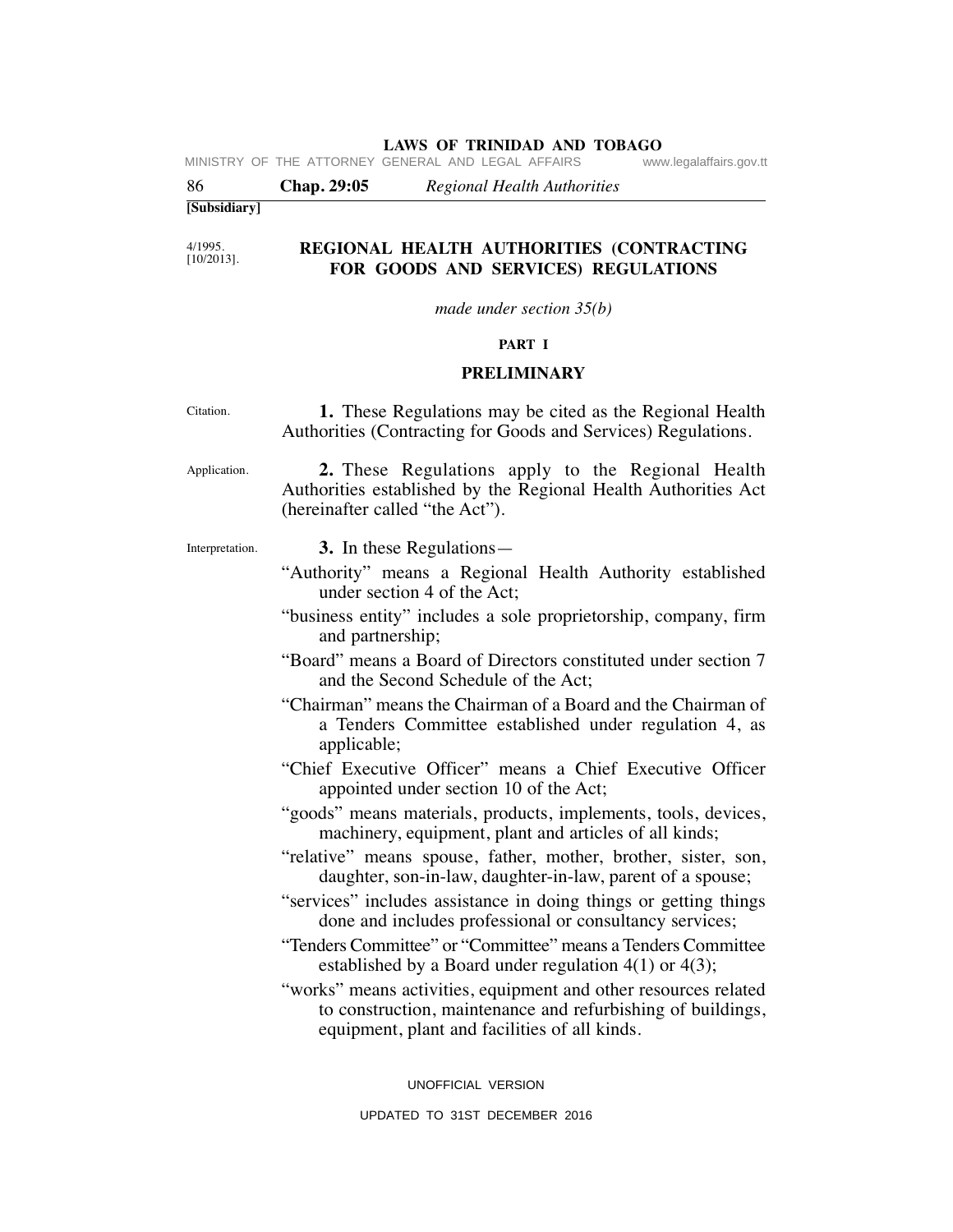MINISTRY OF THE ATTORNEY GENERAL AND LEGAL AFFAIRS www.legalaffairs.gov.tt

 *Regional Health Authorities* **Chap. 29:05** 87 *Regional Health Authorities (Contracting for Goods and Services) Regulations* **[Subsidiary]**

#### **PART II**

## **TENDER COMMITTEE**

of Committee.

**4.** (1) A Board may establish a Tenders Committee for the Establishment purpose of inviting, considering, accepting or rejecting offers in excess of one hundred thousand dollars for the supply of goods or the undertaking of works or services necessary for carrying out the objects of the Authority and for the disposal of surplus or unserviceable goods.

 (2) The Tenders Committee established by a Board under regulation 4(1) shall comprise seven members consisting of—

- *(a)* the Deputy Chairman of the Board who shall be the Chairman of the Tenders Committee and in his absence one of the two other Board members appointed under paragraph *(b)* shall preside as Chairman;
- *(b)* two other members of the Board;
- *(c)* the Chief Executive Officer;
- *(d)* two employees of the Authority; and
- *(e)* such other person appointed by the Board.

 (3) A Board may establish Tenders Committees for the purpose of inviting, considering, accepting or rejecting offers of one hundred thousand dollars or less for the supply of goods or the undertaking of works and services necessary for carrying out the objects of the Authority and for the disposal of surplus or unserviceable goods, but no Committee, shall for the purpose of purporting to give itself authority to act under this subregulation, subdivide the quantity of goods to be supplied or the works or services to be undertaken into two or more portions so that the value of the portions shall be one hundred thousand dollars or less.

 (4) A Committee established under subregulation (3) shall comprise such members as the Board determines.

 (5) At the first meeting of a Committee a member shall be appointed to act as Secretary whose duties shall include the organising of the agenda and the circulation of documents.

 (6) Tenders Committees established under regulation 4(1) or 4(3) shall submit monthly reports in writing to the Board in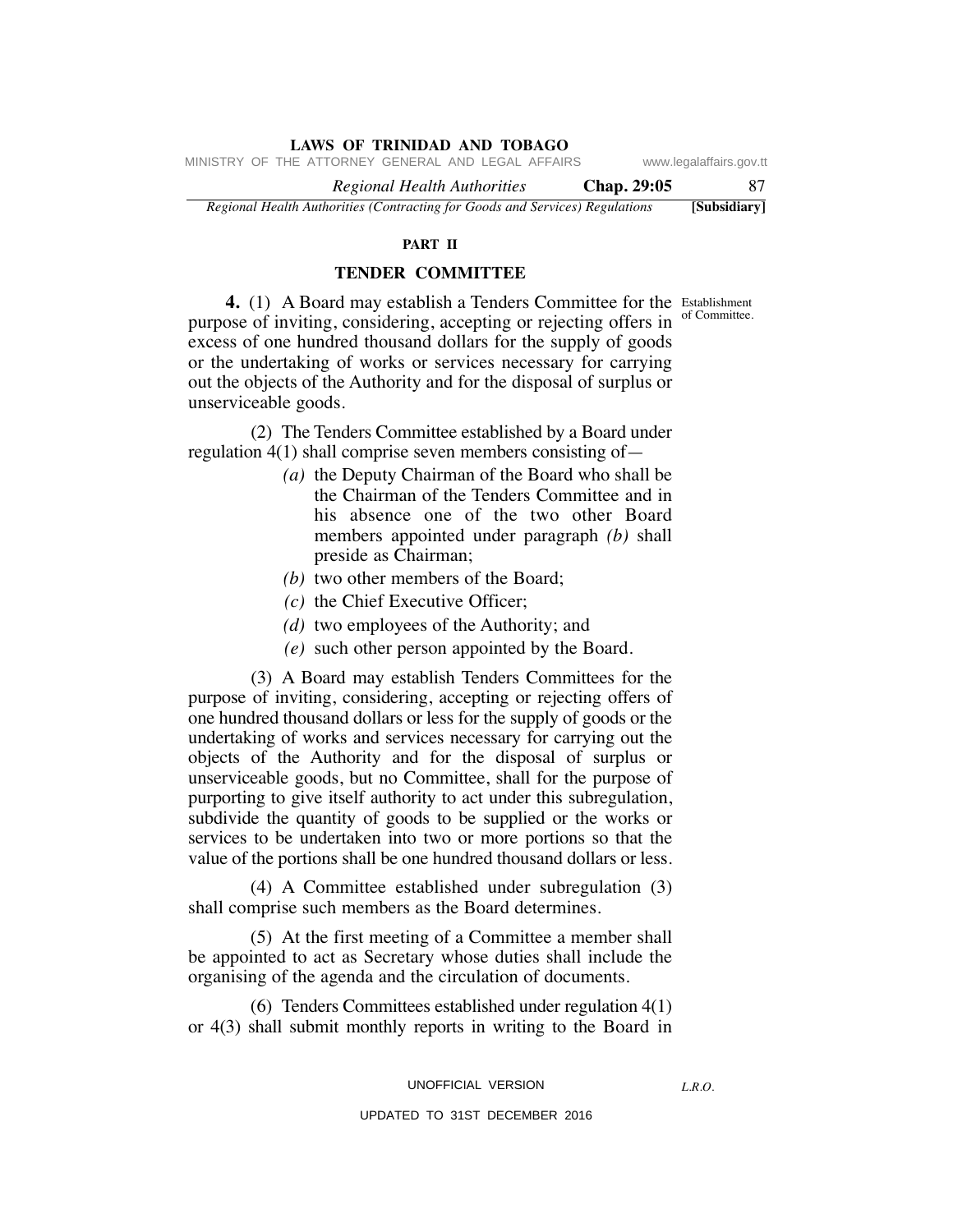| -88          | Chap. 29:05 | Regional Health Authorities                                                  |
|--------------|-------------|------------------------------------------------------------------------------|
| [Subsidiary] |             | Regional Health Authorities (Contracting for Goods and Services) Regulations |

respect of their activities in relation to the provisions of these Regulations.

Tenure of committee members.

 **5.** (1) The members of the Committee established under regulation 4(1) shall be appointed for a period of no more than three years and shall be eligible for reappointment.

 (2) The members of a Committee established under regulation 4(3) shall be appointed for such period as the Board determines and shall be eligible for reappointment.

 (3) Where a vacancy arises by reason of death, permanent disability, resignation or termination of appointment, that vacancy may be filled by way of appointment for the unexpired portion of the term of the member whose place is being filled.

 (4) A member who is absent without leave for three consecutive meetings is deemed to have vacated his seat.

 (5) The Committee is deemed to be properly constituted for all purposes, notwithstanding any defect in the appointment of a member.

Powers of Board or Committee.

 **6.** (1) A Board or a Committee appointed under regulation 4 shall—

- *(a)* determine whether an invitation to tender should be public or selective and in the case of selective tendering determine which person or business entity should be invited to tender;
- *(b)* establish such Evaluation Committees as it considers necessary.

 (2) A Board or a Committee may, by process of selective tendering purchase goods, works or services for use by the Authority where—

- *(a)* there is a limitation of sources of supply of goods or works or services;
- *(b)* the goods are spares or replacement parts for other goods or form part of a system already in use by the Authority;
- $(c)$  the goods, works or services are—
	- (i) proprietary or specialty products; or

UNOFFICIAL VERSION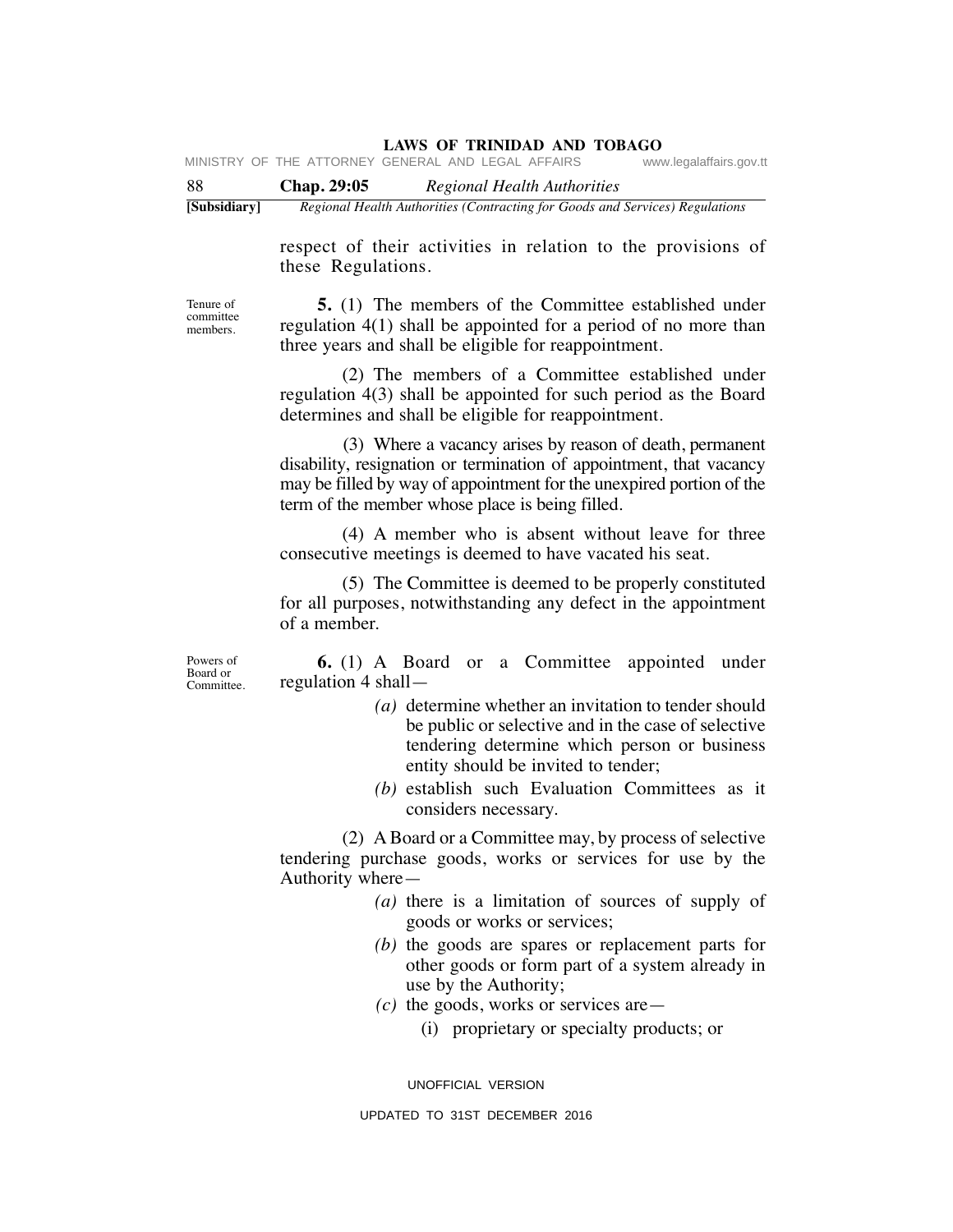# *Regional Health Authorities* **Chap. 29:05** 89 **LAWS OF TRINIDAD AND TOBAGO** *Regional Health Authorities (Contracting for Goods and Services) Regulations* **[Subsidiary]** MINISTRY OF THE ATTORNEY GENERAL AND LEGAL AFFAIRS www.legalaffairs.gov.tt

- (ii) supplied or disposed of on a repetitive basis; or
- *(d)* such goods form part of the Authority's inventory of stock items, the replenishment of which is repetitive and cost effectively negotiable at each point of replenishment.

 (3) Where the Committee appointed under regulation 4(1) proposes to award a contract, the value of which is one million dollars or more the Committee shall seek the prior approval of the Board, but no Committee shall, for the purpose of avoiding the stipulations of this subregulation, subdivide the quantity of the goods to be supplied or the works or services to be undertaken into two or more portions so that the value of the portions is less than one million dollars.

 (4) The Board with the approval of the Minister may, by resolution, vary the limit of one million dollars given in subregulation (3).

**7.** At any meeting of a Committee established under Quorum. regulation 4(1) or for the purpose of voting on papers in circulation, two Board members, one of whom shall be the Chairman of the Tenders Committee, and two other members shall constitute a quorum.

**8.** (1) A Board or a Committee shall meet as often as is Meetings. necessary or expedient for the transaction of business.

 (2) The Chairman shall fix the date, time and place at which meetings shall take place and may call special meetings for the consideration of any urgent matter.

 (3) The notice and agenda of a meeting shall be circulated at least forty-eight hours before the time fixed for the meeting, unless the Chairman determines otherwise.

 (4) Every item of business to be considered by a Board or a Committee shall be set out in the agenda.

**9.** In cases of emergency, the Chairman or in his absence his Emergencies. alternate Board member of the Tenders Committee or in the absence of them both, the Chief Executive Officer shall be empowered,

### UNOFFICIAL VERSION

#### UPDATED TO 31ST DECEMBER 2016

*L.R.O.*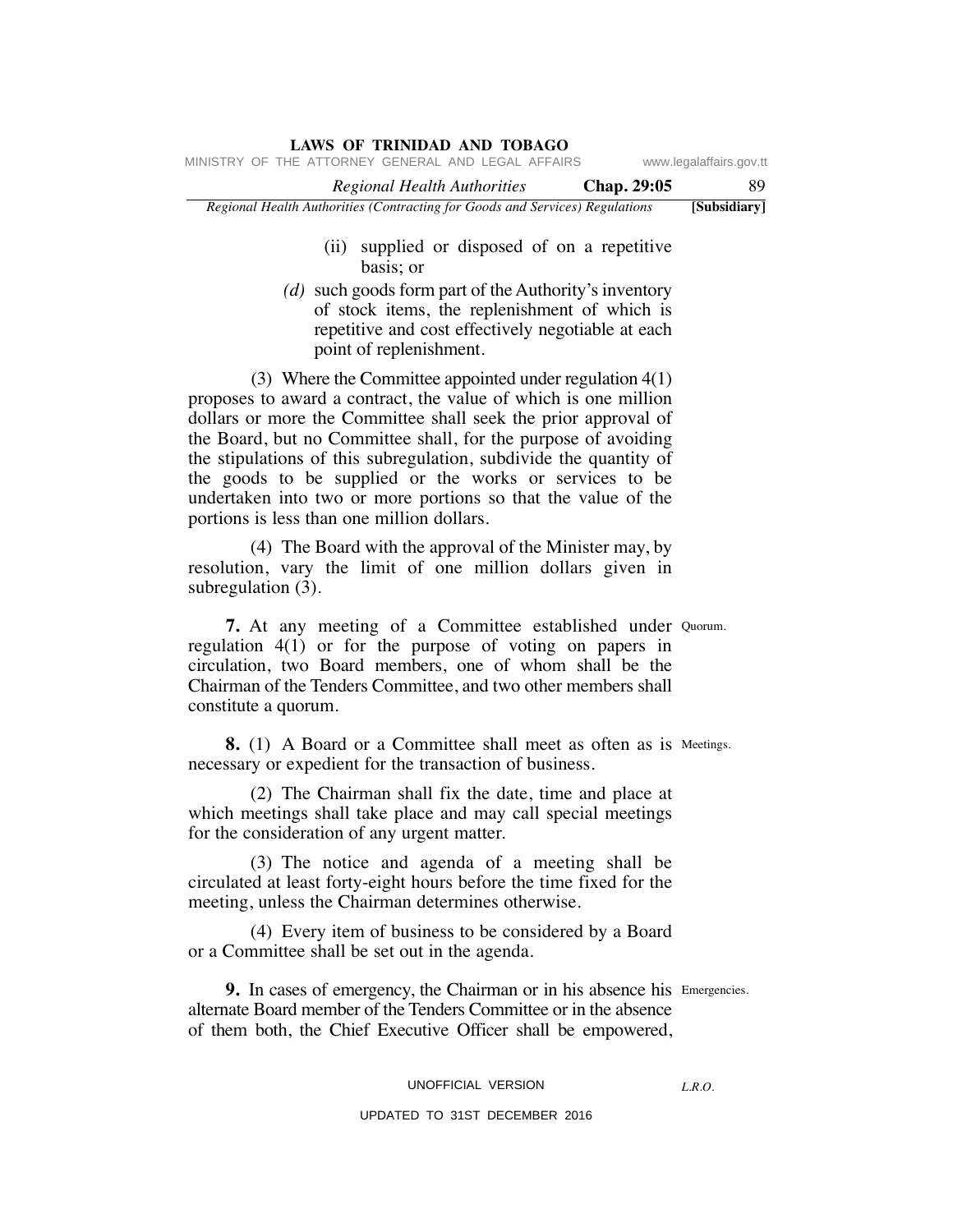**LAWS OF TRINIDAD AND TOBAGO** MINISTRY OF THE ATTORNEY GENERAL AND LEGAL AFFAIRS

90 **Chap. 29:05** *Regional Health Authorities* **[Subsidiary]** *Regional Health Authorities (Contracting for Goods and Services) Regulations*

> without inviting tenders, to authorise the award of contracts for the supply of any goods or the undertaking of any works or services necessary for the expeditious handling of such emergency, the total cost of which does not exceed three hundred thousand dollars, and when any such action is taken it must be reported to the Board or Committee at the next succeeding meeting.

Decisions of a Committee.  **10.** (1) The decision of a Board or Committee shall be taken at a meeting or where a decision is needed but a meeting cannot be convened, opinions shall be solicited and votes taken by circulation amongst members of the papers relevant to the matter under consideration.

> (2) Where papers are circulated amongst members, a member may request that the Chairman reserves the matter for discussion at the next meeting.

> (3) A response to a circulation of papers under subregulation (1) shall be as valid as if made in a properly constituted meeting.

> (4) A member of a Board or a Tenders Committee who dissents from a decision may request that the Chairman record such dissent and the reason therefor and the Chairman shall so record.

> **11.** (1) The minutes of each meeting shall be prepared in proper form, and confirmed by the Board or Committee and certified by the Chairman at the next succeeding meeting.

> (2) A copy of the confirmed minutes of the Committee shall be forwarded to the Board and to the Minister within one month of certification.

Disclosure of interest.

**12.** (1) A member of a Board or Tenders Committee who—

- *(a)* is employed by, or is a member of or has a financial or other vested interest in a business entity; or
- *(b)* has a relative or whose spouse has a relative who is a member of or has a financial or other vested interest in a business entity,

UNOFFICIAL VERSION

Minutes.

Board or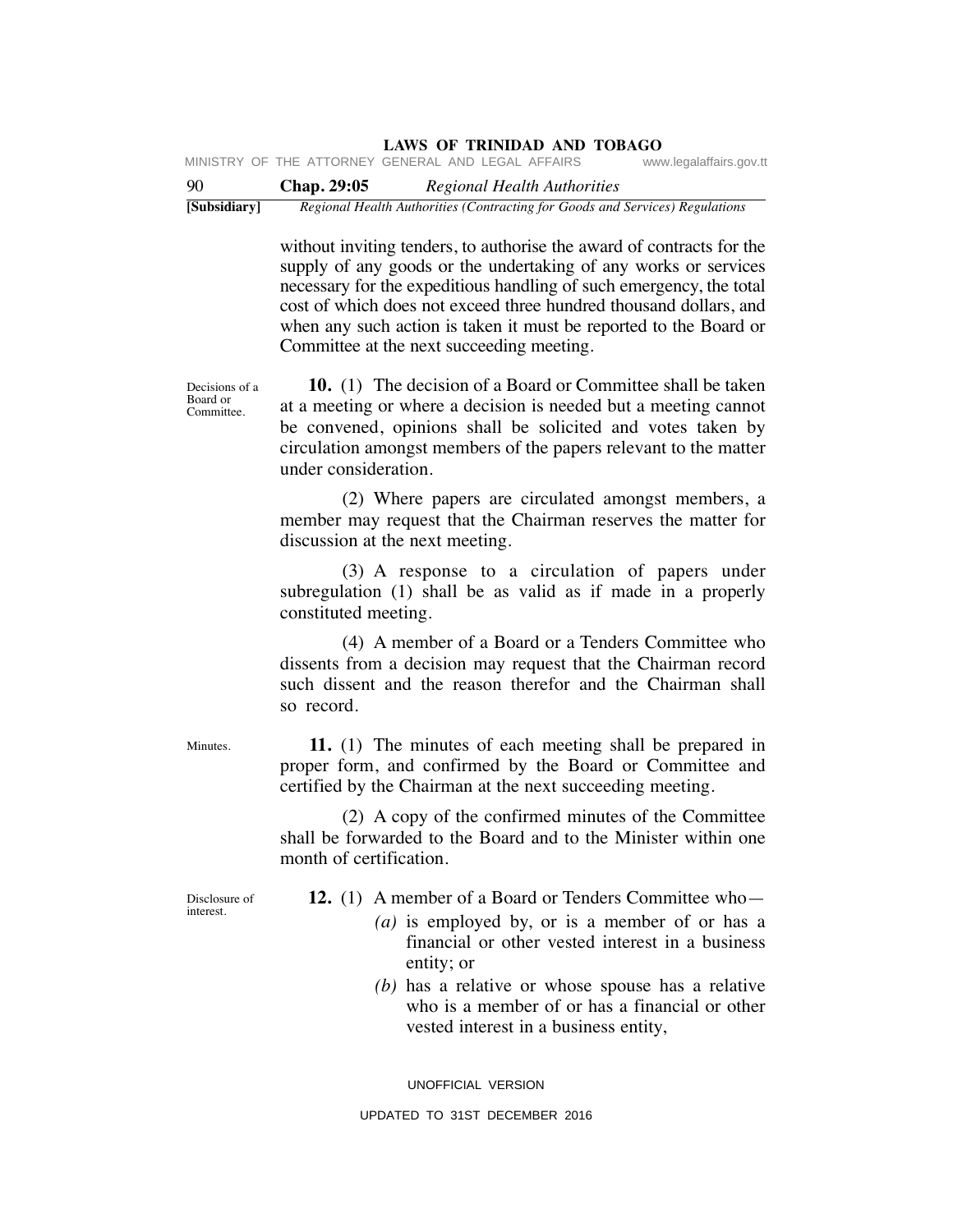| <b>LAWS OF TRINIDAD AND TOBAGO</b>                                           |                         |  |  |
|------------------------------------------------------------------------------|-------------------------|--|--|
| MINISTRY OF THE ATTORNEY GENERAL AND LEGAL AFFAIRS                           | www.legalaffairs.gov.tt |  |  |
| Chap. 29:05<br>Regional Health Authorities                                   | 91                      |  |  |
| Regional Health Authorities (Contracting for Goods and Services) Regulations | [Subsidiary]            |  |  |

where the business entity has submitted a tender for the supply or purchase of goods or for the undertaking of works or services which is the subject of consideration by the Board or Committee, shall disclose the fact and shall not be present at or take part in the consideration or discussion of, or vote on, any question relating thereto.

 (2) Where papers are to be circulated under regulation 10(1) the Chairman shall direct that the papers are not circulated to the member, who through declared interest is precluded from taking part in the consideration, discussion and voting on the matter.

 (3) If any person fails to comply with the provisions of subregulation (1), he is guilty of an offence and liable on summary conviction to a fine of five hundred dollars, unless he proves that he did not know that a tender for the supply or purchase of goods or for the undertaking of works or services in connection therewith was the subject of consideration by the Board or Tenders Committee.

#### **PART III**

### **TENDERS**

tender.

**13.** (1) Whenever goods or services are required to be Invitation to supplied to, or works or services are required to be undertaken on behalf of, an Authority, the Chief Executive Officer shall make a written request to the Board or the appropriate Tenders Committee to invite tenders for the supply of the goods or the undertaking of the works or services.

 (2) The request referred to in subregulation (1) shall precisely describe the goods, works or services in respect of which the request is made.

 (3) On receipt of any such request, a Board or a Committee shall either—

- *(a)* by way of the local or overseas print or electronic media, invite members of the public to submit tenders; or
- *(b)* invite such person or business entity as may be selected by the Board or Tenders Committee under subregulation 6(1)*(a)* to submit tenders.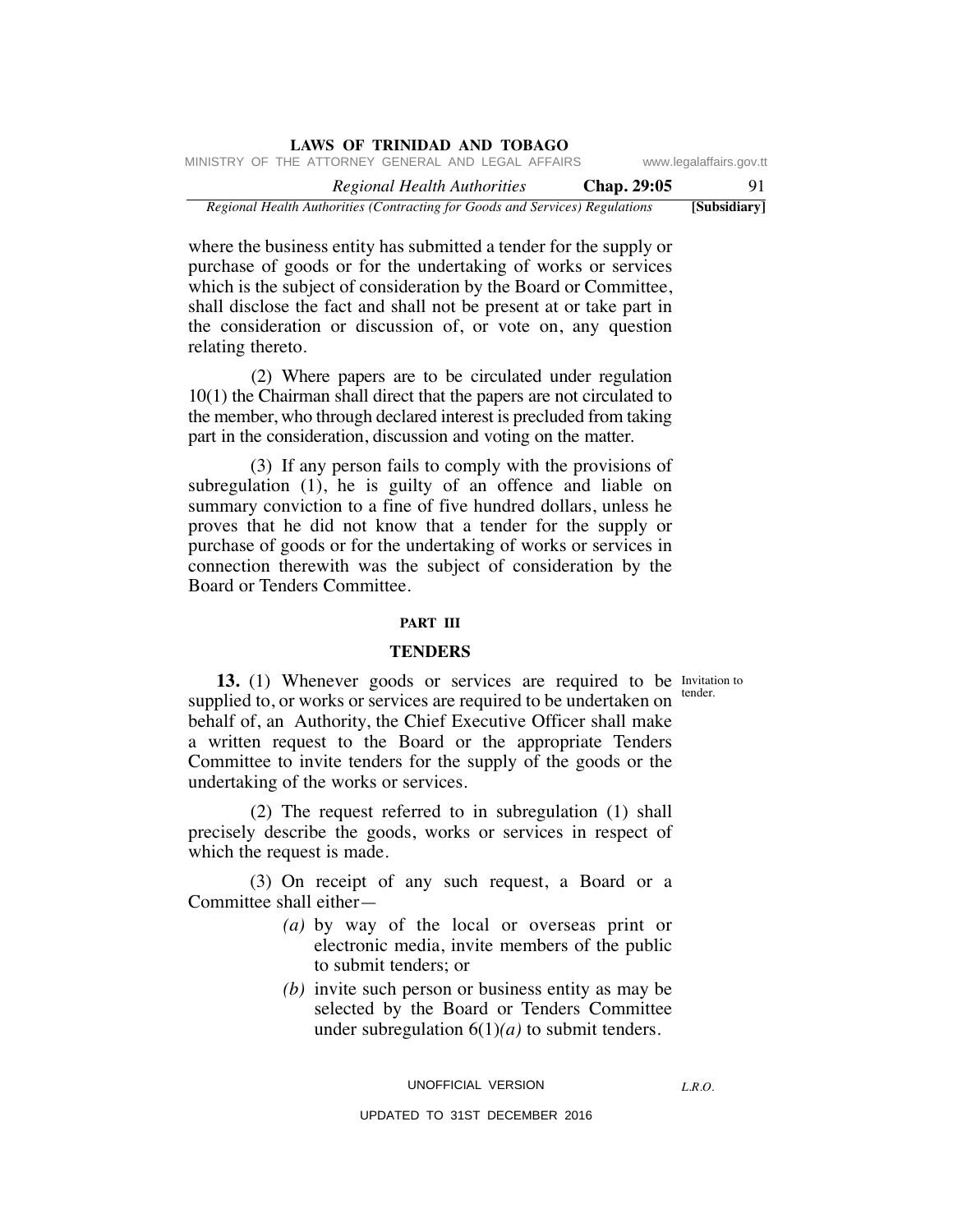|                          |                            | LAWS OF TRINIDAD AND TOBAGO<br>MINISTRY OF THE ATTORNEY GENERAL AND LEGAL AFFAIRS<br>www.legalaffairs.gov.tt                                                                                                                                                                                                                                                                                                                                                                                                                                                                                                                                                                                                                                                                                                                                                                                                                                                                                                                                                                                        |
|--------------------------|----------------------------|-----------------------------------------------------------------------------------------------------------------------------------------------------------------------------------------------------------------------------------------------------------------------------------------------------------------------------------------------------------------------------------------------------------------------------------------------------------------------------------------------------------------------------------------------------------------------------------------------------------------------------------------------------------------------------------------------------------------------------------------------------------------------------------------------------------------------------------------------------------------------------------------------------------------------------------------------------------------------------------------------------------------------------------------------------------------------------------------------------|
| 92                       | Chap. 29:05                | Regional Health Authorities                                                                                                                                                                                                                                                                                                                                                                                                                                                                                                                                                                                                                                                                                                                                                                                                                                                                                                                                                                                                                                                                         |
| [Subsidiary]             |                            | Regional Health Authorities (Contracting for Goods and Services) Regulations                                                                                                                                                                                                                                                                                                                                                                                                                                                                                                                                                                                                                                                                                                                                                                                                                                                                                                                                                                                                                        |
|                          |                            | $(4)$ The invitation to tender shall contain—<br>( <i>a</i> ) a precise description of the goods required or<br>scope of works or services to be undertaken, and<br>where necessary, the place where and the time<br>when additional information relating thereto<br>may be obtained;<br>$(b)$ the form or manner in which a tender is to be<br>submitted;<br>$(c)$ the date and time within which a tender is to be<br>submitted;<br>(d) the place where and the manner in which a<br>tender is to be submitted;<br>$(e)$ instructions relating to essential documents<br>which must accompany the tender including in<br>the case of a local business entity, an Income<br>Tax Certificate and Value Added Tax Certificate,<br>and in the case of any other business entity, the<br>appropriate certificate of registration to<br>establish the legal identity of the tenderer;<br>$(f)$ instructions with respect to the payment of<br>tender fees and deposits and performance<br>deposits or bonds;<br>$(g)$ the date and time for the opening of tenders;<br>$(h)$ any other relevant matter. |
|                          | Chairman or on his behalf. | (5) The invitation to tender shall be in such form as a<br>Board or a Committee determines and shall be signed by the                                                                                                                                                                                                                                                                                                                                                                                                                                                                                                                                                                                                                                                                                                                                                                                                                                                                                                                                                                               |
| Submission of<br>tender. | addressed to the Chairman. | 14. (1) A tender shall be made on the appropriate form<br>specified in the invitation to tender and shall be signed by the<br>person submitting the tender or in the case of a business entity, a<br>duly authorised officer and shall be enclosed in a sealed envelope                                                                                                                                                                                                                                                                                                                                                                                                                                                                                                                                                                                                                                                                                                                                                                                                                             |
|                          |                            | (2) A tender shall, where applicable, be accompanied by                                                                                                                                                                                                                                                                                                                                                                                                                                                                                                                                                                                                                                                                                                                                                                                                                                                                                                                                                                                                                                             |

a valid Income Tax Certificate and Value Added Tax Certificate both confirming that the tenderer has complied with the provisions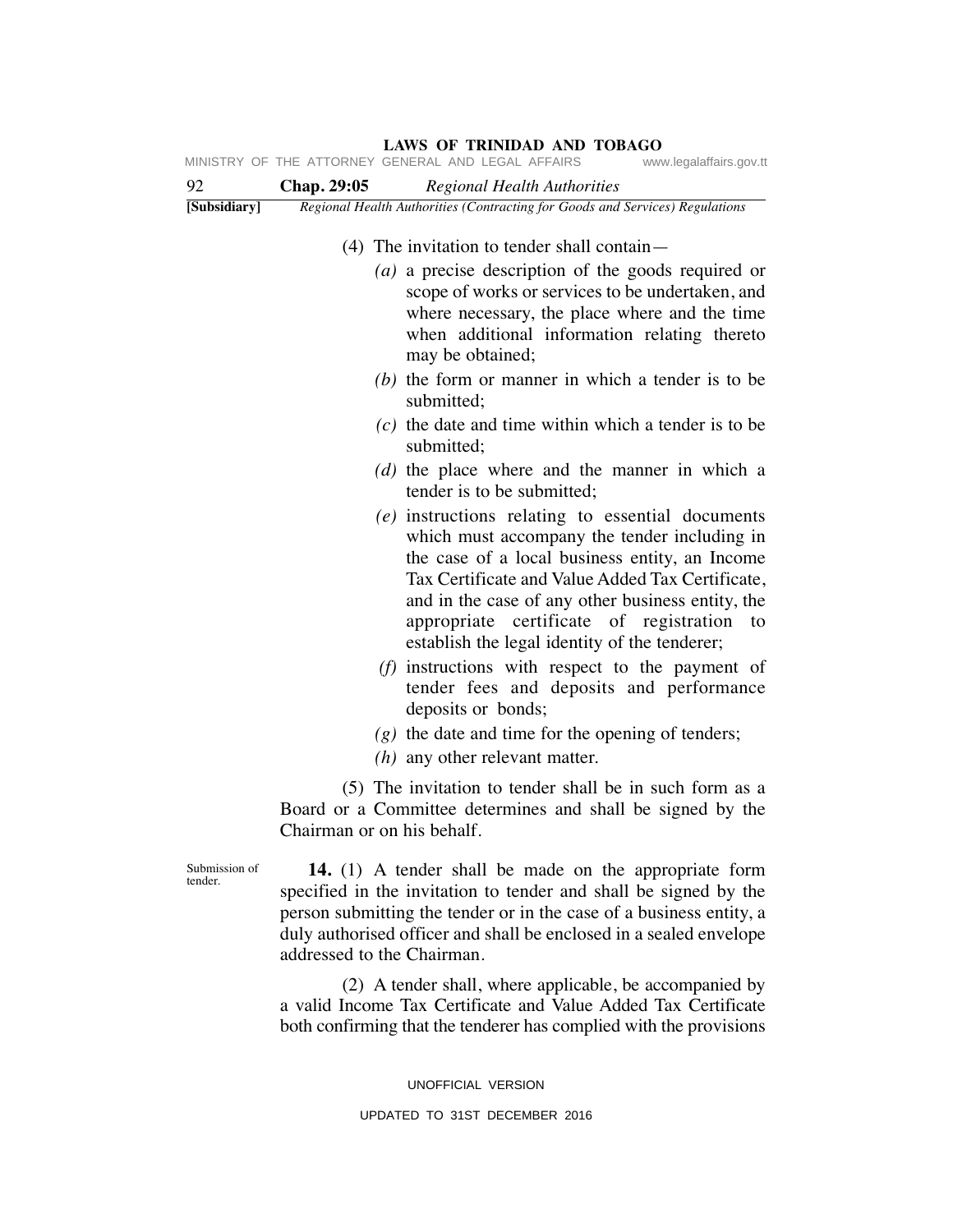| LAWS OF TRINIDAD AND TOBAGO                                                  |             |                         |
|------------------------------------------------------------------------------|-------------|-------------------------|
| MINISTRY OF THE ATTORNEY GENERAL AND LEGAL AFFAIRS                           |             | www.legalaffairs.gov.tt |
| Regional Health Authorities                                                  | Chap. 29:05 | 93.                     |
| Regional Health Authorities (Contracting for Goods and Services) Regulations |             | [Subsidiary]            |

of and discharged his or its obligations under the Income Tax legislation and the Value Added Tax legislation, and in the case of a business entity, the appropriate certificate of registration to establish the legal identity of the tenderer.

 (3) Any alteration or erasure in a tender shall be initialled by the person submitting the tender or in the case of a business entity a duly authorised officer thereof.

 (4) A Board or a Committee may reject any tender which does not comply with any of the provisions of this regulation.

**15.** (1) A Board may require tenderers to pay non- Tender fees, refundable tender fees, in such sums as may be determined by the <sup>deposits.</sup> Board or Committee, prior to collection of tender documents.

 (2) A Board or Committee may require persons desirous of submitting tenders to deposit with the Authority such sum as may be determined by the Board or Committee prior to the submission of tenders.

 (3) A Board or Committee may forfeit any sum so deposited under subregulation (2) if—

- *(a)* the person making the deposit fails to submit a tender;
- *(b)* the person whose tender is accepted fails or refuses to enter into a formal contract;
- *(c)* the person submitting a tender withdraws same.

**16.** (1) A Board or Committee shall cause to be kept at its Tender boxes. office, or in such other place as in the opinion of the Board or Committee is desirable, specially constructed boxes in which tenders shall be deposited.

 (2) Each box shall be marked "Tenders Box" and may carry any other markings necessary to ensure ready identification by tenderers.

 (3) Each box shall be of tamper-proof construction which—

> *(a)* requires operation of two independent locking mechanisms to open the box; and

### UNOFFICIAL VERSION

*L.R.O.*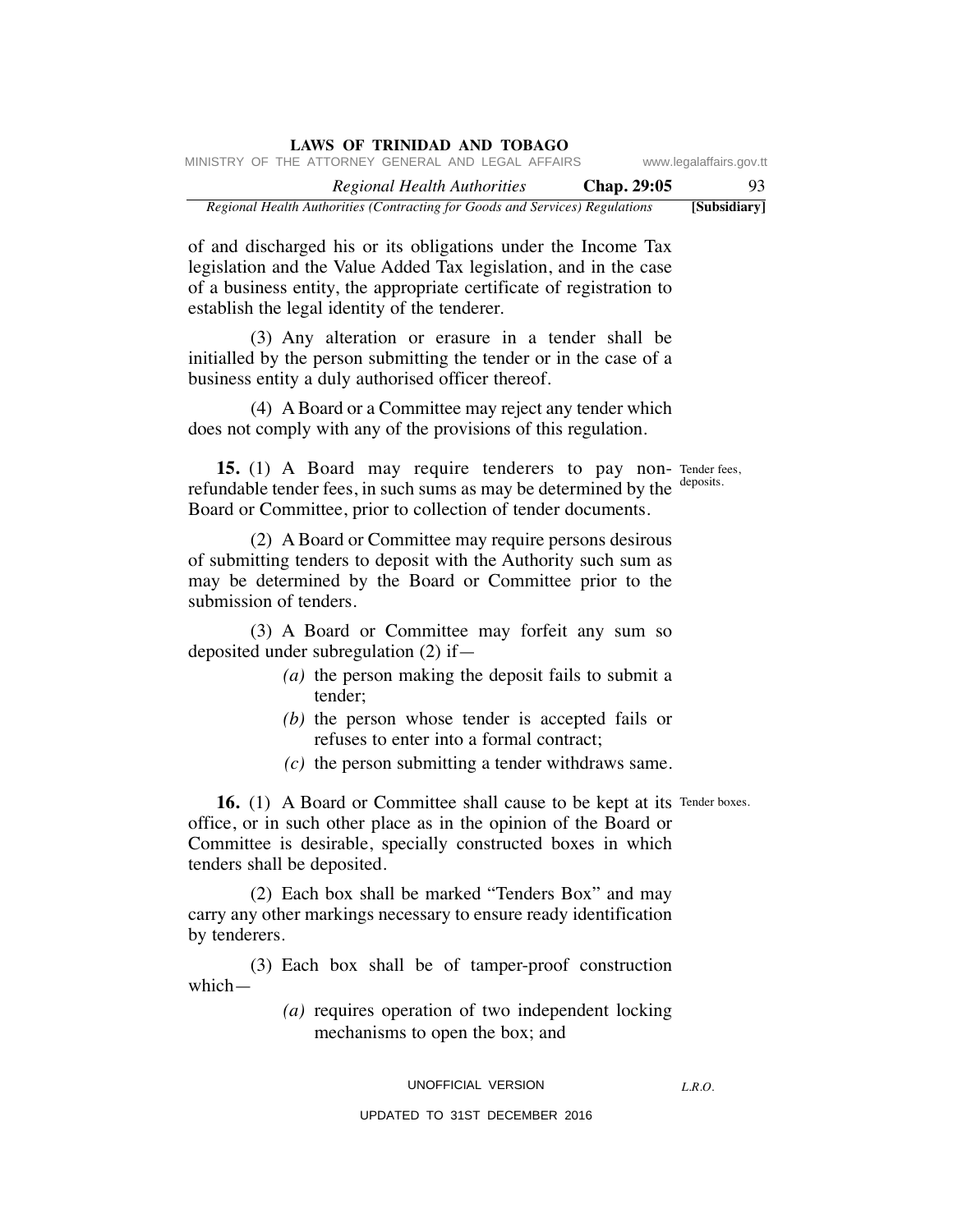| -94          | <b>Chap. 29:05</b> | Regional Health Authorities                                                  |
|--------------|--------------------|------------------------------------------------------------------------------|
| [Subsidiary] |                    | Regional Health Authorities (Contracting for Goods and Services) Regulations |

 *(b)* affords quick, easy and positive closing of the box at the appointed time and date.

 (4) The key for one lock shall be kept by the Chairman and the key for the other lock by such other member of the Board or Committee as the Board or Committee may direct.

Receipt of tender.

 **17.** (1) A tender shall be placed in a sealed envelope and deposited in the tenders box before the time and closing date specified.

 (2) Subject to subregulation (3), a tender shall be regarded as having been received when it has been deposited in the tenders box.

 (3) A Board or Committee may consider a tender which does not comply with subregulation (2), including a tender from an overseas supplier where the requirement to deposit tenders in the tenders box is impractical.

 (4) A tender submitted under subregulation (3) shall be regarded as having been received when a telefax, telex or postal transmission containing the tender has been received by the Authority.

 (5) In order to ensure the confidentiality of tenders submitted pursuant to subregulation (4), upon receipt of such tenders a person nominated by the Board or Committee shall be responsible for depositing them in the tenders box.

 (6) A person nominated by a Board or Committee shall be responsible for ensuring that the tender boxes are closed at the time and on the date appointed by the invitation to tender.

 (7) The closed tender boxes shall be left in the custody of the nominated person until the time and date fixed for the opening of tenders.

Withdrawal of tender.

 **18.** (1) A tender may be withdrawn by a letter addressed to the Chairman and shall be signed by the person who submitted the tender or a duly authorised officer of the business entity that submitted the tender and shall reach the Chairman before tenders are opened.

#### UNOFFICIAL VERSION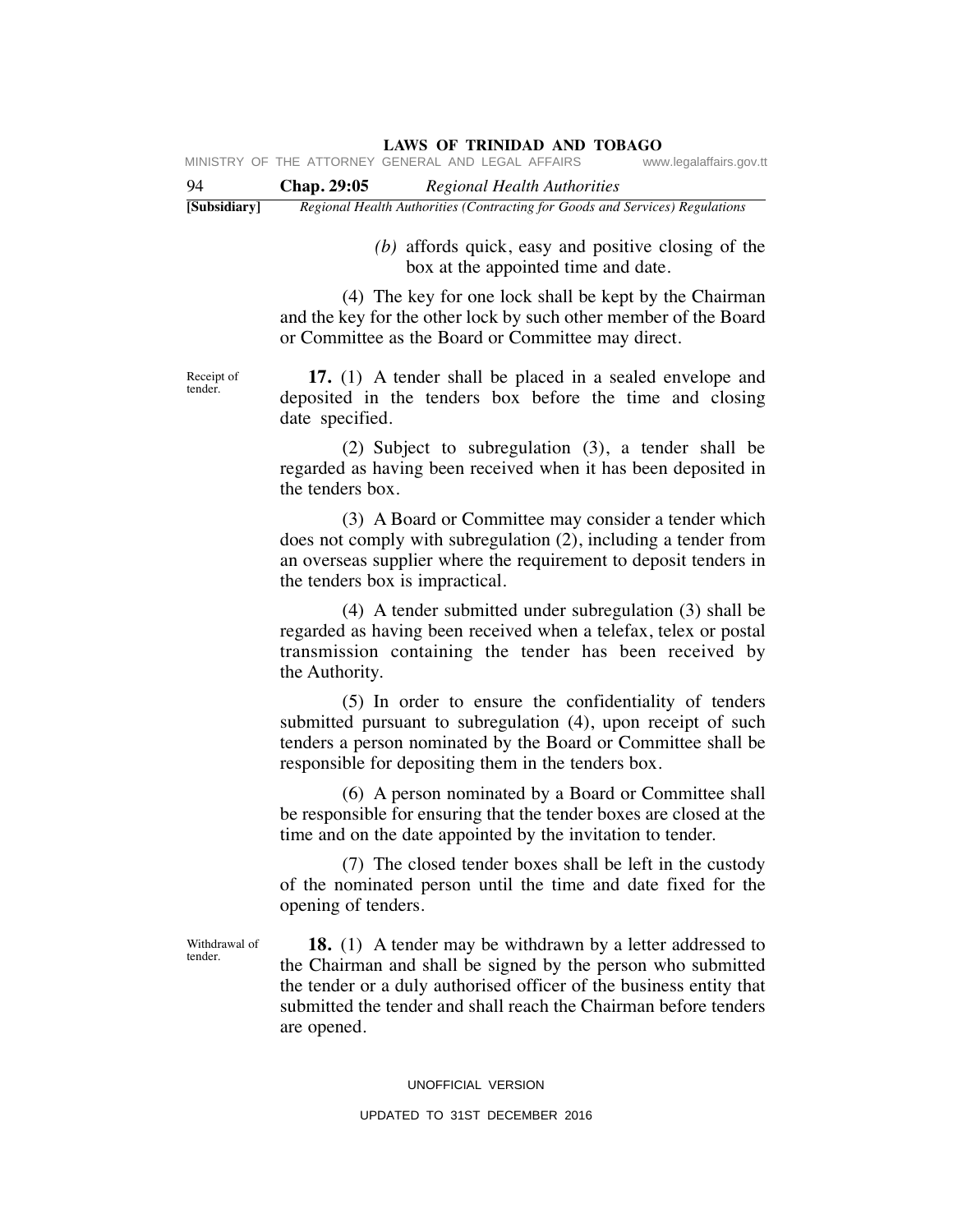| LAWS OF TRINIDAD AND TOBAGO                                                  |             |                         |
|------------------------------------------------------------------------------|-------------|-------------------------|
| MINISTRY OF THE ATTORNEY GENERAL AND LEGAL AFFAIRS                           |             | www.legalaffairs.gov.tt |
| Regional Health Authorities                                                  | Chap. 29:05 | 95.                     |
| Regional Health Authorities (Contracting for Goods and Services) Regulations |             | [Subsidiary]            |

 (2) A duly authorised officer of the Board or Committee shall receive such letters of withdrawal and sign for the same, recording the time, date of delivery and name and signature of person delivering the letter of withdrawal.

**19.** (1) On the date and at the time fixed for the opening of Opening of tenders, the Chairman and one other member of the Board or Committee shall unlock the box and remove and open the tenders found therein, and every person submitting a tender shall be entitled to be present either personally or through a duly authorised representative at the opening of the tenders box.

 (2) The persons opening the tenders shall initial the tenders, and shall cause a note to be taken of the names of the tenderers, the tender sums quoted and such further information as the Board or Committee directs.

 (3) The tenders shall be placed in a safe place to the satisfaction of the Chairman and shall be kept there until the tenders are considered by the Board or Tenders Committee.

**20.** (1) After the tenders have been opened, a Board or Consideration of tenders. Committee shall consider them.

 (2) A Board may establish Evaluation Committees comprising staff of the Authority as well as non-members of staff to assist the Board or Committee in considering and evaluating tenders.

 (3) In selecting the tender to be accepted, a Board or Committee shall consider—

- *(a)* the price quoted;
- *(b)* the evidence of reliability of performance;
- *(c)* any warranty or guarantee given;
- *(d)* technical skills, adequacy of support staff, and financial capability;
- *(e)* the maintenance or repair service to be provided;
- *(f)* the compatibility with other goods, works or services used by the Authority;

*L.R.O.* 

UPDATED TO 31ST DECEMBER 2016

tenders.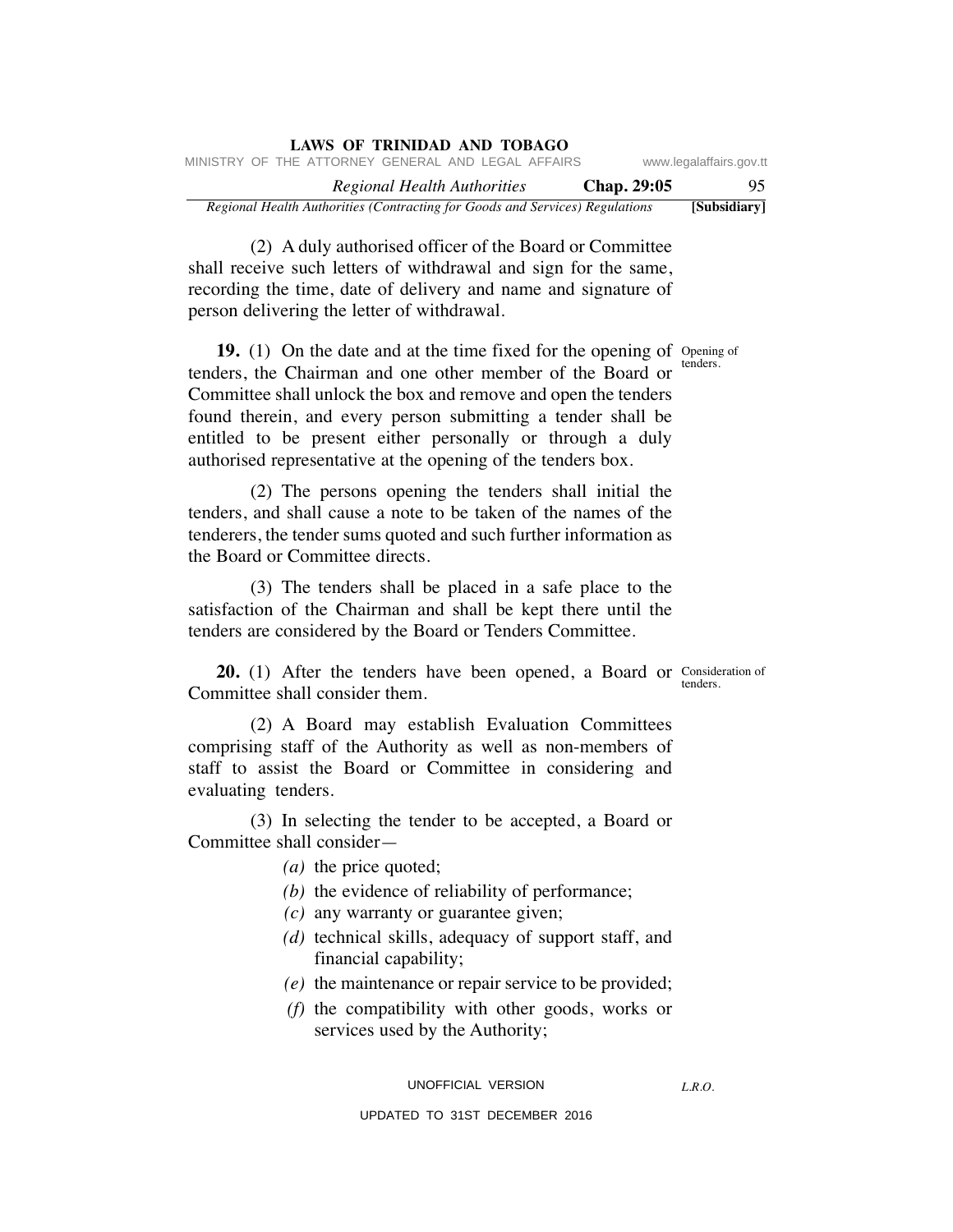|                          | MINISTRY OF THE ATTORNEY GENERAL AND LEGAL AFFAIRS<br>www.legalaffairs.gov.tt                                                                                                                                                                                                                                                |
|--------------------------|------------------------------------------------------------------------------------------------------------------------------------------------------------------------------------------------------------------------------------------------------------------------------------------------------------------------------|
| 96                       | Chap. 29:05<br><b>Regional Health Authorities</b>                                                                                                                                                                                                                                                                            |
| [Subsidiary]             | Regional Health Authorities (Contracting for Goods and Services) Regulations                                                                                                                                                                                                                                                 |
|                          | $(g)$ the adequacy of stocks or spares held in<br>Trinidad and Tobago by the tenderer;                                                                                                                                                                                                                                       |
|                          | $(h)$ evidence of previous performance of similar<br>work or services;                                                                                                                                                                                                                                                       |
|                          | ( <i>i</i> ) Government's policy with respect to locally<br>made or processed items and locally offered<br>services being given preference within the limits<br>of reasonable economic operations; and                                                                                                                       |
|                          | $(i)$ any other matter related to the quality, reliability<br>or adequacy of the goods, works or services.                                                                                                                                                                                                                   |
|                          | (4) A Board or Committee, and any Evaluation<br>Committee, where established, may in its consideration of<br>any tender-                                                                                                                                                                                                     |
|                          | $(a)$ consult with any member of staff of the<br>Authority, or such other person as is considered<br>proper and desirable;                                                                                                                                                                                                   |
|                          | $(b)$ require any tenderer to attend a meeting and to<br>furnish such information as is necessary for the<br>proper assessment of the tender and the<br>tenderer's capacity to execute same;                                                                                                                                 |
|                          | (c) make such inspections of the tenderer's<br>operation as is considered necessary;                                                                                                                                                                                                                                         |
|                          | (d) require samples to be submitted for test<br>or examination.                                                                                                                                                                                                                                                              |
|                          | (5) Where there is no significant difference in the<br>quality of goods being offered or in the capacity to undertake the<br>works or services between competing tenderers, the lowest tender<br>shall be accepted by the Board.                                                                                             |
| Acceptance of<br>tender. | 21. Where a tender has been accepted, a Board or Committee<br>shall cause the tenderer to be notified of its acceptance and, in<br>appropriate cases, of the requirement to enter into a formal<br>contract with the Authority and provide security in the manner<br>and to the extent as the Board or Committee determines. |

UNOFFICIAL VERSION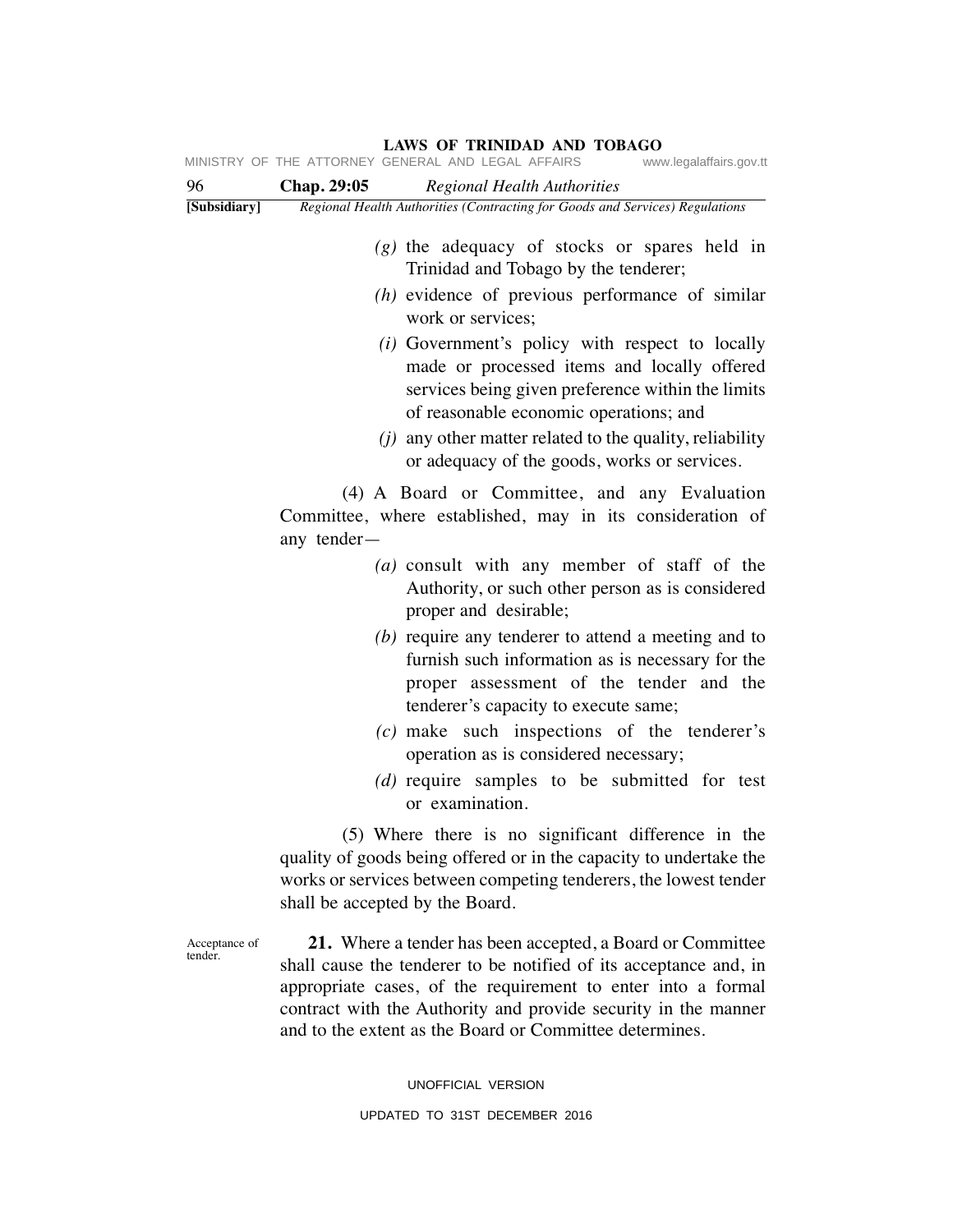| LAWS OF TRINIDAD AND TOBAGO                                                  |                         |  |  |  |
|------------------------------------------------------------------------------|-------------------------|--|--|--|
| MINISTRY OF THE ATTORNEY GENERAL AND LEGAL AFFAIRS                           | www.legalaffairs.gov.tt |  |  |  |
| Chap. 29:05<br>Regional Health Authorities                                   | 97                      |  |  |  |
| Regional Health Authorities (Contracting for Goods and Services) Regulations | [Subsidiary]            |  |  |  |

22. Every formal contract shall be in such form as a Board or Form of Committee from time to time determines and shall specify, *inter* contract. *alia,* wherever applicable—

- *(a)* a description of the goods to be supplied or the works or services to be undertaken;
- *(b)* the price to be paid for the supply of such goods or the undertaking of such works or services;
- *(c)* the period within which the matters contemplated by the contract are to be performed;
- *(d)* the amount of damages payable by the contractor for delay or non-completion within the period stipulated;
- *(e)* provision for termination on breach.

23. (1) A performance deposit shall be refunded or Performance performance bond released, as soon as the contract has been completed in accordance with the terms and conditions of the said contract.

 (2) Where the contractor fails to complete the contract in accordance with the terms and conditions, the deposit or the amount secured by the bond or a proportionate part thereof shall be forfeited.

 (3) The extent to which contract terms and conditions have been fulfilled shall be certified by Receiving Reports or Contract Completion Reports prepared by the receiver of the goods, works or services which are the subject of the contract and approved by the relevant Head of Department.

**24.** (1) A Chief Executive Officer or his nominee shall Disposal of surplus or advise the Board or Committee of any goods, being the property supplus of any solution of the Authority, which are surplus to its requirements or are no goods. longer serviceable, together with a full description of the goods including the quantity thereof and location of storage.

 (2) Subject to subregulation (4) a Board or Committee may authorise the sale and disposal of the surplus or unserviceable goods by public auction or such other method of disposal as the Board or Committee considers proper.

# UNOFFICIAL VERSION UPDATED TO 31ST DECEMBER 2016

*L.R.O.* 

deposits, bonds.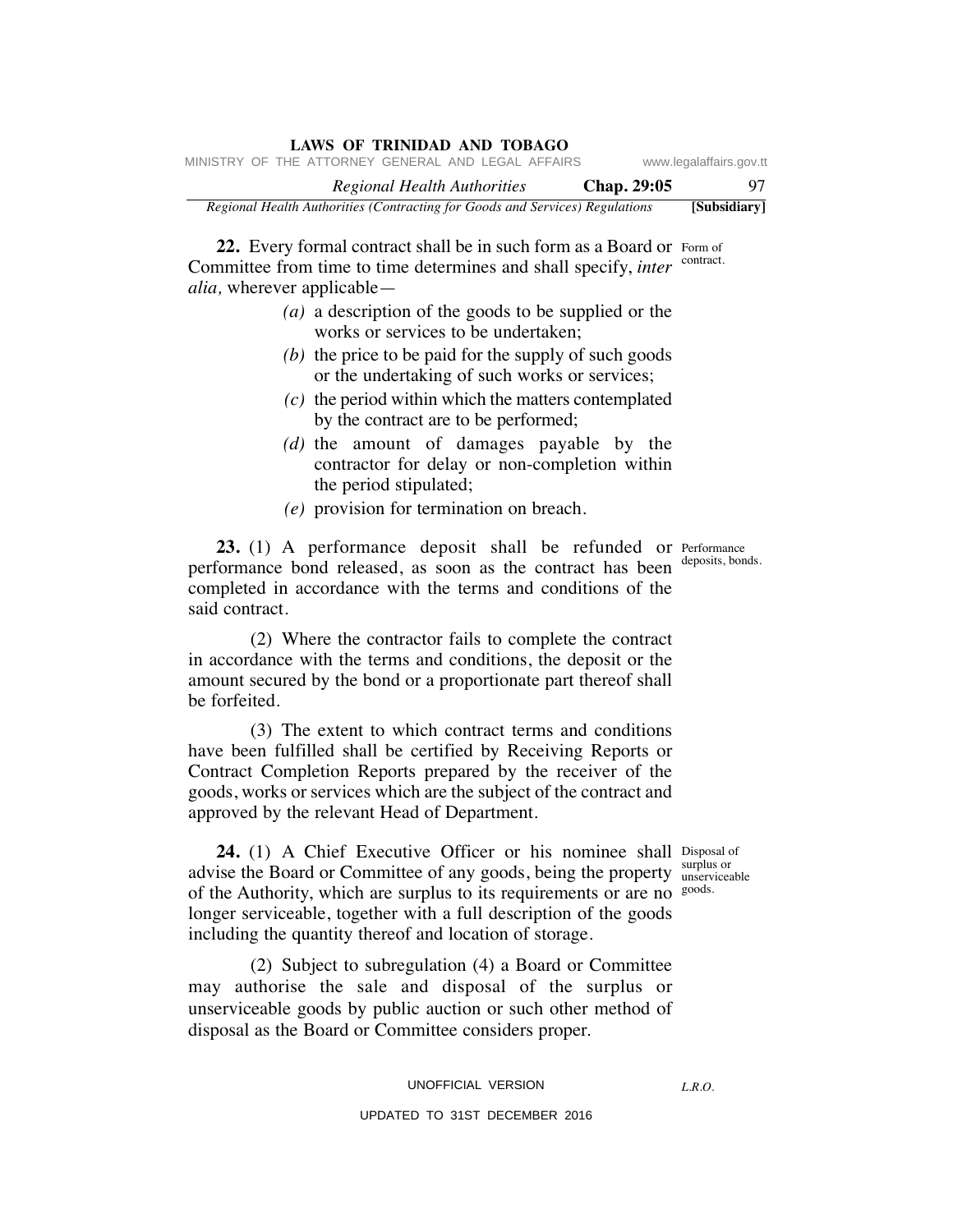| -98 | <b>Chap. 29:05</b> | Regional Health Authorities                        |                         |
|-----|--------------------|----------------------------------------------------|-------------------------|
|     |                    | MINISTRY OF THE ATTORNEY GENERAL AND LEGAL AFFAIRS | www.legalaffairs.gov.tt |

**[Subsidiary]** *Regional Health Authorities (Contracting for Goods and Services) Regulations*

 (3) A member of staff of the Authority shall attend every such sale and a written report shall be submitted to the Board or Committee on the results of the sale.

 (4) Where a Committee proposes to dispose of surplus or unserviceable goods the total value of which exceeds fifty thousand dollars based on acquisition cost it shall seek ratification from the Board but no Committee shall, for the purpose of purporting to give itself authority to act under this subregulation, subdivide the quantity of the goods to be disposed into two or more portions so that the value of the portions shall be fifty thousand dollars or less.

 (5) The proceeds of sale shall be credited to the appropriate revenue item of the Authority's budget.

Confidentiality of documents.

 **25.** (1) A person who performs an official duty of, or is engaged in the work of, a Board or Tenders Committee shall regard all documents and information relating to the functions of the Board or Committee as confidential.

 (2) A person having possession or control of a document or information relating to the functions of a Board or Tenders Committee, who at any time communicates or attempts to communicate information contained in such document to a person other than a member of the Board or Tenders Committee or a person authorised by the Board or Committee, otherwise than in the course of carrying out his official duties, is guilty of an offence and is liable on summary conviction to a fine not exceeding five hundred dollars.

Disqualification and prohibition from being awarded a contract.

 **26.** (1) Any person who, whether or not he has submitted a tender, offers a member of a Board or Tenders Committee or any member of staff of the Authority a gift of money or other inducement or approaches any member of a Board, Committee or member of staff of an Authority in respect of a matter that is before the Board or Tenders Committee or is expected to come before it, in addition to being disqualified from the award of a contract, is guilty of an offence and liable on summary conviction to a fine not exceeding five hundred dollars.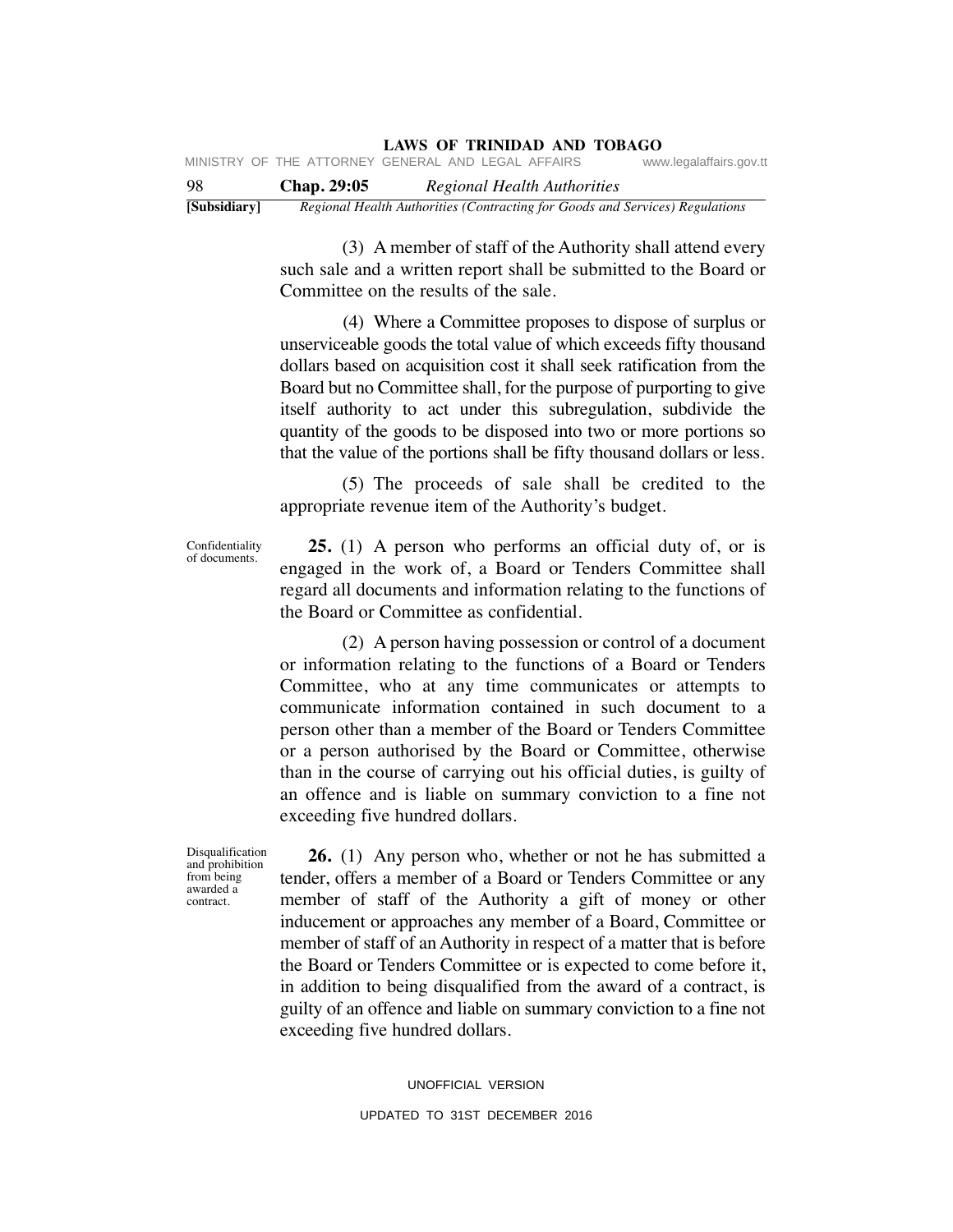|  |  |  | <b>LAWS OF TRINIDAD AND TOBAGO</b>                                           |             |                         |
|--|--|--|------------------------------------------------------------------------------|-------------|-------------------------|
|  |  |  | MINISTRY OF THE ATTORNEY GENERAL AND LEGAL AFFAIRS                           |             | www.legalaffairs.gov.tt |
|  |  |  | Regional Health Authorities                                                  | Chap. 29:05 | -99                     |
|  |  |  | Regional Health Authorities (Contracting for Goods and Services) Regulations |             | [Subsidiary]            |

 (2) A member of a Board or Tenders Committee or a member of staff of an Authority shall not enter into a contract for the supply of goods or the undertaking of any works or services for the Authority.

 (3) Any person who contravenes this regulation is guilty of an offence and liable on summary conviction to a fine not exceeding five hundred dollars.

#### **PART IV**

## **COLLECTIVE PROCUREMENT OF GOODS AND SERVICES**

**27.** In this Part—

"Contracting Authority" means the Authority of a Contracting  $\frac{words in}{Post IV}$ Board referred to in regulation 28(1); and

"Procuring Authority" means the Authority of a Procuring Board referred to in regulation 28(1).

**28.** (1) Where, in accordance with section 20 of the Act, a  $\frac{\text{Agreement}}{\text{between}}$ Board (hereinafter referred to as "the Procuring Board") is Boards. desirous of contracting for goods and services and is of the view that it would be economically expedient to do so in conjunction with one or more other Boards, it may enter into a written agreement with any such Board (hereinafter referred to as "a Contracting Board") for the purpose of inviting, considering, accepting or rejecting offers for the supply of goods or services necessary for carrying out the objects of the respective Authorities.

 (2) Where a Contracting Board agrees to the Procuring Board entering into a contract for goods or services on its behalf, the Contracting Board shall do so in the form approved by the Minister.

**29.** (1) The Procuring Board shall be responsible for Purchasing inviting, considering, accepting or rejecting offers of fifty thousand dollars or over for the supply of goods or services for carrying out the objects of the respective Authorities.

#### UPDATED TO 31ST DECEMBER 2016

Interpretation of certain Part IV.

between

procedure.

*L.R.O.*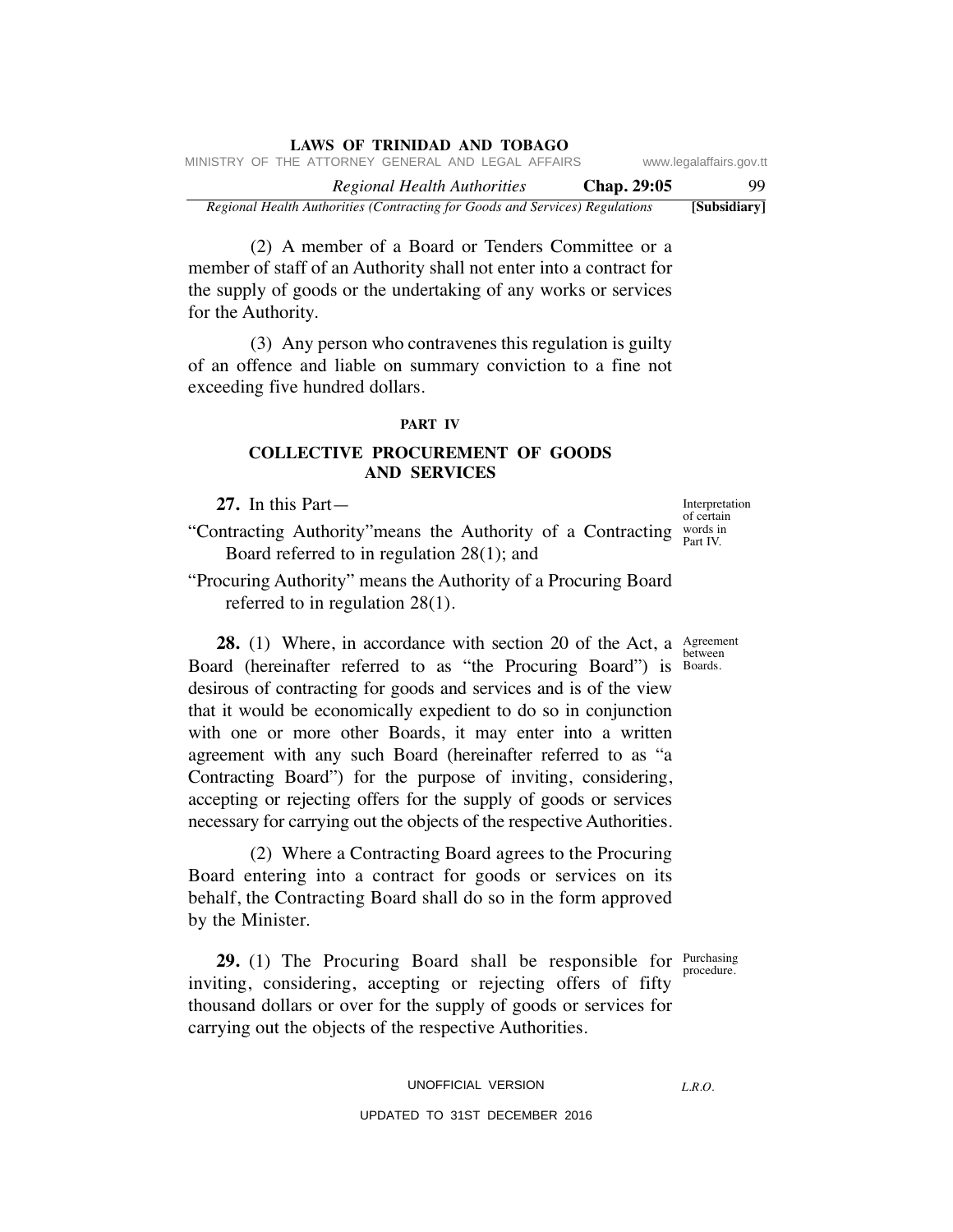MINISTRY OF THE ATTORNEY GENERAL AND LEGAL AFFAIRS www.legalaffairs.gov.tt

100 **Chap. 29:05** *Regional Health Authorities* **[Subsidiary]** *Regional Health Authorities (Contracting for Goods and Services) Regulations*

> (2) Notwithstanding subregulation (1), where the value of the goods or services exceeds three million dollars, the approval of the Minister for inviting offers shall first be obtained.

Establishment and compostion of the Joint Evaluation Committee.

 **30.** (1) The Procuring Board and Contracting Board shall establish a Joint Evaluation Committee for the purpose of assisting the Tenders Committee of the Procuring Board in considering and evaluating tenders.

 (2) The Joint Evaluation Committee may comprise staff from the Procuring Authority and from the Contracting Authority as well as non-staff members with relevant technical expertise.

 (3) A Joint Evaluation Committee shall follow the procedure set out in regulation  $20(3)$ , (4) and (5) when considering tenders.

 **31.** A Joint Evaluation Committee shall submit to the Tenders Committeee of the Procuring Board a report on the tenders evaluated and the reasons for recommending a tender.

Acceptance of tender.

Joint Evaluation Committee to submit Report.

> **32.** Where the Procuring Board accepts a tender it shall notify—

- (a) the tenderer of its acceptance of the tender and of the requirement to enter into a formal contract with the Procuring Authority and provide security in the manner and to the extent as the Procuring Board determines; and
- (b) the Contracting Board of its acceptance of the tender.

Procedure to be followed.

 **33.** Where the method or procedure with respect to any issue is not specifically provided for in this Part, the method or procedure specified in Parts II and III shall apply.

Legal transfer.

 **34.** (1) Where a Procuring Authority receives goods or acquires services, pursuant to a written contract referred to in regulation 32, on behalf of a Contracting Authority, it shall, in

UNOFFICIAL VERSION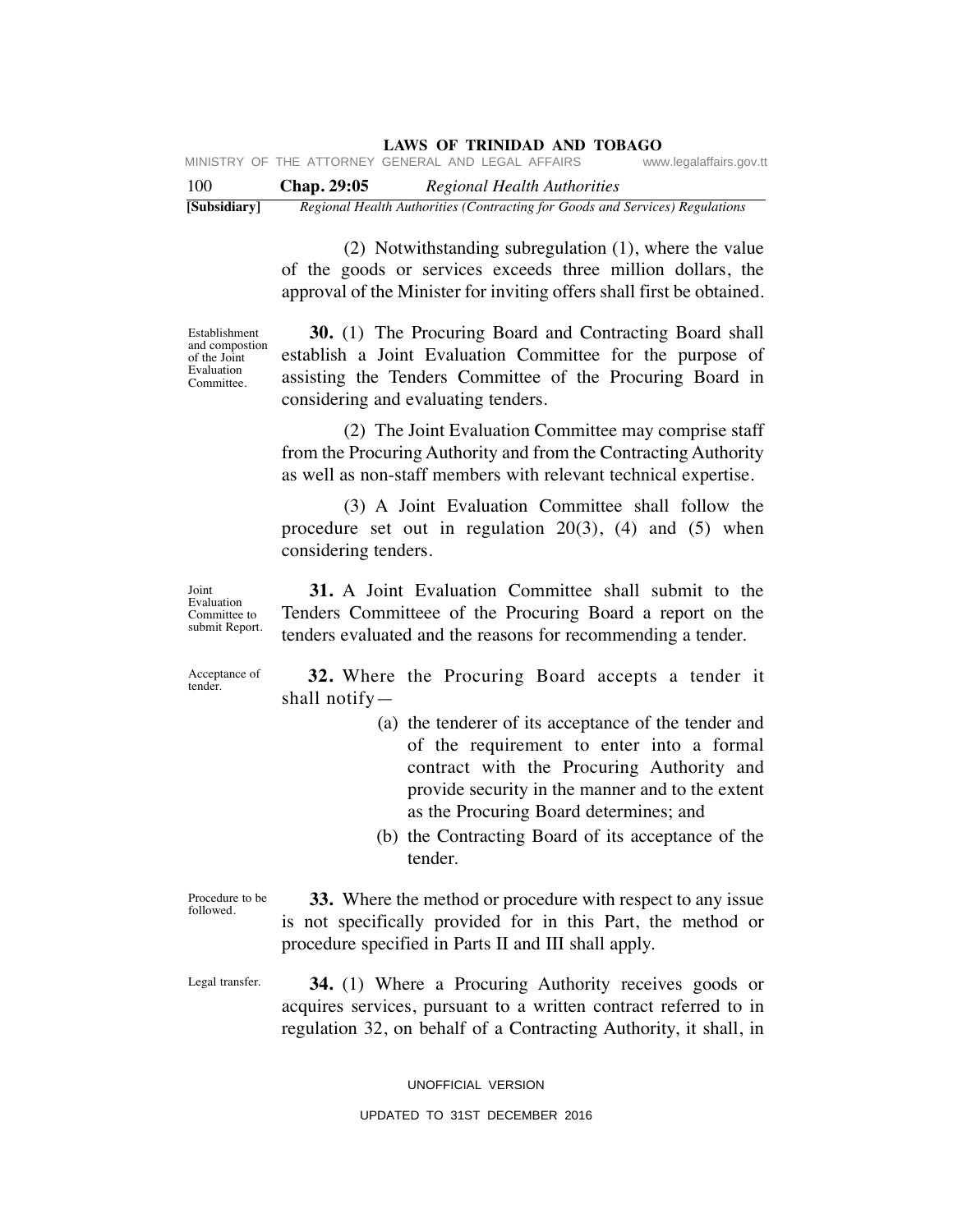| <b>LAWS OF TRINIDAD AND TOBAGO</b>                                           |             |                         |
|------------------------------------------------------------------------------|-------------|-------------------------|
| MINISTRY OF THE ATTORNEY GENERAL AND LEGAL AFFAIRS                           |             | www.legalaffairs.gov.tt |
| Regional Health Authorities                                                  | Chap. 29:05 | 101                     |
| Regional Health Authorities (Contracting for Goods and Services) Regulations |             | [Subsidiary]            |

accordance with the agreement made under regulation 28(1) transfer the goods or services to the Contracting Authority.

 (2) The transfer made under subregulation (1) shall include the transfer of the legal interest in relation to the goods and services.

UNOFFICIAL VERSION

*L.R.O.*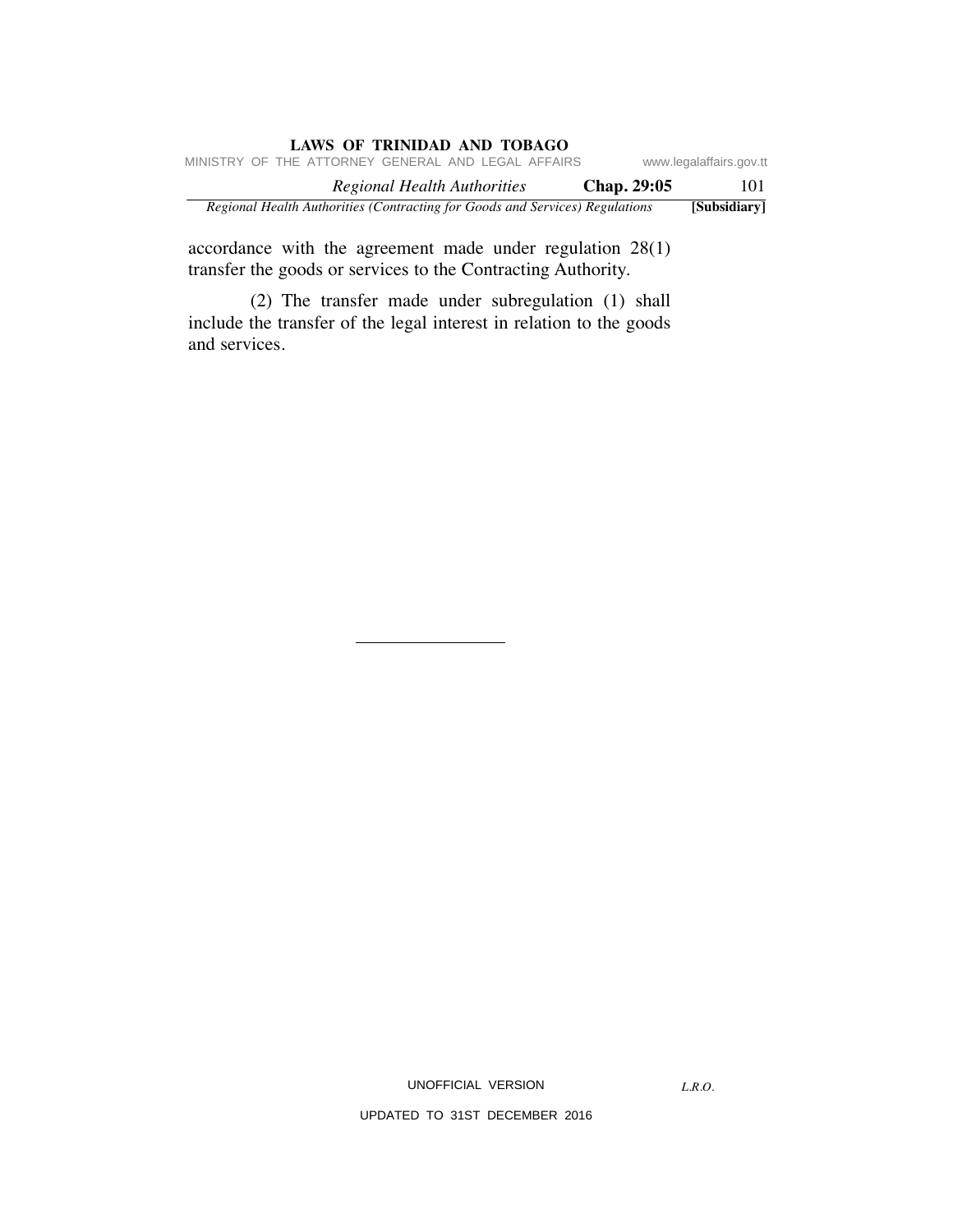**LAWS OF TRINIDAD AND TOBAGO** MINISTRY OF THE ATTORNEY GENERAL AND LEGAL AFFAIRS

102 **Chap. 29:05** *Regional Health Authorities*

#### **[Subsidiary]**

## **REGIONAL HEALTH AUTHORITIES (CONDUCT) REGULATIONS**

### ARRANGEMENT OF REGULATIONS

#### **REGULATION**

- 1. Citation.
- 2. Interpretation.
- 3. General conduct and duties.
- 4. Absence without leave.
- 5. Activities outside the Authority.
- 6. Employee not to call public meeting or participate in certain public meetings.
- 7. Employee not to publish information.
- 8. Employee not to allow interview on questions of public policy.
- 9. Employee not to publish comment on national or local issue.
- 10. Employee not to contribute to, edit or manage newspaper.
- 11. Lectures, talks or broadcast.
- 12. Indebtedness.
- 13. Bankruptcy.
- 14. Employee not to solicit intervention.
- 15. Employee not to accept gift or reward.
- 16. Bribery to be reported.
- 17. Initiation of legal proceedings.
- 18. Employee to report criminal charge.

### **MISCONDUCT**

19. Misconduct defined.

## **DISCIPLINARY PROCEEDINGS**

- 20. Instituting disciplinary proceedings for misconduct.
- 21. Investigation of allegation.
- 22. Charging an employee.
- 23. Appointment of disciplinary tribunal.
- 24. Response to charge.
- 25. Hearing.
- 26. Witnesses.

UNOFFICIAL VERSION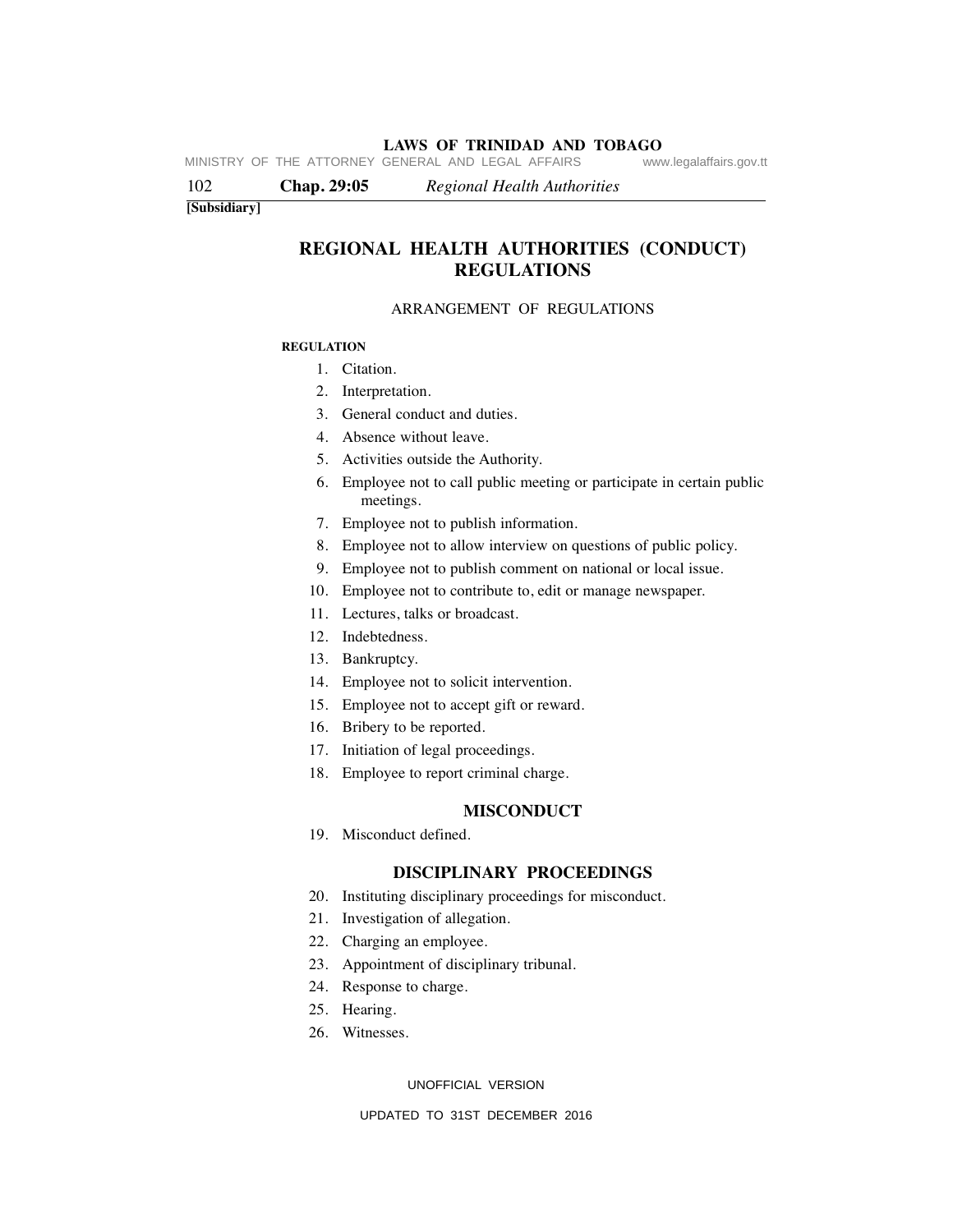MINISTRY OF THE ATTORNEY GENERAL AND LEGAL AFFAIRS www.legalaffairs.gov.tt

 *Regional Health Authorities* **Chap. 29:05** 103

*Regional Health Authorities (Conduct) Regulations* **[Subsidiary]**

## ARRANGEMENT OF REGULATIONS—*Continued*

#### **REGULATION**

- 27. Suspension of an employee.
- 28. Prohibition from the performance of duty.
- 29. Leave during hearing.
- 30. Procedure at hearing.
- 31. Adjournment.
- 32. Hearing in absence of accused employee.
- 33. Standard of proof.
- 34. Rules of evidence.
- 35. Disclosure of report.
- 36. Disciplinary tribunal to report where evidence insufficient.
- 37. Disciplinary tribunal to report evidence of other misconduct disclosed.
- 38. Determination of disciplinary proceedings.
- 39. Penalties.
- 40. Disciplinary action after acquittal of criminal charge.
- 41. Disciplinary action after conviction.
- 42. Non-payment of remuneration upon conviction.

### **REVIEWS**

- 43. Review of decisions.
- 44. Review against penalty only.
- 45. Establishment of Review Board.
- 46. Review of proceedings.
- 47. Notice of date of hearing to be given.
- 48. Right to be represented.
- 49. Evidence before Review Board.
- 50. Review of findings by Board.
- 51. Record of proceedings.
- 52. Minister to consider recommendations of Review Board and make decision.

UNOFFICIAL VERSION

*L.R.O.*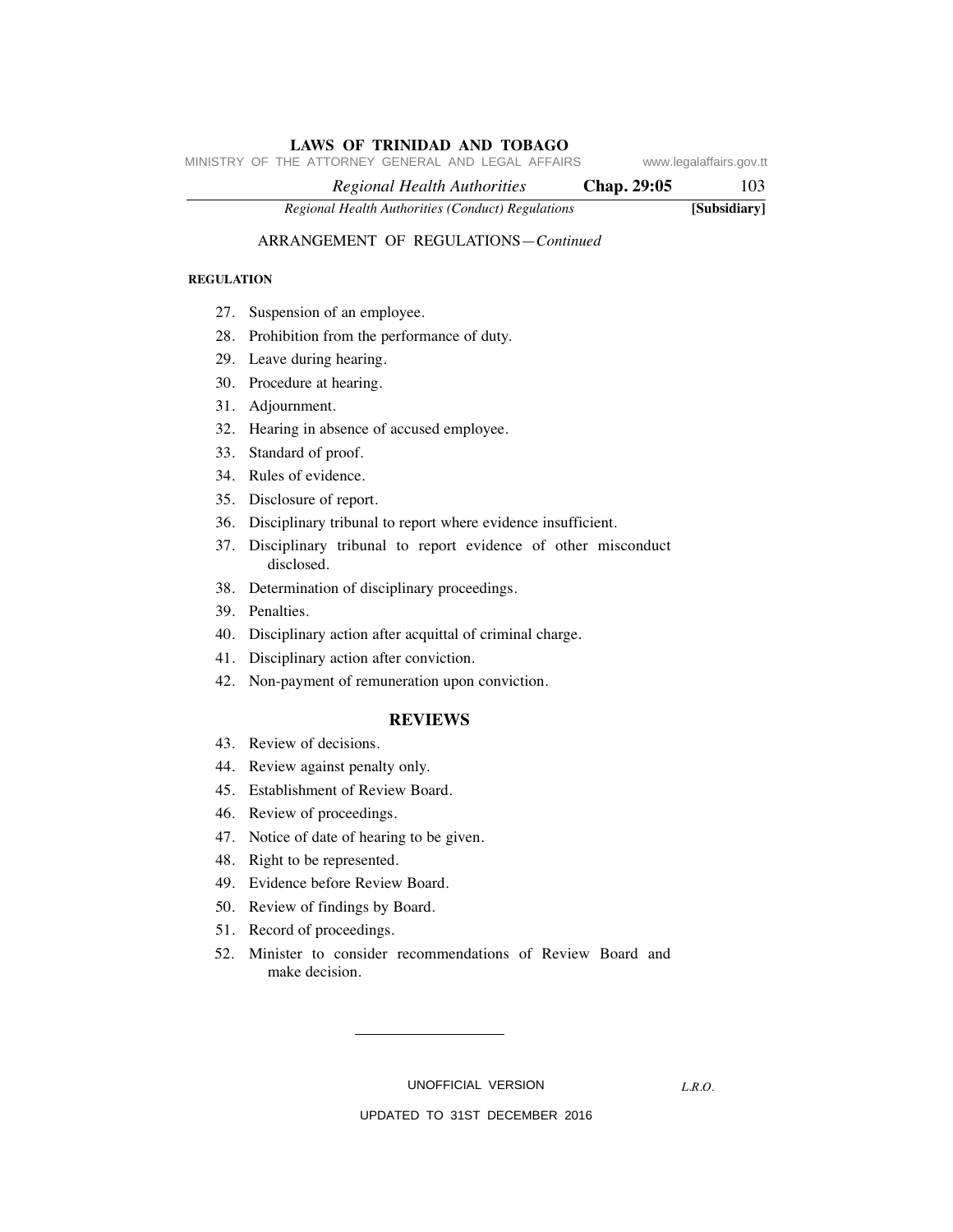|                                   |             | <b>LAWS OF TRINIDAD AND TOBAGO</b><br>MINISTRY OF THE ATTORNEY GENERAL AND LEGAL AFFAIRS<br>www.legalaffairs.gov.tt                                                                                               |
|-----------------------------------|-------------|-------------------------------------------------------------------------------------------------------------------------------------------------------------------------------------------------------------------|
| 104                               | Chap. 29:05 | <b>Regional Health Authorities</b>                                                                                                                                                                                |
| [Subsidiary]                      |             |                                                                                                                                                                                                                   |
| 8/2009.                           |             | REGIONAL HEALTH AUTHORITIES (CONDUCT)<br><b>REGULATIONS</b>                                                                                                                                                       |
|                                   |             | made under section 35                                                                                                                                                                                             |
| Citation.                         |             | 1. These Regulations may be cited as the Regional Health<br>Authorities (Conduct) Regulations.                                                                                                                    |
| Interpretation.                   |             | 2. In these Regulations—<br>"Act" means the Regional Health Authorities Act;<br>"Authority" means a Regional Health Authority established<br>under section 4 of the Act;                                          |
| Second<br>Schedule.               |             | "Board" means a Board of Directors constituted under section 7<br>and the Second Schedule of the Act;<br>"Chief Executive Officer" means a Chief Executive Officer<br>appointed under section 10 of the Act;      |
|                                   |             | "employee" means a member of the administrative, technical,<br>professional and other ancilliary and support staff of the<br>Authority other than a daily rated worker;                                           |
|                                   |             | "staff association" means an association or organisation<br>comprising at least thirty (30) employees whose main<br>purpose is to seek the interest of its members in relation to<br>their work in the Authority; |
| Ch. 88:02.                        |             | "union" means an association or organisation registered as a<br>trade union under the Trade Union Act.                                                                                                            |
| General<br>conduct and<br>duties. |             | 3. An employee shall—<br>(a) conduct himself so as not to bring the Authority<br>into disrepute;<br>(b) discharge the duties of his office and any other                                                          |
|                                   |             | related duties that the Chief Executive Officer<br>or other duly authorised officer requires him<br>to perform;                                                                                                   |
|                                   |             | $(c)$ be courteous and polite to both members of staff<br>and the public in the discharge of his duties; and<br>$(d)$ not wilfully refuse or omit to perform his duties.                                          |
|                                   |             | UNOFFICIAL VERSION                                                                                                                                                                                                |
|                                   |             | UPDATED TO 31ST DECEMBER 2016                                                                                                                                                                                     |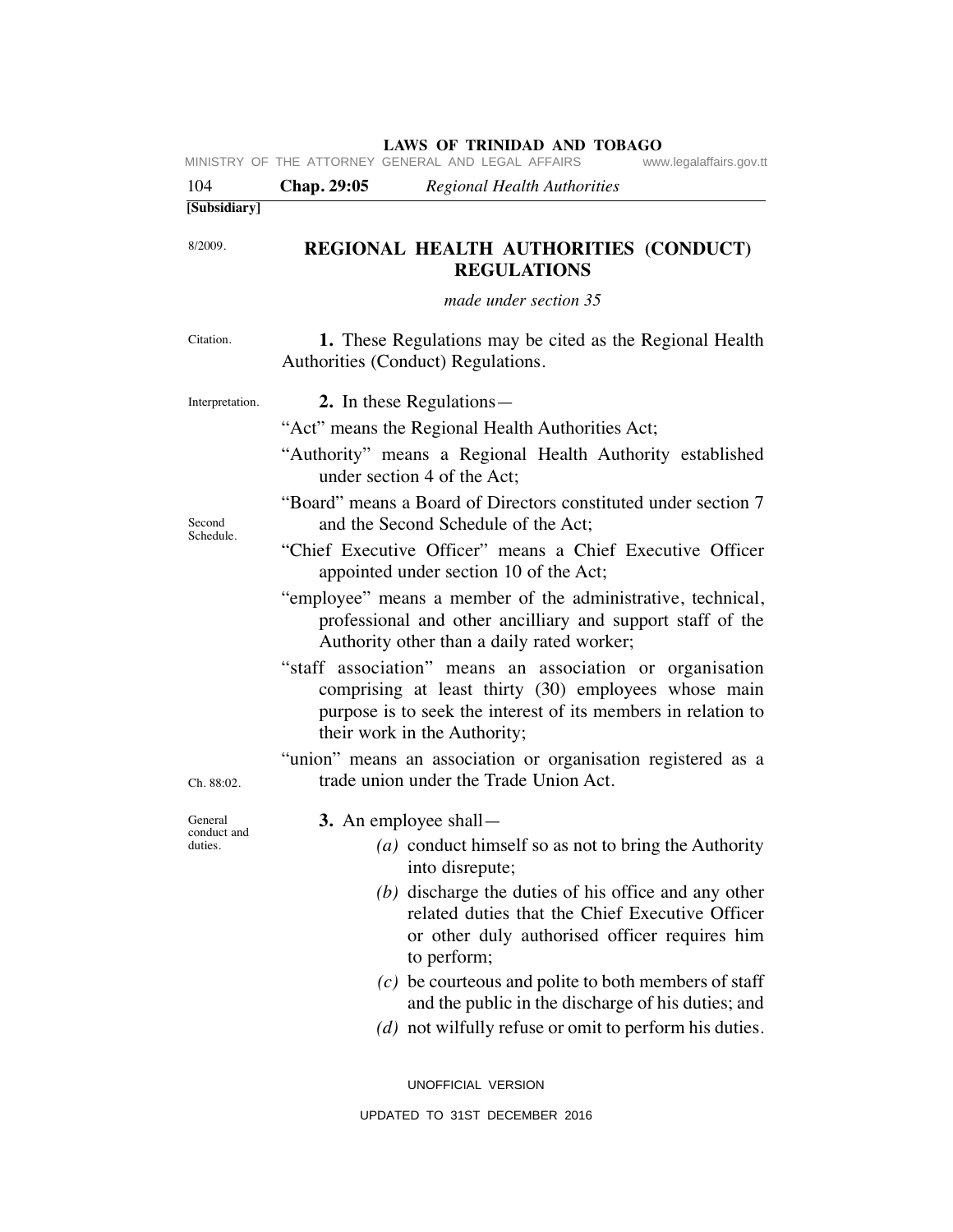| MINISTRY OF THE ATTORNEY GENERAL AND LEGAL AFFAIRS                                                                                                                                                                                                                                                         |             | www.legalaffairs.gov.tt                 |
|------------------------------------------------------------------------------------------------------------------------------------------------------------------------------------------------------------------------------------------------------------------------------------------------------------|-------------|-----------------------------------------|
| <b>Regional Health Authorities</b>                                                                                                                                                                                                                                                                         | Chap. 29:05 | 105                                     |
| Regional Health Authorities (Conduct) Regulations                                                                                                                                                                                                                                                          |             | [Subsidiary]                            |
| 4. An employee shall $-$                                                                                                                                                                                                                                                                                   |             | Absence<br>without leave.               |
| (a) not be absent from duty without leave or<br>reasonable excuse;                                                                                                                                                                                                                                         |             |                                         |
| $(b)$ when leaving the country inform the Chief<br>Executive Officer in writing; and                                                                                                                                                                                                                       |             |                                         |
| $(c)$ in cases of emergency, report his intention to<br>leave the country to his supervisor or any other<br>senior officer who shall report forthwith, in<br>writing, to the Chief Executive Officer.                                                                                                      |             |                                         |
| 5. (1) An employee shall not—<br>(a) engage in any activity which would in any way<br>tend to impair his usefulness as an employee; or<br>$(b)$ engage in any occupation or undertaking which<br>is in conflict with the interest of the Authority or<br>is inconsistent with his position as an employee. |             | Activities<br>outside the<br>Authority. |
| (2) An employee who wishes to engage in any of the                                                                                                                                                                                                                                                         |             |                                         |

activities that are described in subregulation (1) shall apply to the Chief Executive Officer for approval to engage in such activity within sixty days of the coming into operation of these Regulations.

 (3) The Chief Executive Officer shall notify the employee of his decision within thirty (30) days of receipt of the application.

 (4) Where the Chief Executive Officer rejects the application he shall notify the employee of the reasons for his rejection.

 (5) Where the Chief Executive Officer fails to respond within thirty (30) days, the employee may engage in the proposed activity until he is otherwise notified.

 (6) An employee who is aggrieved by the decision of the Chief Executive Officer may appeal to the Board, who shall review the decision.

**6.** (1) An employee shall not call a public meeting to Employee not consider any action of the Authority or actively participate in meeting or

participate in certain public meetings.

UNOFFICIAL VERSION UPDATED TO 31ST DECEMBER 2016

*L.R.O.* 

**LAWS OF TRINIDAD AND TOBAGO**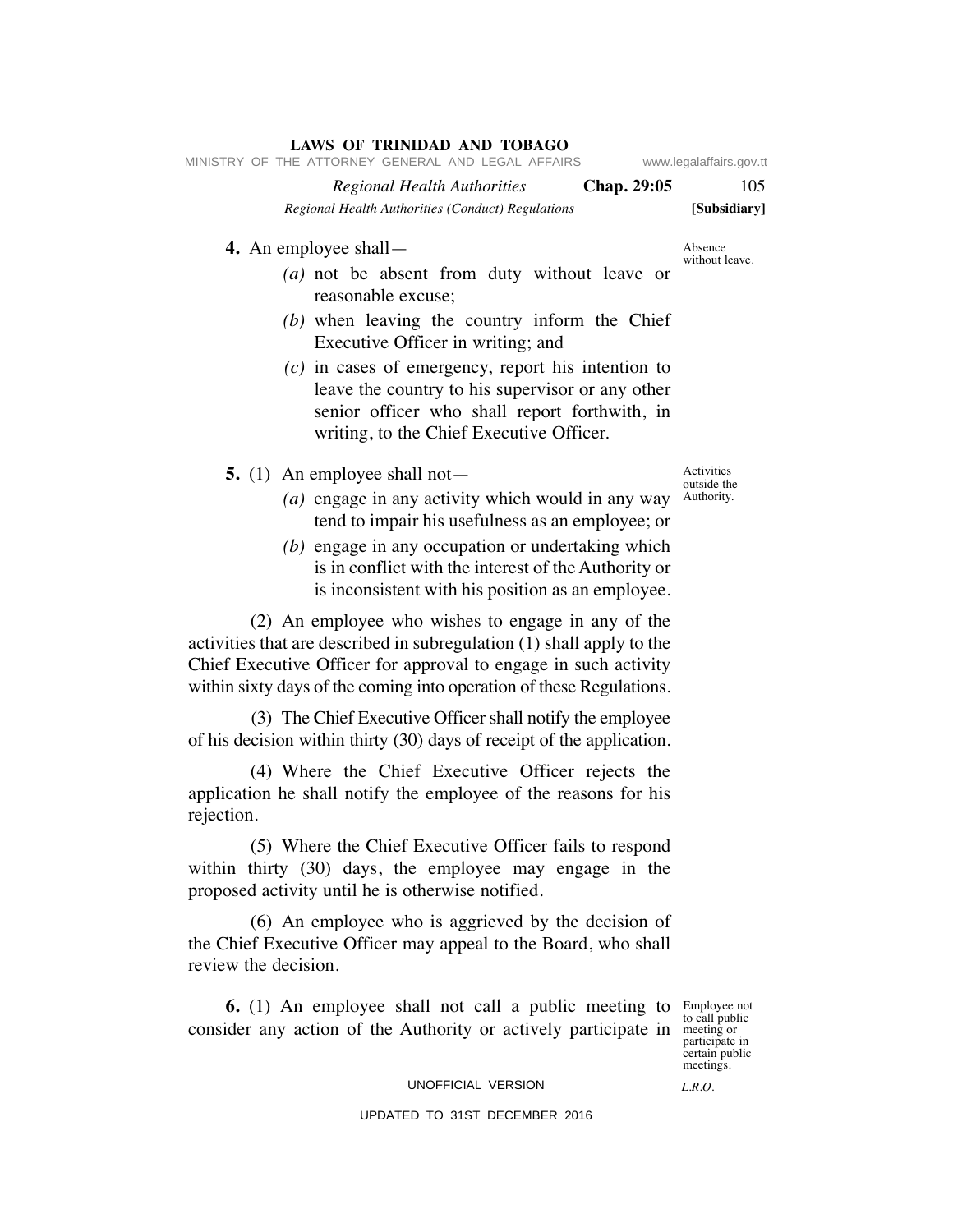| [Subsidiary] |                    | Regional Health Authorities (Conduct) Regulations  |                         |
|--------------|--------------------|----------------------------------------------------|-------------------------|
| 106          | <b>Chap. 29:05</b> | Regional Health Authorities                        |                         |
|              |                    | MINISTRY OF THE ATTORNEY GENERAL AND LEGAL AFFAIRS | www.legalaffairs.gov.tt |

the proceedings of a meeting called for such a purpose or procure signatures to any public petition regarding the actions of the Authority.

 (2) Nothing in these Regulations shall affect an employee's right to participate actively in any meeting called, or sign any petition prepared by the union or staff association on matters with which the union or staff association is competent to deal.

Employee not to publish information.

- **7.** (1) An employee shall not—
	- *(a)* make public or communicate to the Press or to an individual; or
	- *(b)* make private copies of,

documents, papers or information of which he may have become possessed in his official capacity, unless he is required to do so in the performance of his duties.

 (2) An employee who contravenes subregulation (1), shall be guilty of misconduct notwithstanding any offence relating to official secrets with which he may be charged under any other written law.

 **8.** An employee shall not allow himself to be interviewed on questions of public policy or on matters affecting the Authority unless it is required in the performance of his official duties or where approval is granted by the Chief Executive Officer or other duly authorised officer.

Employee not to publish comment on national or local issue.

Employee not to allow interview on questions of public policy.

> **9.** (1) An employee shall not respond to questions of public policy in a manner that could reasonably be construed as criticism and which may call into question his ability to impartially implement, administer or advise on Government policy.

> (2) Subregulation (1) shall not apply to an employee acting in his capacity as a representative of a recognised association or union.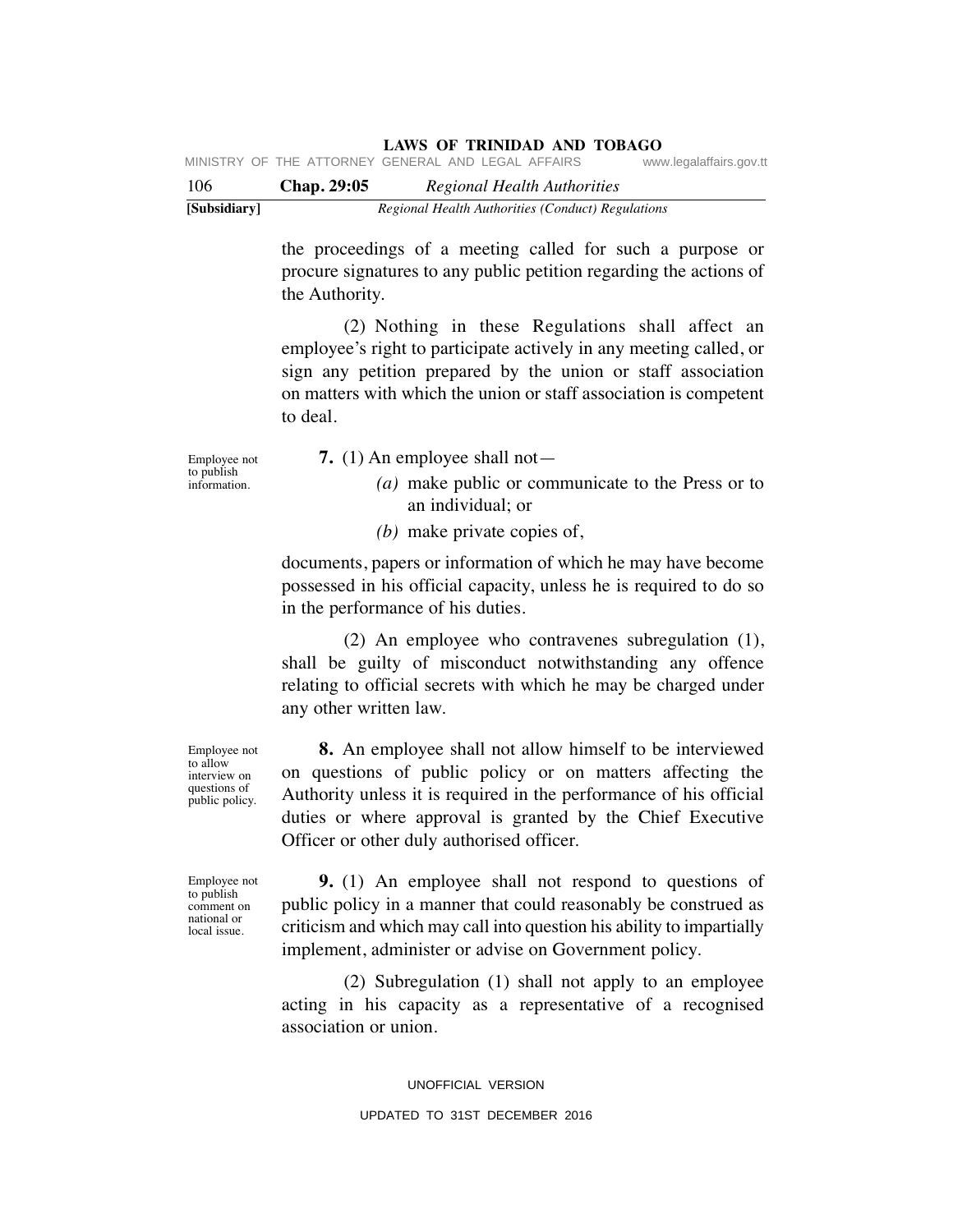| LAWS OF TRINIDAD AND TOBAGO                        |             |                         |
|----------------------------------------------------|-------------|-------------------------|
| MINISTRY OF THE ATTORNEY GENERAL AND LEGAL AFFAIRS |             | www.legalaffairs.gov.tt |
| Regional Health Authorities                        | Chap. 29:05 | 107                     |
| Regional Health Authorities (Conduct) Regulations  |             | [Subsidiary]            |

 (3) Where an employee has doubt as to the propriety of any proposed publication or broadcast, he shall refer the matter to the Chief Executive Officer.

**10.** An employee shall not, except in the case of the official Employee not organs of staff associations or professional associations—

- *(a)* act as editor of;
- *(b)* participate in the management of; or
- *(c)* contribute anonymously to,

any newspaper, statement or article which may reasonably be regarded as a commentary of the politics of the country or the administration of the Authority, without written permission of the Board.

**11.** (1) An employee shall not receive payment for the Lectures, talks preparation or delivery of a lecture, talk or broadcast which was done in pursuance of his duties.

 (2) An employee who is knowledgeable in a particular subject, whether or not he is specialised in that subject in his official capacity, may give a lecture, talk or broadcast that is not necessary for departmental purposes.

(3) The Chief Executive Officer shall ensure that—

- *(a)* the lecture, talk or broadcast does not have anything contrary to the public interest or inconsistent with the status of the employee; and
- *(b)* the standing of the employee is sufficient to justify the delivery of the lecture, talk or broadcast under his departmental title,

where the subject matter of the lecture, talk or broadcast referred to in subregulation (2) is related to the work of the employee's department or the employee's departmental title is to be announced.

 (4) An employee shall make private arrangements for remuneration for any lecture, talk or broadcast referred to in subregulations (2) and (3) and each lecture, talk or broadcast shall be prepared and delivered outside of official hours.

to contribute to, edit or manage newspaper.

or broadcast.

*L.R.O.*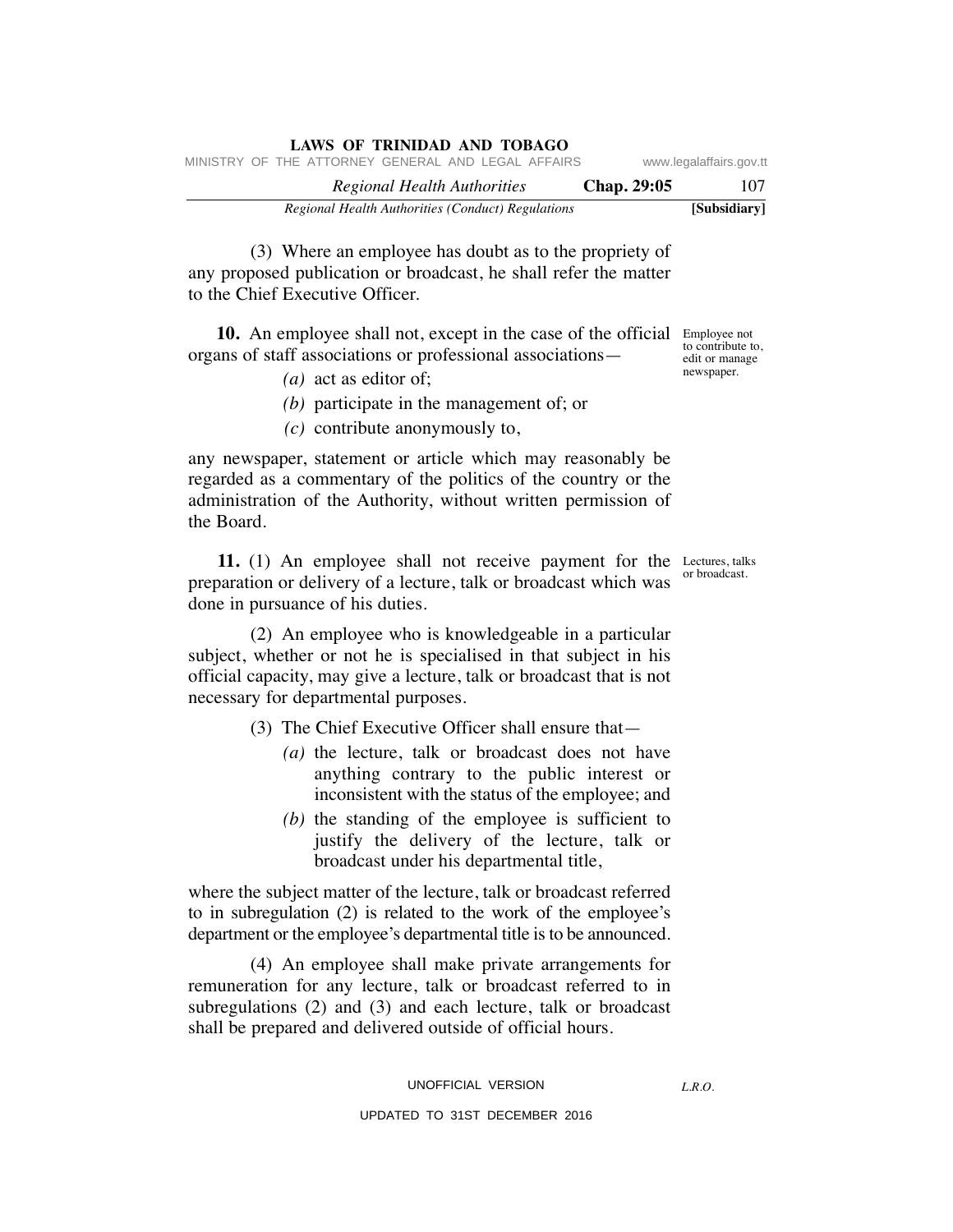| 108                                          | Chap. 29:05<br><b>Regional Health Authorities</b>                                                                                                                                                                                                                                                                                                     |  |  |
|----------------------------------------------|-------------------------------------------------------------------------------------------------------------------------------------------------------------------------------------------------------------------------------------------------------------------------------------------------------------------------------------------------------|--|--|
| [Subsidiary]                                 | Regional Health Authorities (Conduct) Regulations                                                                                                                                                                                                                                                                                                     |  |  |
| Indebtedness.                                | 12. An employee $-$                                                                                                                                                                                                                                                                                                                                   |  |  |
|                                              | (a) shall not become indebted to the extent that it<br>has brought or is likely to bring the Authority<br>into disrepute;                                                                                                                                                                                                                             |  |  |
|                                              | $(b)$ who is so indebted, whether to the Authority or<br>to any other person or institution, shall submit a<br>full statement of his indebtedness to the Chief<br>Executive Officer; and                                                                                                                                                              |  |  |
|                                              | $(c)$ shall make arrangements for the repayment of<br>any debt.                                                                                                                                                                                                                                                                                       |  |  |
| Bankruptcy.                                  | 13. An employee against whom bankruptcy proceedings has<br>been taken, who has become insolvent, or who has been declared<br>bankrupt, shall report the matter to the Board within seven days<br>of the date on which he has notice of this fact.                                                                                                     |  |  |
| Employee not<br>to solicit<br>intervention.  | 14. An employee shall not solicit the intervention or<br>influence of members of Parliament, Ministers, members of the<br>Board or prominent members of the community to support or<br>advance his individual interest in the Authority.                                                                                                              |  |  |
| Employee not<br>to accept gift<br>or reward. | 15. (1) An employee shall not accept any gift or reward<br>from any member of the public or from any organisation for<br>services rendered in the course of his official duties, except with<br>the permission of the Board.                                                                                                                          |  |  |
|                                              | (2) Notwithstanding subregulation (1), an employee<br>may accept a gift or reward offered by—<br>( $a$ ) a representative of a foreign government on the<br>occasion of an official visit;<br>$(b)$ a community organisation for the work or<br>achievement of that organisation; or<br>$(c)$ other employees on a social or celebratory<br>occasion. |  |  |
| Bribery to be<br>reported.                   | <b>16.</b> An employee who is offered a bribe shall immediately<br>inform the Chief Executive Officer, who shall report the matter<br>to the police and advise the Board.                                                                                                                                                                             |  |  |
|                                              | UNOFFICIAL VERSION                                                                                                                                                                                                                                                                                                                                    |  |  |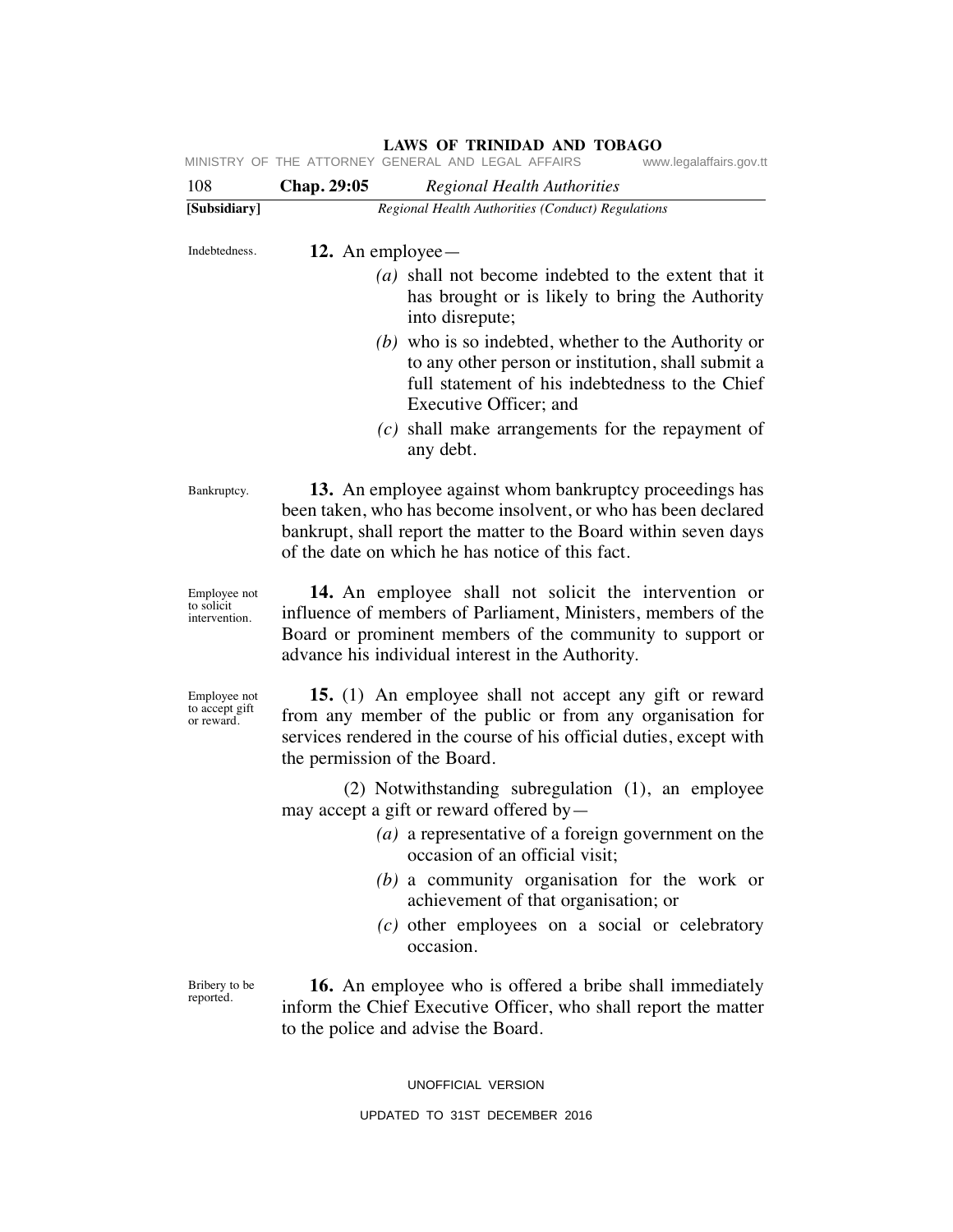| LAWS OF TRINIDAD AND TOBAGO                        |             |                         |
|----------------------------------------------------|-------------|-------------------------|
| MINISTRY OF THE ATTORNEY GENERAL AND LEGAL AFFAIRS |             | www.legalaffairs.gov.tt |
| Regional Health Authorities                        | Chap. 29:05 | 109                     |
| Regional Health Authorities (Conduct) Regulations  |             | [Subsidiary]            |

**17.** An employee who desires to initiate legal proceedings Initiation of on his own behalf against another employee or against a member proce of the public, with respect to any matter which arose out of, or in the course of the execution of his duty, shall inform the Chief Executive Officer before he proceeds to do so. proceedings.

**18.** (1) An employee who is charged with a criminal Employee to offence which carries a penalty of imprisonment shall report the <sup>report criminal</sup> matter to the Chief Executive Officer without delay.

 (2) The Chief Executive Officer shall advise the Board of this fact forthwith.

## **MISCONDUCT**

**19.** (1) An employee may be found guilty of misconduct Misconduct where he defined.

- *(a)* wilfully refuses or omits to perform his duty;
- *(b)* performs his duties negligently;
- *(c)* fails to discharge any other related duty which the Chief Executive Officer or other duly authorised officer may call upon him to perform;
- *(d)* is absent from duty without leave or reasonable excuse;
- *(e)* becomes indebted to the extent that it impairs his efficiency or is likely to bring the Authority into disrepute;
- *(f)* fails to report his bankruptcy in accordance with regulation 13;
- *(g)* fails to report that he has been charged with a criminal offence which carries a penalty of imprisonment in accordance with regulation 18;
- *(h)* is inefficient, incompetent or persistently unpunctual for reasons which are within his own control;
- *(i)* is unfit for duty through drunkenness or the use of illicit drugs;

*L.R.O.* 

charge.

UPDATED TO 31ST DECEMBER 2016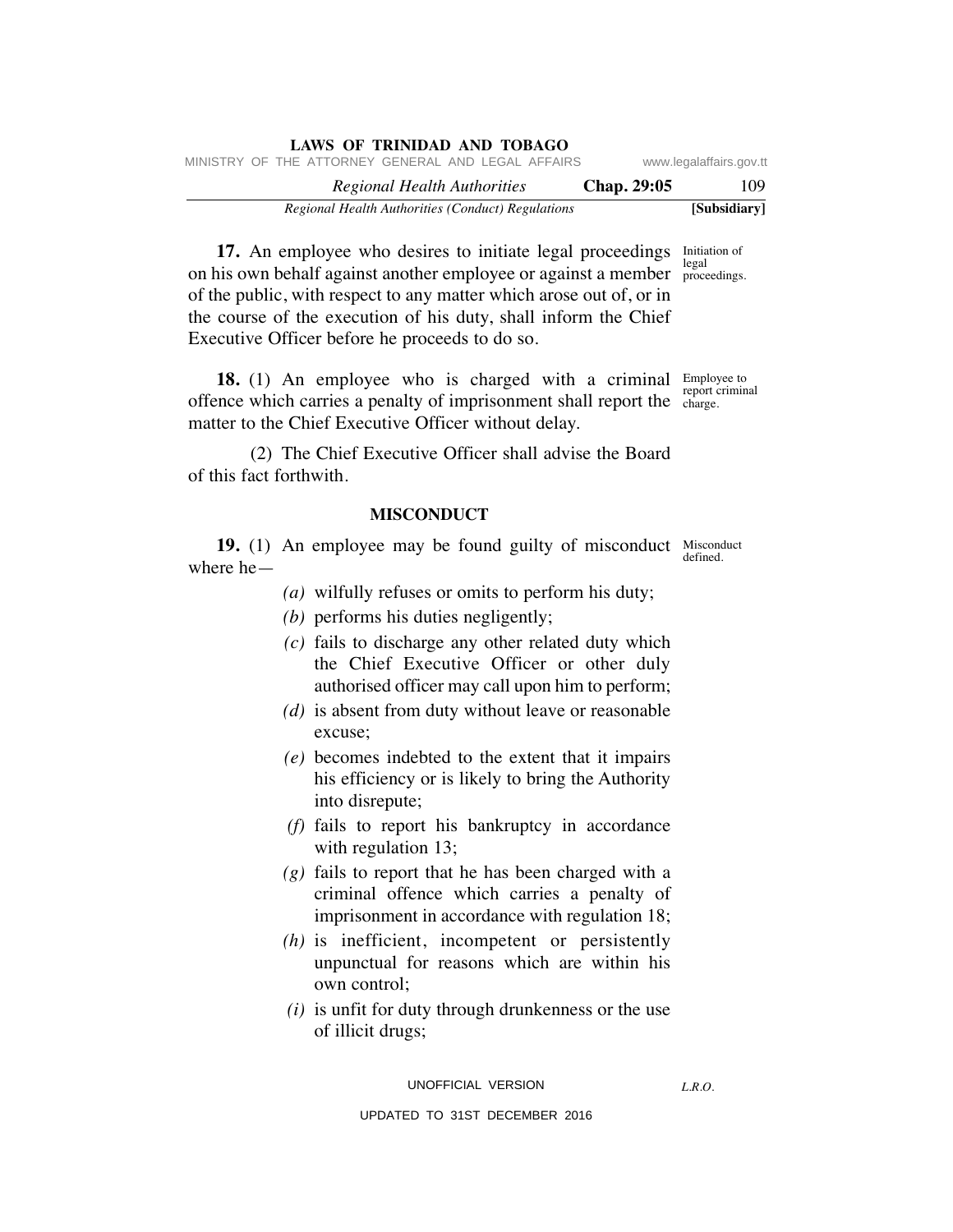|              |             |                        |                                                   | MINISTRY OF THE ATTORNEY GENERAL AND LEGAL AFFAIRS www.legalaffairs.gov.tt                                                                                                                             |
|--------------|-------------|------------------------|---------------------------------------------------|--------------------------------------------------------------------------------------------------------------------------------------------------------------------------------------------------------|
| 110          | Chap. 29:05 |                        | <b>Regional Health Authorities</b>                |                                                                                                                                                                                                        |
| [Subsidiary] |             |                        | Regional Health Authorities (Conduct) Regulations |                                                                                                                                                                                                        |
|              |             |                        |                                                   | $(j)$ engages in inappropriate behaviour, obscene or<br>disorderly conduct in the course of his duties;                                                                                                |
|              |             |                        |                                                   | $(k)$ violates any oath or affirmation of his office;                                                                                                                                                  |
|              |             |                        | duties without the necessary approval;            | ( <i>l</i> ) uses any property or facility of the Authority for<br>some purpose not connected with his official                                                                                        |
|              |             |                        |                                                   | $(m)$ engages in any gainful occupation during<br>working hours without the requisite consent;                                                                                                         |
|              |             | approval of the Board; |                                                   | $(n)$ is a full-time student of any school, university<br>or other educational institution without the prior                                                                                           |
|              |             |                        | duly authorised officer; or                       | $(o)$ is a part-time student of any school, university<br>or other educational institution and attends<br>studies during working hours without the<br>approval of the Chief Executive Officer or other |
|              |             |                        | $(p)$ contravenes any of the Regulations.         |                                                                                                                                                                                                        |
|              |             |                        |                                                   | (2) An employee who without reasonable cause,<br>neglects or fails to produce documents relevant to any<br>proceeding under these Regulations, is guilty of misconduct.                                |

**DISCIPLINARY PROCEEDINGS**

 **20.** (1) Where a supervisor or a person acting in that position reasonably believes that an act of misconduct is committed by an employee, he shall report the matter to the Chief Executive Officer.

 (2) The Chief Executive Officer shall take a statement from the supervisor and if he is of the opinion that a case of misconduct has been made out against the employee, he shall report the matter to the Board.

 (3) Where a criminal offence appears to have been committed by an employee, the Board shall ascertain from the Director of Public Prosecutions whether he contemplates criminal proceedings against the employee, before instituting disciplinary proceedings against the employee.

> UNOFFICIAL VERSION UPDATED TO 31ST DECEMBER 2016

Instituting disciplinary proceedings for misconduct.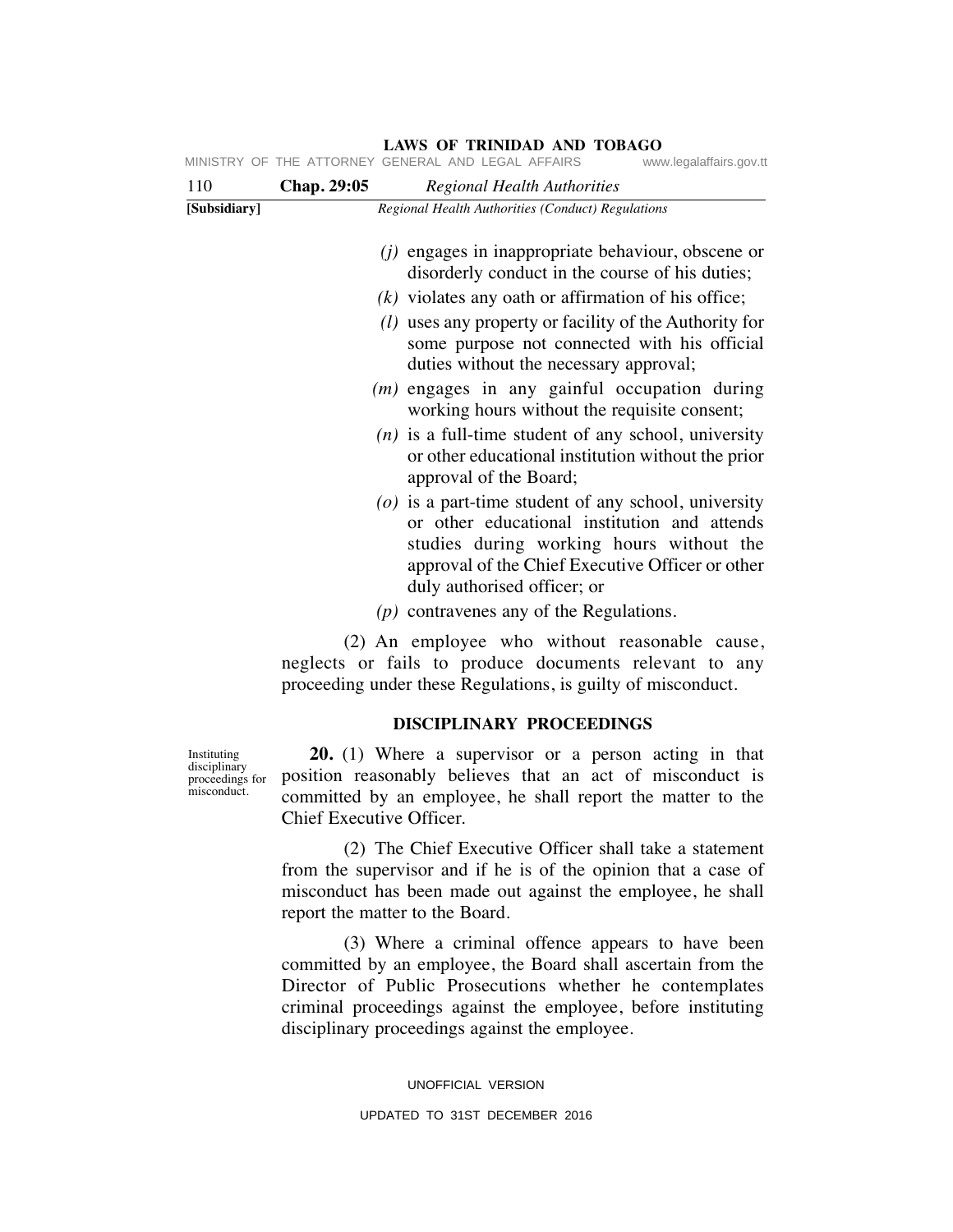| LAWS OF TRINIDAD AND TOBAGO                        |             |                         |
|----------------------------------------------------|-------------|-------------------------|
| MINISTRY OF THE ATTORNEY GENERAL AND LEGAL AFFAIRS |             | www.legalaffairs.gov.tt |
| Regional Health Authorities                        | Chap. 29:05 | 111                     |
| Regional Health Authorities (Conduct) Regulations  |             | [Subsidiary]            |

 (4) Where the Director of Public Prosecutions advises that criminal proceedings are contemplated, the Board shall not act under subregulation (2) before the determination of criminal proceedings and the expiration of the time allowed for an appeal.

**21.** (1) Where an allegation of misconduct is made, the Investigation of Chief Executive Officer shall—

allegation.

- *(a)* in addition to making a report as required under regulation 20(1), inform the employee in writing of the allegation; and
- *(b)* forthwith refer the matter to a neutral employee to investigate the matter.

(2) The employee referred to in subregulation (1)*(b)*

shall be—

- *(a)* senior to the employee against whom the allegation has been made; and
- *(b)* employed by the same Authority.
- (3) The investigating officer—
	- *(a)* shall give the employee written notice within three days of his appointment requiring him to give a written explanation concerning the allegation within seven days from the date of receipt of the notice;
	- *(b)* shall require those persons who have direct knowledge of the alleged misconduct to submit written statements to him within seven days;
	- *(c)* shall submit to the Board all original statements, explanations, relevant documents and his report of the investigation within fortyfive days of his appointment; and
	- *(d)* may be granted an extension for a period of up to thirty (30) days by the Chief Executive Officer to submit his report.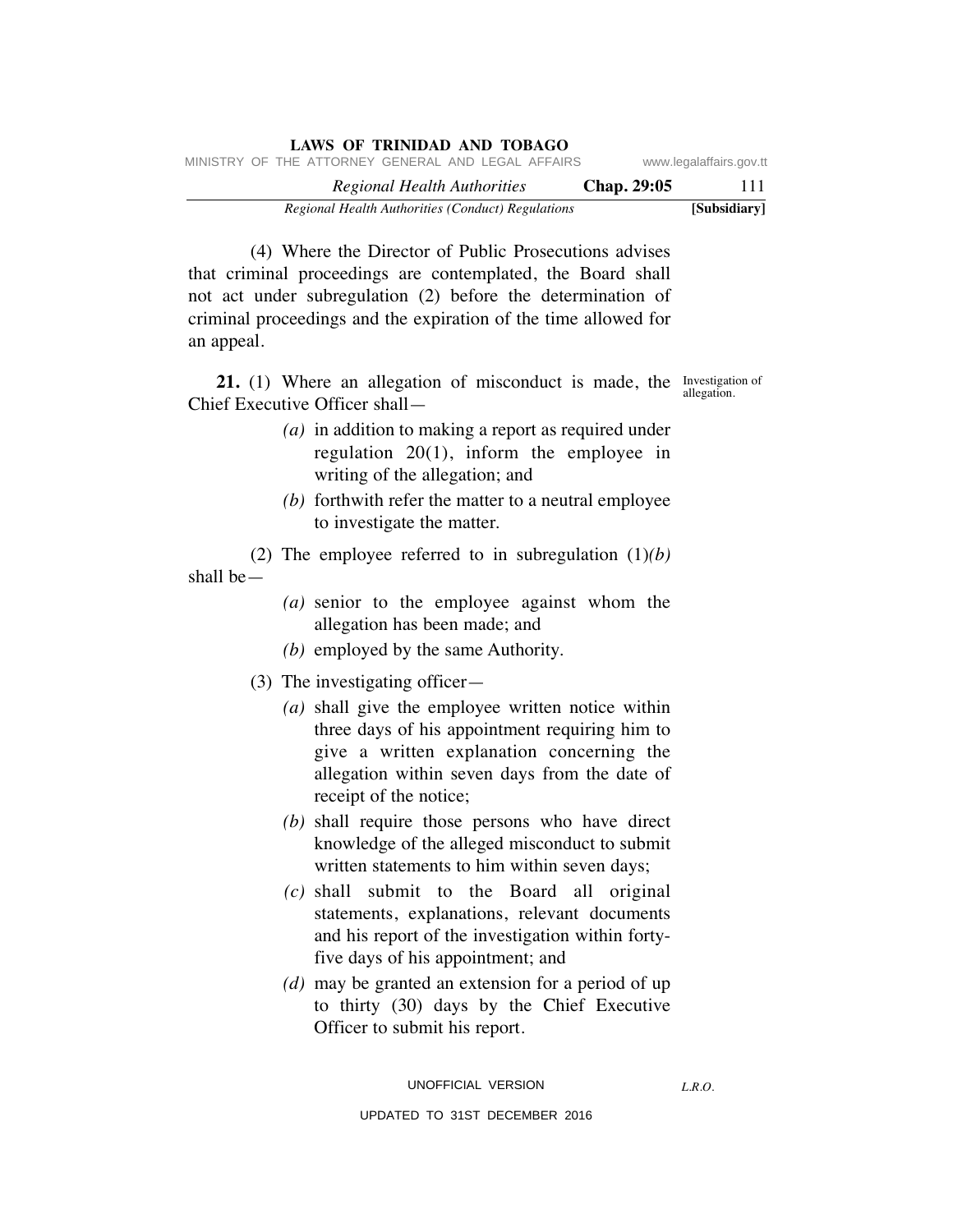| 112 | Chap. 29:05                                        |  | Regional Health Authorities |                         |
|-----|----------------------------------------------------|--|-----------------------------|-------------------------|
|     | MINISTRY OF THE ATTORNEY GENERAL AND LEGAL AFFAIRS |  |                             | www.legalaffairs.gov.tt |

| [Subsidiary] | Regional Health Authorities (Conduct) Regulations |  |
|--------------|---------------------------------------------------|--|

Charging an employee.

 **22.** (1) The Board shall decide whether to lay a charge against the employee with misconduct after considering the report of the investigating officer.

 (2) Where the Board decides to lay a charge against an employee, the Board shall give him written notice of the charge together with the particulars of the allegation on which the charge is based, within seven days of its decision.

Appointment of disciplinary tribunal.

 **23.** (1) The Board may appoint a disciplinary tribunal to hear and determine any charge of misconduct made against an employee.

- (2) The disciplinary tribunal shall consist of  $-$ 
	- *(a)* one person; or
	- *(b)* an uneven number of persons, being no more than five, three of whom shall be employees of the Authority or members of the Board.

 (3) A person appointed to a disciplinary tribunal shall hold an office in a higher grade than that of the employee charged.

 **24.** (1) An employee who is charged with misconduct shall be requested to admit or deny the charge and give an explanation or factors in mitigation to the disciplinary tribunal or the Board, in writing, within a specified period.

 (2) Where the employee makes an admission of guilt in his explanation under subregulation (1), the Board may determine the penalty to be imposed without further inquiry.

Hearing.

Response to charge.

> **25.** There shall be a hearing before the disciplinary tribunal where—

- *(a)* the employee fails to answer to the charge or give an explanation under regulation 24; or
- *(b)* the explanation given places facts in issue or does not exculpate him.

Witnesses.

 **26.** (1) An employee who is charged with misconduct shall be allowed to state the name and address of any person that he desires to give evidence at the hearing.

UNOFFICIAL VERSION

#### UPDATED TO 31ST DECEMBER 2016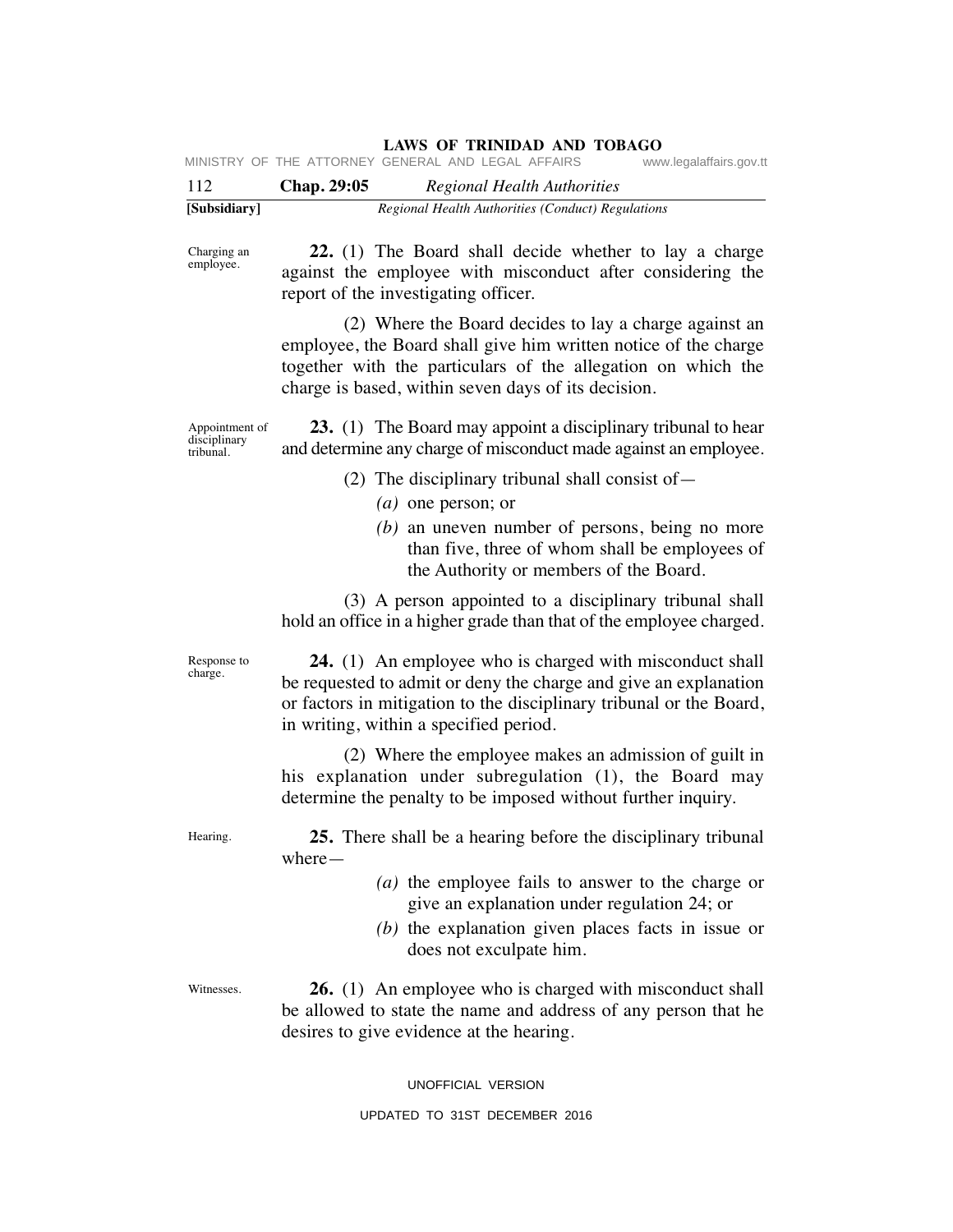| LAWS OF TRINIDAD AND TOBAGO                        |             |                         |
|----------------------------------------------------|-------------|-------------------------|
| MINISTRY OF THE ATTORNEY GENERAL AND LEGAL AFFAIRS |             | www.legalaffairs.gov.tt |
| Regional Health Authorities                        | Chap. 29:05 | 113                     |
| Regional Health Authorities (Conduct) Regulations  |             | [Subsidiarv]            |

 (2) A person whose evidence is requested by the employee under subregulation (1) shall be—

- *(a)* required to attend at the hearing where such person is an employee of the Authority; or
- *(b)* given notice requesting such person's attendance at the hearing of the employee, where that person is not an employee of the Authority.

an employee.

27. (1) The Board may direct an employee, in writing, to Suspension of not report for duty until further notice, where the Board is of the opinion that it is necessary to protect the interest of the public and the reputation of the Authority.

 (2) Notwithstanding subregulation (1), an employee shall continue to receive his basic salary in his substantive position until the determination of the matter.

 (3) The effective date of suspension shall be the date stated by the Board in the notice given under subregulation (1).

**28.** (1) Where—

*(a)* disciplinary proceedings; or

*(b)* criminal proceedings,

have been or are to be commenced against an employee and where the Board is of the opinion that the public interest requires that the employee should forthwith cease to perform the functions of his office, the Board shall give him written notice of prohibition.

 (2) The effective date of prohibition shall be the date of receipt by the employee of the notification.

 (3) An employee who has been prohibited under subregulation (1) shall receive his basic salary in his substantive position until the determination of the matter.

(4) An employee shall be entitled to—

 *(a)* the full remuneration he would have received had he not been prohibited, if he is exonerated from the disciplinary proceedings or criminal proceedings against him; or

UPDATED TO 31ST DECEMBER 2016

Prohibition from the performance of duty.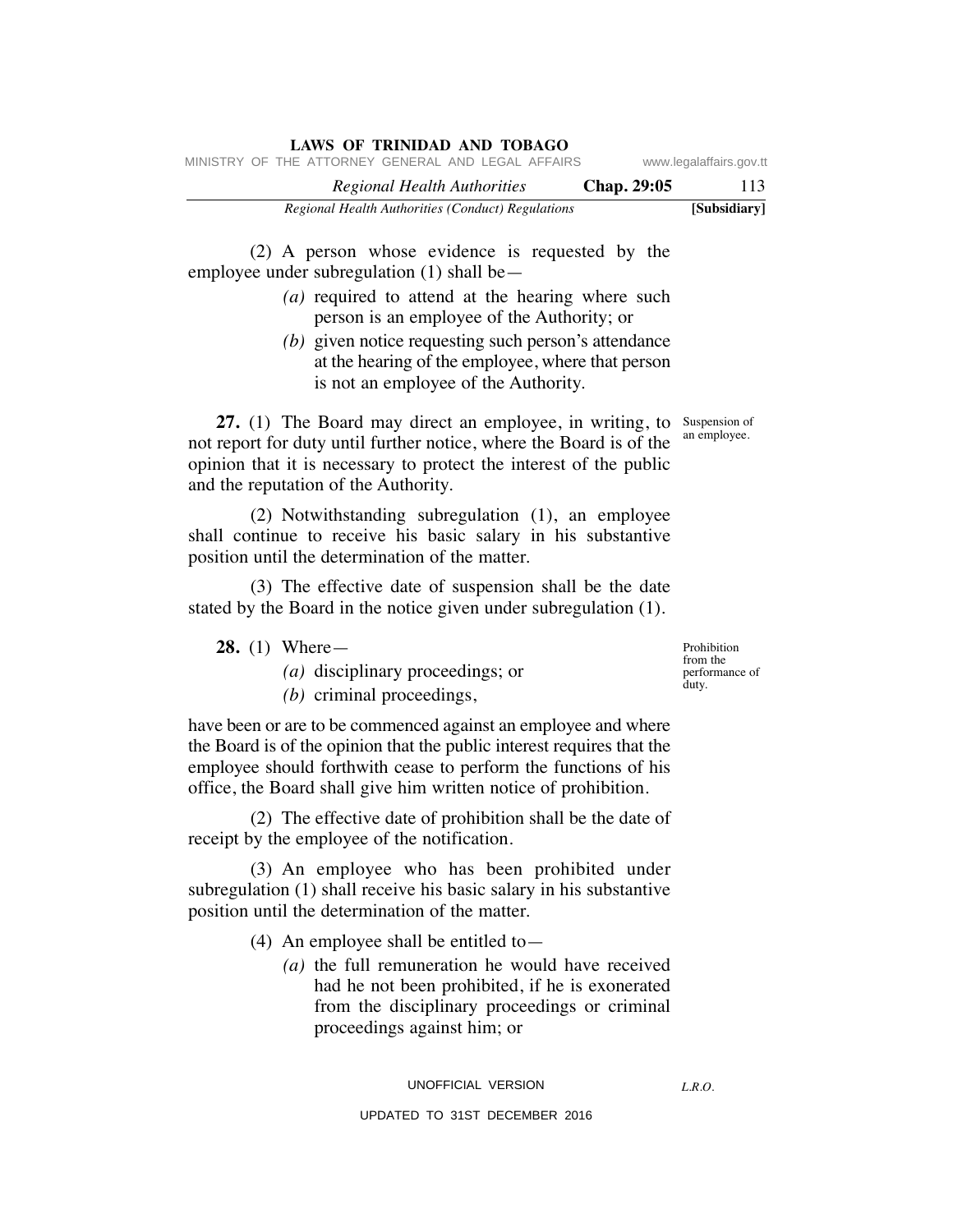| MINISTRY OF THE ATTORNEY GENERAL AND LEGAL AFFAIRS<br>www.legalaffairs.gov.tt |  |
|-------------------------------------------------------------------------------|--|
|-------------------------------------------------------------------------------|--|

| 114          | <b>Chap. 29:05</b> | Regional Health Authorities                       |
|--------------|--------------------|---------------------------------------------------|
| [Subsidiary] |                    | Regional Health Authorities (Conduct) Regulations |

 *(b)* such salary as the Board may determine in circumstances where the disciplinary proceedings result in punishment other than dismissal.

 (5) An employee who has been prohibited from performing his duty shall not leave the country without the permission of the Board and where he leaves the country without permission he shall be guilty of misconduct.

 **29.** (1) A member of the disciplinary tribunal shall not be entitled to any leave other than sick, maternity, bereavement or paternity leave until a report is made to the Board in accordance with regulation 36.

 (2) An employee who is charged with misconduct shall not be entitled to any leave other than sick, maternity, bereavement or paternity leave until the determination of the hearing.

Procedure at hearing.

Leave during hearing.

> **30.** (1) The disciplinary tribunal shall hear the evidence and find the facts in accordance with the procedure set out in this regulation.

> (2) The proceedings of the disciplinary tribunal shall be held in private.

> (3) The employee shall be summoned to appear at the hearing and shall be given full opportunity to defend himself.

> (4) The evidence in support of the charge shall be presented by an employee of the same Authority as the employee charged and who holds an office in a grade higher than that of the employee charged.

> (5) Before the case against the employee is presented, the employee may submit that the facts alleged in the charge are not such as to constitute the offence with which he is charged, and the disciplinary tribunal shall make a report of the submission to the Board for its decision.

> (6) At the hearing before a disciplinary tribunal, the employee may conduct his defence in person or may be represented by—

> > *(a)* an employee of his choice who is a member of the Authority;

UNOFFICIAL VERSION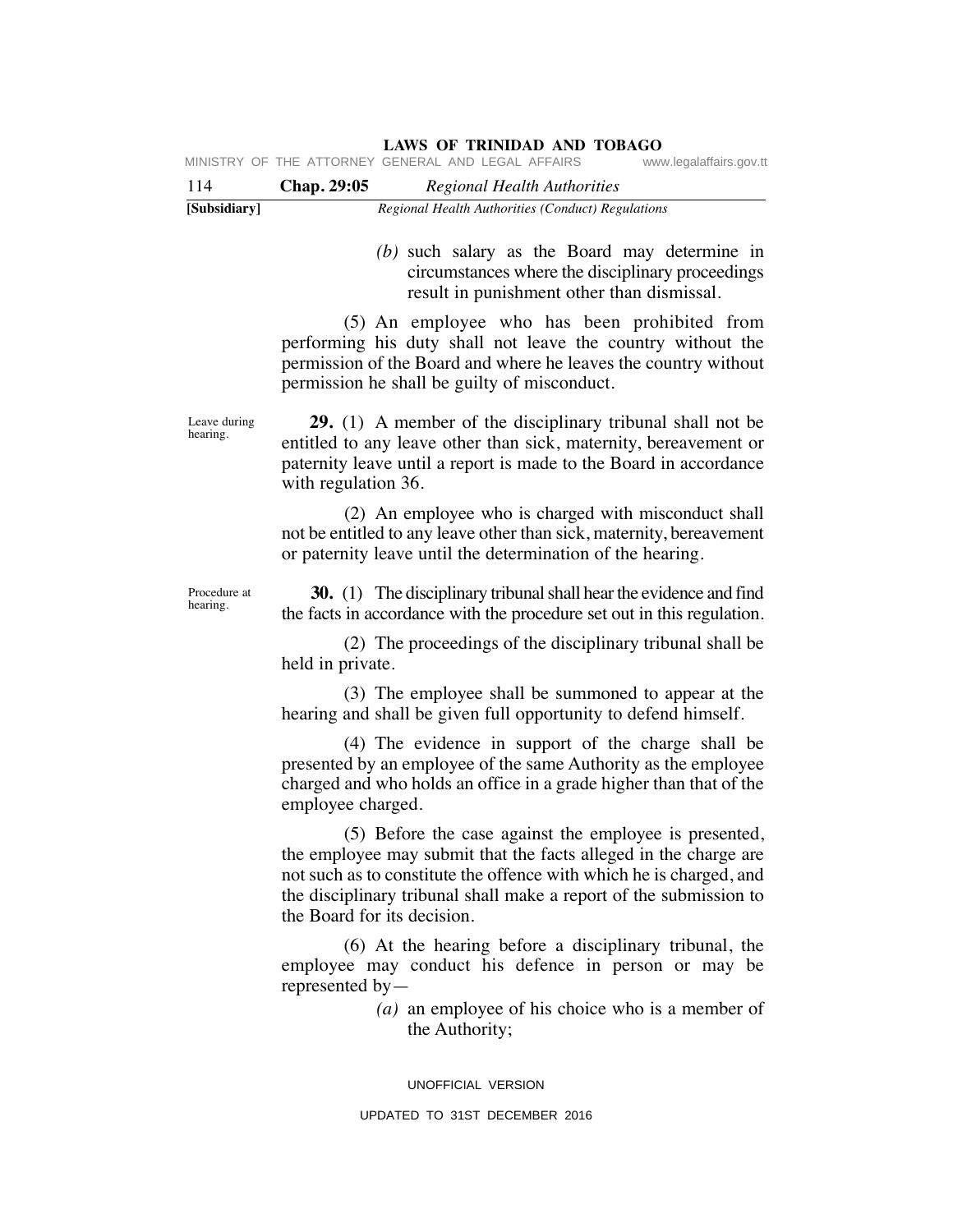| www.legalaffairs.gov.tt | MINISTRY OF THE ATTORNEY GENERAL AND LEGAL AFFAIRS |
|-------------------------|----------------------------------------------------|
| Chap. 29:05<br>115      | Regional Health Authorities                        |
| [Subsidiary]            | Regional Health Authorities (Conduct) Regulations  |

*(b)* his staff association; or

*(c)* an Attorney-at-law,

and if the employee is represented, the employee or his representative may cross-examine the witnesses called in support of the case against him.

**LAWS OF TRINIDAD AND TOBAGO**

 (7) A true record of the proceedings at the hearing of the case shall be taken and a copy of the record shall be made available within seven (7) days after the end of such proceedings.

 (8) Nothing in this regulation shall be construed so as to deprive the employee from making a submission at any time, that the facts disclosed in the evidence do not support the charge.

**31.** The hearing may be adjourned from time to time where it Adjournment. appears to be reasonable, necessary and in the interest of justice.

**32.** The hearing may proceed in the absence of an employee Hearing in charged if he fails to attend two consecutive hearings without accused giving reasonable excuse to the disciplinary tribunal.

**33.** The standard of proof in disciplinary proceedings shall Standard of be the standard required in a Court of civil law.

**34.** (1) The disciplinary tribunal shall adhere to the rules Rules of governing the admissibility of evidence.

 (2) The disciplinary tribunal may waive the rules relating to the proof of documents except where a particular document is in issue at the hearing.

 (3) Any documentary evidence to be admitted at the hearing shall be submitted to the employee charged at least three (3) days prior to it being admitted.

 (4) Any explanation given under regulation 24(1) shall be admissible at the hearing.

**35.** The disciplinary tribunal shall not disclose the contents Disclosure of of its report made under regulation 36 to the employee charged or to any other person not authorised to receive the report.

# UNOFFICIAL VERSION

## UPDATED TO 31ST DECEMBER 2016

report.

*L.R.O.* 

absence of employee.

proof.

evidence.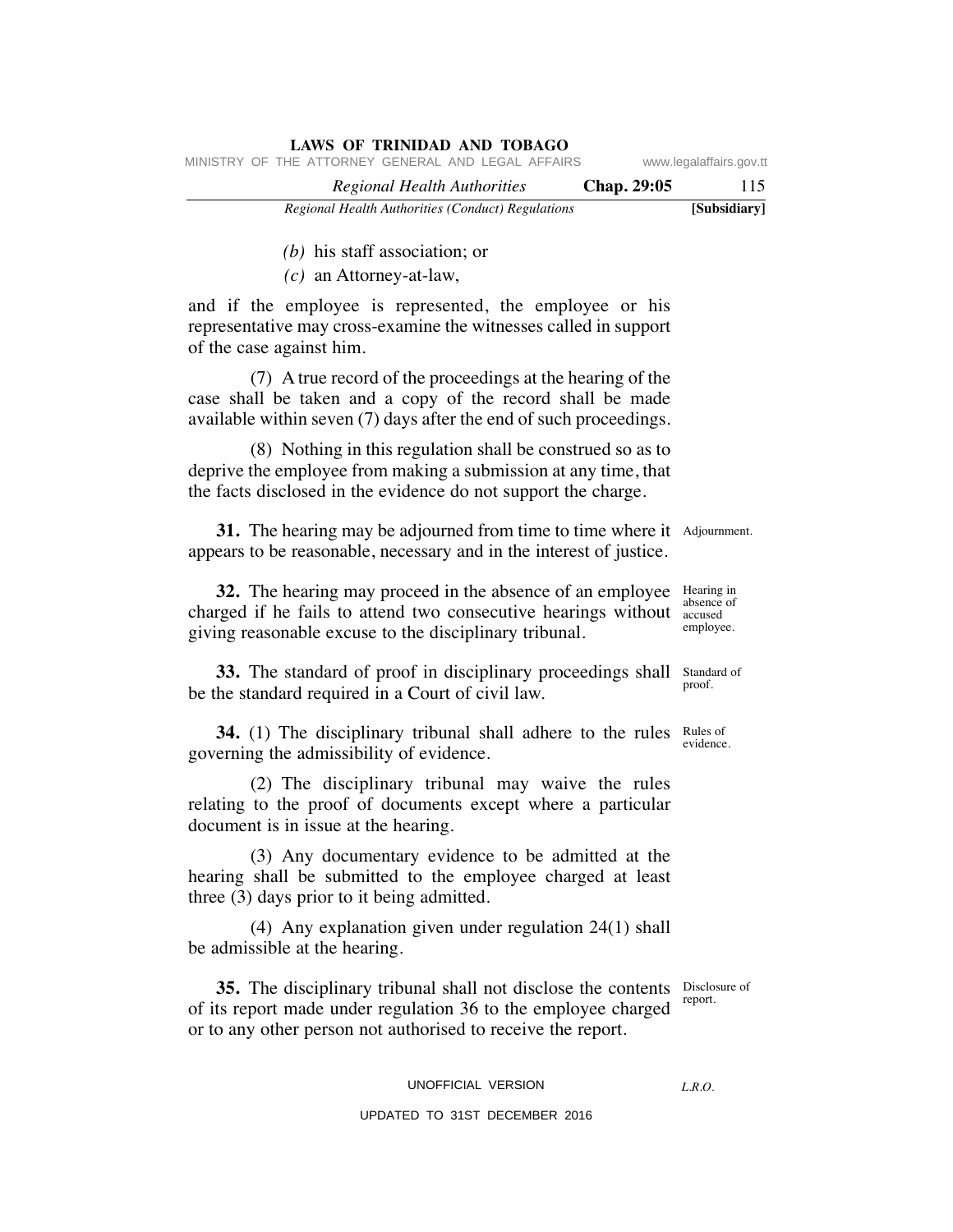| . |  |                                                    |  |  |                         |
|---|--|----------------------------------------------------|--|--|-------------------------|
|   |  | MINISTRY OF THE ATTORNEY GENERAL AND LEGAL AFFAIRS |  |  | www.legalaffairs.gov.tt |

| 116          | Chap. 29:05 | Regional Health Authorities                       |
|--------------|-------------|---------------------------------------------------|
| [Subsidiary] |             | Regional Health Authorities (Conduct) Regulations |

Disciplinary tribunal to report where evidence insufficient.

 **36.** (1) Where the disciplinary tribunal finds that the evidence is insufficient to support the charge, the disciplinary tribunal shall report its findings of fact together with the record of the proceedings to the Board without calling on the employee for his defence.

 (2) After the Board receives the report and the record of the proceedings in accordance with subregulation (1), it may within fourteen (14) days, refer the matter back to the disciplinary tribunal for further enquiry or with instructions to dismiss the charge.

Disciplinary tribunal to report evidence of other misconduct disclosed.

 **37.** (1) Where the disciplinary tribunal is of the opinion that the evidence discloses other acts of misconduct, the disciplinary tribunal shall report the matter to the Board.

 (2) Where the Board is of the opinion that the employee should be answerable to the acts of misconduct that were disclosed under subregulation (1), the Board shall inform the employee in writing of any further charge.

 (3) The procedure prescribed in these Regulations shall apply in respect of further charges.

Determination of disciplinary proceedings.

 **38.** (1) The disciplinary tribunal shall, within twenty-one (21) days of the conclusion of the matter, report its findings together with its recommendations and a record of the proceedings to the Board.

 (2) The Board shall, after considering the record of the proceedings and the report, approve the recommendation of the disciplinary tribunal.

 (3) The Board shall, within fourteen (14) days of receipt of the report, give the employee written notice of—

*(a)* the findings of the disciplinary tribunal;

- *(b)* the penalty imposed on him; and
- *(c)* his right to apply for a review and of the time specified in regulation 45 for making such application.

UNOFFICIAL VERSION UPDATED TO 31ST DECEMBER 2016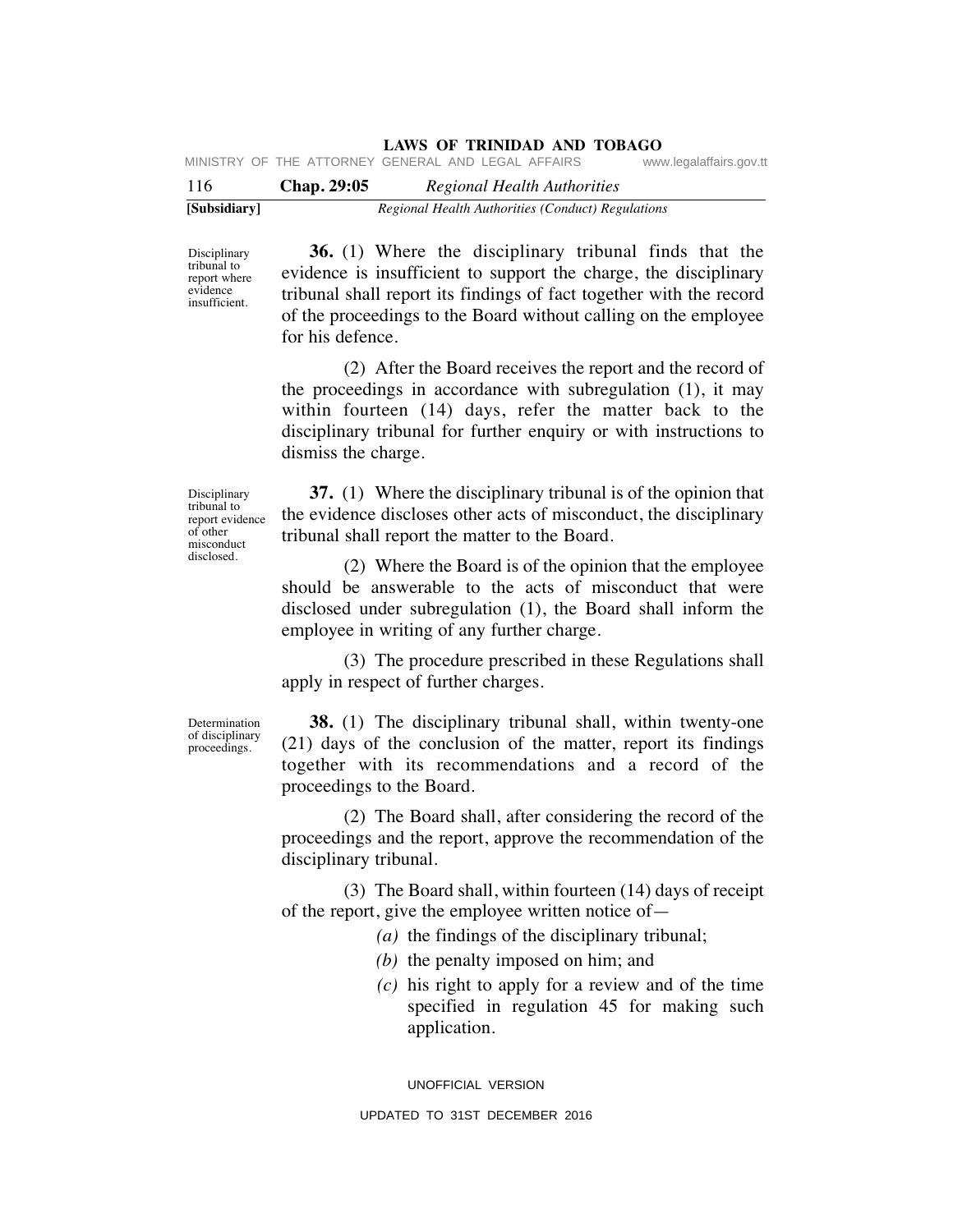|  | <b>LAWS OF TRINIDAD AND TOBAGO</b>                 |             |                         |
|--|----------------------------------------------------|-------------|-------------------------|
|  | MINISTRY OF THE ATTORNEY GENERAL AND LEGAL AFFAIRS |             | www.legalaffairs.gov.tt |
|  | Regional Health Authorities                        | Chap. 29:05 | 117                     |
|  | Regional Health Authorities (Conduct) Regulations  |             | [Subsidiary]            |

**39.** (1) An employee who is found guilty of a charge of Penalties. misconduct shall be liable to any of the following penalties:

- *(a)* dismissal;
- *(b)* suspension for a specified period;
- *(c)* reduction in rank;
- *(d)* reduction of remuneration;
- *(e)* deferment of increment;
- *(f)* stoppage of increment for a specified period;
- *(g)* reprimand; or
- *(h)* a fine.

 (2) Any fine imposed on an employee under subregulation  $(1)(g)$  shall be deducted from his salary in the manner specified by the Board.

**40.** (1) The Board shall not dismiss or otherwise punish an Disciplinary employee who has been acquitted of a criminal charge in any acquittal of Court arising out of an act of misconduct.

 (2) Notwithstanding subregulation (1), an employee may be punished in respect of another charge arising out of his misconduct where the charge is not substantially the same as that in respect of which he has been acquitted.

41. The Board may dismiss or otherwise punish an Disciplinary employee, without the institution of any disciplinary action after proceedings, in respect of an act of misconduct of which he has been convicted in criminal proceedings in a Court of competent jurisdiction. conviction.

**42.** (1) An employee convicted in any Court of a capital Non-payment offence shall not be paid any salary or allowance after the date of upon conviction whether or not the conviction has been appealed.

 (2) The Board may dismiss an employee who is convicted of a capital offence notwithstanding that the conviction has been appealed.

## UNOFFICIAL VERSION

#### UPDATED TO 31ST DECEMBER 2016

of remuneration

conviction.

*L.R.O.* 

action after criminal charge.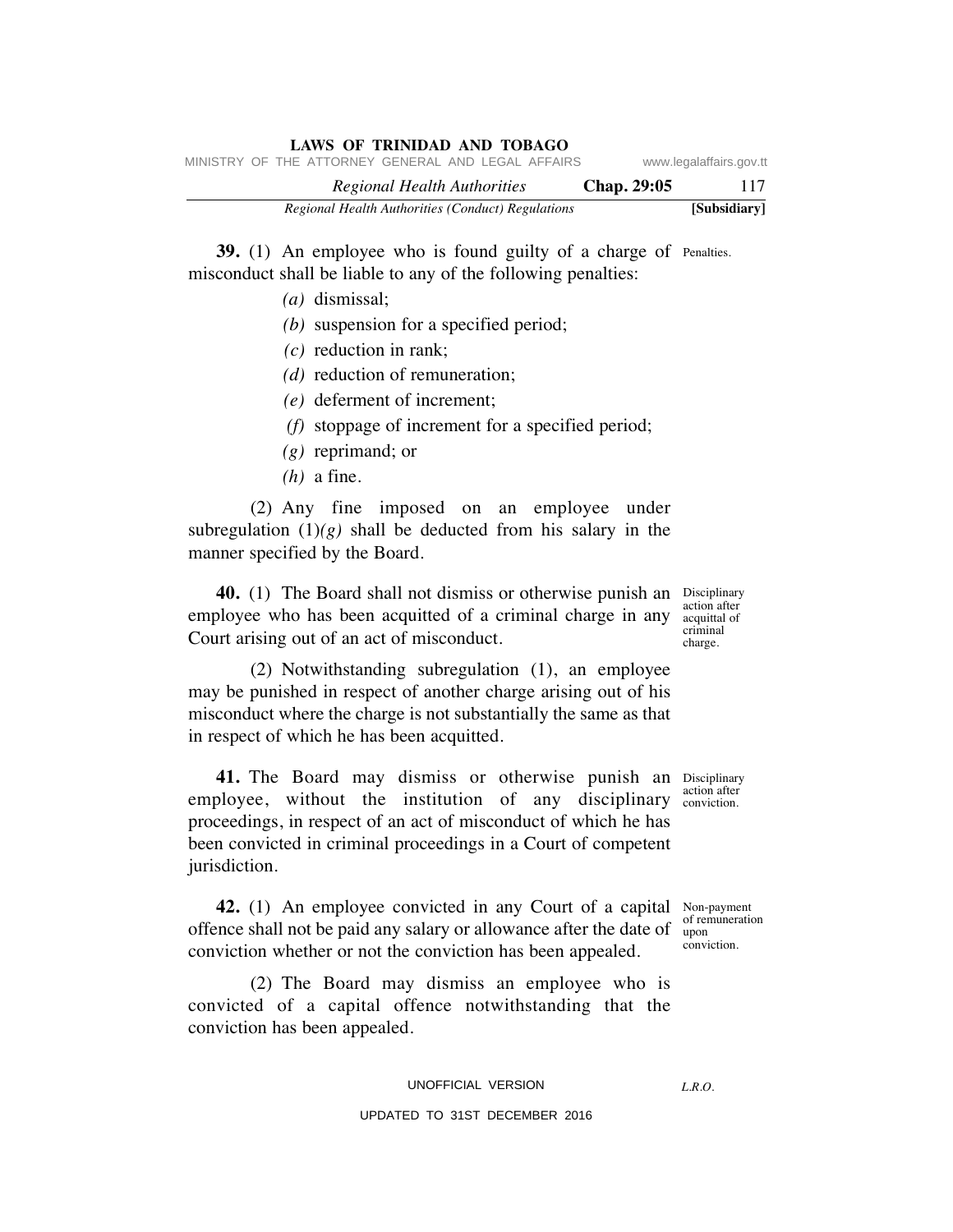| [Subsidiary] |             | Regional Health Authorities (Conduct) Regulations  |                         |
|--------------|-------------|----------------------------------------------------|-------------------------|
| 118          | Chap. 29:05 | Regional Health Authorities                        |                         |
|              |             | MINISTRY OF THE ATTORNEY GENERAL AND LEGAL AFFAIRS | www.legalaffairs.gov.tt |

#### **REVIEWS**

Review of decisions.

 **43.** (1) An employee may apply for a review of any decision of the Board and the disciplinary tribunal made against him.

 (2) An application for review under subregulation (1) shall be in writing and the grounds of the application shall be annexed to it.

 (3) An employee shall submit an application for review to the Board within fourteen (14) days of the date on which the employee was notified of the decision.

 (4) An application posted by registered mail within fourteen (14) days shall be deemed sufficient compliance with subregulation (3).

 (5) The Board may entertain an application for review where it is of the opinion that this is just and equitable in the circumstances.

 (6) An application for review shall be addressed to the Chief Executive Officer.

 (7) The Chief Executive Officer shall send to the Chairman of the Board copies of—

- *(a)* the application for review;
- *(b)* the statement of the grounds on which the application for review was made; and
- *(c)* the report of the disciplinary tribunal submitted in accordance with regulation 36,

within fourteen days of receipt of an application under this regulation.

(8) The Chief Executive Officer shall—

- *(a)* be the respondent for the purposes of the review and may appear in person or be represented by a legal or other representative; and
- *(b)* send to the Review Board copies of the documents forwarded in accordance with subregulation (7) and any other documents requested by the Review Board.

UNOFFICIAL VERSION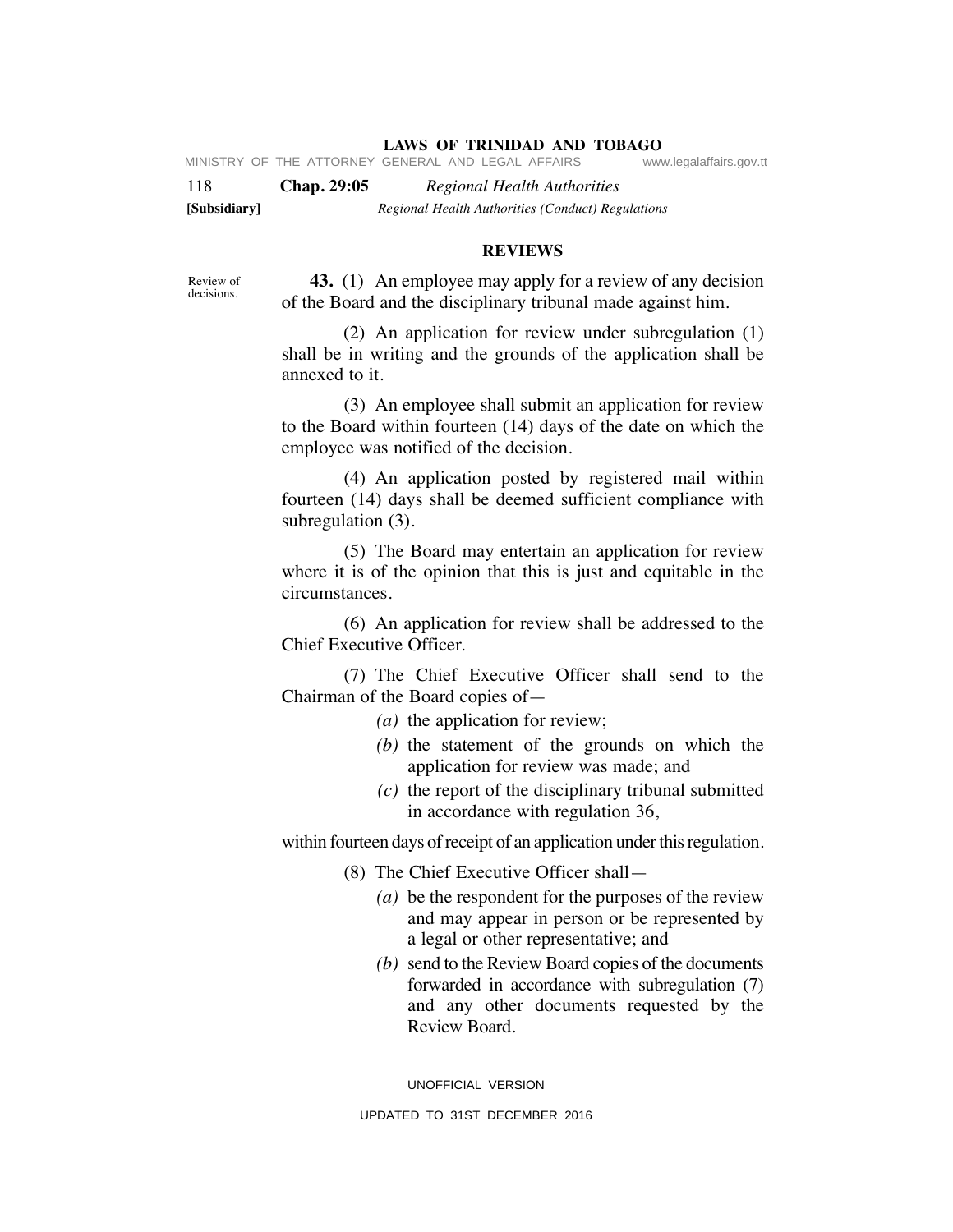|  | Regional Health Authorities (Conduct) Regulations  |                             |  |  |             | [Subsidiary]            |
|--|----------------------------------------------------|-----------------------------|--|--|-------------|-------------------------|
|  |                                                    | Regional Health Authorities |  |  | Chap. 29:05 | 119                     |
|  | MINISTRY OF THE ATTORNEY GENERAL AND LEGAL AFFAIRS |                             |  |  |             | www.legalaffairs.gov.tt |

**44.** (1) Nothing in regulation 43 shall be construed so as to Review against give a right of review to an employee who is aggrieved on the grounds only that the penalty imposed upon him is unduly severe. penalty only.

 (2) An employee who is aggrieved on the ground specified in subregulation (1) may apply for a review of the penalty to the Board in the manner prescribed in regulation 43.

**45.** (1) The Minister shall appoint a Review Board to Establishment review the findings of the Board or disciplinary tribunal.

- (2) The Review Board shall consist of—
	- *(a)* a chairman who is an Attorney-at-law with at least five years experience; and
	- *(b)* an even number of persons being not less than two persons and no more than four persons.

 (3) The Minister may appoint a person with similar qualifications to act temporarily where the chairman is absent.

**46.** (1) Subject to these Regulations, the Review Board may Review of regulate its own procedure. proceedings.

- (2) The proceedings before the Review Board shall—
	- *(a)* not be by way of a re-hearing; and
	- *(b)* be heard in private.

**47.** The Review Board shall set a date for the hearing of the Notice of date proceedings and shall cause notice thereof to be sent to the begiven. Minister, the Board and to the employee at least seven (7) days before the hearing.

**48.** At the proceedings before the Review Board, the Right to be employee shall be entitled to be represented by—

- *(a)* an Attorney-at-law;
- *(b)* an employee of the Authority, selected by him;
- *(c)* his union; or
- *(d)* a member of his staff association.

UNOFFICIAL VERSION

UPDATED TO 31ST DECEMBER 2016

of hearing to

represented.

*L.R.O.* 

of Review Board.

**LAWS OF TRINIDAD AND TOBAGO**